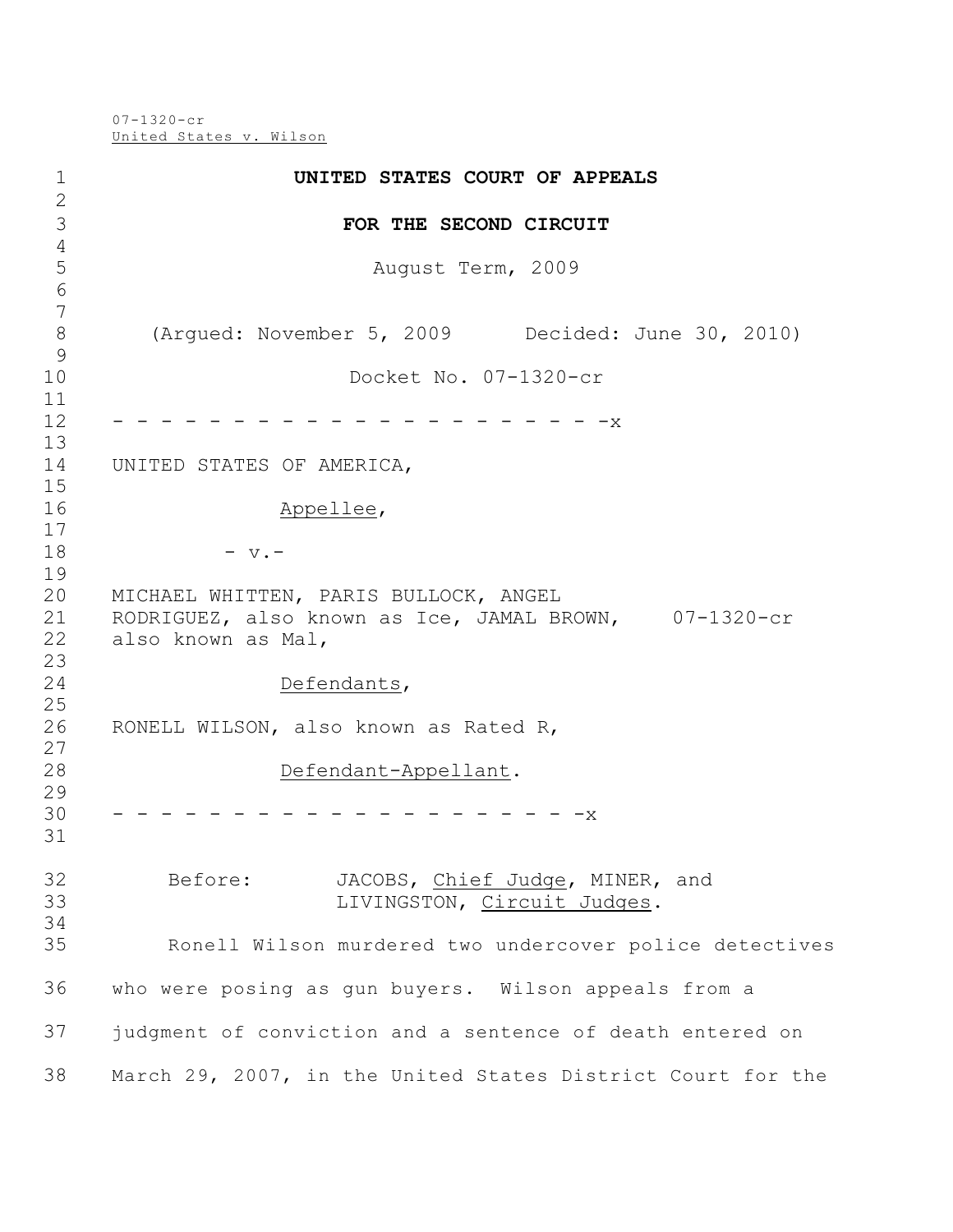Eastern District of New York (Garaufis, J.). Wilson appeals on twelve grounds (some with subparts), among them that: the evidence was insufficient to support a finding under the Violent Crimes in Aid of Racketeering statute, 18 U.S.C. § 1959, that Wilson acted to maintain or increase his position in a racketeering enterprise; and the district court abused its discretion in cutting off recross-examination that had bearing on whether Wilson shot in perceived self-defense because he thought his victims were about to rob him. We affirm as to those claims and therefore affirm the convictions.

 We likewise affirm the district court's rejection of Wilson's arguments that: voir dire was unfairly biased and constitutionally inadequate; testimony in the penalty phase exceeded what is permissible under the Constitution and the Federal Death Penalty Act, and required an additional corrective charge; and a fellow inmate was acting as a government agent in eliciting admissions from Wilson.

 However, we vacate the death sentences, and remand, because two arguments made to the jury by the prosecution-- both bearing on the critical issues of remorse, acceptance of responsibility, and future dangerousness--impaired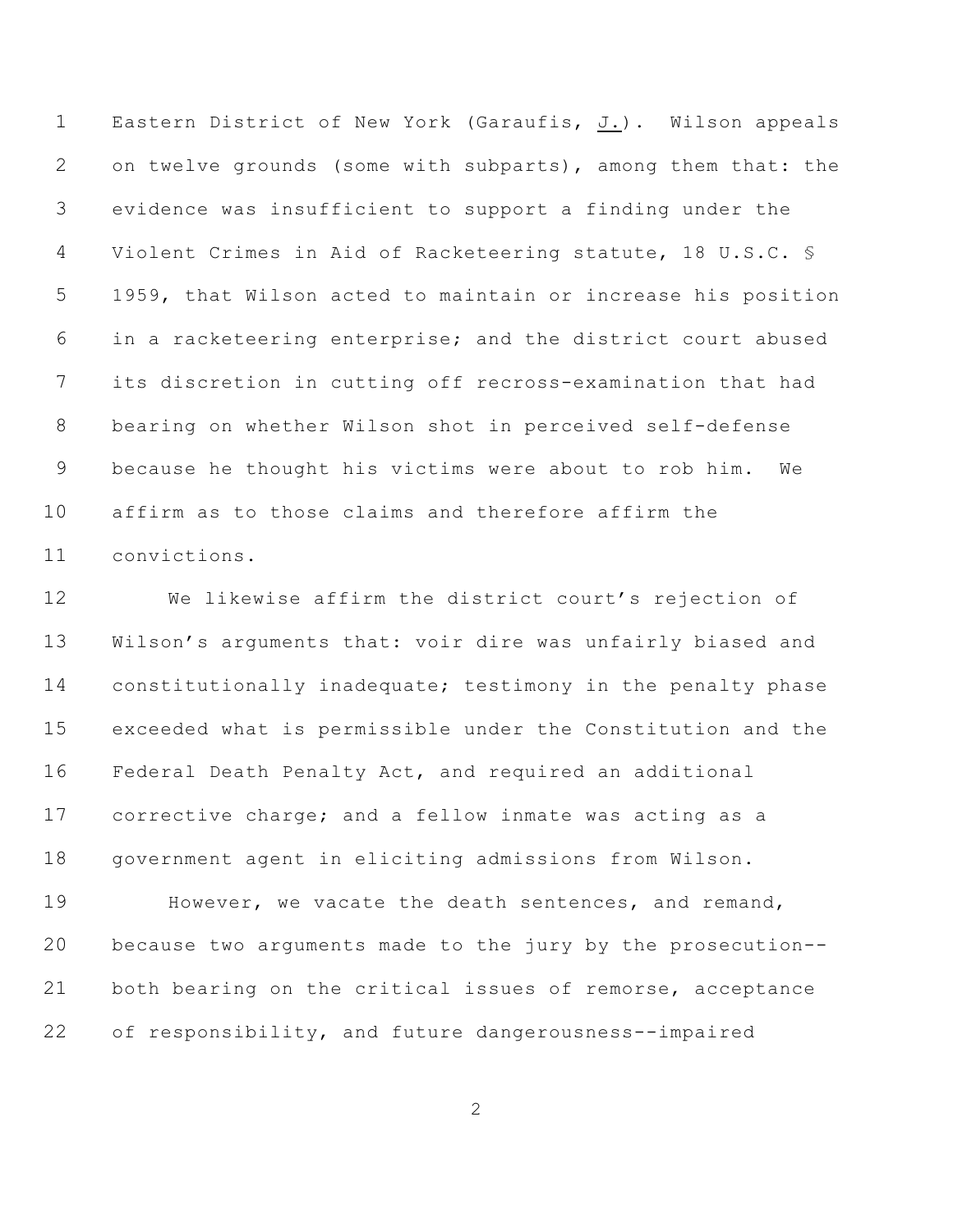Wilson's constitutional rights. The government argued: [i] that Wilson put the government to its proof of guilt rather than plead guilty; and [ii] that Wilson's allocution of remorse should be discredited because he failed to testify notwithstanding the fact that "[t]he path for that witness stand has never been blocked for Mr. Wilson." As to the first argument, although a guilty plea may properly be considered to support a sentence mitigation for acceptance of responsibility, the Sixth Amendment is violated when failure to plead guilty is treated as an aggravating circumstance. As to the second, it is a fair argument for the prosecution to say that an allocution of remorse is unsworn and uncrossed, but the Fifth Amendment is violated when the defendant is denied a charge that limits the Fifth Amendment waiver to that which is said in the allocution and the jury is invited to consider more generally that the defendant declined to testify. These constitutional violations were not harmless beyond a reasonable doubt. Accordingly, we vacate the death sentences and remand for further proceedings. Judge Livingston dissents in part in a separate

opinion.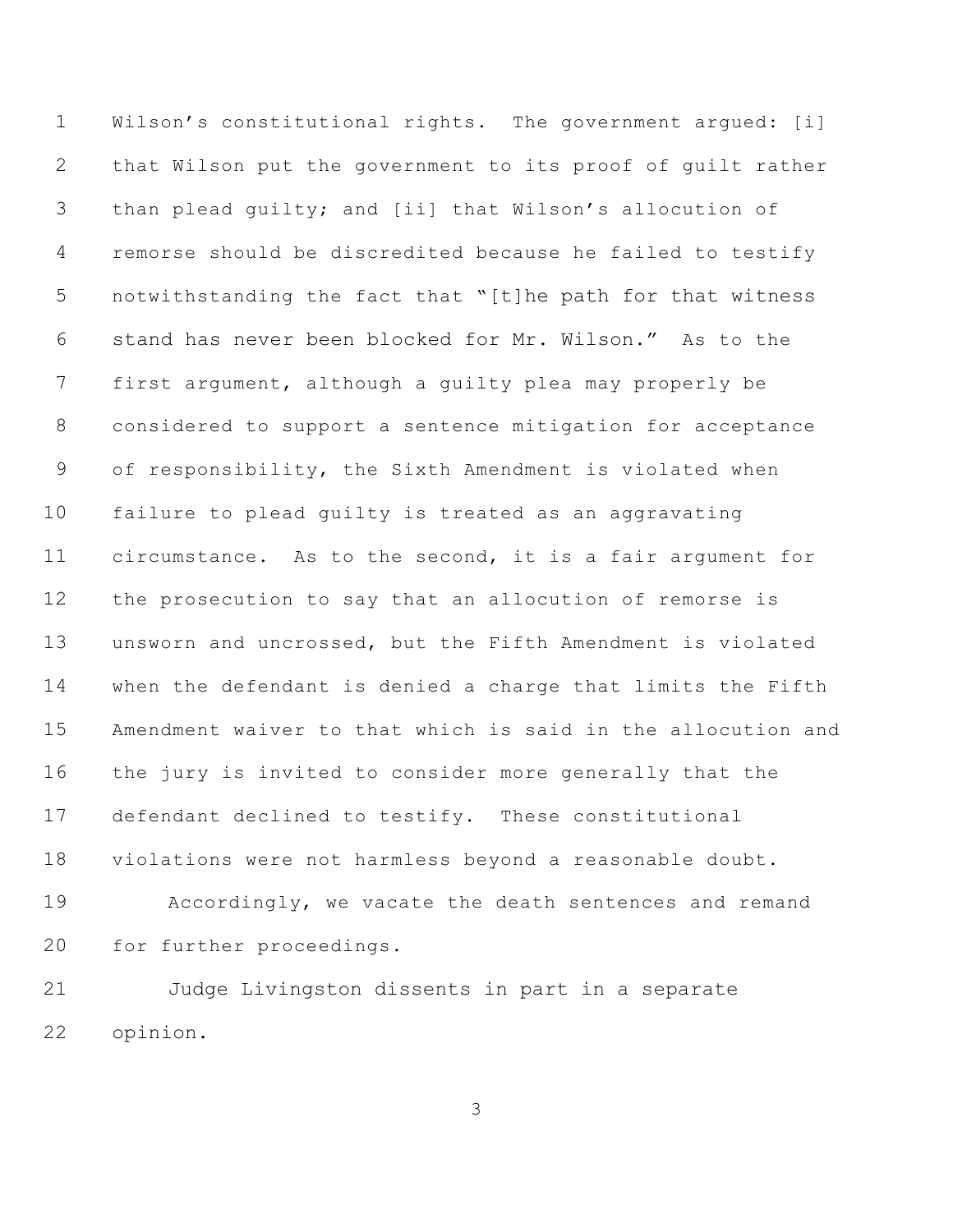| $\mathbf 1$<br>$\overline{2}$<br>$\mathfrak{Z}$<br>$\overline{4}$<br>$\overline{5}$ |                                                      | BEVERLY VAN NESS, New York, New<br>York; BARRY J. FISHER, Saratoga<br>Springs, New York, for<br>Defendant-Appellant.                                                                                                                                                                       |
|-------------------------------------------------------------------------------------|------------------------------------------------------|--------------------------------------------------------------------------------------------------------------------------------------------------------------------------------------------------------------------------------------------------------------------------------------------|
| $6\,$<br>$\overline{7}$<br>$8\,$<br>9<br>10                                         |                                                      | Benton J. Campbell, United<br>States Attorney, Eastern<br>District of New York, Brooklyn,<br>New York; MORRIS J. FODEMAN,<br>DAVID BITKOWER (Peter A.                                                                                                                                      |
| 11<br>12<br>13<br>14<br>15<br>16<br>17<br>18<br>19<br>20                            |                                                      | Norling, Jason A. Jones, Zainab<br>Ahmad, on the brief), Assistant<br>United States Attorneys, Eastern<br>District of New York, Brooklyn,<br>New York; Jeffrey B. Kahan (on<br>the brief), United States<br>Department of Justice Capital<br>Case Unit, Washington, D.C., for<br>Appellee. |
| 21<br>22<br>23                                                                      | DENNIS JACOBS, Chief Judge:                          |                                                                                                                                                                                                                                                                                            |
| 24                                                                                  | who were posing as gun buyers. Wilson appeals from a | Ronell Wilson murdered two undercover police detectives                                                                                                                                                                                                                                    |
| 25                                                                                  |                                                      | judgment of conviction and a sentence of death entered on                                                                                                                                                                                                                                  |
| 26                                                                                  |                                                      | March 29, 2007, in the United States District Court for the                                                                                                                                                                                                                                |
| 27                                                                                  |                                                      | Eastern District of New York (Garaufis, J.). Wilson appeals                                                                                                                                                                                                                                |

position in a racketeering enterprise; and the district

evidence was insufficient to support a finding under the

on twelve grounds (some with subparts), among them that: the

Violent Crimes in Aid of Racketeering ("VICAR") statute, 18

U.S.C. § 1959, that Wilson acted to maintain or increase his

court abused its discretion in cutting off recross-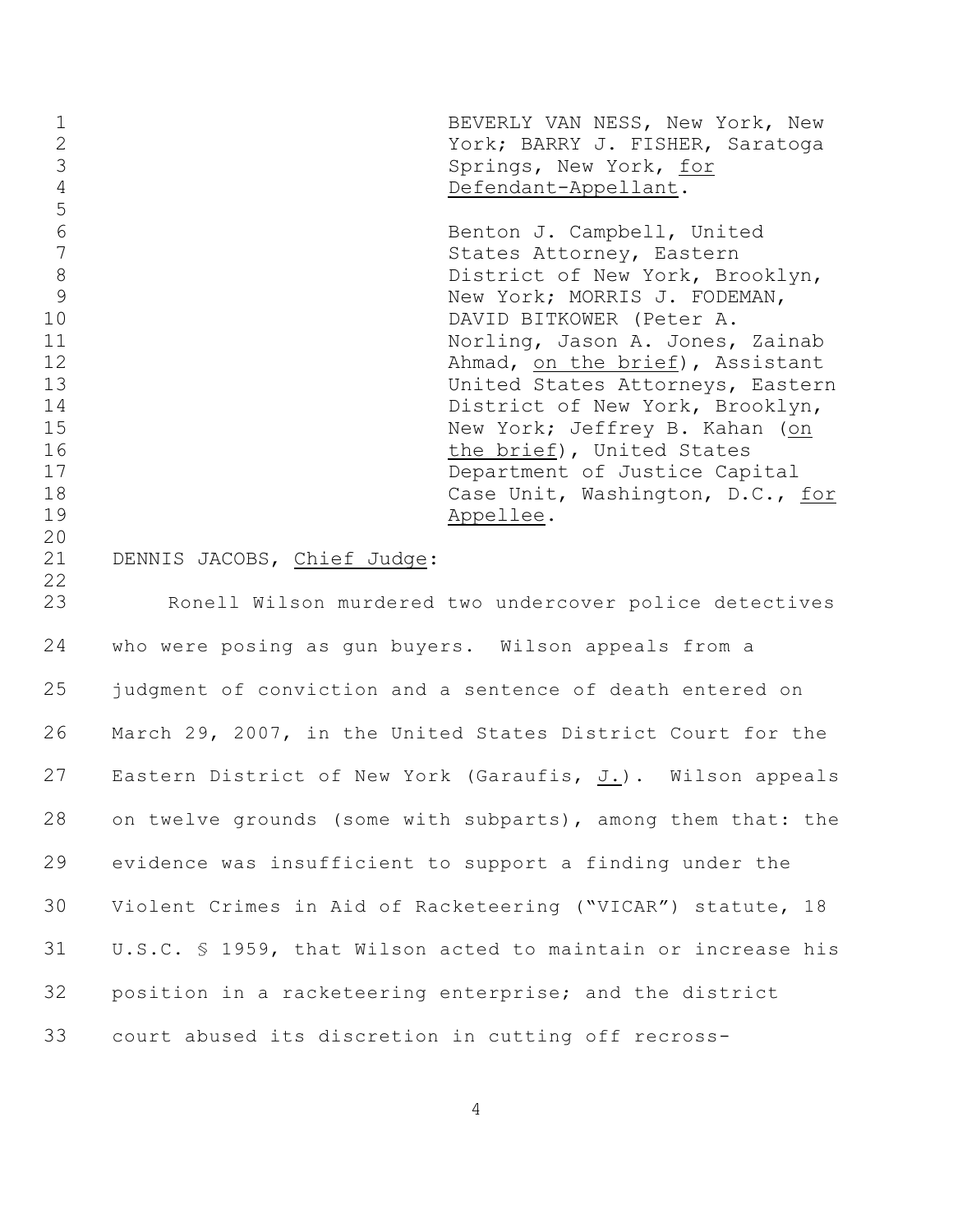examination that had bearing on whether Wilson shot in perceived self-defense because he thought his victims were about to rob him. We affirm as to those claims and therefore affirm the convictions.

 We likewise affirm the district court's rejection of Wilson's arguments that: voir dire was unfairly biased and constitutionally inadequate; testimony in the penalty phase exceeded what is permissible under the Constitution and the Federal Death Penalty Act, and required an additional corrective charge; and a fellow inmate was acting as a government agent in eliciting admissions from Wilson.

 However, we vacate the death sentences, and remand, because two arguments made to the jury by the prosecution-- both bearing on the critical issues of remorse, acceptance of responsibility, and future dangerousness--impaired Wilson's constitutional rights. The government argued: [i] that Wilson put the government to its proof of guilt rather than plead guilty; and [ii] that Wilson's allocution of remorse should be discredited because he failed to testify notwithstanding the fact that "[t]he path for that witness stand has never been blocked for Mr. Wilson." As to the first argument, although a guilty plea may properly be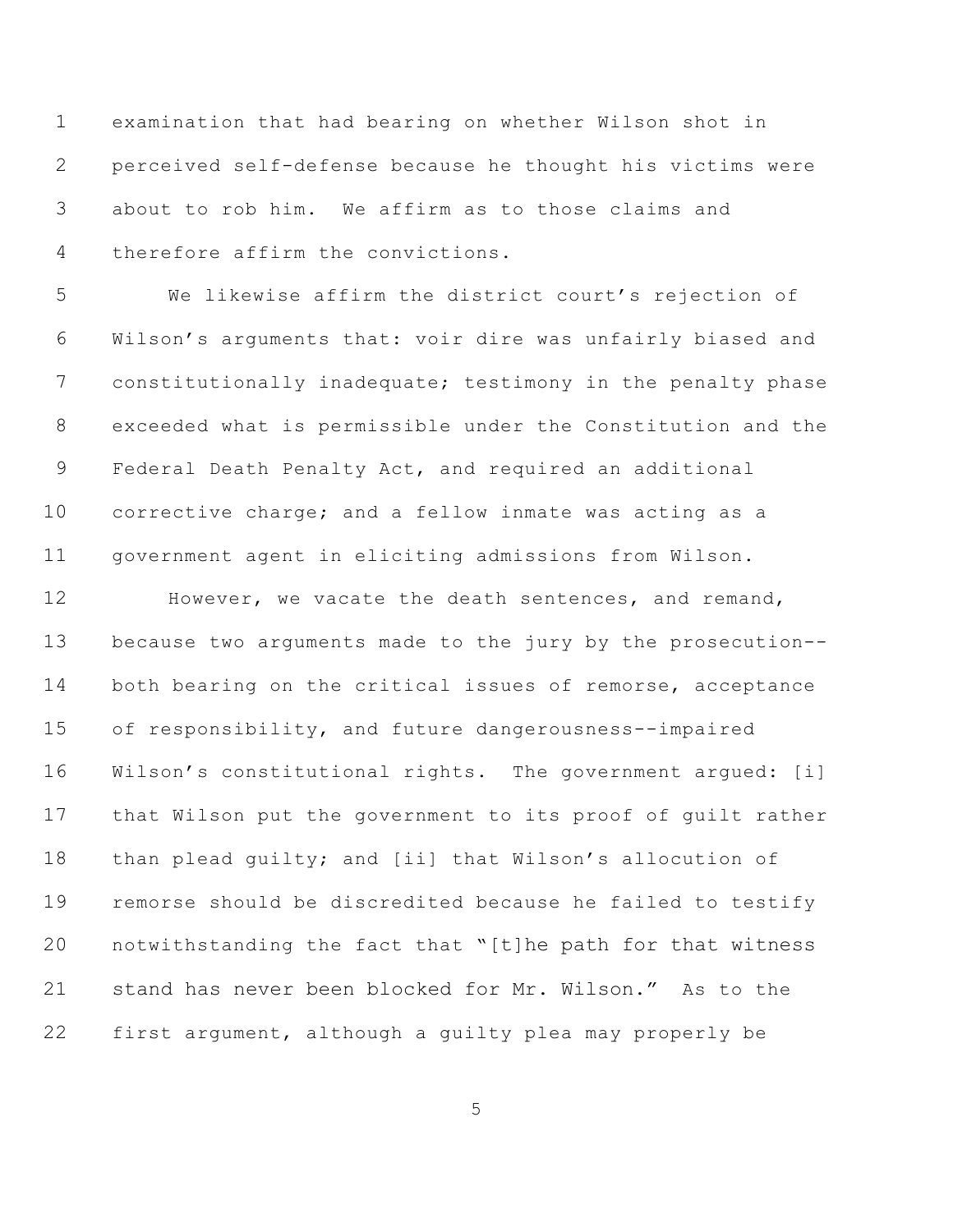considered to support a sentence mitigation for acceptance of responsibility, the Sixth Amendment is violated when failure to plead guilty is treated as an aggravating circumstance. As to the second, it is a fair argument for the prosecution to say that an allocution of remorse is unsworn and uncrossed, but the Fifth Amendment is violated when the defendant is denied a charge that limits the Fifth Amendment waiver to that which is said in the allocution and the jury is invited to consider more generally that the defendant declined to testify. These constitutional violations were not harmless beyond a reasonable doubt. Accordingly, we vacate the death sentences and remand 13 for further proceedings.<sup>1</sup> **BACKGROUND** Wilson was convicted on five capital counts: two counts of murder in aid of racketeering under VICAR (18 U.S.C. § 18 1959(a)(1)), two counts of causing a death through the use of a firearm (18 U.S.C. § 924(j)), and one count of

 There is no merit to Wilson's argument that the case need be remanded to a different district court judge. See United States v. Demott, 513 F.3d 55, 59 (2d Cir. 2008) (per curiam).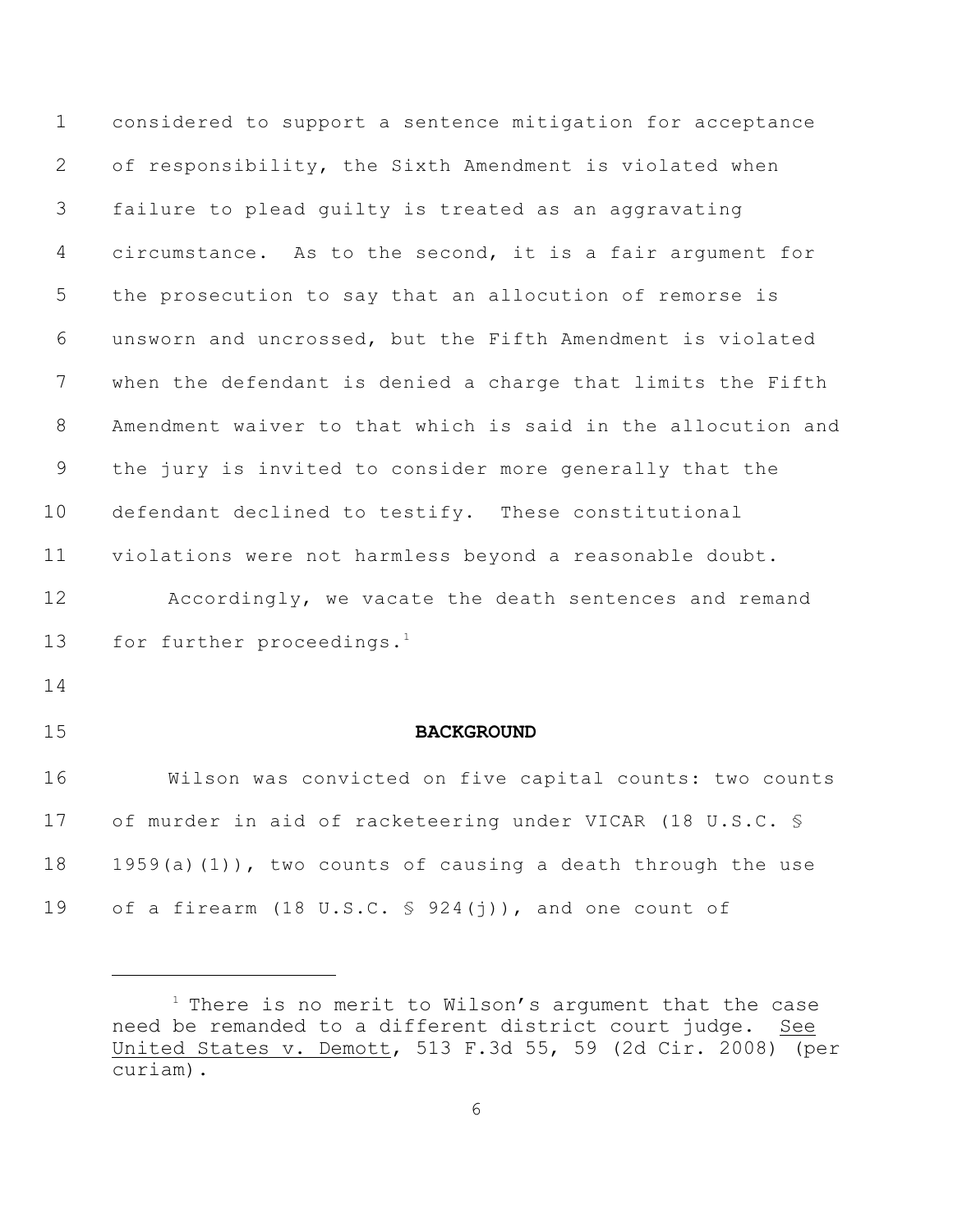carjacking with death resulting (18 U.S.C. § 2119(3)). He was also convicted on five non-capital counts. At a separate penalty phase, the same jury unanimously voted to sentence Wilson to death on all five capital counts.

 Eight of the convictions (including all five capital counts) stem from a March 10, 2003 robbery and murder of New York Police Department detectives James Nemorin and Rodney Andrews. The other two counts (a robbery conspiracy and the use of a firearm) stem from a May 2, 2002 aborted robbery. Wilson was arrested on March 12, 2003, two days after the murders.

 At trial, the defense contended that the triggerman was Jesse Jacobus, a fellow gang member who was with Wilson 14 during the murders and who testified against him at trial; but Wilson does not appeal the jury's finding that he, Wilson (and not Jacobus), fired the shots.

 The district court had jurisdiction to hear the case under 18 U.S.C. § 3231. This Court has jurisdiction over an appeal from a final order of the district court under 28 U.S.C. § 1291.

**A**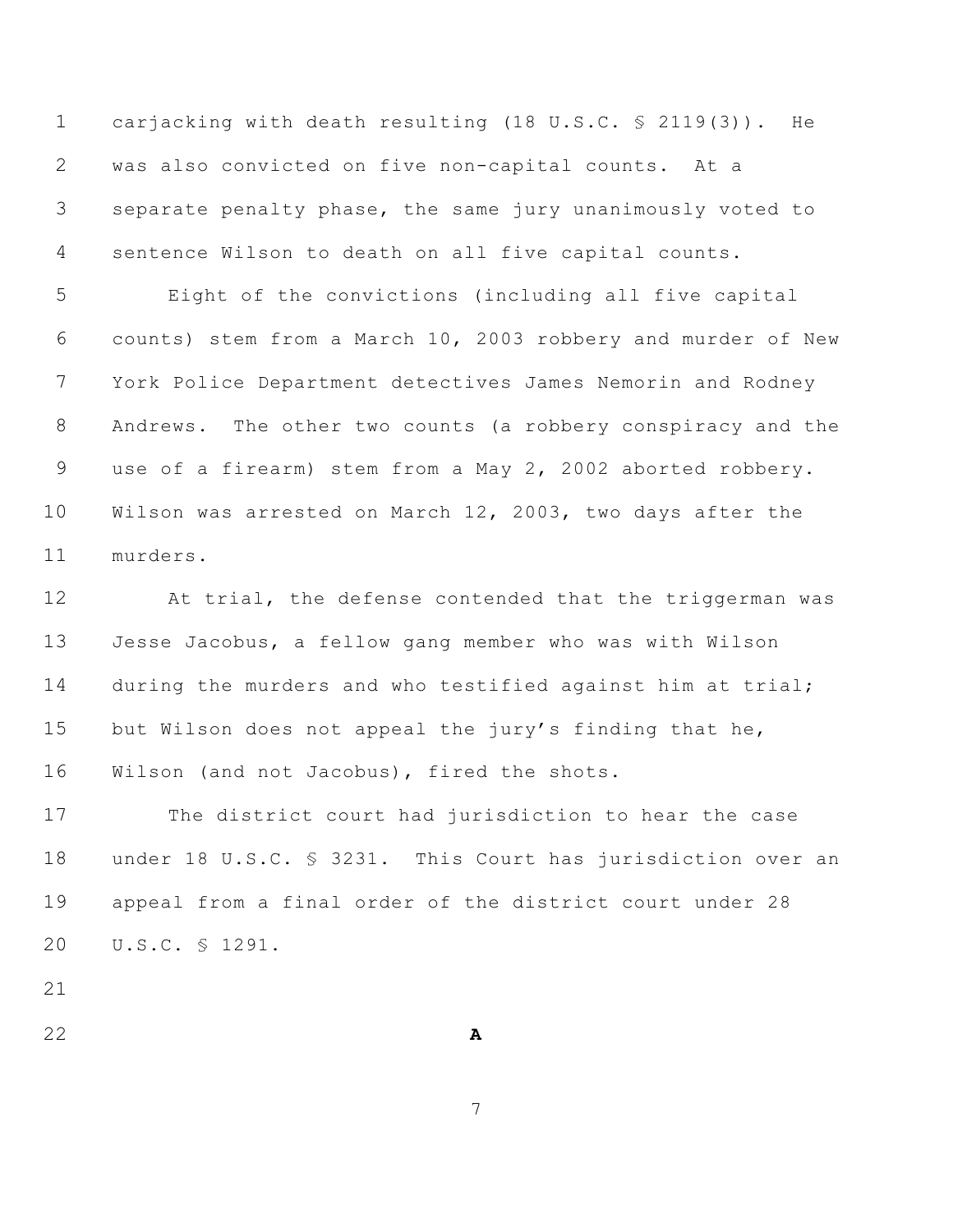The Stapleton Crew was a violent gang that operated in Staten Island from approximately 1999 until it was disbanded by the arrest of the principals following the murders committed by Wilson. The gang was involved in robberies and the sale of drugs. The core members of this gang were Michael Whitten, Paris Bullock, Omar Green, Hason Taylor, and Rashun Cann; associated gang members included Mitchell 8 Diaz, Jacobus, and the appellant, Wilson.<sup>2</sup> The Stapleton Crew collectively owned several guns that were available for the members' use. One week before the murders, on March 3, 2003, Whitten and Green sold one of these guns, a .357 caliber revolver, for \$780. The buyer in that transaction was actually Detective Nemorin working undercover. He made no arrest at that time because he wanted to further infiltrate the gun-sale operation and make additional arrests later. Accordingly, he arranged to purchase another of the Stapleton Crew's guns the following week.

 The government called Diaz and Jacobus as cooperating witnesses in the guilt phase of this case to testify about the criminal activities of the gang and the murders of the police officers. Both these men had pleaded guilty to felony murder in state court and would be sentenced to 15-25 years to life in prison.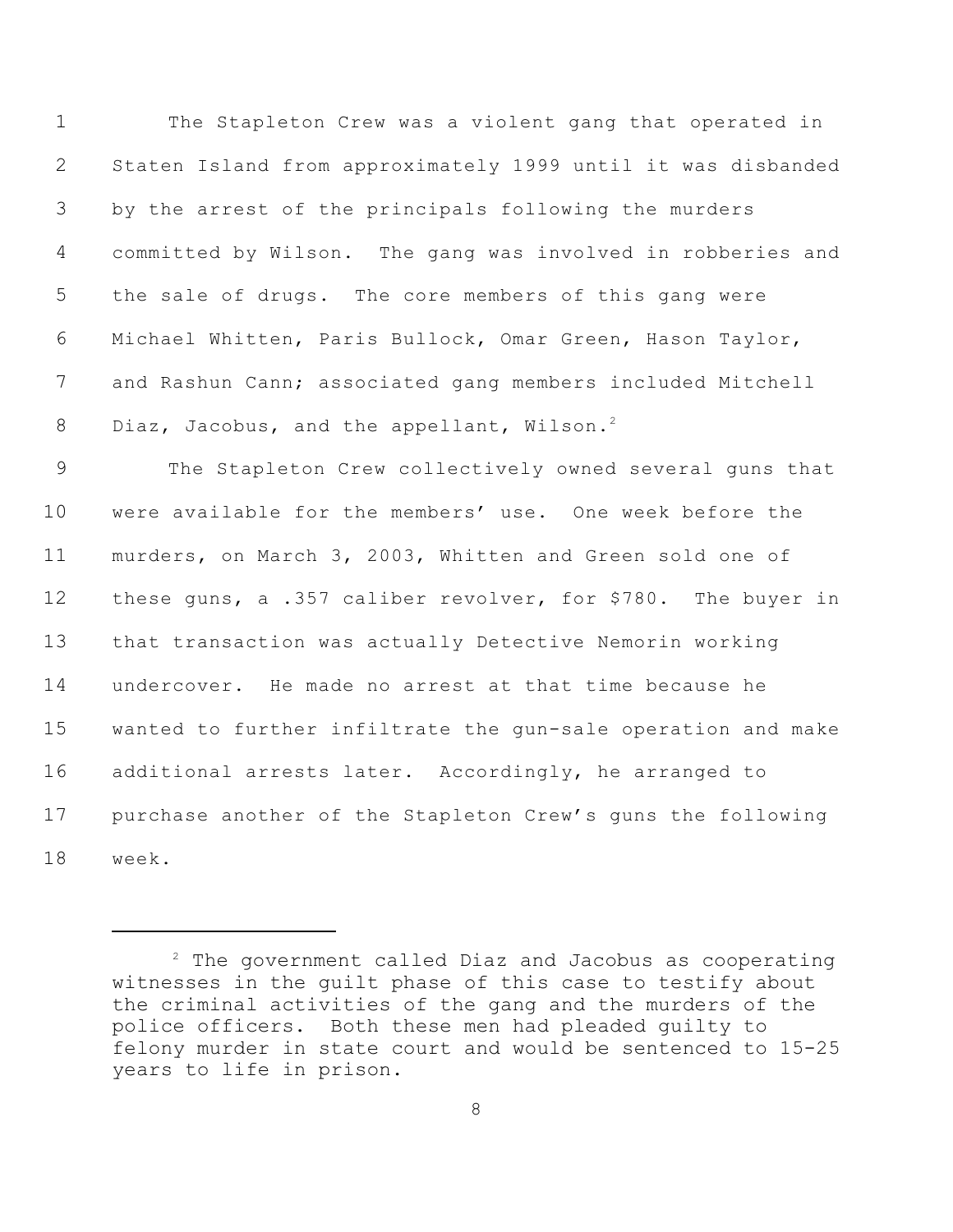**B**

| 3              | Detective Andrews volunteered to accompany Detective         |
|----------------|--------------------------------------------------------------|
| 4              | Nemorin as backup at the second transaction. They were       |
| 5              | accompanied at a distance by officers on foot and in nearby  |
| 6              | cars; one of the putative gun buyers wore a fake beeper that |
| 7              | would broadcast audio to officers conducting surveillance.   |
| $8\,$          | In advance of the March 10 meeting, members of the           |
| $\overline{9}$ | Stapleton Crew decided to rob the buyer of the \$1,200 price |
| 10             | rather than deliver the gun. The discussion among Wilson,    |
| 11             | Diaz, Bullock, Whitten, and Green in Green's apartment was   |
| 12             | as follows: Jacobus would assist Wilson; Wilson would be     |
| 13             | armed with one of the communal guns, which (Wilson was told) |
| 14             | he might have to use; Green or Whitten raised the            |
| 15             | possibility that Detective Nemorin might be a police officer |
| 16             | or a thief attempting to rob the Stapleton Crew; Wilson      |
| 17             | committed to go through with the robbery anyway if Green and |
| 18             | Whitten wanted him to do so; Green and Whitten then approved |
| 19             | of the planned robbery.                                      |
| 20             | On the night of March 10, 2003, Wilson and Jacobus got       |

 On the night of March 10, 2003, Wilson and Jacobus got into the back seat of the undercovers' car (Wilson sat behind the driver, Detective Nemorin). Wilson directed the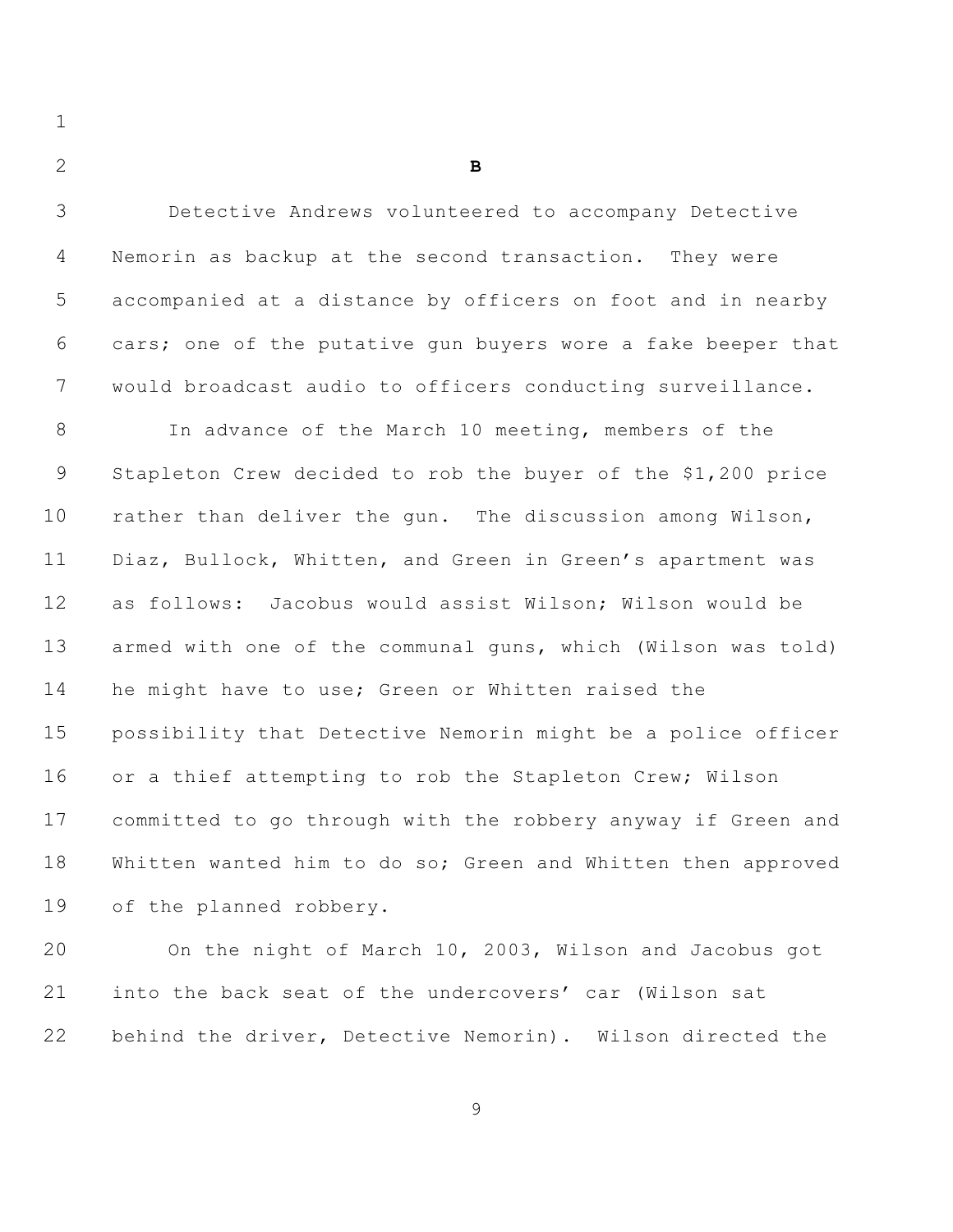driver to another neighborhood in Staten Island, where Wilson got out, met Diaz, and picked up the .44 caliber pistol ultimately used in the murders. Wilson and Diaz discussed what both recognized to be an undercover police presence in the area, although Diaz stated that he told Wilson he did not believe the police were deployed on their 7 account. Wilson, now armed, rejoined the others in the car, and directed the driver to another neighborhood (where the planned robbery would take place).

 When they arrived, Wilson briefly stepped out of the car. When he got back in, Wilson shot Detective Andrews in the head. Wilson then pointed the gun at Detective Nemorin and said, "Where's the shit at? Where's the shit at? Where's the money? Where's the shit at?" Jacobus testified that Detective Nemorin "was pleading for his life" before Wilson shot him in the head.

 Wilson and Jacobus left the car with the victims' bodies inside, walked quickly to the nearby apartment of Wilson's stepfather, entered with Wilson's key, and stashed the murder weapon in a closet. Wilson and Jacobus then returned to the car and pulled the bodies out to search them 22 for money. Leaving the bodies in the street, they drove off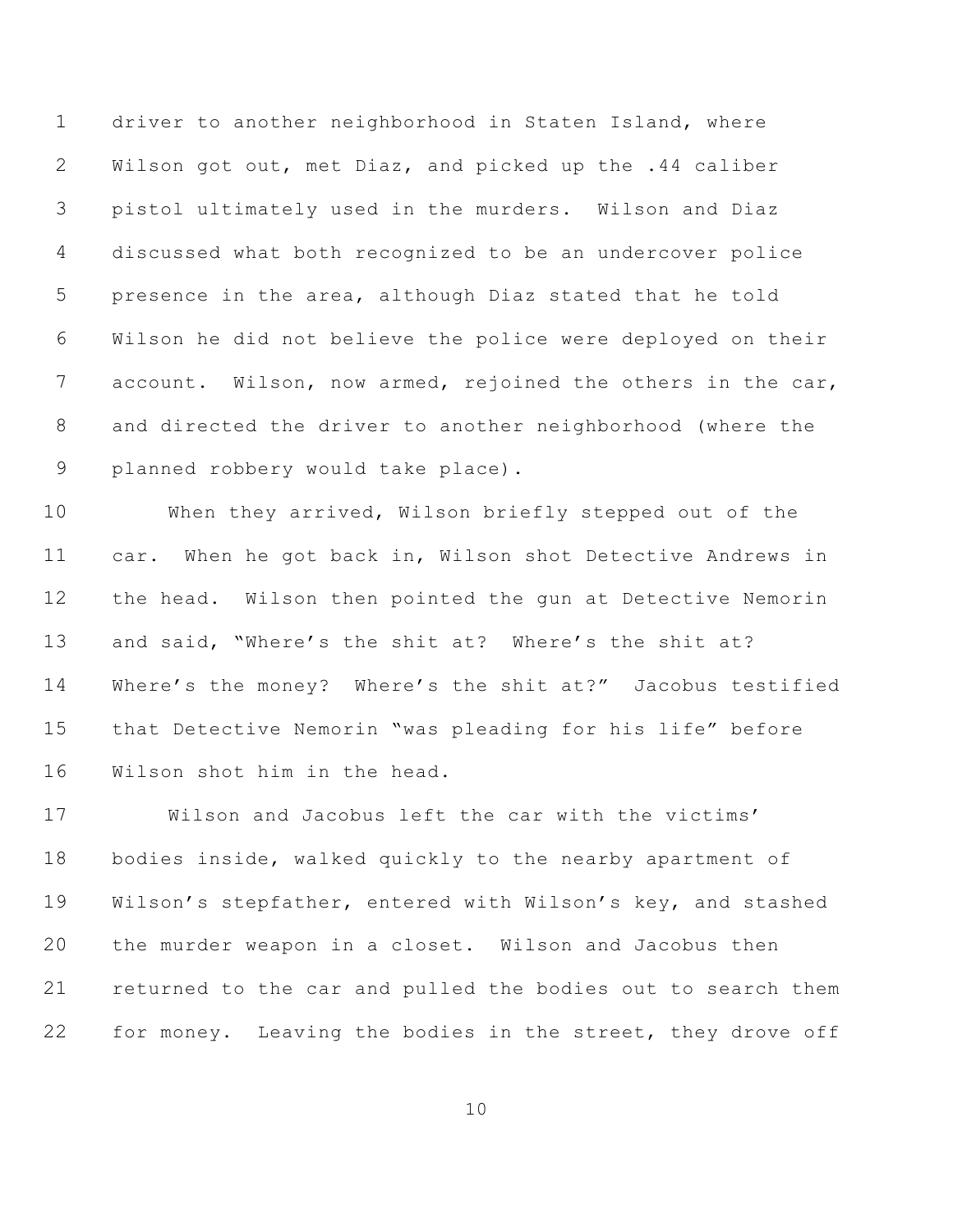in the bloodstained car. As they drove away from the crime scene, Jacobus asked Wilson why he shot the men; Wilson responded, "I don't give a fuck about nobody."

 Wilson and Jacobus parked the car near the Stapleton Projects and began to search it for money. Wilson found a gun under the front passenger seat and said, "[t]hey was going to get us before we got them." Jacobus testified that Wilson had not previously suggested that the killings were preemptive. Wilson kept the gun he took from the car.

 As Wilson and Jacobus walked back to the projects, Wilson yelled something to a passing police car. The police 12 car stopped and the officers got out; Wilson and Jacobus 13 ran, and the officers pursued; Jacobus was arrested a short distance away.

 Wilson escaped into the Stapleton Projects, and went to Green's apartment, where Green was with Diaz. Diaz testified that Wilson was asked what happened, and Wilson responded that he, Wilson, had "popped" the buyers. Diaz recalled that Wilson said other things as well, but in a ruling contested on this appeal, questioning of Diaz on that issue was terminated. Wilson left the apartment with Green and Diaz.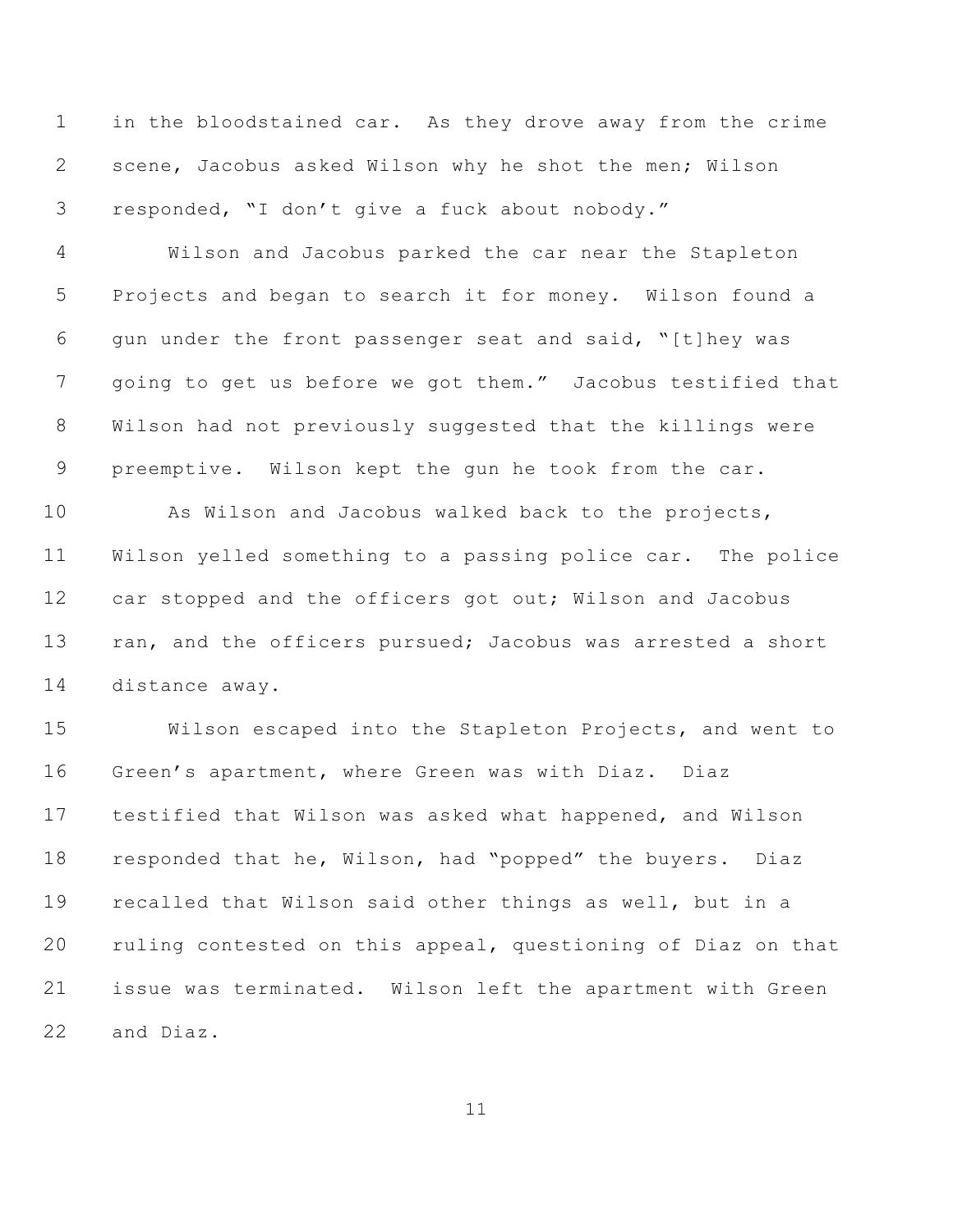Wilson was arrested two days later in Brooklyn. In his pocket the arresting officers found (among other things) rap lyrics he had written that arguably describe the murders. **C** In March 2003, Wilson was indicted in state court for first-degree murder, and the district attorney filed notice of intent to seek the death penalty. In June 2004, the New York Court of Appeals ruled that the state's death penalty statute violated the New York Constitution. The federal government then took up the prosecution. On November 17, 2004, a federal grand jury indicted Wilson, Bullock, Whitten, and two other members of the Stapleton Crew. Wilson's four co-defendants each pled guilty to racketeering and narcotics charges, and have been imprisoned for a term of years. A notice of intent to seek the death penalty was filed

 in federal court on August 2, 2005. In September 2006, the grand jury approved a superseding indictment that served as the trial indictment, charging Wilson on five capital counts (two charges of murder in aid of racketeering, two charges 22 of firearm murders during a robbery, and one charge of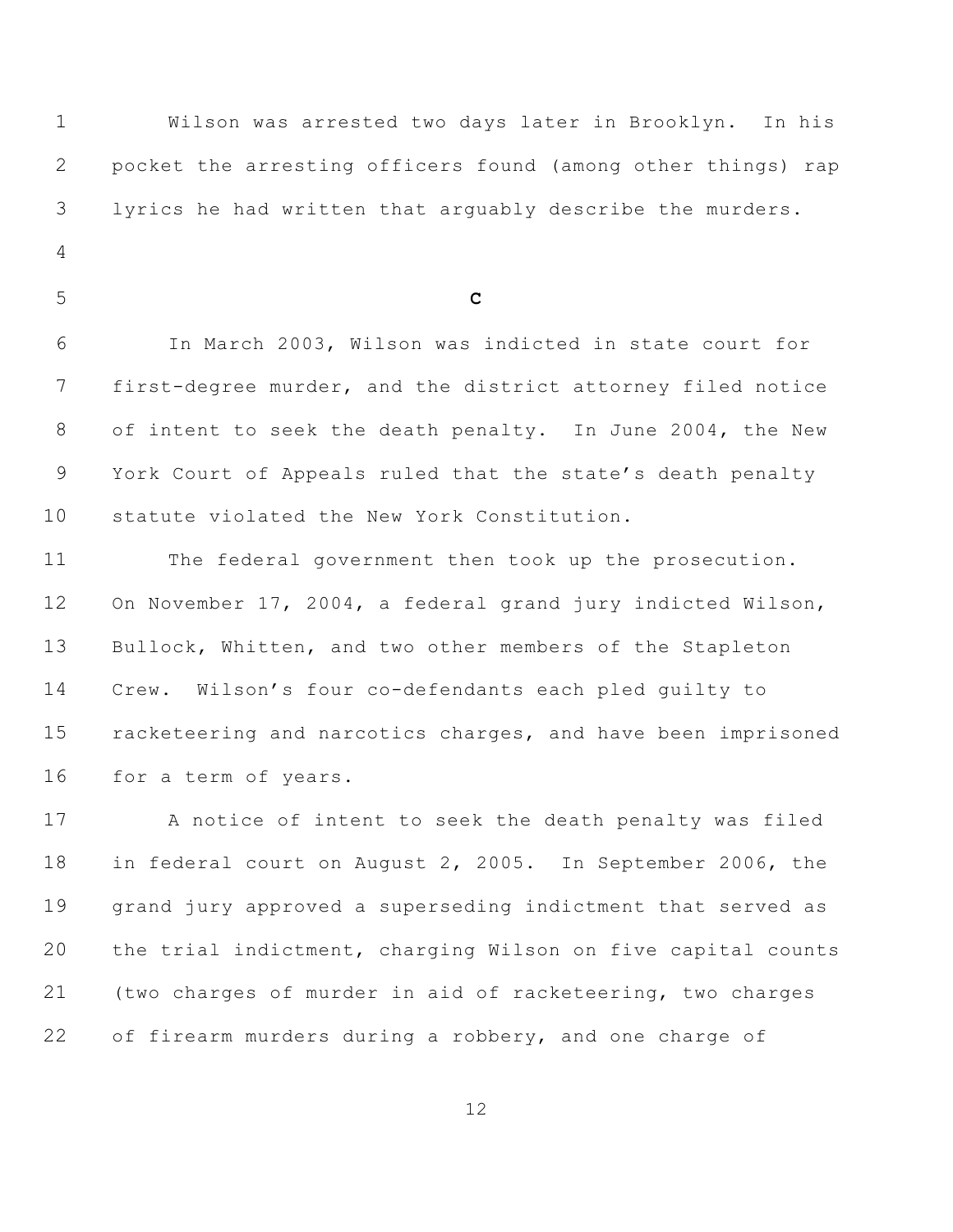carjacking murder) as well as five non-capital counts (three of which stem from the March 10, 2003 robbery and two from a previous aborted robbery).

 The government gave notice that it was seeking the death penalty on the basis of six aggravating factors. The two statutory aggravating factors were [i] that he committed the murders in the expectation of the receipt of something of pecuniary value and [ii] that he intentionally killed more than one person in a single criminal episode. See 18 U.S.C. § 3592(c)(8), (c)(16). The non-statutory aggravating factors were [iii] that the victims were law enforcement officers murdered during their official duties, [iv] that Wilson faced contemporaneous convictions for serious acts of violence, [v] that Wilson was a continuing danger to others, and [vi] that the victims' deaths impacted survivors. See 18 U.S.C. § 3593(a)(2). On appeal, Wilson argues that the victim impact evidence should have been limited to family, and that in any event he was prejudiced by the emotional content of the victim impact testimony.

 Approximately 600 potential jurors were assembled in September 2006 and filled out a questionnaire. Individual voir dire of approximately 260 potential jurors began in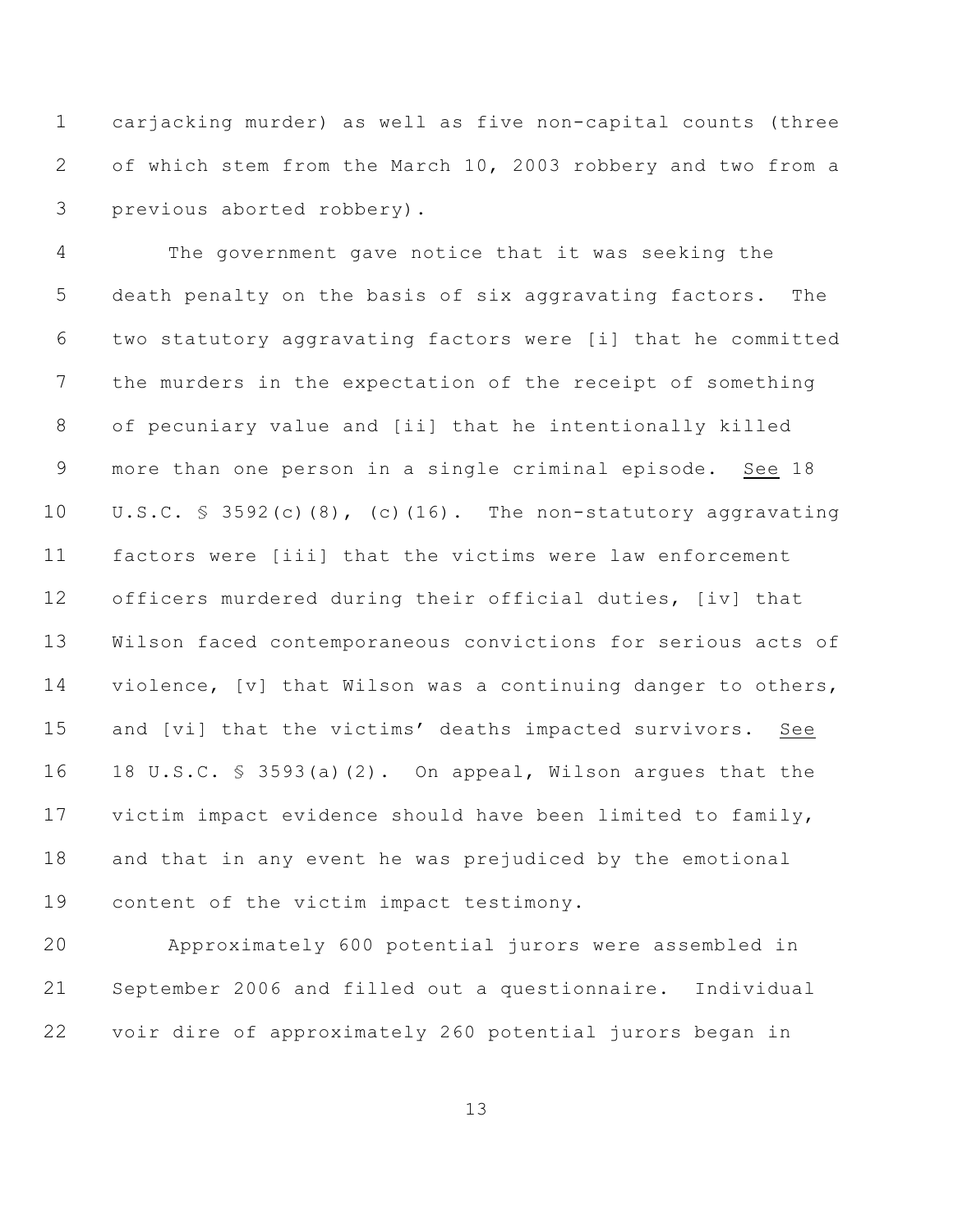October 2006 and ended on November 16, 2006, during which time the parties submitted and objected to proposed written questions for the court to pose. After voir dire, the defense moved to discharge all twelve seated jurors; the motion was denied. On appeal, Wilson argues that the voir dire was biased to favor the prosecution and unconstitutionally omitted a critical inquiry--the willingness of the jury to consider childhood deprivation as a mitigator.

 At the guilt phase of trial, the government largely proved the case set out above in connection with the March 10, 2003 double homicide. Wilson argues on appeal that the trial evidence did not sufficiently prove that he killed for pecuniary gain or for position in the gang, an element of murder in aid of a racketeering activity. On December 20, 2006, the jury returned guilty verdicts on all ten counts against Wilson.

**D**

 At the penalty phase of the trial the government relied on six aggravating factors to justify a sentence of death. The two factors expressly listed in the statute had been the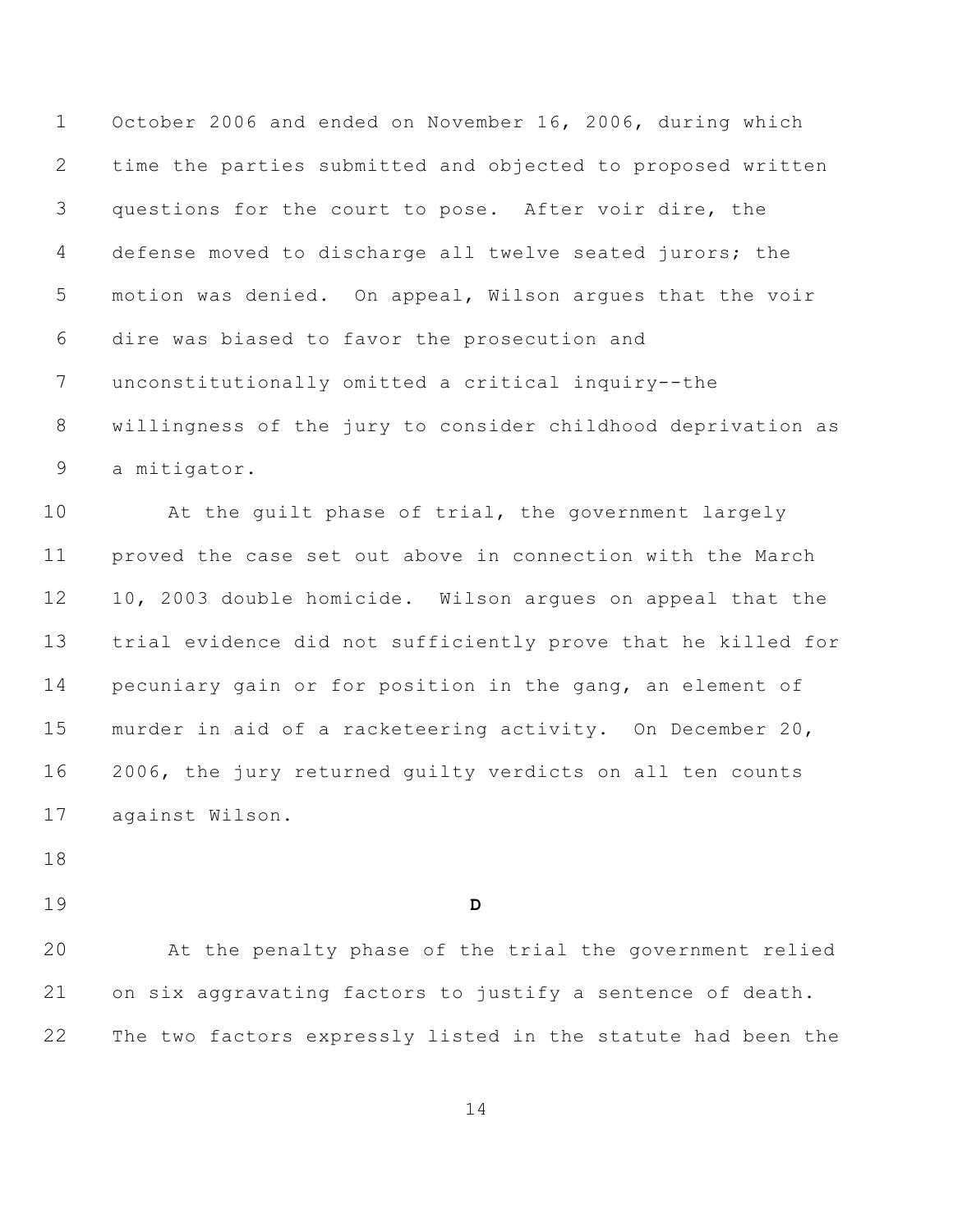subject of evidence in the guilt phase: killing for pecuniary gain and killing multiple people in a single incident. See 18 U.S.C. § 3592(c)(8), (c)(16). Of the four non-statutory factors, two had been the subject of evidence in the guilt phase: killing law enforcement officers in the course of duty and contemporaneous convictions for serious acts of violence (the earlier aborted robbery). The government's case at sentencing was therefore focused on two (non-statutory) aggravating factors: victim impact and future dangerousness.

 The government's victim impact evidence consisted of: five witnesses who testified primarily about Detective Andrews (his widow, sister-in-law, son, cousin, and a friend in the police department); five witnesses who testified primarily about Detective Nemorin (his widow, mother-in-law, sister, former supervisor, and a friend in the police department); 41 photos of the detectives as they were in life; and an excerpt from a documentary film (sponsored by one of the police witnesses) in which Detective Nemorin discussed his job as an undercover police officer. Wilson objected to much of this evidence on a number of grounds. To show future dangerousness, the government adduced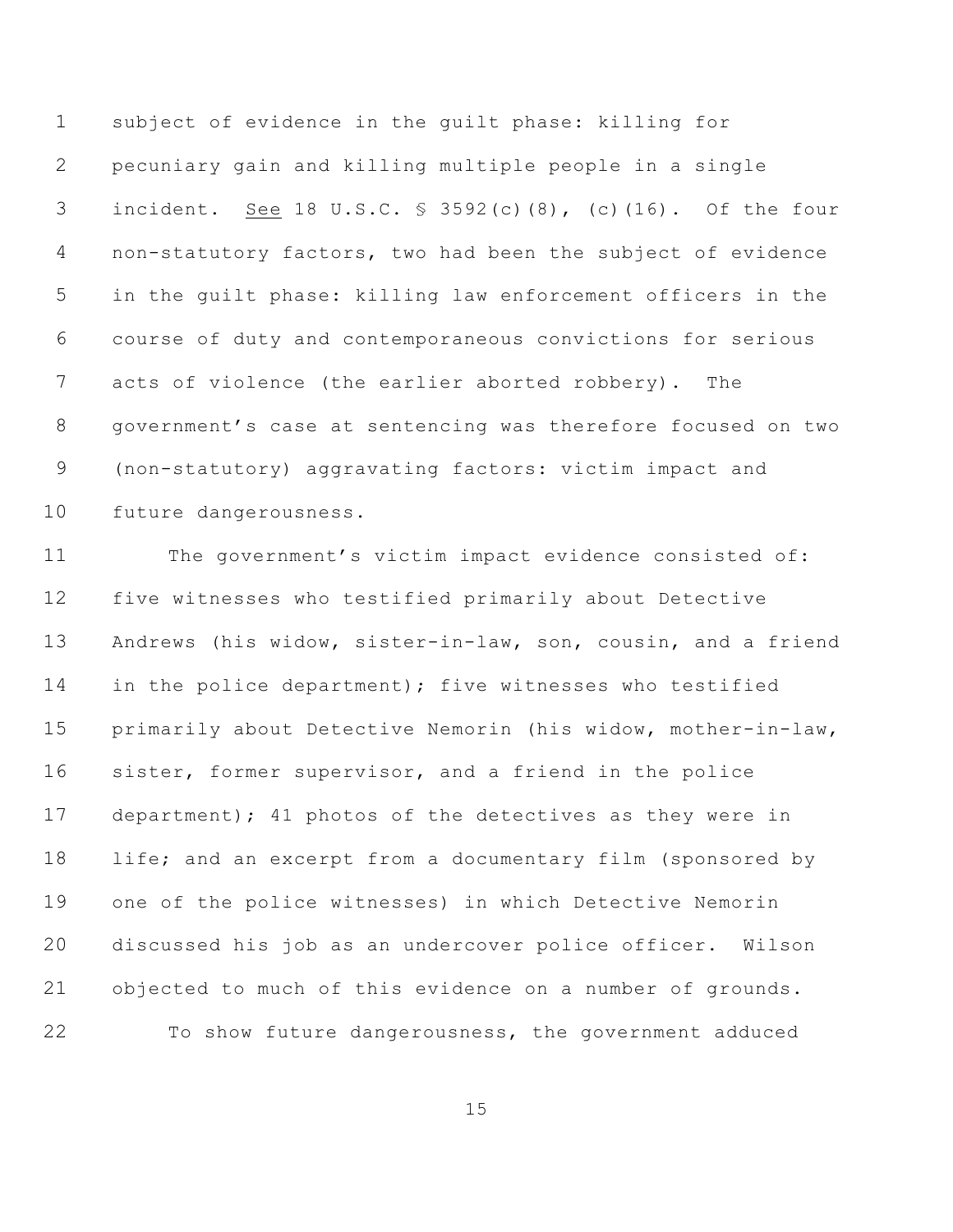Wilson's record of increasingly serious offenses, starting at age 11. The offenses included robberies and assaults. The victim of an assault committed when Wilson was 19 years old required 300 stitches. Between ages 15 and 17, Wilson was confined to a maximum security juvenile facility for robbery; at 17, he entered Rikers Island for one year. Wilson murdered Detective Andrews and Detective Nemorin when he was 20 years old. The prosecution also cited a long disciplinary record of prison offenses. Moreover, the prosecution established that Wilson was a member of the Bloods gang, stayed a member while in prison, and had (on at least two occasions) told fellow gang members to "pop off" (i.e., attack the guards).

 To testify about the Bloods' structure and organization, and how acts of violence move a member up within the gang hierarchy, the government put on a cooperating witness, Shabucalik Geralds, a former Bloods member who was still to some extent affiliated with the gang at the time he testified. Geralds, who encountered Wilson in prison while Wilson was detained following the murders, also testified to statements made by Wilson. The defense argues on appeal that Geralds's testimony about the Bloods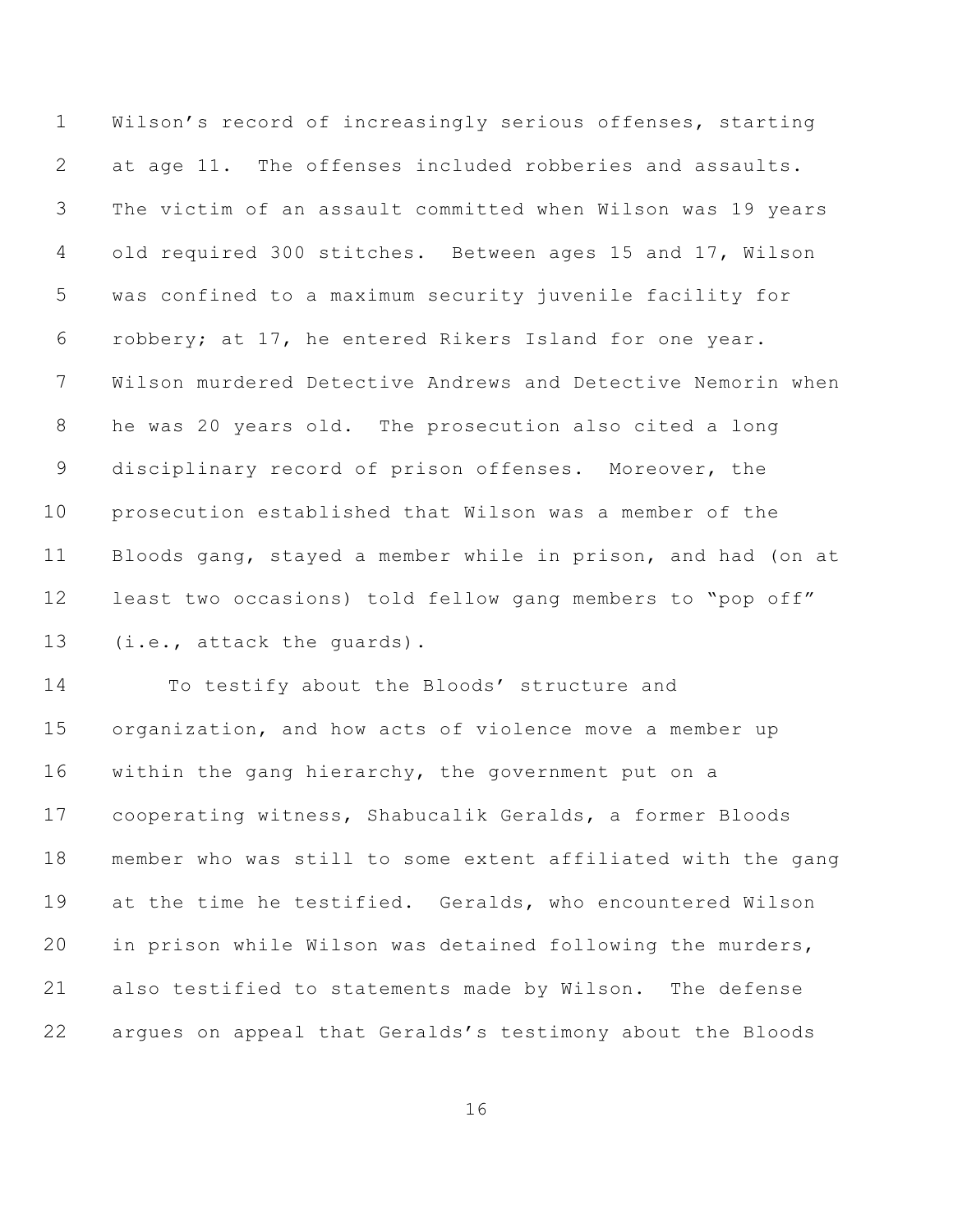was unreliable opinion testimony lacking a foundation of personal knowledge and that Geralds was a government agent when he elicited information from Wilson.

 Wilson put on an expert witness to refute the idea that he would be a danger in prison. Donald Romine, a former Bureau of Prisons supervisor, testified that prisons have many effective controls in place to prevent violence, that Wilson's prison disciplinary record was unremarkable, and that the Bloods gang does not present a particularly high risk within the federal prison population. On cross- examination, the prosecution elicited testimony from Romine about the internal workings of the Bloods, including that acts of violence could lead to promotion within their ranks.

 Wilson's affirmative case in the sentencing phase focused on mitigating factors relating to his Dickensian upbringing. His father was largely absent; his mother was a drug addict; and he lived in poverty either with them or with other relatives. State child services intervened on several occasions. Wilson lived for a time with his grandmother in a three-bedroom apartment in the Stapleton Projects, along with twelve other people. When Wilson was six years old, he was hospitalized three times for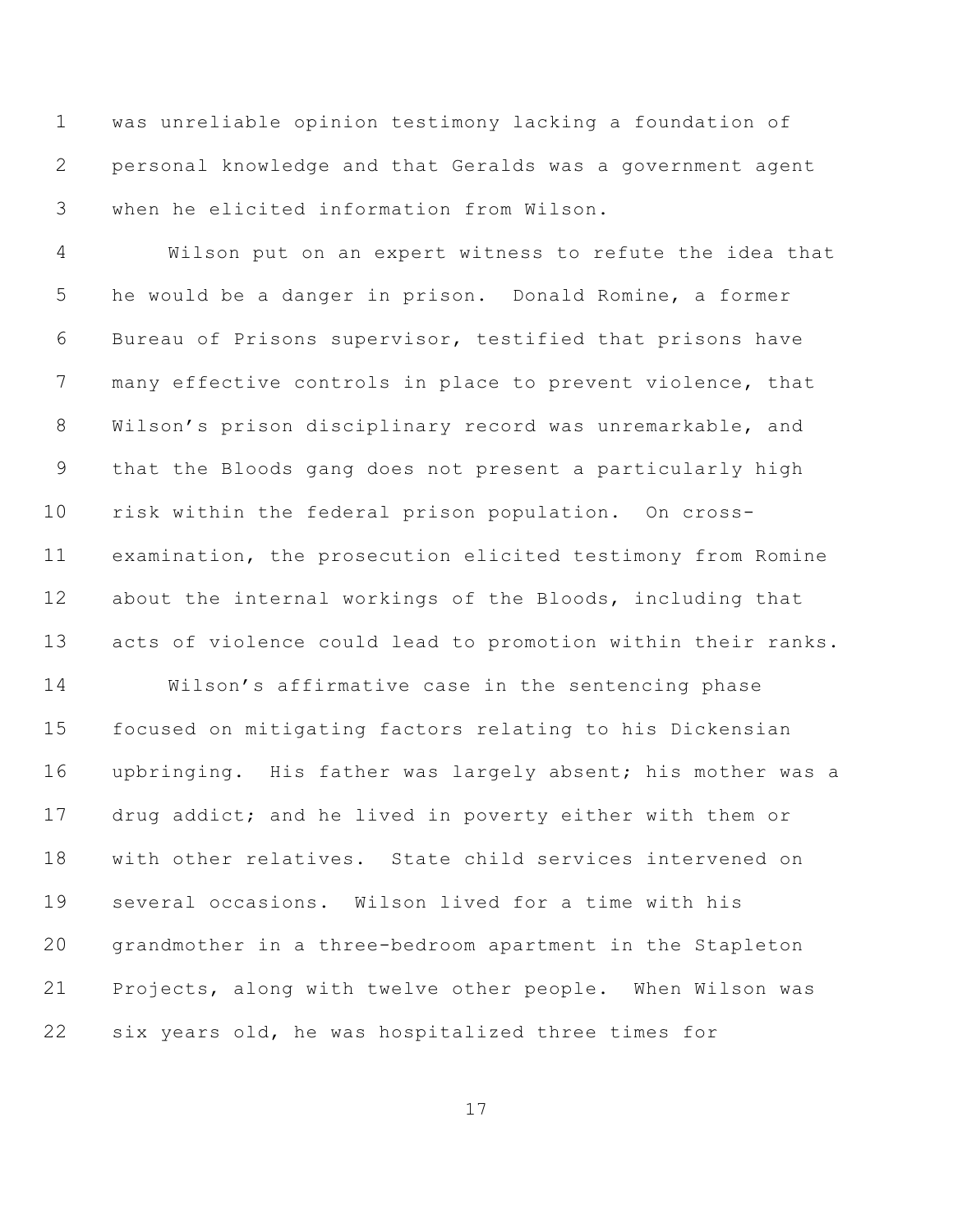psychiatric difficulties, including suicidal tendencies. Prior to his hospitalizations, child services had taken him away from his mother, and given him over to his aunt. Wilson exhibited both sadness and aggression at school. His IQ has been tested in the high 70s. The defense also called members of Wilson's family to testify about his loving relationship with them, and how they would suffer if he is executed.

 The defense received permission for Wilson to read aloud an allocution of remorse, both to support the mitigating factors of remorse and acceptance of responsibility and to counter the prosecution's aggravating factor of future dangerousness. The defense argues on appeal that the district court improperly limited the scope of Wilson's allocution of remorse and that the court's rulings and the prosecution's improper arguments on summation ultimately caused the jury to hold against him his allocution of remorse, his exercise of the right to trial, and the fact that he did not testify.

 The jury unanimously voted to sentence Wilson to death on each of the five capital counts. The special verdict form reports unanimous findings beyond a reasonable doubt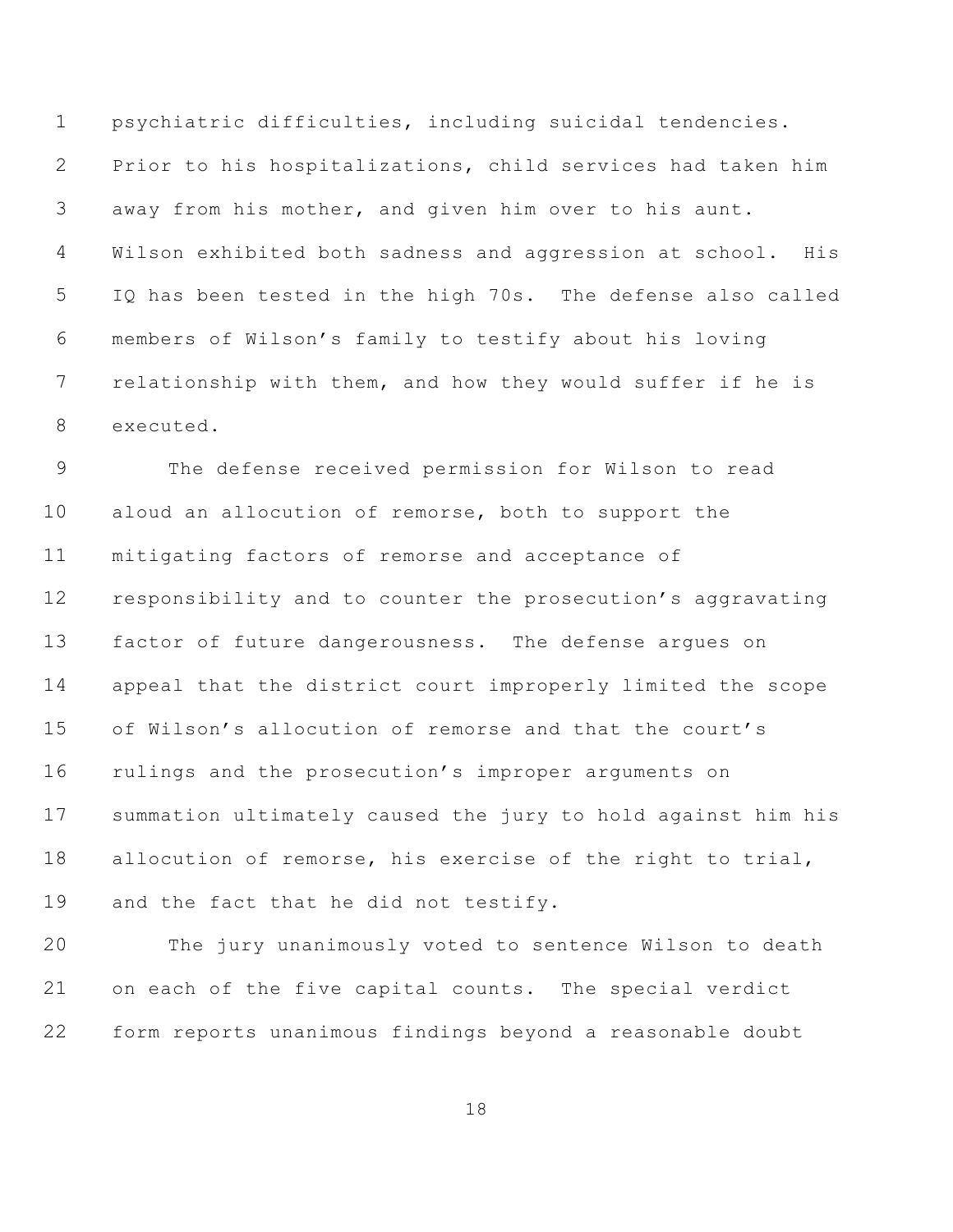that the prosecution established the two statutory aggravating factors and each of the four non-statutory aggravating factors. Further, the jury unanimously found that 14 mitigation factors were proven by a preponderance of the evidence. No juror found that Wilson was remorseful or that he took responsibility for his actions.

 The district court entered judgment on March 29, 2007. Wilson appeals from that judgment.

- 
- 

## **DISCUSSION**

 Two grounds of appeal would impact Wilson's convictions: whether the evidence was sufficient to support a finding under the VICAR statute that Wilson committed the murders to maintain or increase his position in the gang (see Point I); and whether the district court abused its discretion in curtailing recross-examination that had bearing on whether Wilson shot the detectives out of perceived self-preservation (see Point II). We affirm as to these claims and, therefore, affirm the convictions. The remaining grounds of appeal challenge the sentence

inquiries were improperly biased (see Point III); whether

of death. These include whether the judge's voir dire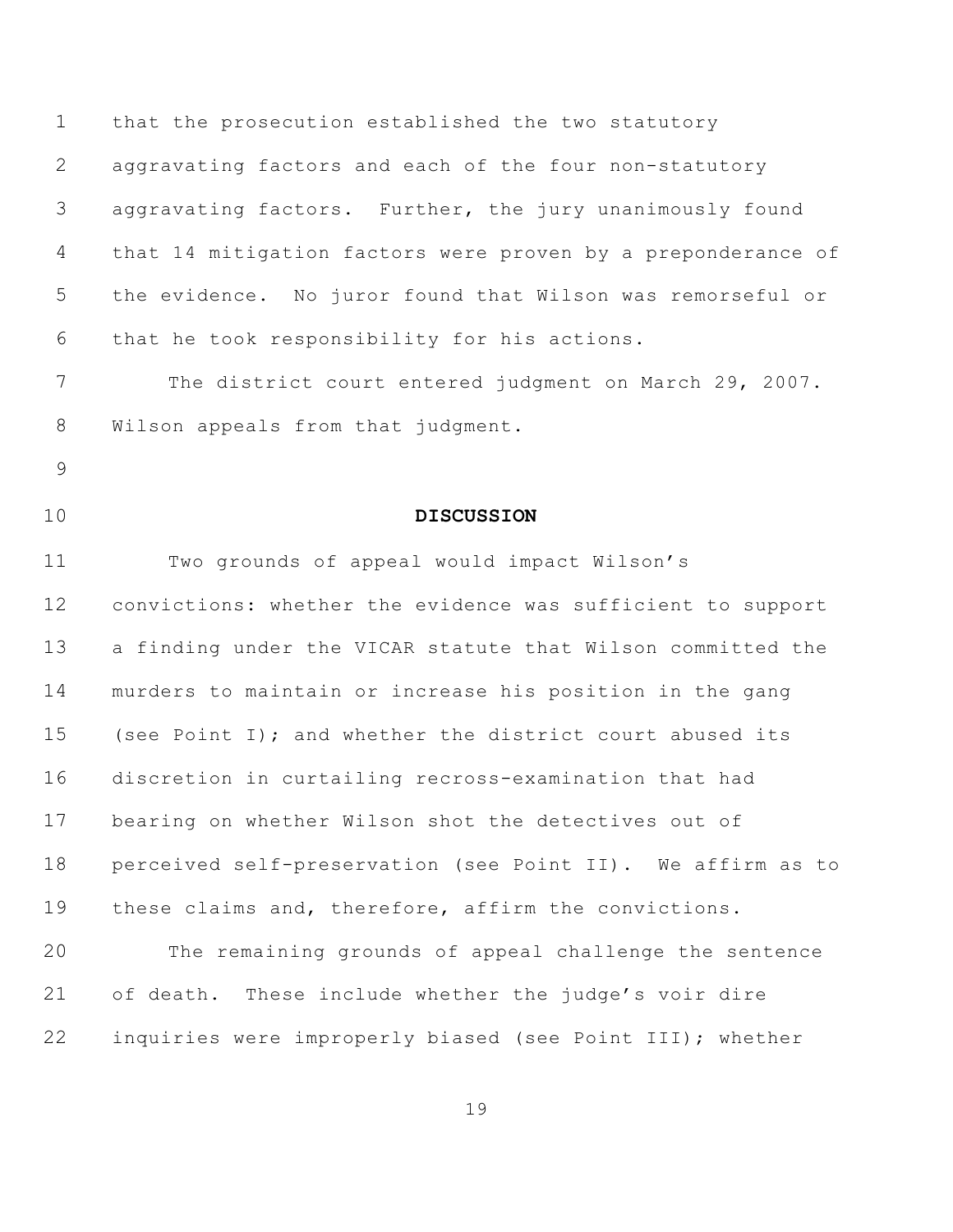testimony in the penalty phase exceeded what is permissible under the Constitution and the Federal Death Penalty Act, 3 and required a corrective charge (see Point IV); and whether a fellow inmate was acting as a government agent in eliciting admissions from Wilson (see Point V). We reject those challenges.

 However, we vacate the death sentences, and remand, on 8 the grounds that two arguments made by the prosecution, both bearing on the critical issue of Wilson's claimed remorse and acceptance of responsibility, violated Wilson's constitutional rights (see Points VI and VII). These constitutional violations were not harmless beyond a reasonable doubt (see Point VIII), and so we vacate and remand.

 Wilson further appeals his sentence of death on additional grounds that we can reject without making new law (see Point IX).

**I**

20 Wilson contends that the evidence was insufficient to support a jury finding that he had acted with any of the motives required for conviction under the VICAR statute, and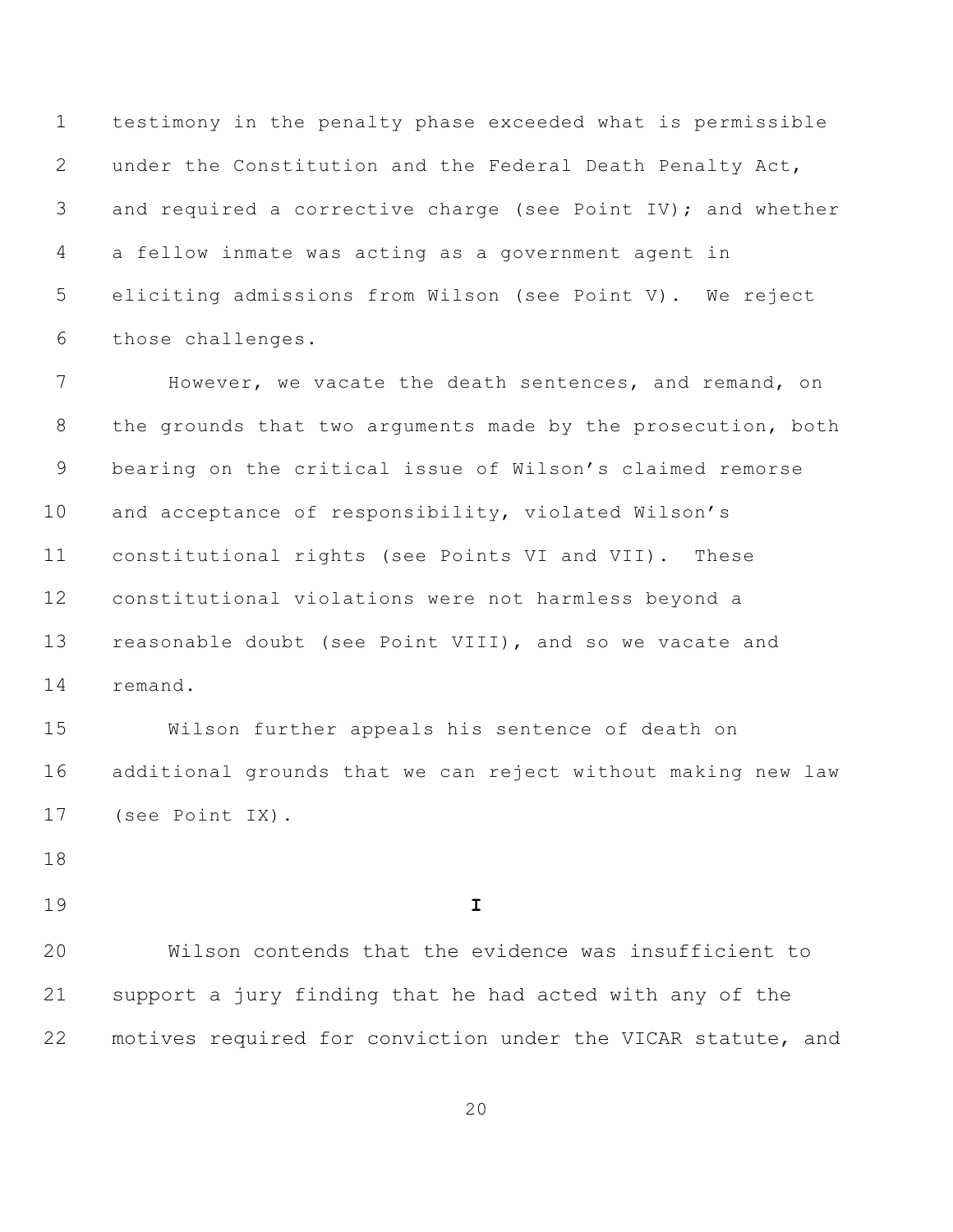that his convictions on Counts One and Two of the indictment must therefore be vacated.

 The VICAR statute provides, in pertinent part: Whoever, as consideration for the receipt of, or as consideration for a promise or agreement to pay, anything of pecuniary value from an enterprise engaged in racketeering activity, or 8 6 6 for the purpose of gaining entrance to or maintaining or increasing position in an enterprise engaged in racketeering activity, murders . . . any individual in violation of the 12 laws of any State or the United States . . . shall 13 be punished-- (1) . . . by death or life imprisonment, or a fine under this title, or both. 18 U.S.C. § 1959(a). The government undertook to show that Wilson acted for pecuniary gain and "for the purpose of 17 . . . maintaining or increasing position" within the Stapleton Crew. Id. Because we conclude that there was sufficient evidence to support the finding that Wilson acted for status and position we need not consider pecuniary gain.

21 To show that Wilson acted "for the purpose of . . . maintaining or increasing position," the prosecution must 23 show [i] "that [Wilson] had a position in the enterprise," and [ii] "that his general purpose" in murdering Detectives Nemorin and Andrews "was to maintain or increase his position in the enterprise." United States v. Concepcion, 983 F.2d 369, 381 (2d Cir. 1992). "[M]aintaining or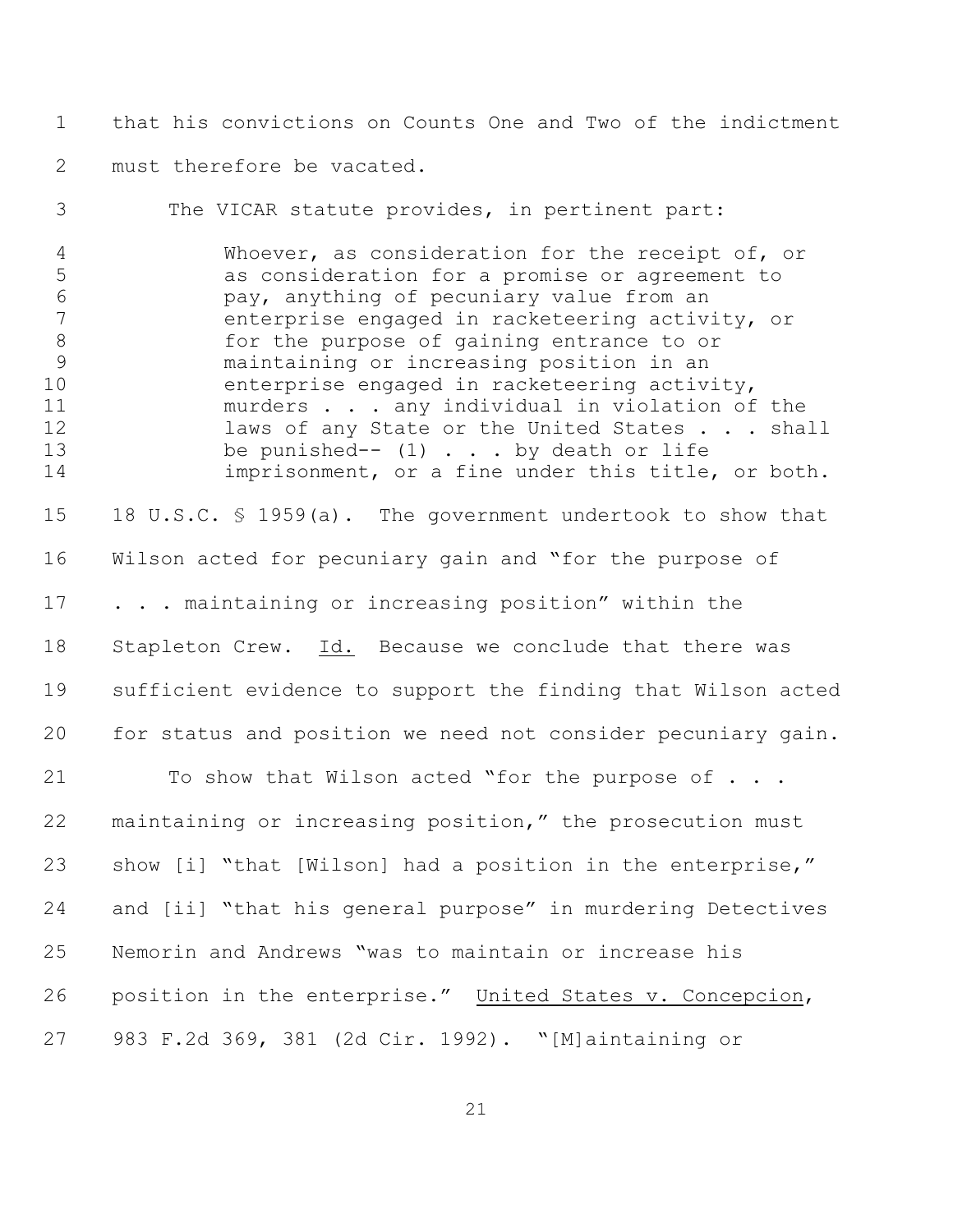increasing position in the [racketeering] enterprise [need not have been] defendant's sole or principal motive." Id. "[T]he motive [element is] satisfied if the jury could properly infer that the defendant committed his violent crime because he knew it was expected of him by reason of his membership in the enterprise or that he committed it in furtherance of that membership." Id.; see also United States v. Dhinsa, 243 F.3d 635, 671 (2d Cir. 2001) ("[S]ection 1959 encompasses violent crimes intended to preserve the defendant's position in the enterprise or to enhance his reputation and wealth within that enterprise." (emphasis omitted)).

 There is evidence that Wilson murdered the two detectives in order to improve his position within the Stapleton Crew. Jacobus made the connection between violence by Crew members and status within the Crew. He testified that he himself committed crimes "to raise [his] status" within the group, that Wilson enjoyed "a certain status" due to his reputation for violence, and that violent acts, especially the murder of police officers, would enhance one's "status" within the Stapleton Crew. That such conduct would enhance Wilson's status is confirmed by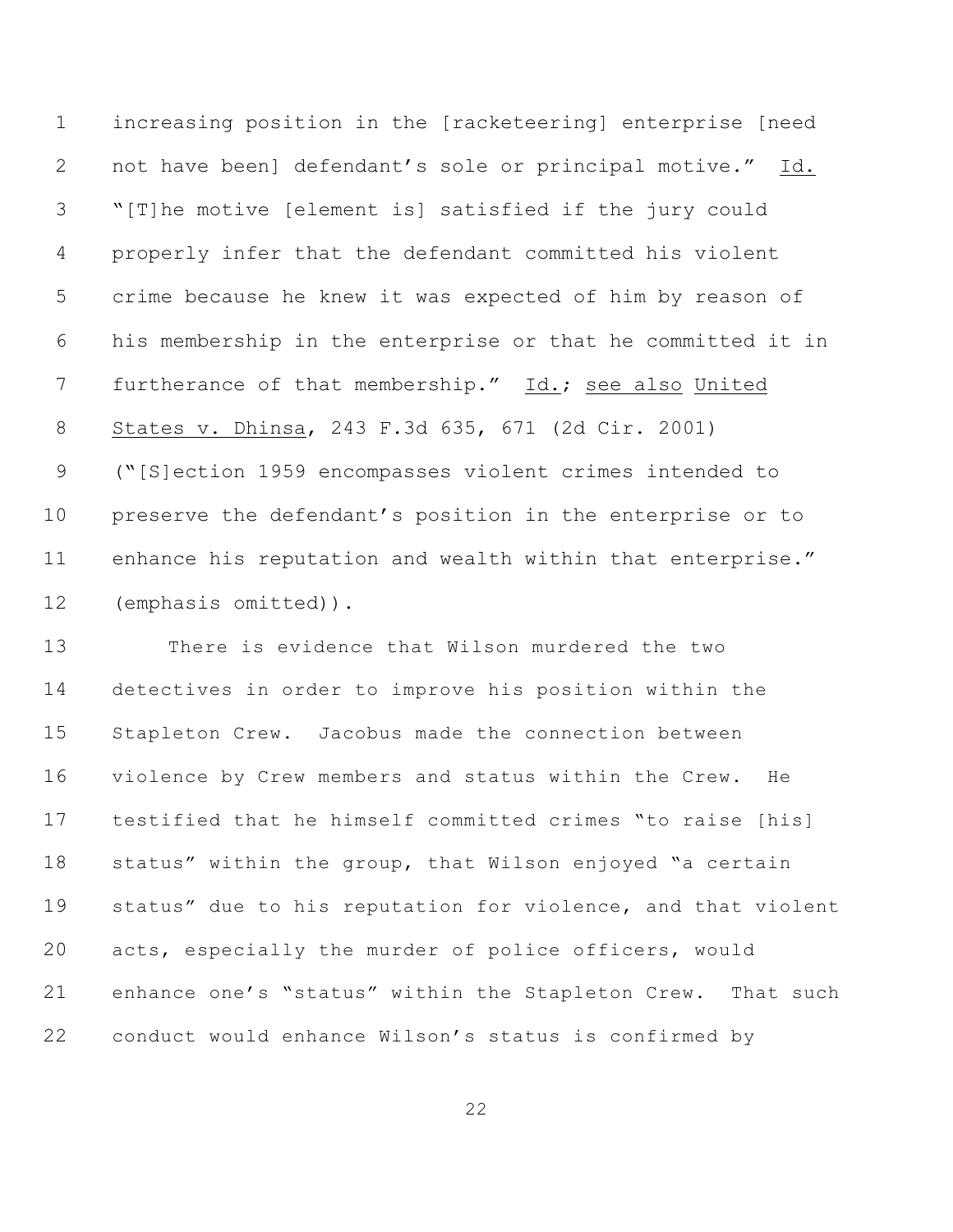evidence of the Crew's violent character. The gang's members regularly committed violent acts on behalf of the Crew with fellow members. Members were expected to adopt each other's grievances, and to react with violence toward offending outsiders, including any member of the rival 456 gang. The Crew possessed firearms for use by its members. Photographs show members of the Stapleton Crew brandishing firearms and displaying gang signs. Rap lyrics written by a member celebrate the Crew's rivalry with the 456.Finally, as Diaz testified, Wilson went from the murders to the apartment of one of the Crew's leaders, reported to those present that he had "popped" (i.e., shot) his victims, and produced Detective Nemorin's pistol.

 In reviewing a conviction for sufficiency of evidentiary support, "the trial evidence is viewed most favorably for the Government" and "all reasonable inferences a jury may have drawn favoring the Government must be credited." United States v. Wexler, 522 F.3d 194, 206-07 (2d Cir. 2008). We affirm "'if any rational trier of fact could have found the essential elements of [the] crime beyond a reasonable doubt.'" Id. at 207 (emphasis omitted) (quoting Jackson v. Virginia, 443 U.S. 307, 319 (1979)).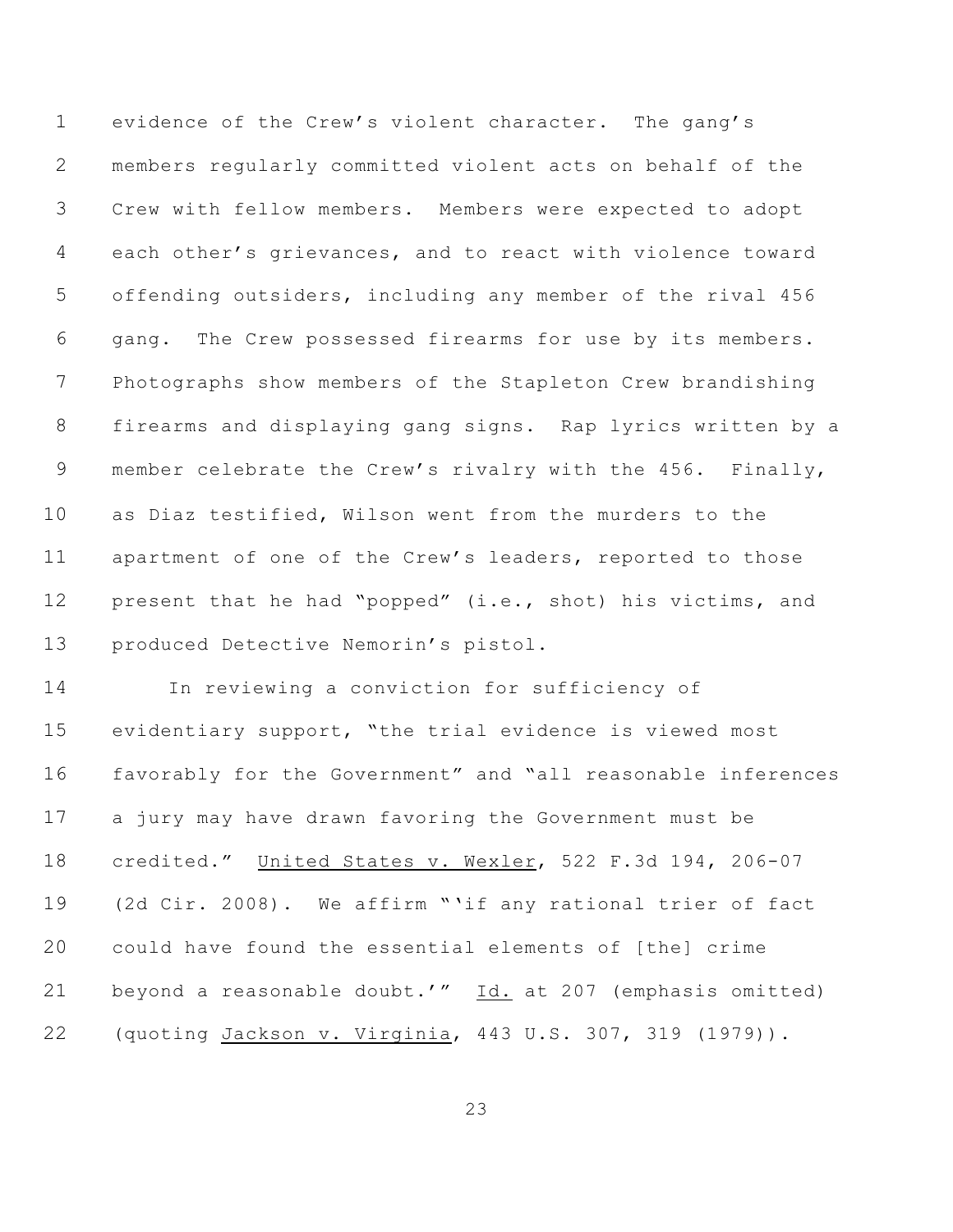| $\mathbf{1}$   | We conclude without difficulty that there is sufficient             |
|----------------|---------------------------------------------------------------------|
| 2              | evidence of Wilson's "position in the enterprise."                  |
| 3              | Concepcion, 983 F.2d at 381. It is a closer question                |
| $\overline{4}$ | whether Wilson's "general purpose" in murdering Detectives          |
| 5              | Nemorin and Andrews was "to maintain or increase his                |
| 6              | position in the enterprise," id., but we find sufficiency.          |
| 7              | First, Jacobus testified that violent acts by members               |
| 8              | of the Stapleton Crew enhance status within the group. <sup>3</sup> |
| 9              | This testimony was reinforced by evidence that the Crew             |
| 10             | encouraged and even glorified violence: Members regularly           |

<sup>&</sup>lt;sup>3</sup> Wilson contends that Jacobus lacked first-hand knowledge of facts sufficient to provide a rational basis for his testimony on the status effects of violent acts by members of the Stapleton Crew, and that this testimony was therefore admitted in violation of Federal Rule of Evidence 701. See United States v. Rea, 958 F.2d 1206, 1215 (2d Cir. 1992) ("The rational-basis requirement [of F.R.E. 701] 'is the familiar requirement of first-hand knowledge or observation.'" (quoting Fed. R. Evid. 701 Advisory Comm. Note on 1972 Proposed Rules)). We disagree. Jacobus testified generally to what an act of violence would do for a member's status, not directly to what Wilson knew or believed. Cf. United States v. Kaplan, 490 F.3d 110, 117-19 (2d Cir. 2007); United States v. Garcia, 291 F.3d 127, 140- 41 (2d Cir. 2002). There is ample evidence of Jacobus's many connections to the Stapleton Crew and relationships with its members. This foundational evidence supported a conclusion that Jacobus had sufficient knowledge about the Crew's culture, hierarchy, and organization to testify to the status effects of violence. Admission of his testimony was not an abuse of discretion. Cf. Kaplan, 490 F.3d at 117-19.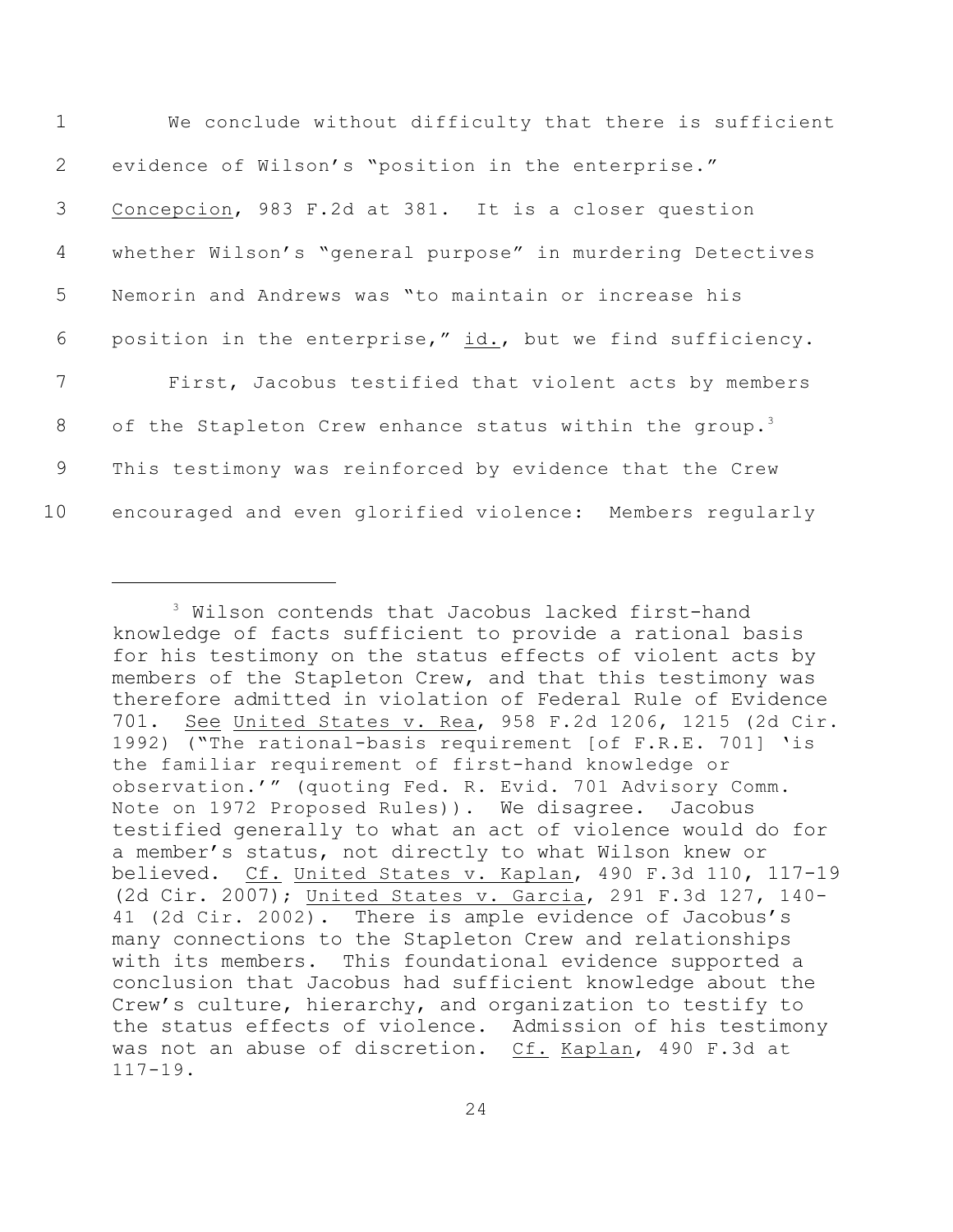organized and committed violent crimes and retaliatory acts of violence; the Crew made available firearms for such purposes; photographs and rap lyrics reflect group pride in its violent character.

 Second, there is evidence that the murders were contemplated and implicitly authorized by the group's leaders. Green directed Wilson to commit the robbery, and it was decided that Wilson would carry the firearm, which was provided by the Crew. At the planning meeting in Green's apartment, which included the group's leaders, it was acknowledged that Wilson "might have to use" the gun with which they were going to commit the robbery--i.e., that Wilson might have to "shoot" one or more of the victims, and that one or another of the victims "might be a cop or he may be trying to rob" Wilson or Jacobus. When Wilson was then "asked whether he wanted to go ahead with" the robbery, he deferred to Green and Whitten--two of the group's leaders-- and it was decided that the robbery would proceed notwithstanding the risks.

 Third, Wilson's actions after the murders suggest that he was proud of the crimes and wanted others to be made aware of them. When asked immediately after the murders why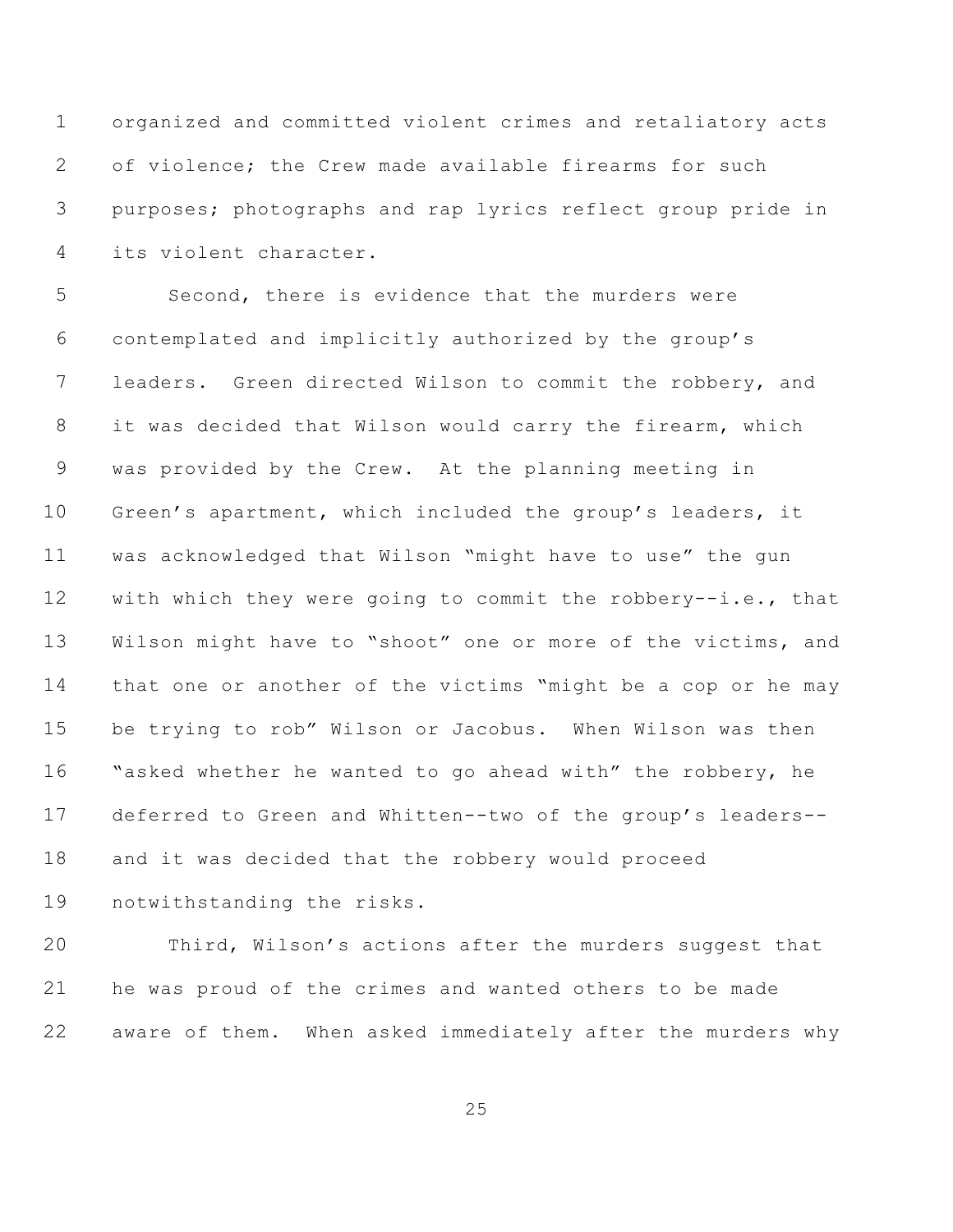he had killed the officers, Wilson responded with bravado, "I don't give a fuck about nobody"; and when Wilson was returning to his apartment after the murders, he called out to a police car, "[W]hat, are you looking for more 5 trouble?"<sup>4</sup> Furthermore, Wilson reported back to one of the Crew's leaders--Green--following the murders. Finally, given the modest expected yield from the robbery (the gun 8 transaction totaled  $$1,200<sup>5</sup>$ , the jury may rationally have concluded that Wilson had an additional, non-pecuniary motive for committing such a crime. Wilson argues that, in any event, maintenance or increment in gang "status" is not a purpose that falls within the category of qualifying statutory motives. The argument is premised on a distinction between "status," which Jacobus testified would be increased by violence, and "position," the word used in the VICAR statute. That

distinction is not so clear as Wilson makes it out to be; in

 Though testimony differed as to what was said, the jury was free to credit this version, which was reported by one of the police officers present, and we are bound to respect that conclusion. See Wexler, 522 F.3d at 206-07.

 Some testimony suggests that the amount was \$1,300, but the jury was free to credit testimony as to the lower amount, and we are bound to construe all evidence in favor of the Government. See Wexler, 522 F.3d at 206-07.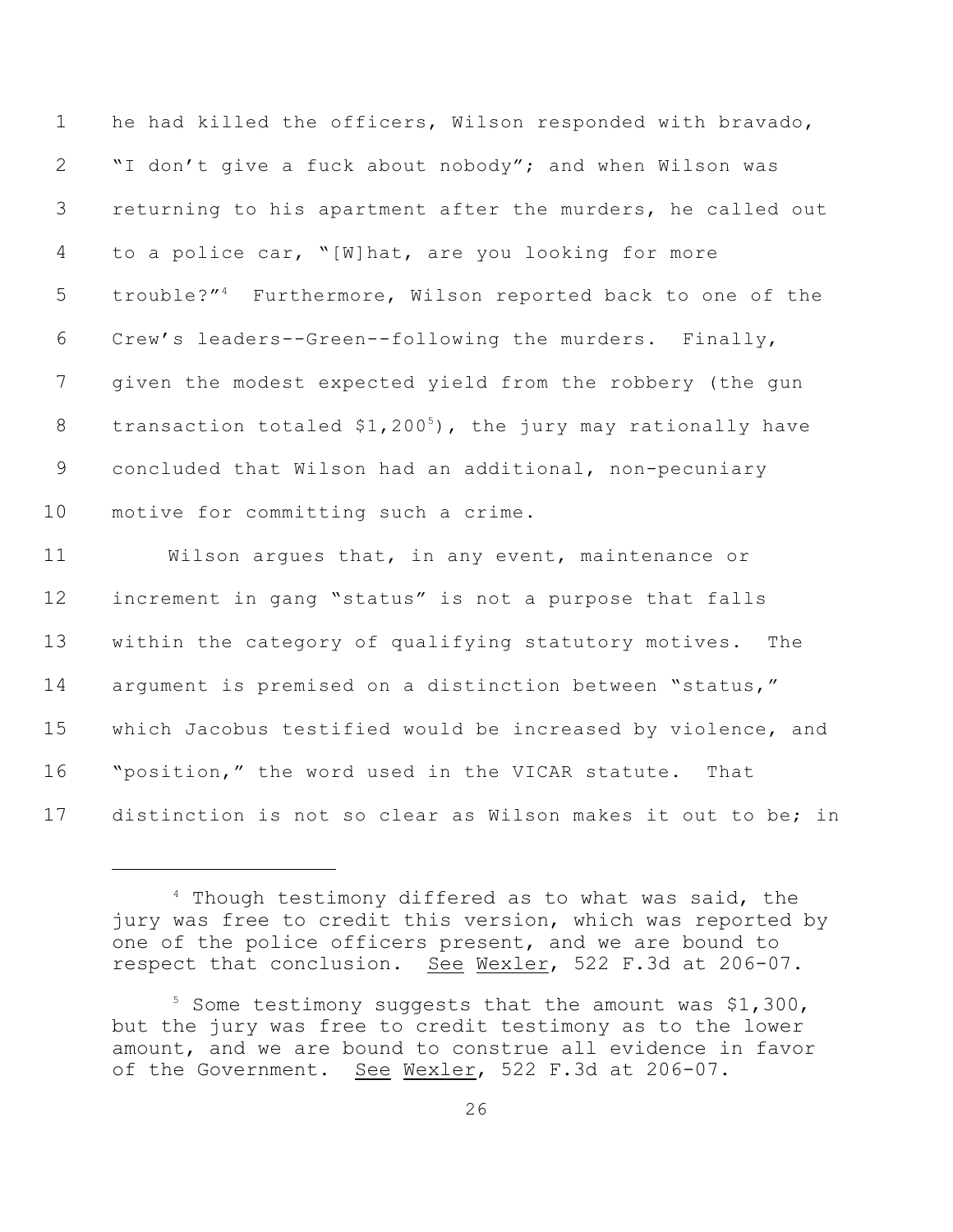ordinary usage the words are synonyms, and in the dictionary they reference each other. One definition of "status" is "position or rank in relation to others." Webster's Third New International Dictionary Unabridged 2230 (Philip B. Gove ed., Merriam-Webster 3d ed. 1986) (1961). And "position" in turn, means "social or official rank or status." Id. at 1769. "Position" should not be construed so narrowly as to distinguish it from "status." It does not matter, for example, that the Stapleton Crew did not promote by grade in a ramified hierarchy.

 Wilson contends that, on this record, status was at most a secondary or incidental motive for his crimes, and that the evidence therefore does not sustain a conviction 14 under the VICAR statute. See, e.g., United States v. Thai, 29 F.3d 785, 817-19 (2d Cir. 1994) (insufficient evidence to sustain VICAR conviction because the only evidence of motive suggested defendant had acted for pecuniary gain); United States v. Jones, 291 F. Supp. 2d 78, 87-89 (D. Conn. 2003) (insufficient evidence to sustain conviction where there was little evidence that act was motivated by anything other than personal animus). Wilson argues that in fact the primary motive was self-defense. However, the only evidence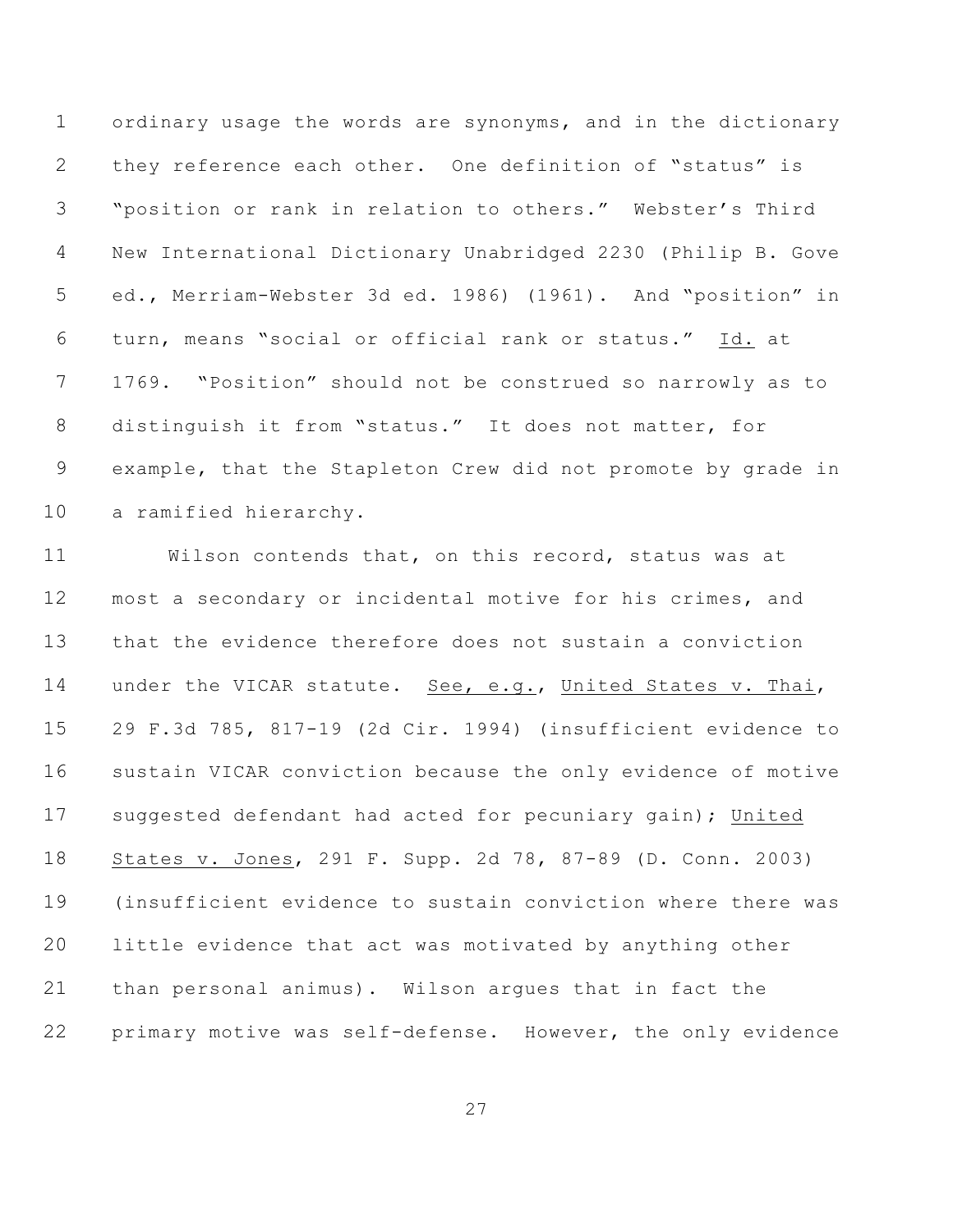bearing upon a self-defense theory is testimony by Jacobus that, when he and Wilson returned to the detectives' car following the murders, Wilson found a gun under the driver's seat, and said "[t]hey was going to get us before we got them." This statement says nothing about Wilson's belief or motivation at any point prior to the moment he found the gun, after the deed was already done. In any event, the evidence discussed supports a jury finding that incremental status was one of Wilson's primary motives; that is enough. See United States v. Farmer, 583 F.3d 131, 143-44 (2d Cir. 2009) ("The government was not required to prove that [defendant's] sole or principal motive was maintaining or increasing his position, so long as it proved that enhancement of status was among his purposes." (internal quotation marks and citation omitted)).

 Finally, Wilson argues that there is no evidence the murders increased Wilson's status in fact. This argument is foreclosed by Farmer, 583 F.3d at 142 ("[T]he question is 19 not whether [defendant's] position . . . was advanced in fact by the murder he committed, but whether his purpose in committing the murder was to benefit his position."). Accordingly, we hold that sufficient evidence supported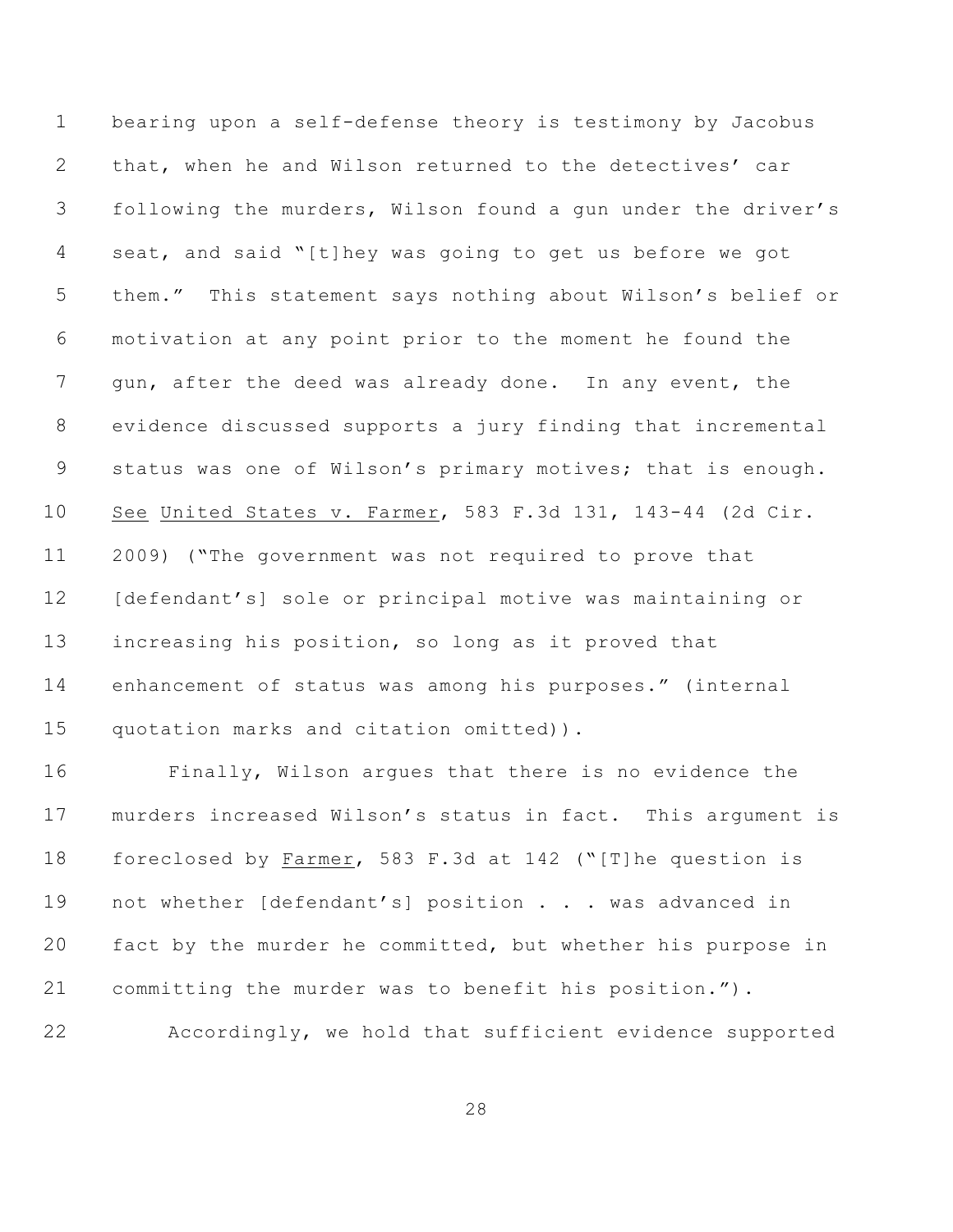Wilson's convictions for murder in aid of racketeering in violation of 18 U.S.C. § 1959, Counts One and Two of the indictment.

- 
- 

## **II**

 Soon after the murders, Wilson returned to the Stapleton apartment of Green. According to the testimony of Diaz--who was in the apartment with Green--Wilson announced that he had "popped" the two victims. Green did not testify; but he was the subject of a Brady letter, according to which Green "informed the government that Wilson actually said that he killed the victims because 'they were going to rob us.'" See generally Brady v. Maryland, 373 U.S. 83, 87- 88 (1963). Green's § 3500 material indicated that Wilson also said the victims were pulling out their weapons. See United States v. Rigas, 583 F.3d 108, 125 (2d Cir. 2009) (noting that 18 U.S.C. § 3500 "codif[ies] the government's disclosure obligations during criminal proceedings").

 For the first time, on recross-examination, the defense asked Diaz if he had heard Wilson make the statements attributed to him in the Brady letter and other related statements. The court sustained the prosecution's repeated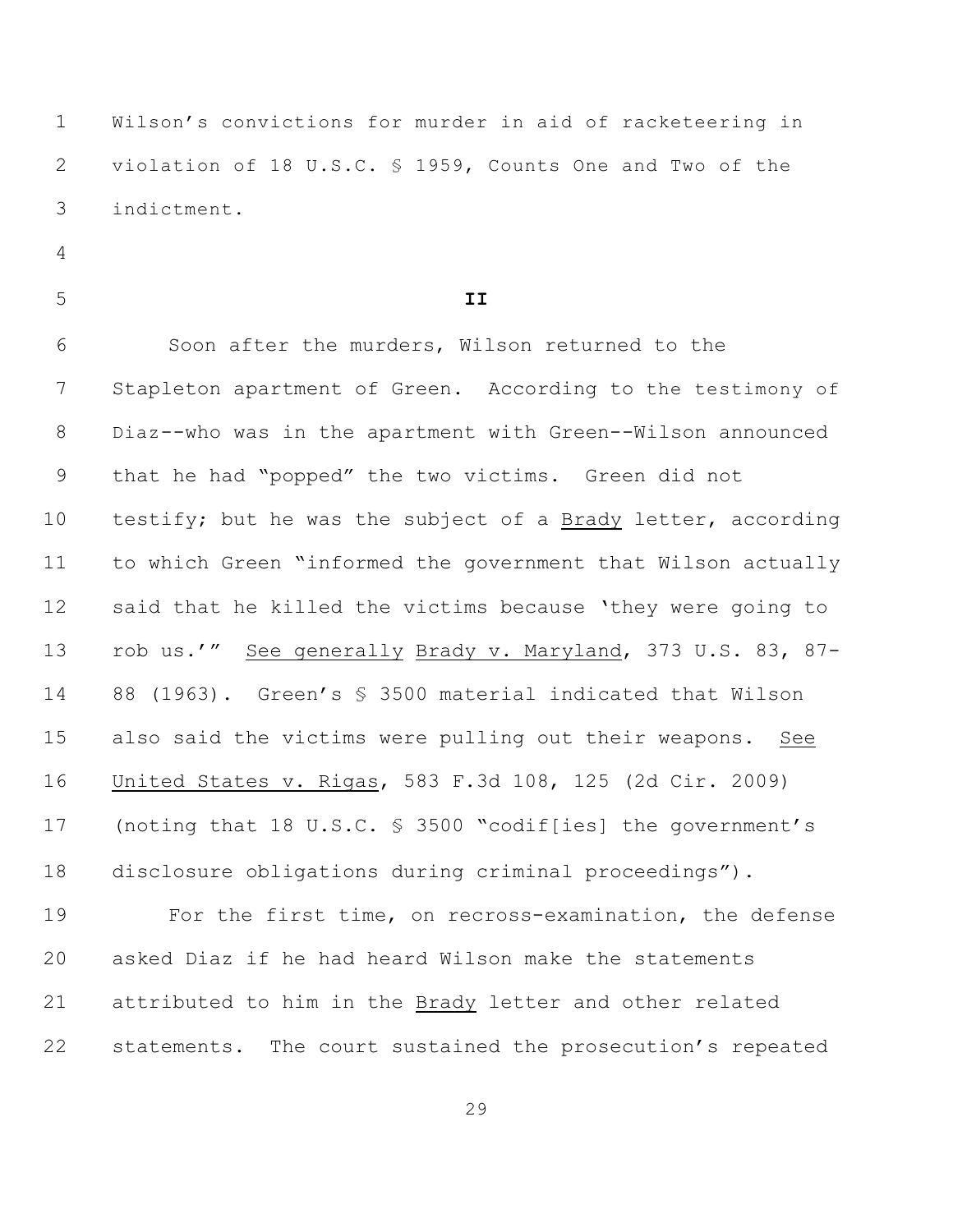objections that the questions were outside the scope of redirect. The relevant passage in the government's direct- examination of Diaz is as follows: **PROSECUTION**: What did [Wilson] say? **DIAZ**: I don't remember his exact words, but he said something to the [e]ffect that he popped him. **PROSECUTION**: The word "pop" you used, is that a word 10 that the defendant used? **DIAZ**: Yes. 

 Wilson concedes that "[d]efense counsel did not cross- examine Diaz about what Wilson said on his return to Green's apartment." On this topic, cross-examination touched only on whether Diaz had a clear memory of Wilson's declaration that he had "popped" the victims. On redirect, the government therefore rehabilitated Diaz's memory of Wilson's admission:

| 21<br>22<br>23 | <b>PROSECUTION:</b> | When the defendant said "I popped them,"<br>what did you understand him to mean? |
|----------------|---------------------|----------------------------------------------------------------------------------|
| 24<br>25       | DIAZ:               | That he shot them.                                                               |
| 26             | <b>PROSECUTION:</b> | Shot who?                                                                        |
| 27             | DIAZ:               | The victims.                                                                     |
| 28             | <b>PROSECUTION:</b> | Human beings? People?                                                            |
| 29             | DIAZ:               | Yes.                                                                             |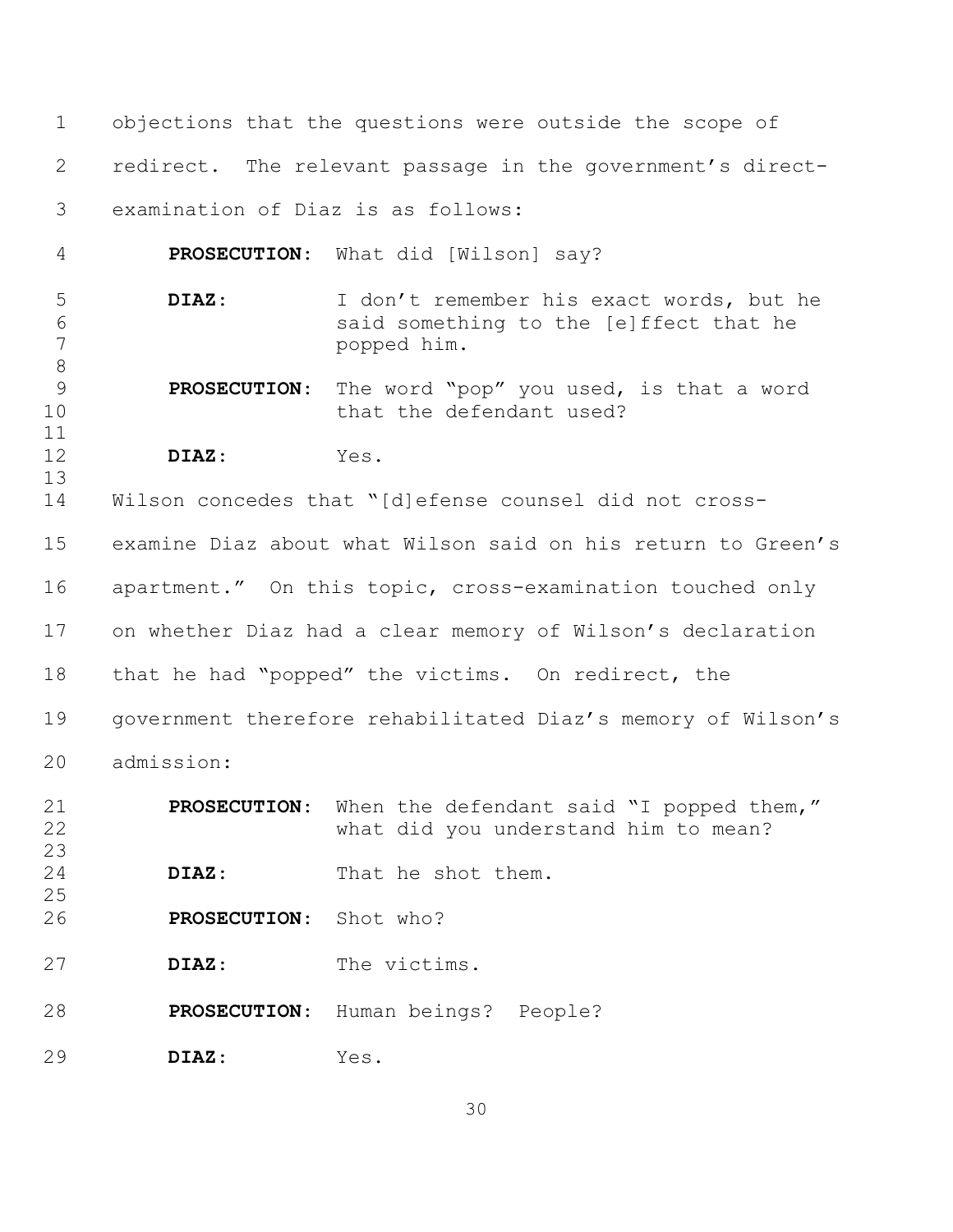The government concluded Diaz's redirect with the following

line of questioning:

| 3  | <b>PROSECUTION:</b> Do you have any doubt, any doubt at all, |
|----|--------------------------------------------------------------|
| 4  | that when you got back to Omar Green's                       |
| -5 | house, that [Wilson] came into the house                     |
| -6 | and said I popped them? Do you have any                      |
|    | doubt about that?                                            |
|    |                                                              |

- **DEFENSE**: Objection to the leading form of the 10 question, Your Honor.
- **COURT**: You may answer.
- **PROSECUTION**: Do you have any doubt about that, sir?
- **DIAZ**: No.

On recross, defense counsel turned to Wilson's admission

that he had "popped" the victims:

| 18 | DEFENSE:            | [Wilson] said more than popped him, isn't |
|----|---------------------|-------------------------------------------|
| 19 |                     | that correct?                             |
| 20 |                     |                                           |
| 21 | DIAZ:               | Yes.                                      |
| 22 |                     |                                           |
| 23 | <b>DEFENSE:</b>     | He said something like they pulled out,   |
| 24 |                     | did you hear that?                        |
| 25 |                     |                                           |
| 26 | <b>PROSECUTION:</b> | Outside the scope, Your Honor.            |
| 27 |                     | Objection.                                |
| 28 |                     |                                           |
| 29 | <b>COURT:</b>       | Sustained.                                |
| 30 |                     |                                           |
| 31 | <b>DEFENSE:</b>     | He said something like, they were trying  |
| 32 |                     | to rob us?                                |
| 33 |                     |                                           |
| 34 | <b>PROSECUTION:</b> | Objection.                                |
| 35 |                     |                                           |
| 36 | COURT:              | Sustained.                                |
| 37 |                     |                                           |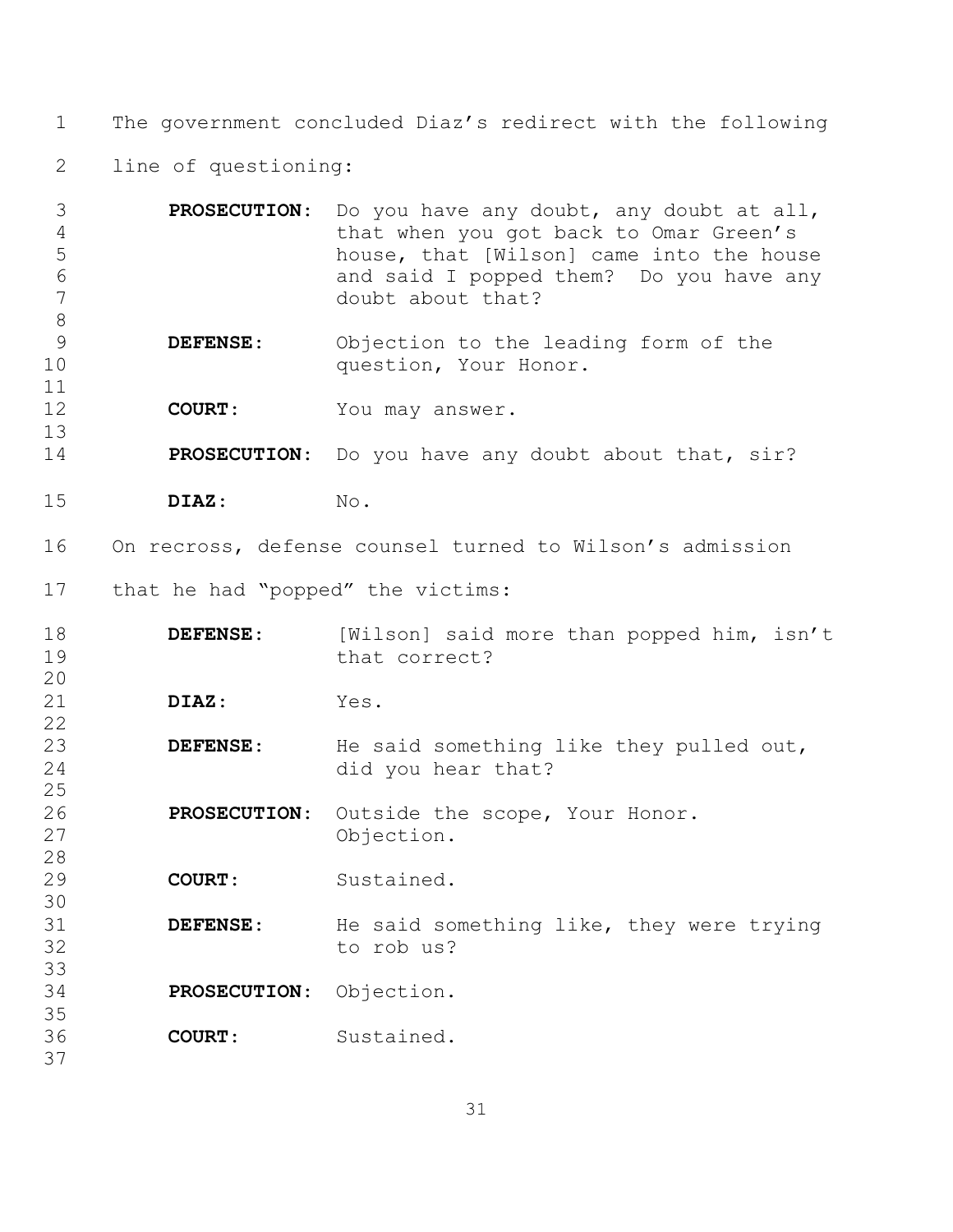| $\mathbf 1$<br>$\frac{2}{3}$ | DEFENSE:                                                    | Do you remember hearing anything like<br>that?                                     |
|------------------------------|-------------------------------------------------------------|------------------------------------------------------------------------------------|
| $\sqrt{4}$<br>5              | <b>PROSECUTION:</b>                                         | Objection, Judge. Outside the scope.                                               |
| $\sqrt{6}$<br>$\overline{7}$ | <b>COURT:</b>                                               | Sustained.                                                                         |
| $\,8\,$<br>9<br>10           | DEFENSE:                                                    | There were more words than popped him,<br>isn't that correct, sir?                 |
| 11<br>12                     | <b>PROSECUTION:</b>                                         | Objection. The same objection.                                                     |
| 13<br>14                     | <b>COURT:</b>                                               | You may answer.                                                                    |
| 15<br>16                     | DIAZ:                                                       | Yes.                                                                               |
| 17<br>18<br>19               | <b>DEFENSE:</b>                                             | You don't remember those other words,<br>isn't that correct, sir?                  |
| 20<br>21                     | <b>PROSECUTION:</b>                                         | Objection. That's not what he said.                                                |
| 22<br>23                     | <b>COURT:</b>                                               | Sustained.                                                                         |
| 24<br>25<br>26               | DEFENSE:                                                    | While all this was going on, you were a<br>nervous wreck, isn't that correct, sir? |
| 27<br>28                     | DIAZ:                                                       | Yes.                                                                               |
| 29<br>30                     | DEFENSE:                                                    | Thank you.                                                                         |
| 31<br>32                     | Wilson contends that this curtailment of Diaz's recross     |                                                                                    |
| 33                           | was error, that Diaz's answers might have indicated that    |                                                                                    |
| 34                           | Wilson acted out of a perceived need for self-preservation, |                                                                                    |
| 35                           | and that reasonable doubt thereby would have been raised    |                                                                                    |
| 36                           | regarding Wilson's "pecuniary" and "position" motives for   |                                                                                    |
| 37                           | the murders.                                                |                                                                                    |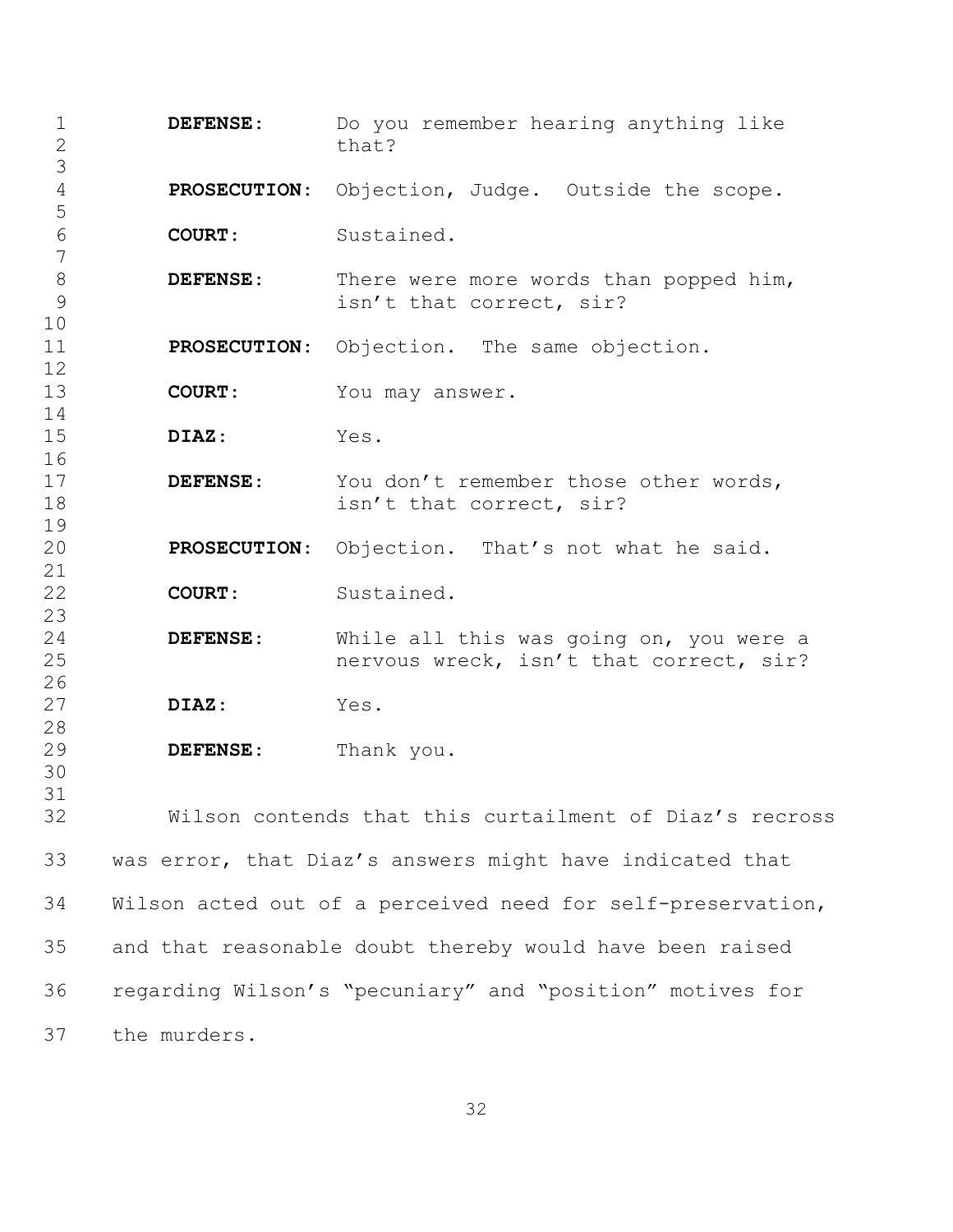"Cross-examination should be limited to the subject matter of the direct examination and matters affecting the credibility of the witness. The court may, in the exercise of discretion, permit inquiry into additional matters as if on direct examination." Fed. R. Evid. 611(b). "The scope and extent of cross-examination are generally within the sound discretion of the trial court, and the decision to restrict cross-examination will not be reversed absent an abuse of discretion." United States v. Rosa, 11 F.3d 315, 335 (2d Cir. 1993). In the exercise of discretion, a district court should consider the need to "ascertain[ the] truth," "avoid needless consumption of time," and "protect witnesses from harassment or undue embarrassment." Fed. R. Evid. 611(a); see also Delaware v. Van Arsdall, 475 U.S. 673, 679 (1986) (explaining that the district court has "wide latitude . . . to impose reasonable limits on . . . cross-examination based on concerns about, among other 18 things, . . . interrogation that is repetitive or only marginally relevant"). A good faith basis for proposed questions is relevant to these considerations. On the facts of this case, we detect no abuse of discretion in the district court's control of Diaz's recross-examination.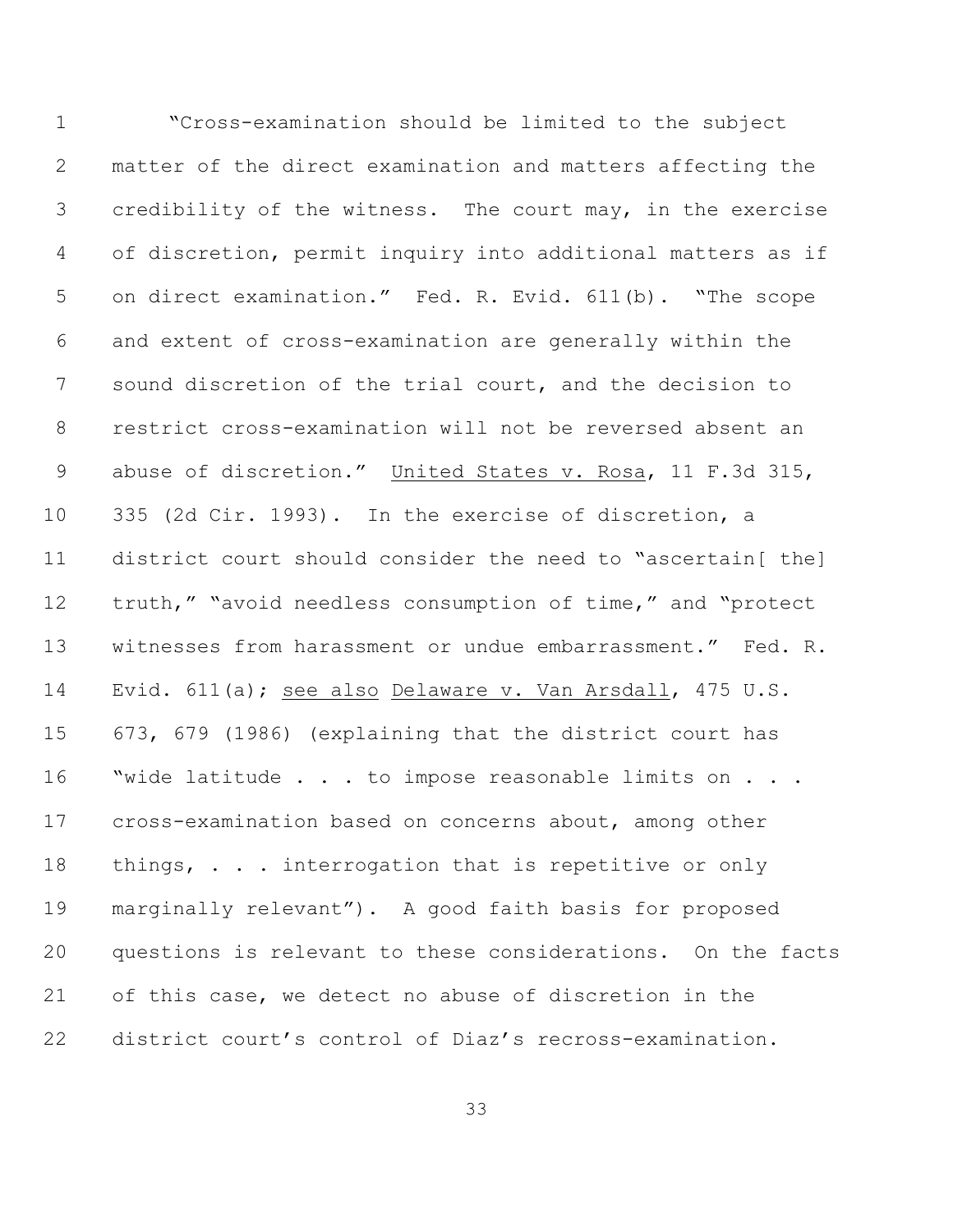The precluded questions were outside the scope of Diaz's redirect-examination. As the transcript excerpts show, the defense effort on recross was to place Wilson's admission in the context of other and additional statements, whereas the government had returned to the subject on redirect for the sole purpose of countering the defense's attack on the clarity of Diaz's memory concerning that one admission. Even though the precluded questions were outside the scope of redirect, the district court retained discretion to permit them. But Wilson failed to adduce his good faith basis for the precluded questions or explain the significance of Diaz's potential answers, and did not request a sidebar conference to argue any basis upon which the district court should have permitted this line of questioning. See Jones v. Berry, 880 F.2d 670, 673 (2d Cir. 1989) ("[A] party whose prospective questioning is threatened with curtailment should make all reasonable efforts to alert the court to the relevance and importance of the proposed questions.").

 No doubt, there was a good faith basis for Wilson's precluded questions; but the trial court was not made aware 22 of it. The Brady disclosure (which, along with Green's §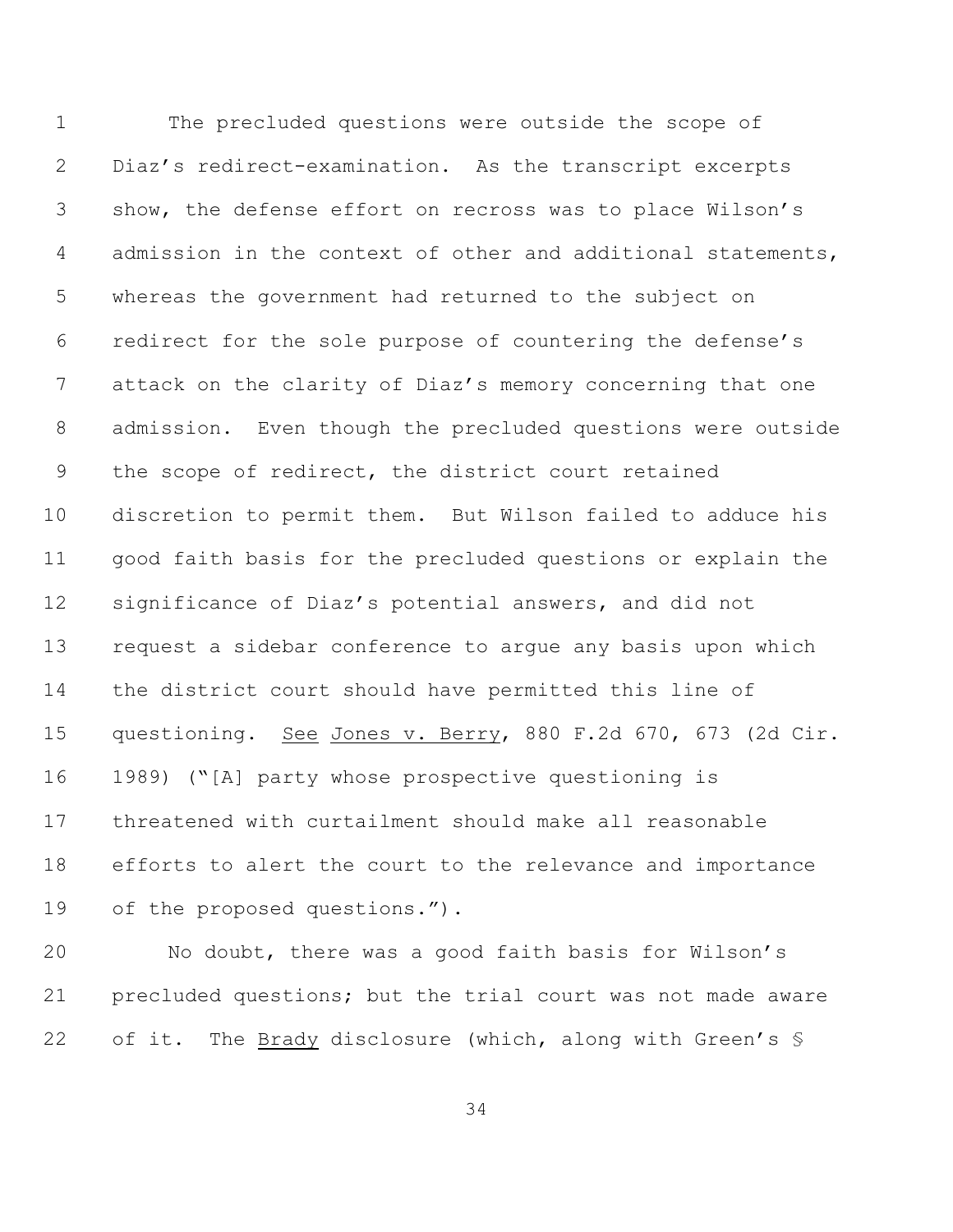3500 material, furnished the good faith basis) was copied to and discussed with the district court on August 21, 2006. However, more than three months intervened before Diaz's December 4, 2006 recross-examination. Green himself did not testify, and the district court had no occasion to review the Brady disclosure (or Green's § 3500 material) in preparation for testimony by Diaz. There is no reason to believe that the good faith basis for the precluded questions would have been fresh in the district court's mind, and there is no indication of any defense effort to refresh.

 Moreover, there is no reason to believe that the district court would have understood the significance of Diaz's potential answers. Defense counsel could have asked the precluded questions on Diaz's cross-examination, and the judge could assume that the questions would have been asked then if they were of great import. Furthermore, the precluded questions represented a wholly new departure. Throughout the guilt phase, Wilson's theory of the case was that Jacobus pulled the trigger, not Wilson, whereas the precluded questions were based on the idea that Wilson pulled the trigger, albeit out of a perceived need for self-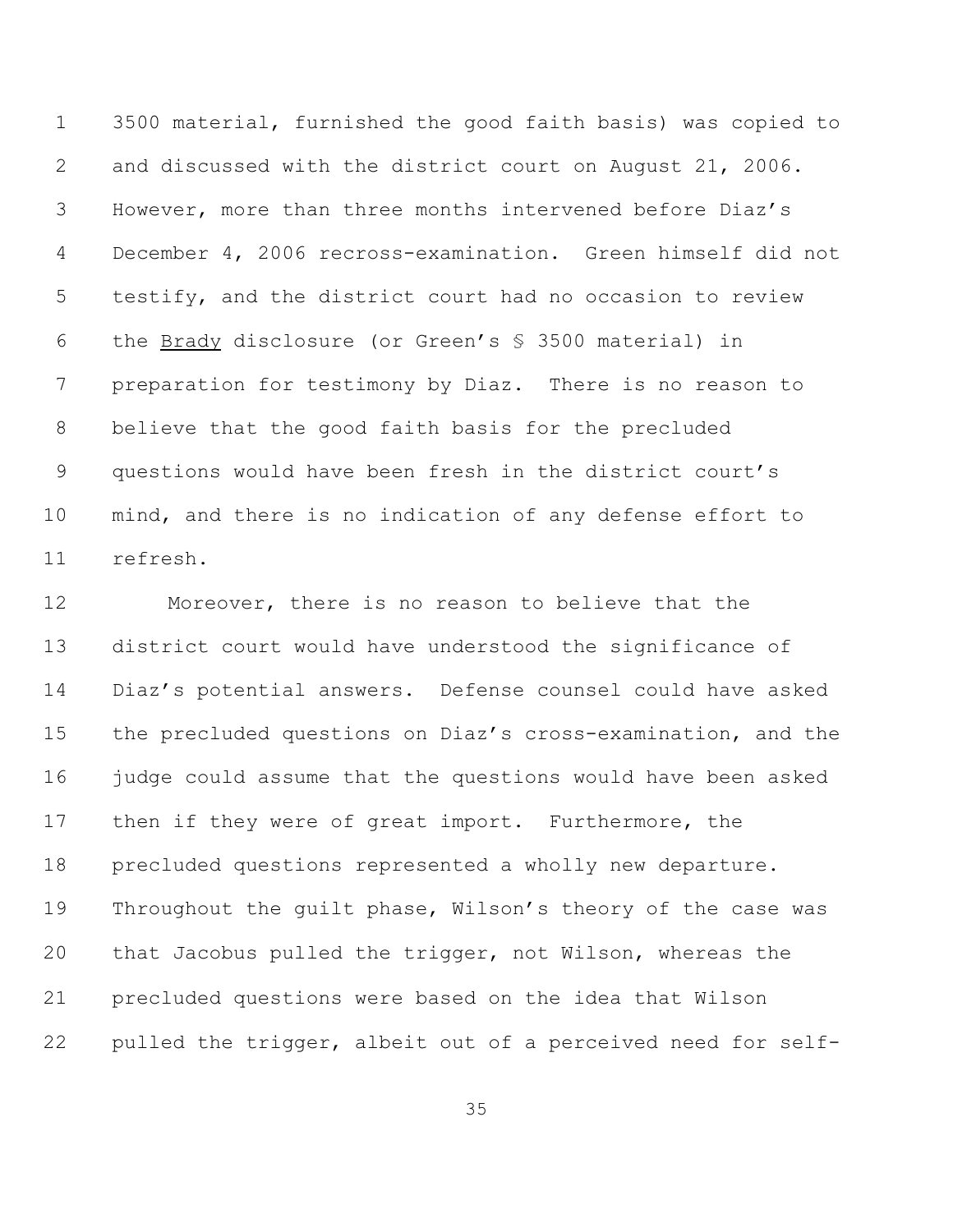preservation.

 Accordingly, we detect no abuse of discretion in the district court's control of Diaz's recross-examination, and we therefore find no error. 5 As we find no error in the quilt phase, we affirm Wilson's convictions. **III** The district court declined to include in its written 10 jury questionnaire the following question, proposed by Wilson: If Ronell Wilson is found guilty of murder for the intentional killings of Detectives Nemorin and Andrews, without any legal excuse or justification, the defense might present evidence at a sentencing phase of the trial about Ronell Wilson's childhood and background in support of a 18 sentence other than the death penalty. How relevant is information like that to you when making a decision about punishment for murder? Wilson requested similar questions during oral voir dire, but the district court declined to pursue the subject uniformly, or at the level of particularity Wilson sought. (A counterpart to this issue is Wilson's Eighth Amendment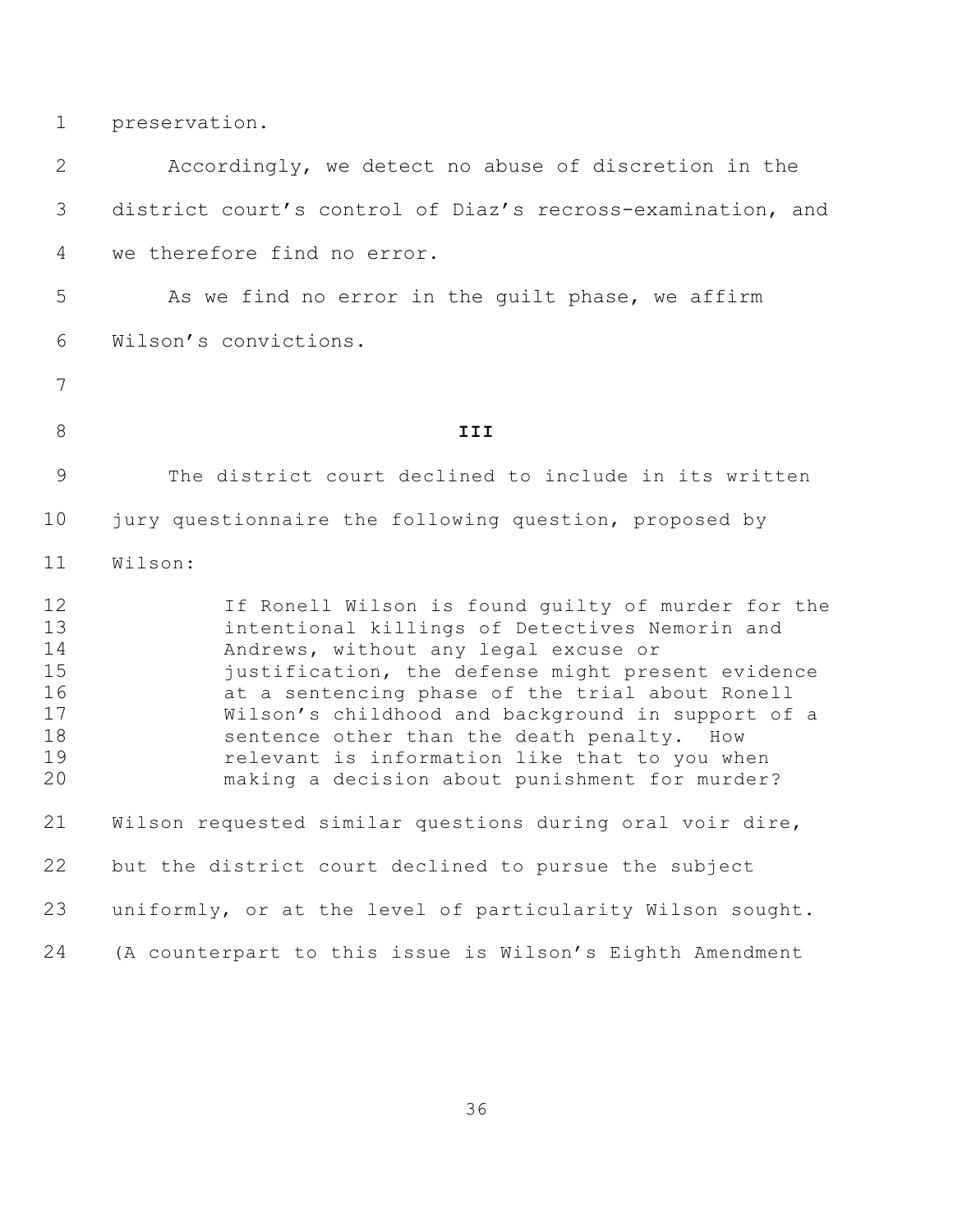1 argument--rejected in the margin<sup>6</sup>--that the prosecution's 2 penalty phase summations improperly urged the jury to give

 $6$  The Eighth Amendment forbids a capital sentencing regime in which the jury is "precluded from considering, *as a mitigating factor*, any aspect of a defendant's character or record and any of the circumstances of the offense that the defendant proffers as a basis for a sentence less than death." Abdul-Kabir v. Quarterman, 550 U.S. 233, 247-48 (2007) (internal quotation marks omitted). According to Wilson, the prosecution's summations advised the jury that only defenses to the crime and the aggravating factors could be considered mitigating evidence, that a death sentence should be imposed irrespective of the mitigation because a sentence of life without parole was appropriate for certain less serious crimes, and that Wilson's merciless conduct rendered him categorically ineligible for mercy. On review, we ask whether there is a "reasonable likelihood that the jurors believed themselves to be precluded from considering [the] mitigating evidence." United States v. Fell, 531 F.3d 197, 223 (2d Cir. 2008) (citing Ayers v. Belmontes, 549 U.S. 7, 24 (2006)).

We see no such likelihood. First, the government's summations deprecated the weight of the mitigating evidence, explained why a life sentence is insufficient, and argued that the victim impact evidence militated against mercy; but the government's summations did not urge the jury to ignore mitigation and repeatedly instructed the jury to consider every mitigating factor. Second, the final jury charge in the penalty phase instructed the jurors to consider the mitigating evidence broadly. Third, the jury heard several days of testimony concerning mitigation, and the prosecution extensively argued the weight of that evidence: "It is improbable the jurors believed that the parties were engaging in an exercise in futility" all that time. Ayers, 549 U.S. at 16-17; see also Brown v. Payton, 544 U.S. 133, 144 (2005); Boyde v. California, 494 U.S. 370, 383-84 (1990); Fell, 531 F.3d at 222-23. Fourth, the verdict form evidences the jury's active consideration of the mitigating evidence.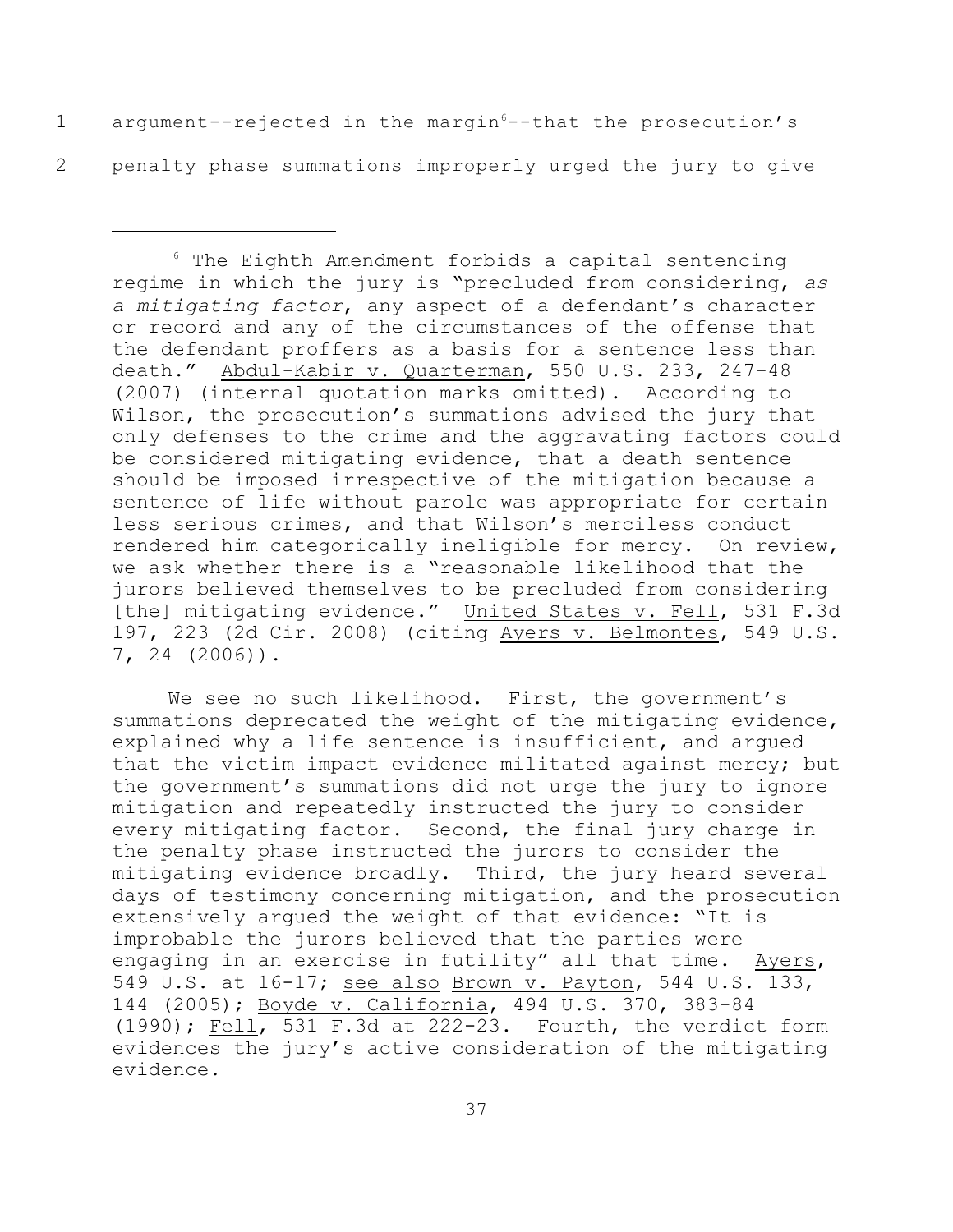little or no weight to Wilson's mitigation evidence.)

 Wilson assigns constitutional error to these refusals, argues in addition that the propounding of specific questions requested by the prosecution conferred unfair advantage in identifying prospective jurors, and requests that we vacate his death sentence and remand for re-7 sentencing.<sup>7</sup>

 When a district court chooses to examine veniremen itself, it "may ask" questions submitted by counsel "if [the court] considers [the questions] proper." Fed. R. Crim. P. 24(a)(2)(B). Refusal is reviewed for abuse of discretion. United States v. Lawes, 292 F.3d 123, 128 (2d Cir. 2002). That discretion, however, is subject to constitutional limits. United States v. Kyles, 40 F.3d 519, 524 (2d Cir. 1994). The trial court must ask a proposed voir dire question if refusal would "render the defendant's trial fundamentally unfair." Mu'Min v. Virginia, 500 U.S. 415, 425-26 (1991); see also Morgan v. Illinois, 504 U.S. 719,

 $\frac{1}{2}$  Even though the same jury sat throughout, the constitutional error Wilson alleges had bearing only on the sentencing phase, so the proper remedy would be vacatur of the death sentence. Morgan v. Illinois, 504 U.S. 719, 739 (1992).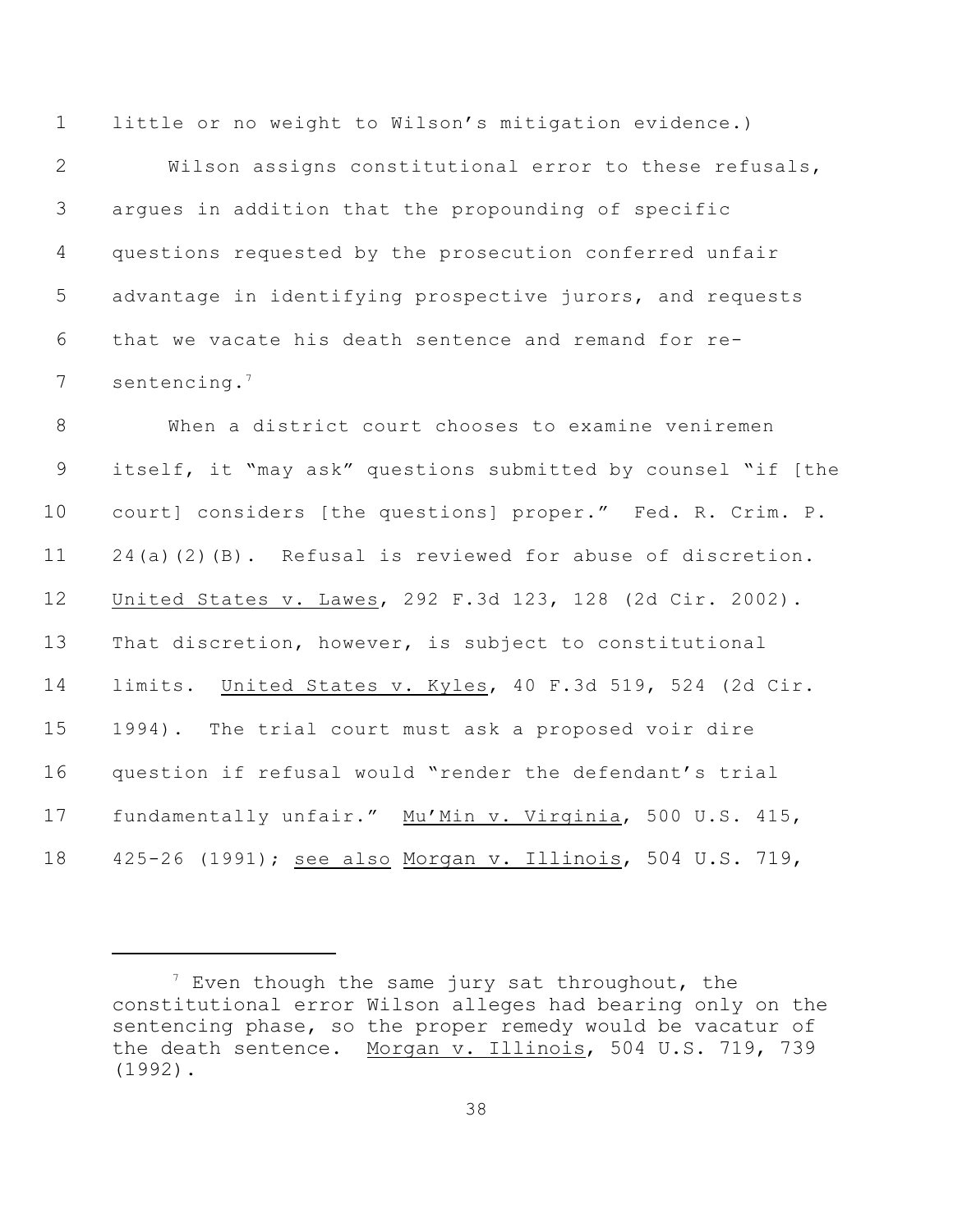1 730 & n.5 (1992).<sup>8</sup> Fundamental unfairness arises if voir 2 dire is not "adequate . . . to identify unqualified jurors." Morgan, 504 U.S. at 729. In capital cases, a juror is constitutionally unqualified if he has "views on capital punishment" that would "prevent or substantially impair the performance of his duties as a juror in accordance with his 7 instructions and his oath." Id. at 728 (internal quotation marks omitted). That category includes "those prospective jurors who would *always* impose death following conviction." Id. at 733-34. Thus, in Morgan, sole reliance on general inquiries--as to willingness to "follow [the court's] instructions on the law even though you may not agree" and ability to "be fair and impartial"--did not afford defense counsel an opportunity to identify and challenge for cause those jurors who would automatically impose the death 16 penalty.<sup>9</sup> Id. at 723-25 (internal quotation marks omitted).

 $8$  Though these cases interpret the Fourteenth Amendment, the Supreme Court has indicated that the relevant protections in state and federal court are coextensive. See Morgan, 504 U.S. at 726-27; see also United States v. Tipton, 90 F.3d 861, 878-79 (4th Cir. 1996) (applying Morgan to a federal capital trial); United States v. McCullah, 76 F.3d 1087, 1113-14 (10th Cir. 1996) (same).

<sup>&</sup>lt;sup>9</sup> Defendant-appellant in Morgan had requested in the trial court the following voir dire question: "If you found [defendant] quilty, would you automatically vote to impose the death penalty no matter what the facts are?" 504 U.S.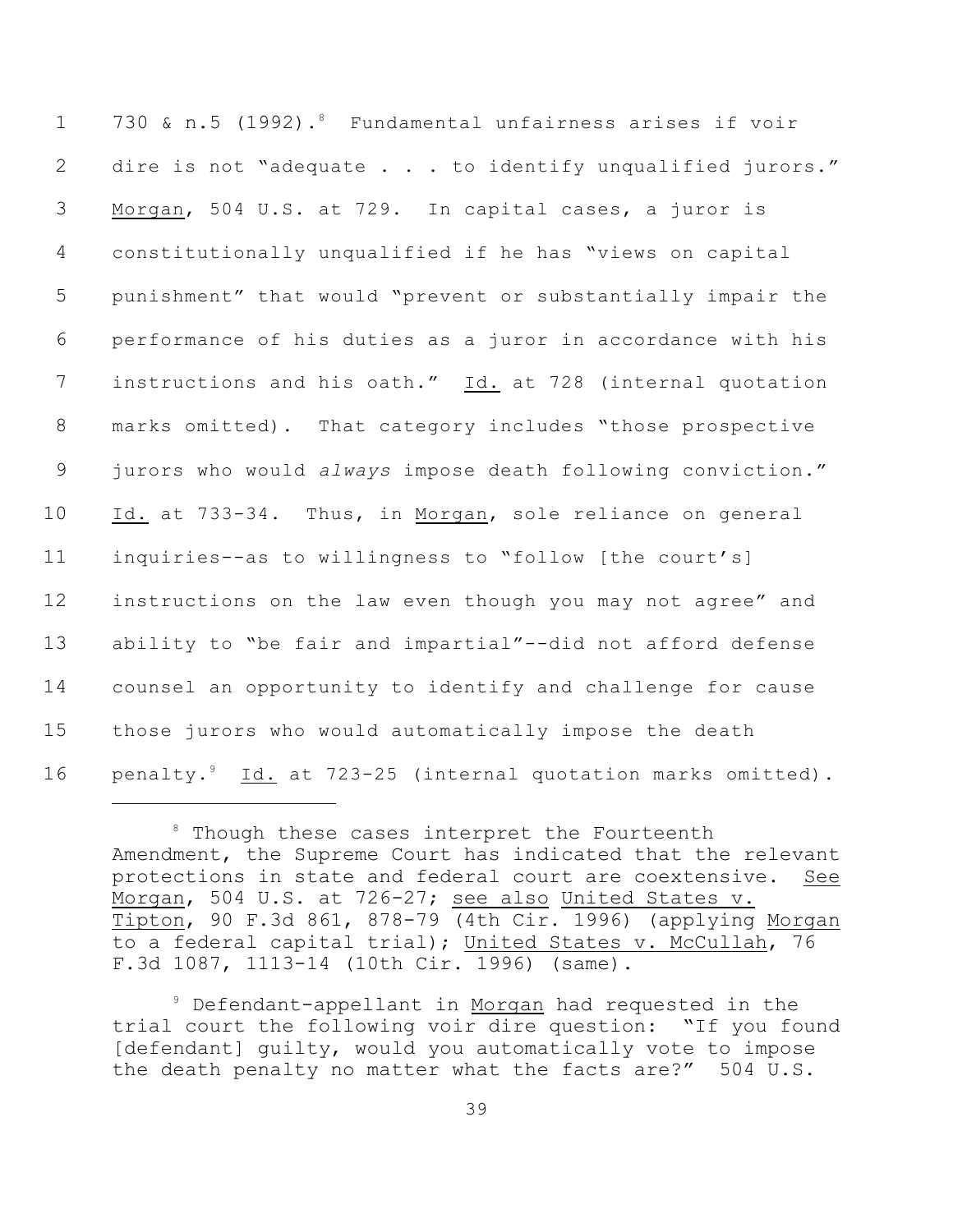| $\mathbf 1$                                   | Voir dire in this case proceeded in two stages. First,                                                                                                                                                                                                                                                                                               |
|-----------------------------------------------|------------------------------------------------------------------------------------------------------------------------------------------------------------------------------------------------------------------------------------------------------------------------------------------------------------------------------------------------------|
| 2                                             | veniremen completed a 54-page questionnaire that included,                                                                                                                                                                                                                                                                                           |
| 3                                             | inter alia, questions about background, relevant media                                                                                                                                                                                                                                                                                               |
| 4                                             | exposure, opinions and biases, and ability to follow the law                                                                                                                                                                                                                                                                                         |
| 5                                             | and discharge a juror's duty. One question (proposed by the                                                                                                                                                                                                                                                                                          |
| 6                                             | government) asked whether "the fact that the victims were                                                                                                                                                                                                                                                                                            |
| 7                                             | killed while working undercover and posing as individuals                                                                                                                                                                                                                                                                                            |
| $8\,$                                         | engaging in illegal conduct [would] affect your ability to                                                                                                                                                                                                                                                                                           |
| $\mathsf 9$                                   | fairly and impartially evaluate the evidence in this case."                                                                                                                                                                                                                                                                                          |
| 10                                            | Another asked whether                                                                                                                                                                                                                                                                                                                                |
| 11<br>12<br>13<br>14<br>15<br>16<br>17        | you hold any beliefs or opinions that would affect<br>your ability to evaluate testimony [given<br>pursuant to a cooperation agreement with the<br>government] from witnesses [who have lengthy<br>histories of narcotics trafficking and violent<br>criminal conduct and have pled quilty to some of<br>the most serious crimes in the indictment]. |
| 18                                            | With respect to capital punishment, the questionnaire                                                                                                                                                                                                                                                                                                |
| 19                                            | advised:                                                                                                                                                                                                                                                                                                                                             |
| 20 <sub>o</sub><br>21<br>22<br>23<br>24<br>25 | Should a "penalty phase" be necessary, the<br>question for the jury to decide is whether the<br>defendant should be sentenced to death or to life<br>imprisonment without the possibility of release.<br>The jury makes this decision by weighing a variety<br>of factors.                                                                           |
| 26                                            | The court proceeded to ask the following questions:                                                                                                                                                                                                                                                                                                  |

at 723 (internal quotation marks omitted).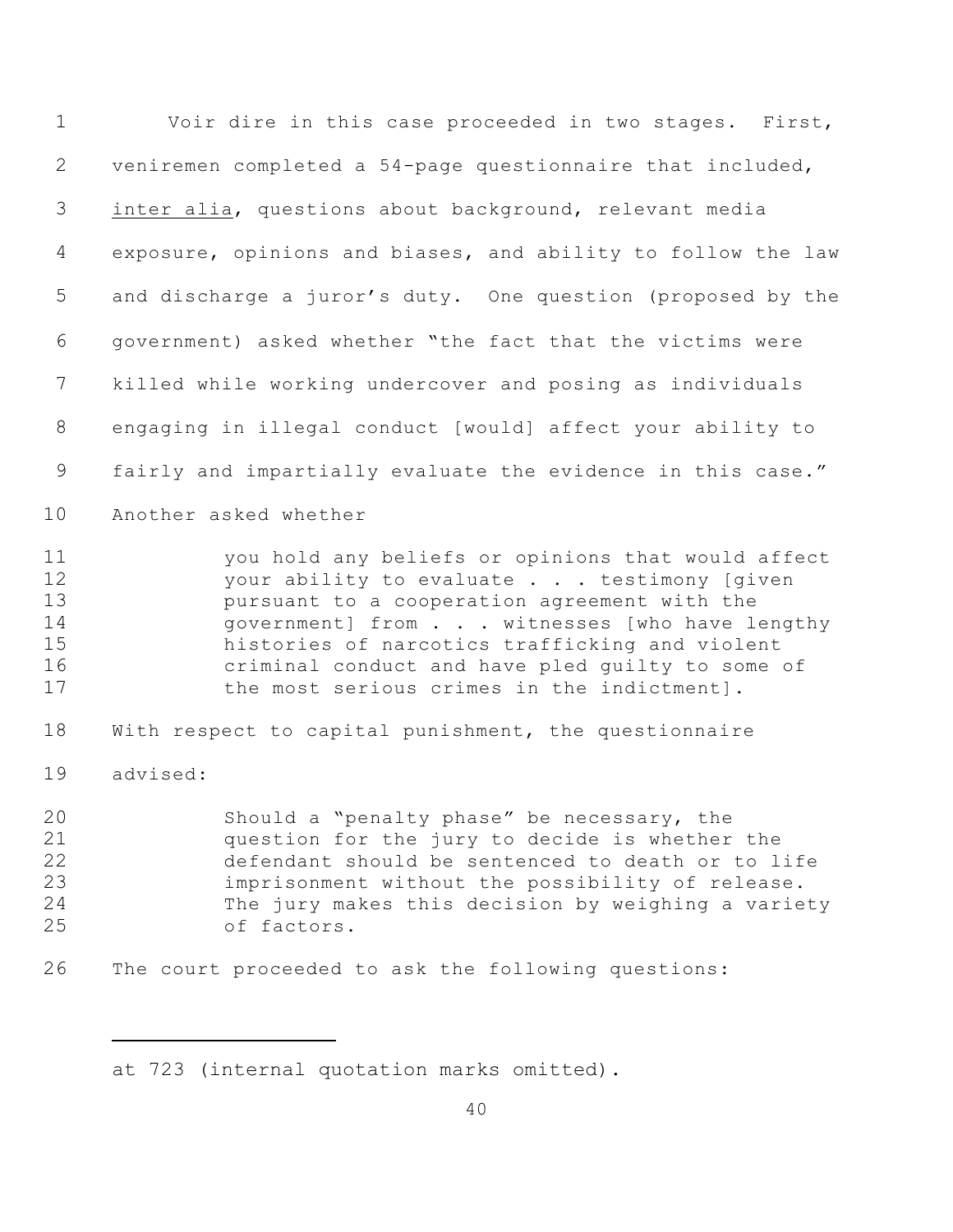Do you have any personal beliefs about what the law is or should be regarding the death penalty that would affect your ability to follow the Court's legal instructions? Would knowing that the defendant faced the death penalty as a possible punishment make you reluctant to impose a sentence of life without the possibility of release even if you thought the circumstances of the case warranted a non-death sentence? Second, the district court orally examined prospective jurors in person. At the outset of oral voir dire, the district court read a statement to the venire: The indictment charges, among other things, that in March of 2003, the defendant murdered two undercover police officers, Detectives James Nemorin and Rodney Andrews, who were attempting to purchase firearms from Wilson and other members of the Stapleton Crew. The court emphasized, as it had in the jury questionnaire: Should a penalty phase be necessary, the question for the jury to decide is whether the defendant should be sentenced to death or to life imprisonment without the possibility of release. The jury makes this decision by weighing a variety of factors. Thereafter, the district court started questioning the individual veniremen, outside the presence of the other prospective jurors. Counsel was not permitted to ask questions, though both proffered inquiries for the court to make.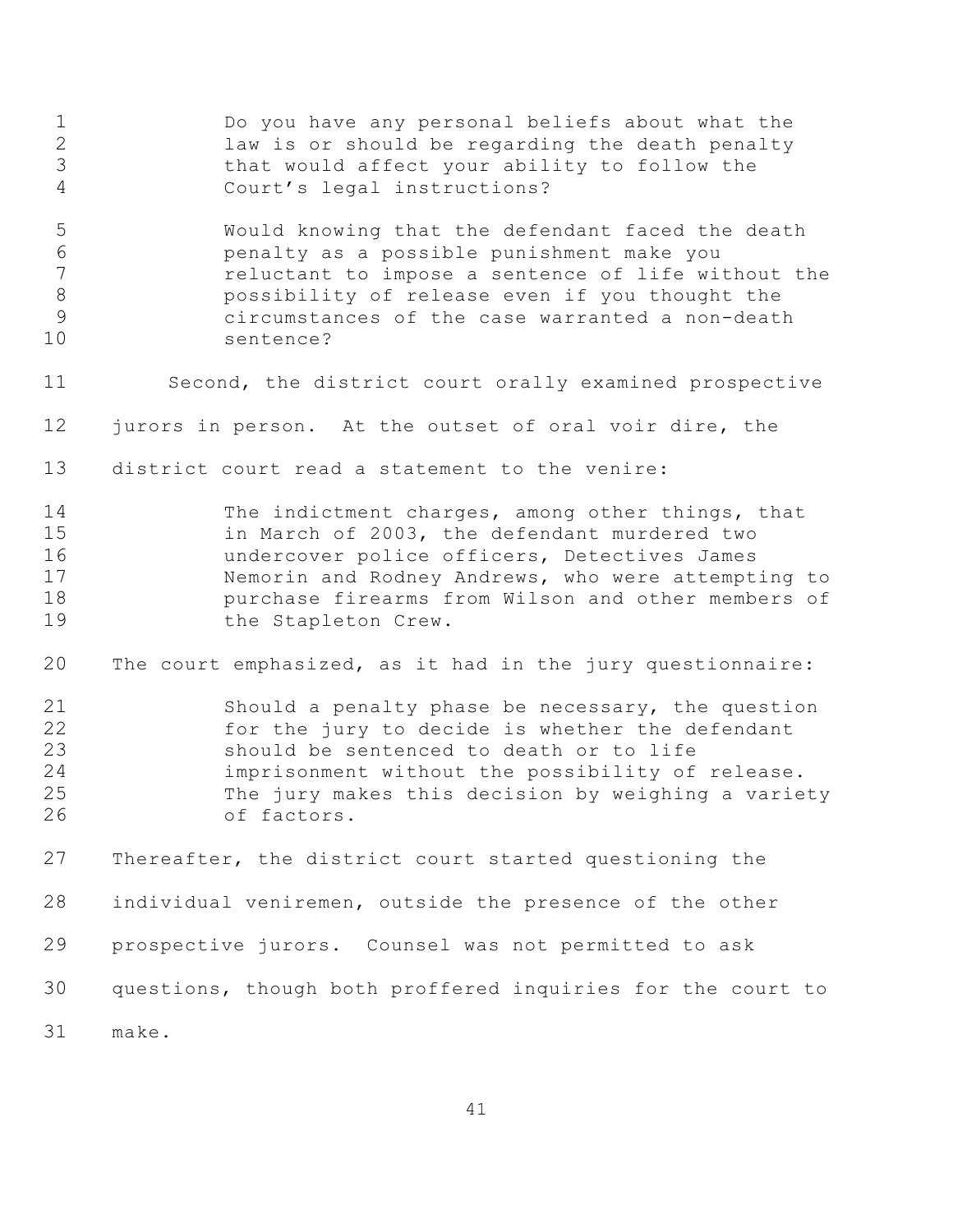With two exceptions, each member of the petit jury 2 whose voir dire Wilson challenges<sup>10</sup> was asked some variation of the following question concerning evidence of character and background: "[W]ould you be willing to consider evidence about the convicted individual's character and background of this case and listen to argument from the defense that the death penalty should not be imposed in this case?" And each challenged member of the petit jury (with one exception) was asked some variation of the following life-qualifying question: "Would you be able to meaningfully consider life in prison instead of the death penalty as the 12 correct punishment for someone who commits a murder?"<sup>11</sup> What was done was constitutionally sufficient, and the district court's refusal of Wilson's proffered questions was not error. Each juror was informed that (in the event of conviction) the jury would determine the sentence based on various factors, and most of them were informed that those factors would include Wilson's character and background. And each juror confirmed, by questionnaire and in person,

 Wilson concedes that the voir dire of three jurors was sufficient.

 Juror 156 answered this question in substance in response to a different inquiry.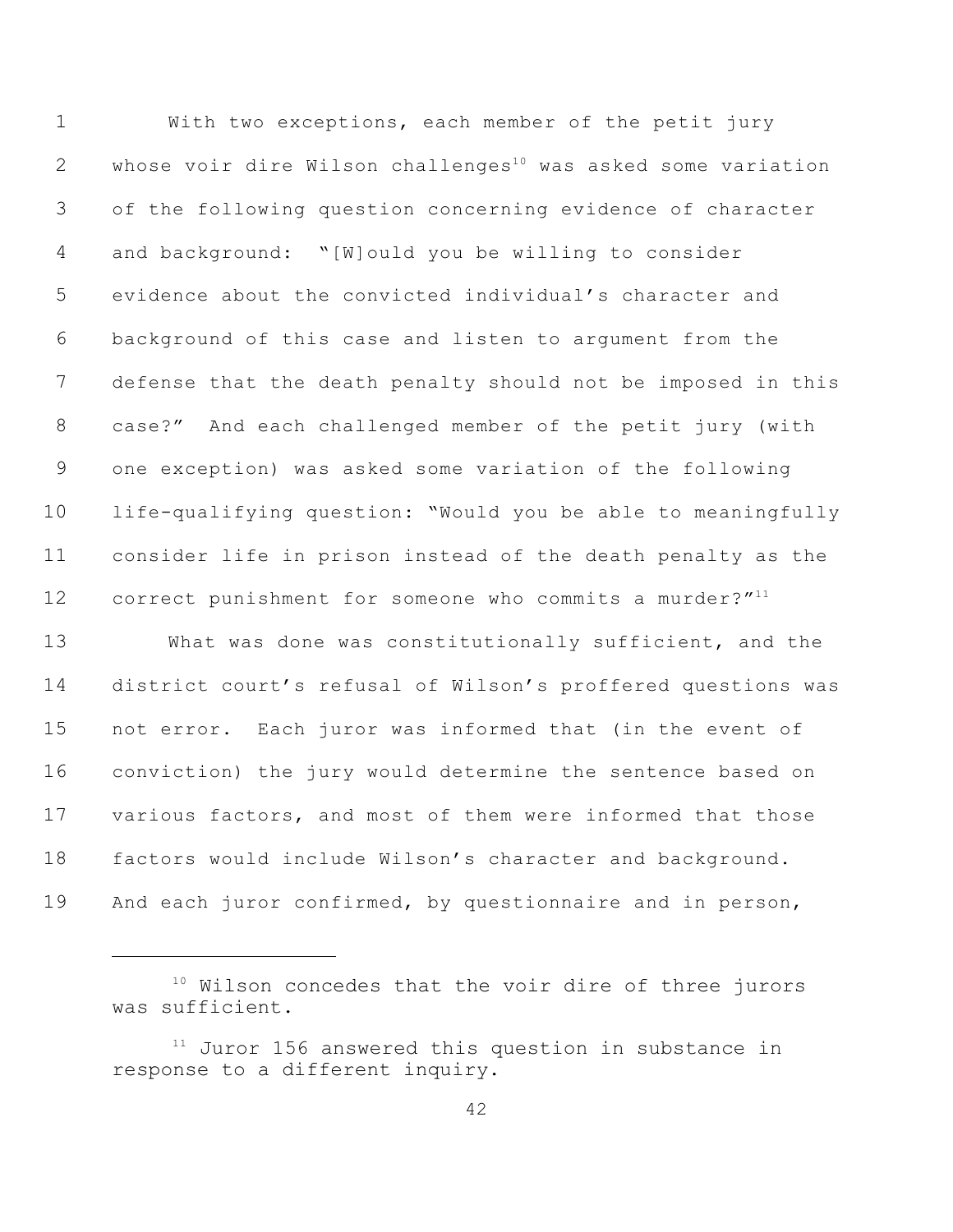that he could meaningfully consider life in prison as a possible sentence. Morgan requires nothing more. See 504 U.S. at 729-39; see also United States v. Tipton, 90 F.3d 861, 878-79 (4th Cir. 1996) (finding Morgan satisfied where district court asked questions sufficient to determine whether any venireman would automatically vote for death). 7 The district court was not required . . . to allow inquiry into each juror's views as to specific mitigating factors as long as the voir dire was adequate to detect those in the venire who would *automatically* vote for the death penalty." United States v. McCullah, 76 F.3d 1087, 1114 (10th Cir.

## 1996); see also id. at 1113-14.

 Wilson argues that there is a great disparity between the case-specific questioning allowed the prosecution and what Wilson was allowed. However, Morgan demands adequacy, not parity. It requires only that defendants be afforded an opportunity to identify constitutionally biased jurors.

18 In any event, the record does not reflect the disparity Wilson alleges. He cites four alleged points of error: [i] the district court asked whether juror impartiality would be affected by the fact that the victims were undercover police officers posing as individuals engaged in illegal conduct;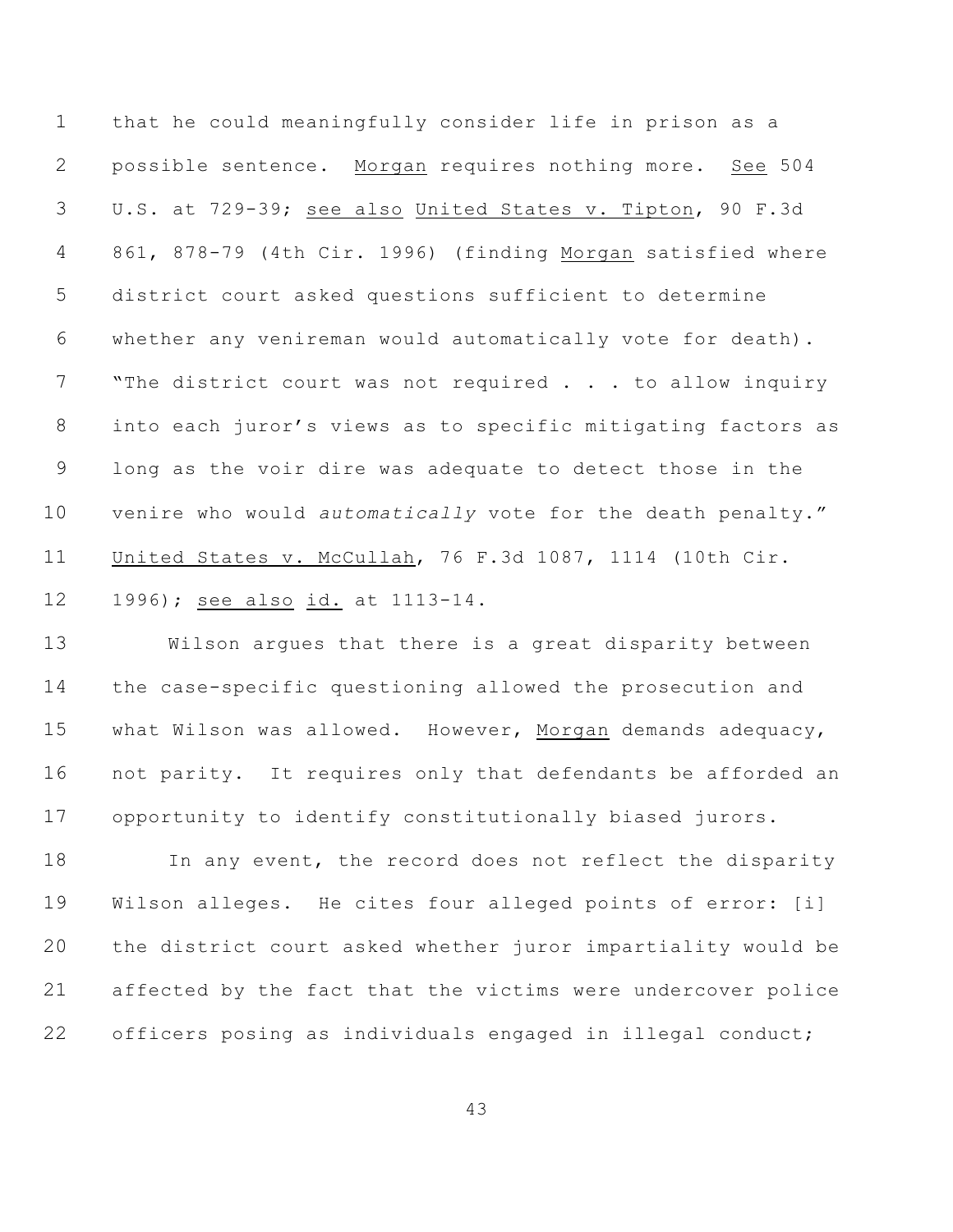[ii] the court asked whether jurors held any beliefs or opinions affecting their ability to evaluate testimony from cooperating witnesses; [iii] the court informed the venire that the murders were multiple; and [iv] the court informed the venire that the victims were police officers.

 Wilson argues that the two questions afforded the prosecution more case-specific information than the defense was allowed, and that the reference to two victims, both police detectives, highlighted two of the expected aggravating factors, making each subsequent death-penalty question more particularized and thus more helpful to the government. Viewed in the context of a lengthy questionnaire and extensive oral examination, the two cited questions are hardly sufficient to render the voir dire meaningfully imbalanced, especially since the answers would have been helpful to the defense as well as the prosecution. As to disclosing that there were two victims, both of them police officers, those facts were also built into questions that the defense affirmatively sought, and cannot be deemed prejudicial.

 The district court did not abuse its discretion in rejecting Wilson's proposed written and oral voir dire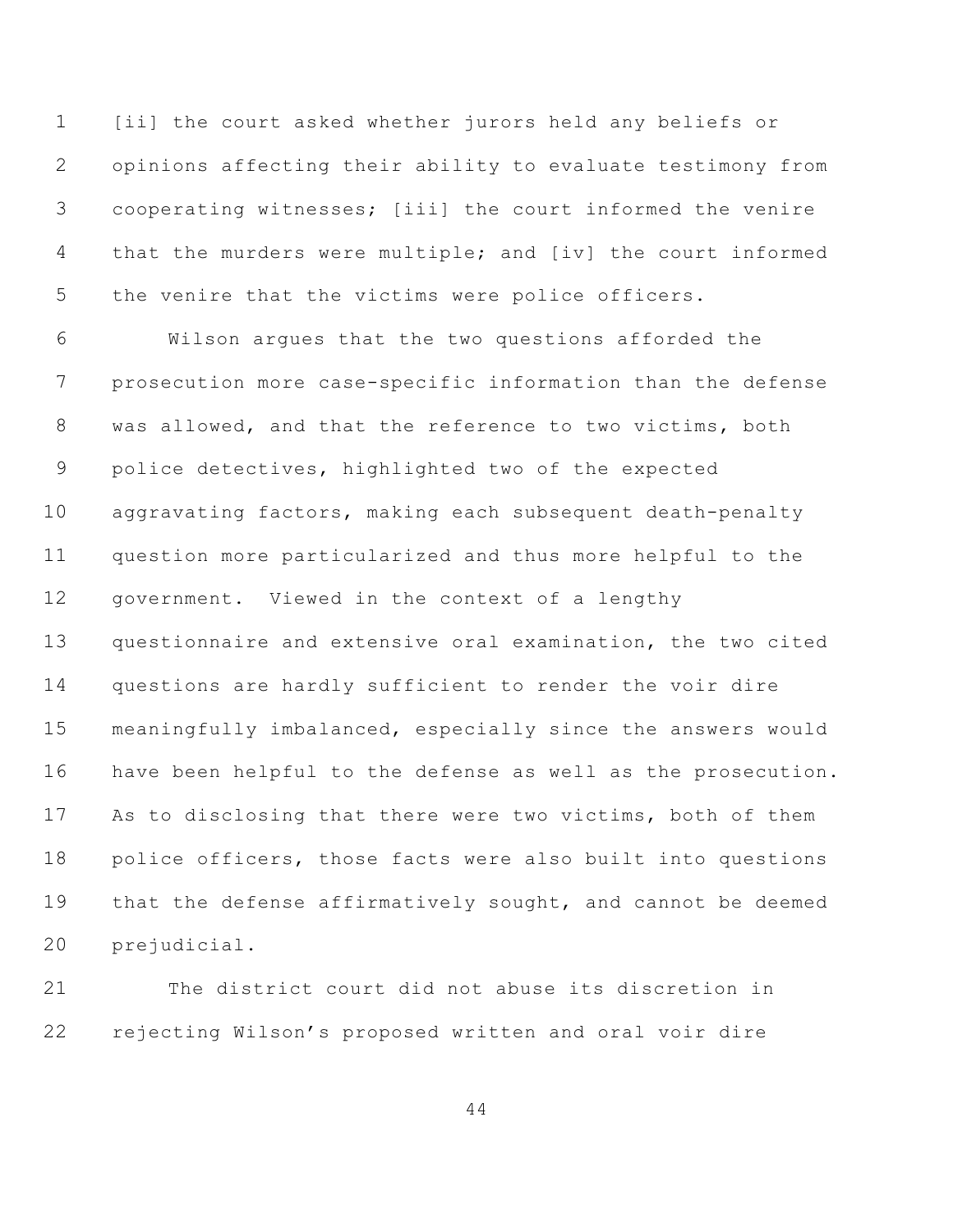questions.

| v<br>I<br>×. |
|--------------|
| ł<br>۰.      |
|              |

**IV**

 During the penalty phase, one of the four aggravating factors that the prosecution undertook to prove was victim impact. The jury unanimously found that the government proved beyond a reasonable doubt that "[d]efendant Ronell Wilson caused loss, injury, and harm to the victims and the victims' families."

 To prove this aggravating factor, the prosecution called ten witnesses: seven family members of the murdered detectives (including in-laws); and three police officers who testified that the murders caused them anguish and had a profound influence on other officers who worked with Detectives Andrews and Nemorin, and who admired them personally and professionally.

 Wilson challenges the victim impact evidence on three 18 grounds: [i] the testimony of non-family members (i.e., the three police officers) was outside the constitutional and statutory scope of admissible victim impact evidence in a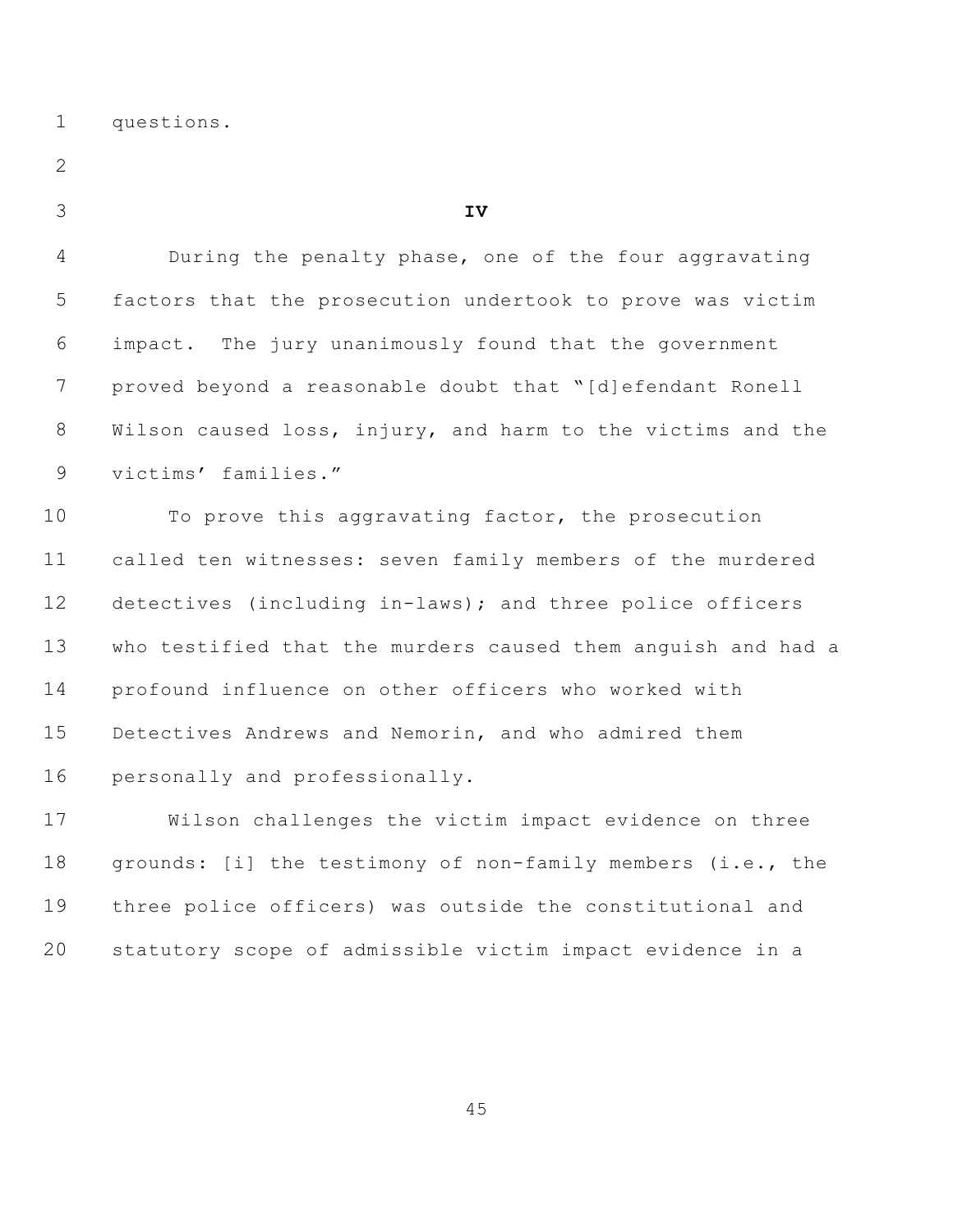1 capital case;<sup>12</sup> [ii] the testimony in the aggregate was prejudicially emotional and the court failed to give proper jury instructions to counteract this; and [iii] the jury improperly inferred and took into account the witnesses' views on sentencing. We hold that all of the testimony was correctly admitted and that the jury instructions were proper.

- 
- 

**A**

 The Constitution. The Eighth Amendment does not erect a per se bar to the admission of victim impact evidence in a death penalty case. Payne v. Tennessee, 501 U.S. 808, 827 (1991). Evidence concerning the personal characteristics of a victim and the effect of a murder on survivors "[i]s simply another form or method of informing the sentencing authority about the specific harm caused" by the defendant's crime in a capital case. Id. at 825 (evidence of harm is "evidence of a general type long considered by sentencing authorities").

 Wilson's objections on this point are preserved. After losing his in limine motion that sought to prohibit all non-family testimony, Wilson's attempts to limit that testimony in specific ways did not amount to concession or waiver.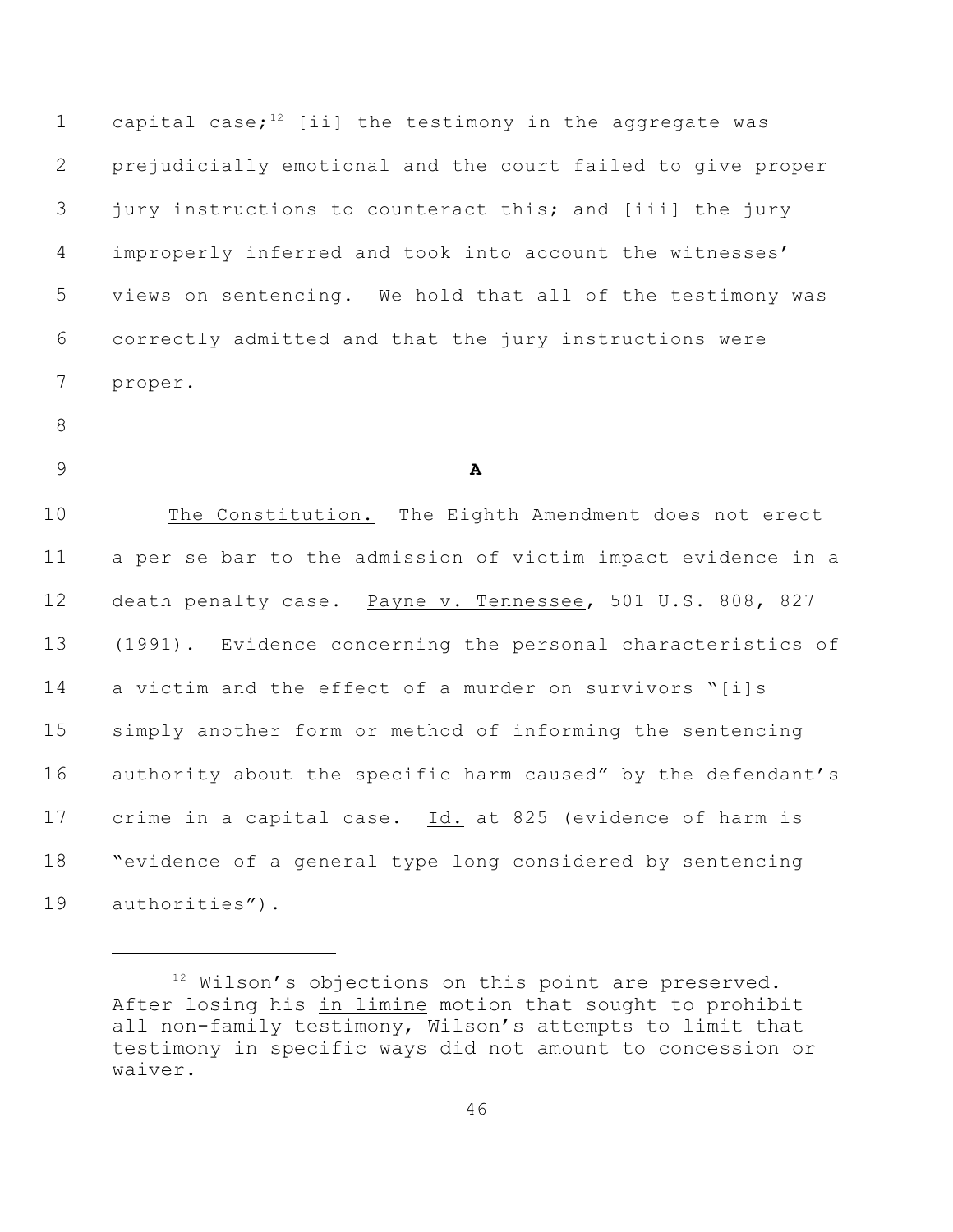At issue in Payne was testimony from a family member of the victims; but while the holding of Payne is therefore expressed in those terms, id. at 827, nothing in the Court's reasoning suggests that the principle is so limited. Elsewhere in the opinion, the Court states that a fact- finder should be allowed to measure the "specific harm" the defendant caused by committing the murder, id. at 825, a phrase broad enough to embrace the loss felt by friends or co-workers who were close to the victim. The opinion refers repeatedly to the specific harm caused as encompassing loss felt by "community" or "society." Id. at 822-23, 825; see also id. at 830 (O'Connor, J., concurring).

 We therefore hold that the Constitution allows evidence from non-family members about their own grief and about the loss felt by other non-family members. Other circuits are in accord. See, e.g., United States v. Bolden, 545 F.3d 609, 626 (8th Cir. 2008); United States v. Fields, 516 F.3d 923, 946 (10th Cir. 2008); United States v. Barrett, 496 F.3d 1079, 1098-99 (10th Cir. 2007); United States v. Nelson, 347 F.3d 701, 712-14 (8th Cir. 2003); United States v. Bernard, 299 F.3d 467, 478 (5th Cir. 2002).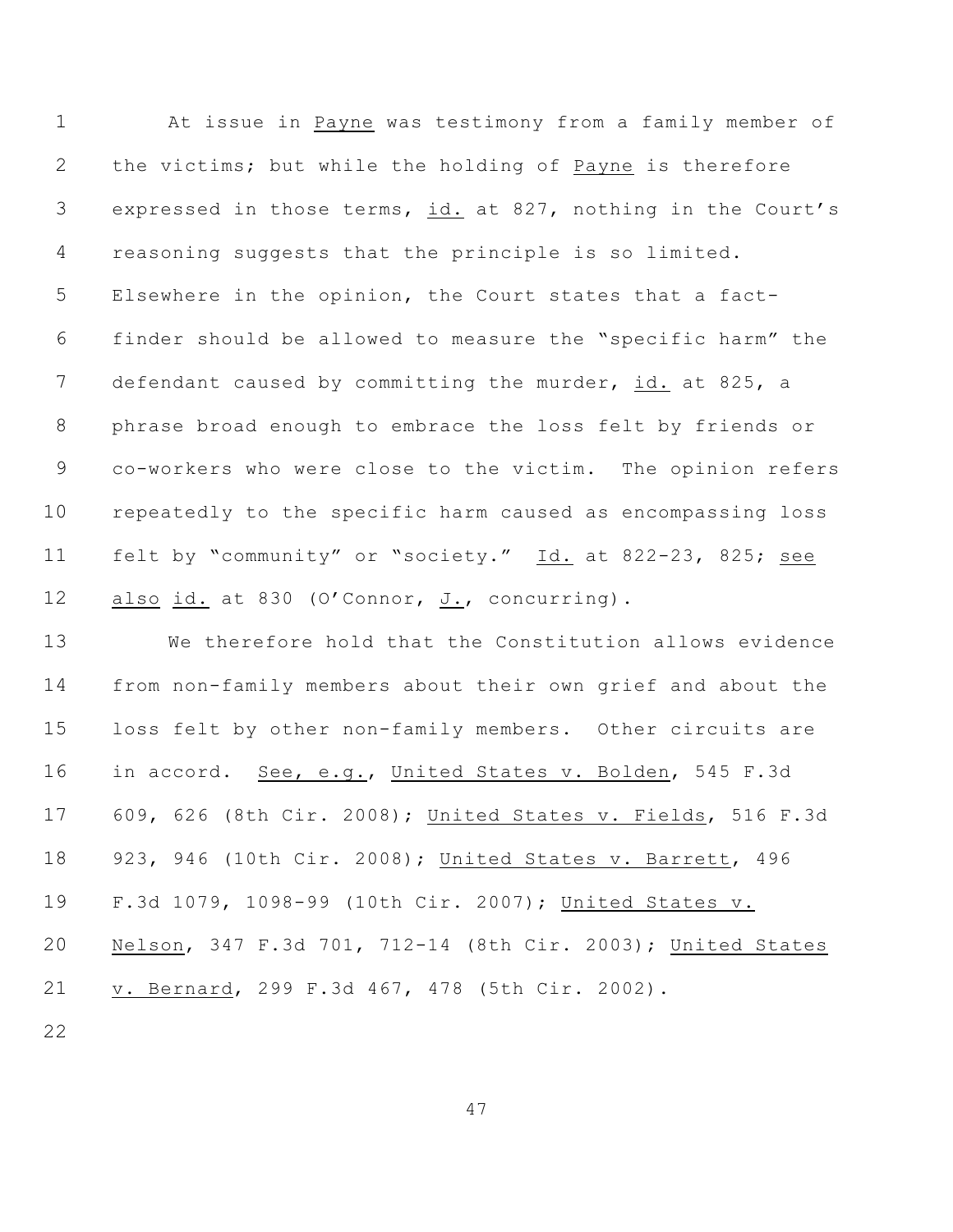The FDPA. Wilson also argues that the Federal Death Penalty Act ("FDPA"), 18 U.S.C. § 3591 et seq., limits victim impact evidence to impact on family members. The FDPA governs whether and under what circumstances a sentence of death may be imposed on a defendant, and includes the requirement that the government prove one or more specified aggravating factors beyond a reasonable doubt in order to establish that a defendant is eligible for the death penalty. 18 U.S.C. § 3592(c). The government may also present additional, non-statutory aggravating factors in order to convince the jury that the defendant deserves a death sentence, so long as the government gives notice of which non-statutory factors are to be presented. Id. As the FDPA was enacted after Payne, Congress specifically indicated that victim impact evidence could be included as a non-statutory aggravating factor: The factors for which notice is provided under this subsection may include factors concerning the effect of the offense on the victim and the victim's family, and may include oral testimony, a victim impact statement that identifies the victim of the offense and the extent and scope of the injury and loss suffered by the victim and the victim's family, and any other relevant information. 18 U.S.C. § 3593(a). Wilson argues that this provision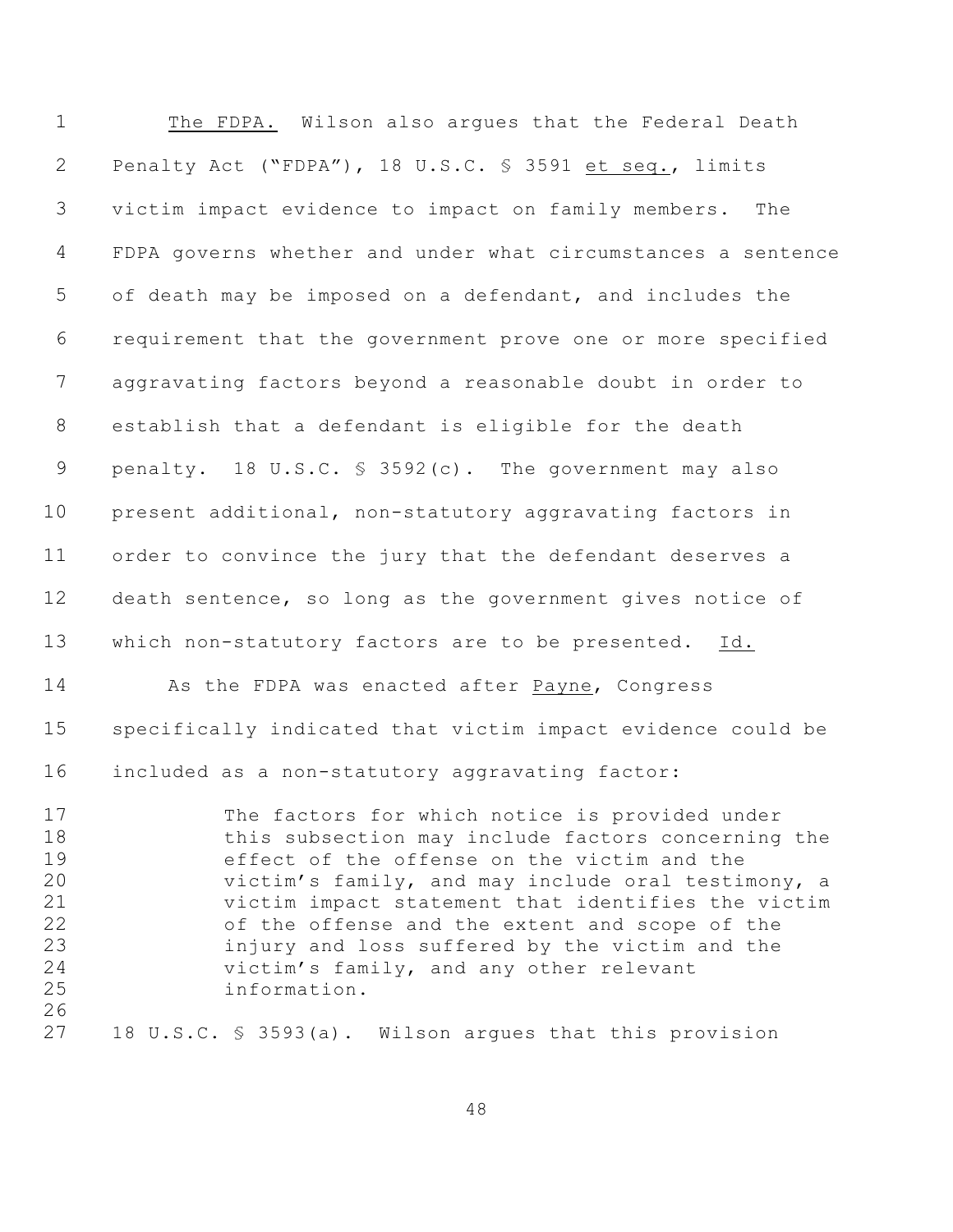should be read to limit victim impact evidence to impact on the family alone. We read this passage as language of inclusion, not exclusion. It speaks to what "may [be] include[d]." Id.; see also 18 U.S.C. § 3592(c) ("The jury, or if there is no jury, the court, may consider whether any other aggravating factor for which notice has been given exists."). The final phrase ("and any other relevant information"), though ambiguous, is read most naturally as a catch-all for what may be deemed "relevant" by the court. Wilson's reading assumes that unless the victim has family, no one suffered loss other than the victim--so that a distant cousin may testify, but not a fiancé or a partner or a friend or a colleague.

 Other circuits allow testimony from friends (including friends who are co-workers) regarding the impact of a victim's death, rejecting challenges similar to Wilson's. Barrett, 496 F.3d at 1098 (allowing testimony from police colleagues of victim, and rejecting argument that Congress limited victim impact evidence in federal death penalty cases to evidence "concerning the effect of the offense on the victim and the victim's family" (internal quotation marks and citation omitted)); see also Fields, 516 F.3d at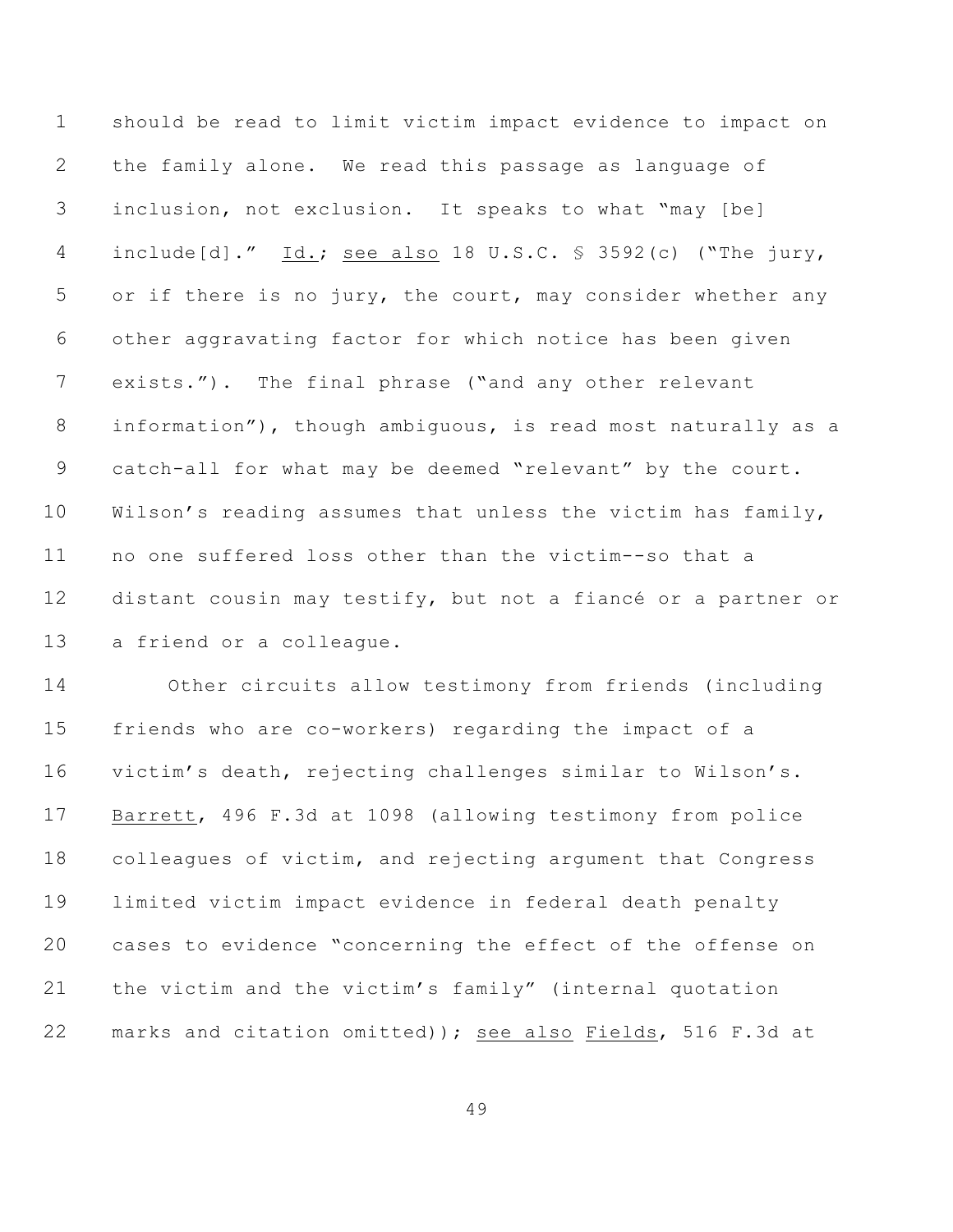946 (allowing victim impact testimony from non-family members); Nelson, 347 F.3d at 712-13 (same); Bernard, 299 F.3d at 478 (same).

 Utilitarian Loss and Societal Harm. Wilson argues in the alternative that, even if non-family impacts are not excluded categorically, the Constitution and FDPA prohibit evidence of utilitarian losses to a workplace or evidence of the victims' professional accomplishments. The police officers here testified for the most part that: [i] the victims had close relationships with their families; [ii] the victims continue to be mourned by members of the New York Police Department who worked with them, including the witnesses themselves; and [iii] the victims were exemplary, heroic policemen. Wilson argues only the first type of this testimony is admissible. We disagree.

 Wilson relies on the Tenth Circuit's decision in Fields, which distinguished between co-workers who were also friends with the victim (who could testify) and "co-workers per se" (who could not). 516 F.3d at 946-47. The court disapproved of co-worker testimony focused on "impersonal utilitarian considerations" such as "the loss of [the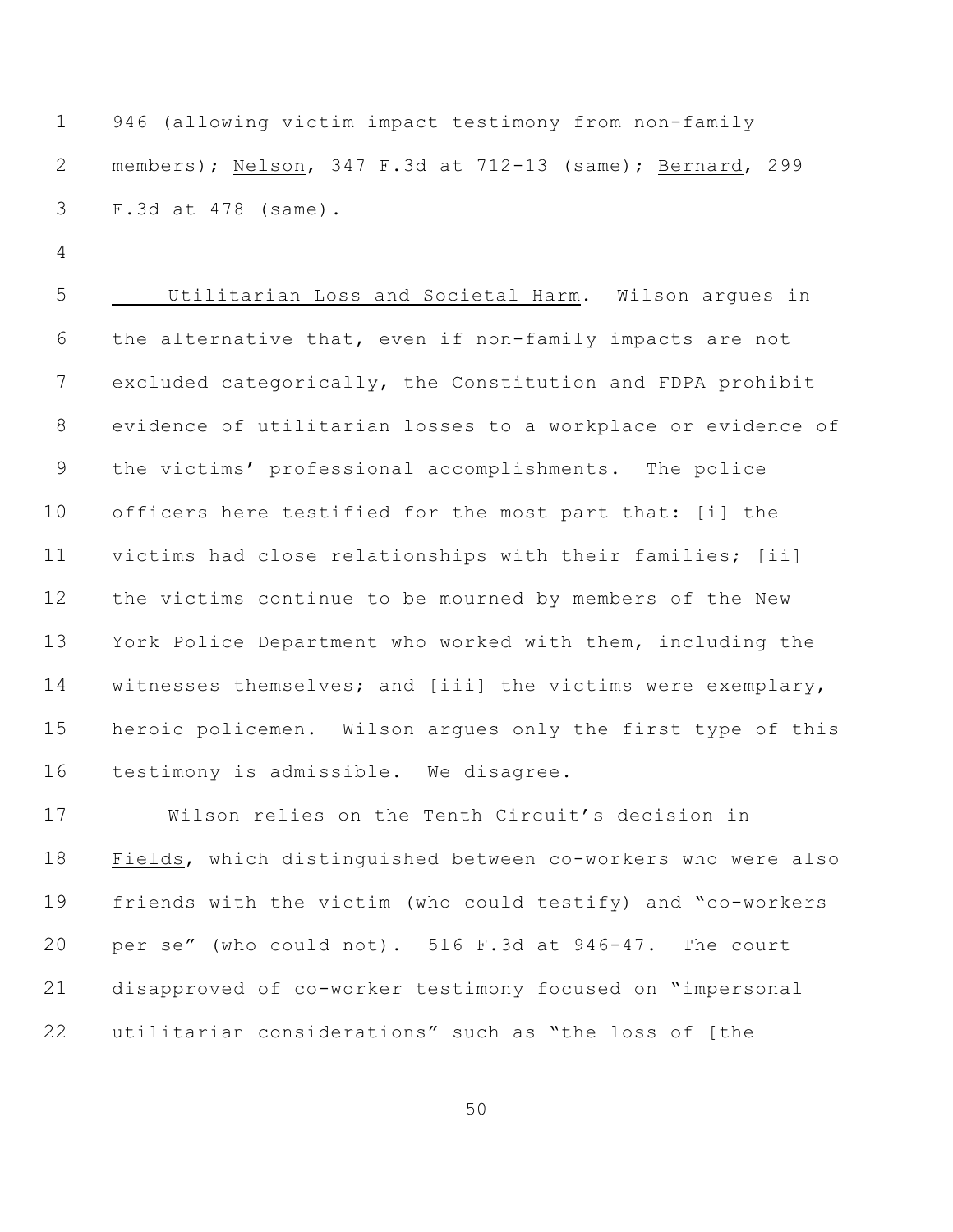victim's] contribution to an office, unit, or team; the kind of loss that businesses insure with 'key man' policies." Id. (holding nonetheless that the testimony at issue in the case came from a co-worker who was a friend and therefore was acceptable). Whether or not we are persuaded by Fields, the victims' colleagues in this case testified to personal loss, even though it concerned in part loss experienced in a workplace that fosters intense loyalty and camaraderie. They did not adduce the "impersonal utilitarian considerations" that concerned the court in Fields and therefore the colleagues' testimony was properly admitted. Wilson characterizes as utilitarian in character the testimony describing Detectives Andrews and Nemorin as heroic individuals who loved their work and inspired other policemen. Such testimony is permissible to show a "victim's uniqueness as an individual human being." See Payne, 501 U.S. at 823 (internal quotation marks omitted). As the Payne concurrence explains, the prosecution may, consistent with the Constitution, show "all that is special and unique about" the victim, including their "hopes,

To demonstrate that victims in capital cases were

21 dreams, and fears." Id. at 832 (O'Connor, J., concurring).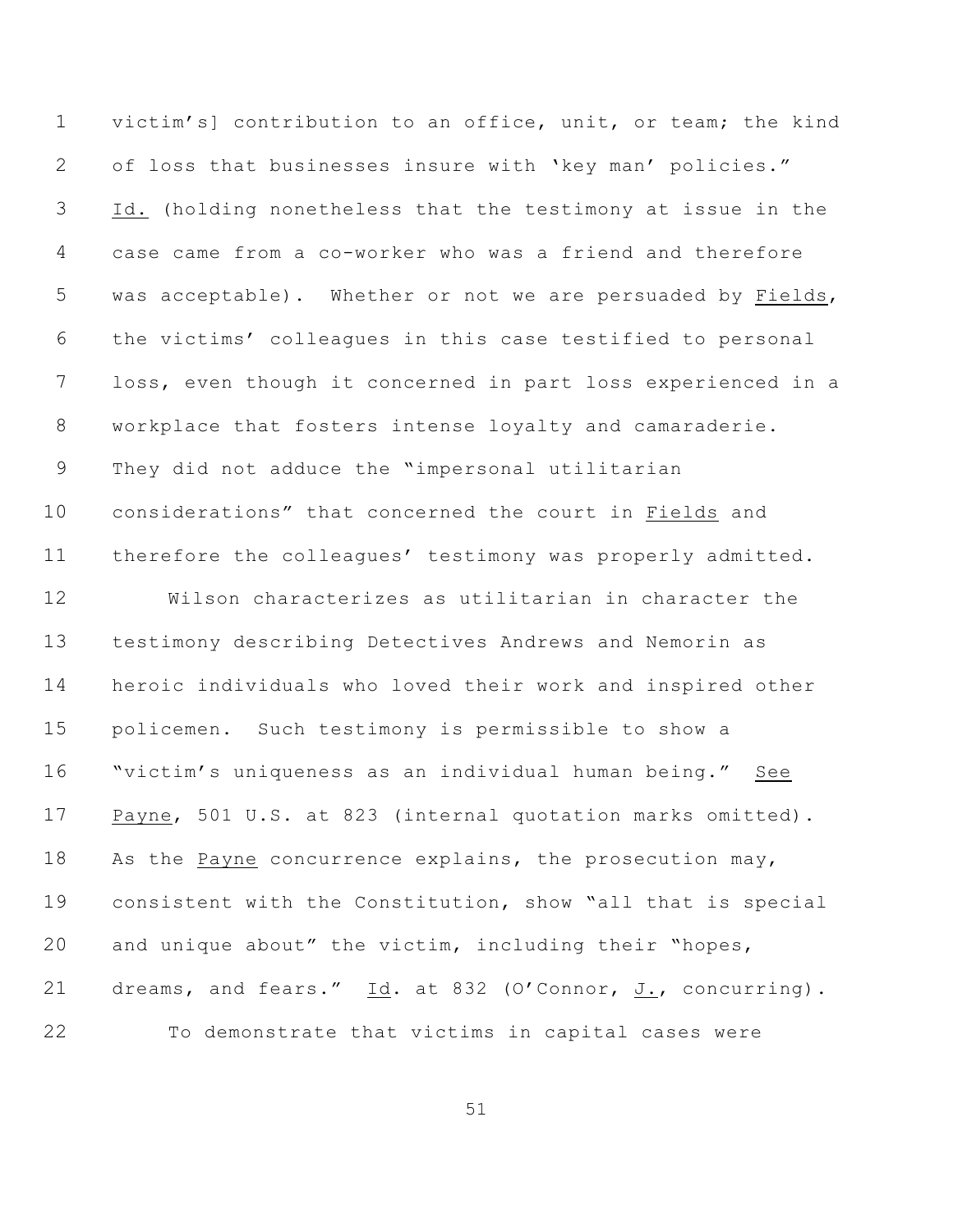special and unique human beings, courts have allowed testimony concerning a victim's professional life. See, e.g., Barrett, 496 F.3d at 1099 (allowing testimony about "the personal and professional characteristics of [the victim]"); Bernard, 299 F.3d at 479 (allowing testimony that the victims were religious youth ministers in part "[b]ecause religion played a vital role in [their] lives, 8 [and so] it would be impossible to describe their uniqueness as individual human beings without reference to their faith" (internal quotation marks omitted)); United States v. McVeigh, 153 F.3d 1166, 1219 (10th Cir. 1998) ("Numerous 12 witnesses . . . testified about the professional and personal histories of victims who perished in the bombing, including reflections on the admirable qualities of the deceased.").

 The police officers' testimony that dealt with the victims' outstanding careers, including the excerpted documentary videotape that showed Detective Nemorin discussing his job, was therefore properly admitted.

 Finally, Wilson contends that the testimony by the police officers went beyond evidence of the "specific harm" caused by the defendant, as allowed in Payne, and invoked a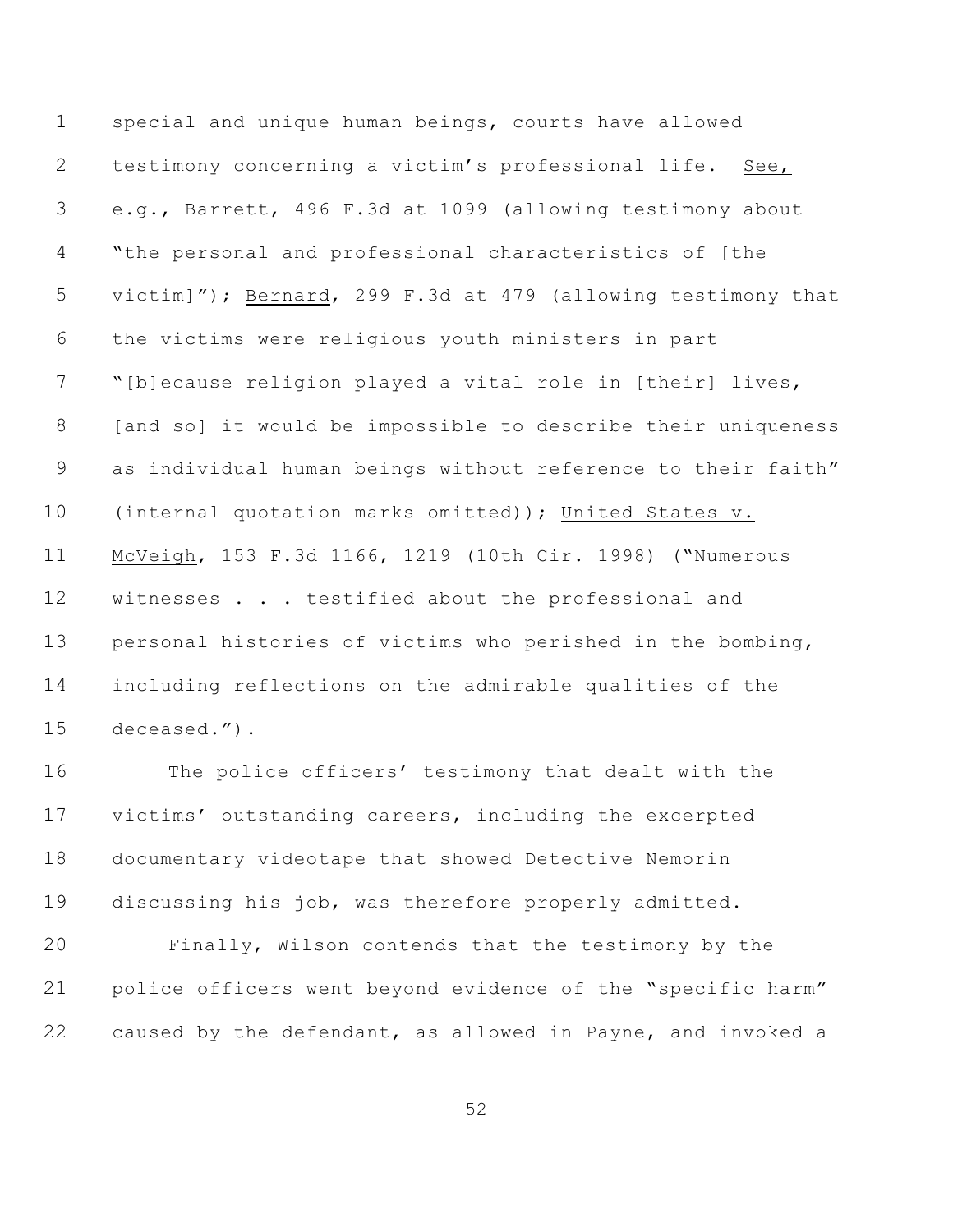generalized community harm. See Fields, 516 F.3d at 947 (noting its concern with "replacing a close-in focus on persons closely or immediately connected to the victim with a wide view encompassing generalized notions of social value and loss"). However, no prohibition on such evidence is generally recognized. See, e.g., United States v. Battle, 173 F.3d 1343, 1348 (11th Cir. 1999) (allowing testimony about how much more difficult a prison was to administer after the murder of a guard); Bernard, 299 F.3d at 479 (allowing testimony related to the victim's proselytizing due to its relevance to a "'community's loss at [the victims'] demise'" (quoting South Carolina v. Gathers, 490 U.S. 805, 821 (1989) (O'Connor, J., dissenting), overruled by Payne, 501 U.S. 808)).

 In any event, once the testimony of the detectives' heroism and professional accomplishments is properly characterized as evidence of their uniqueness as human beings, and therefore admissible, Wilson's argument on generalized societal harm comes down to a single sentence: One police colleague testified that the murder of Detective Andrews "robbed the City of New York of another layer of security, and, more importantly, took away a father from his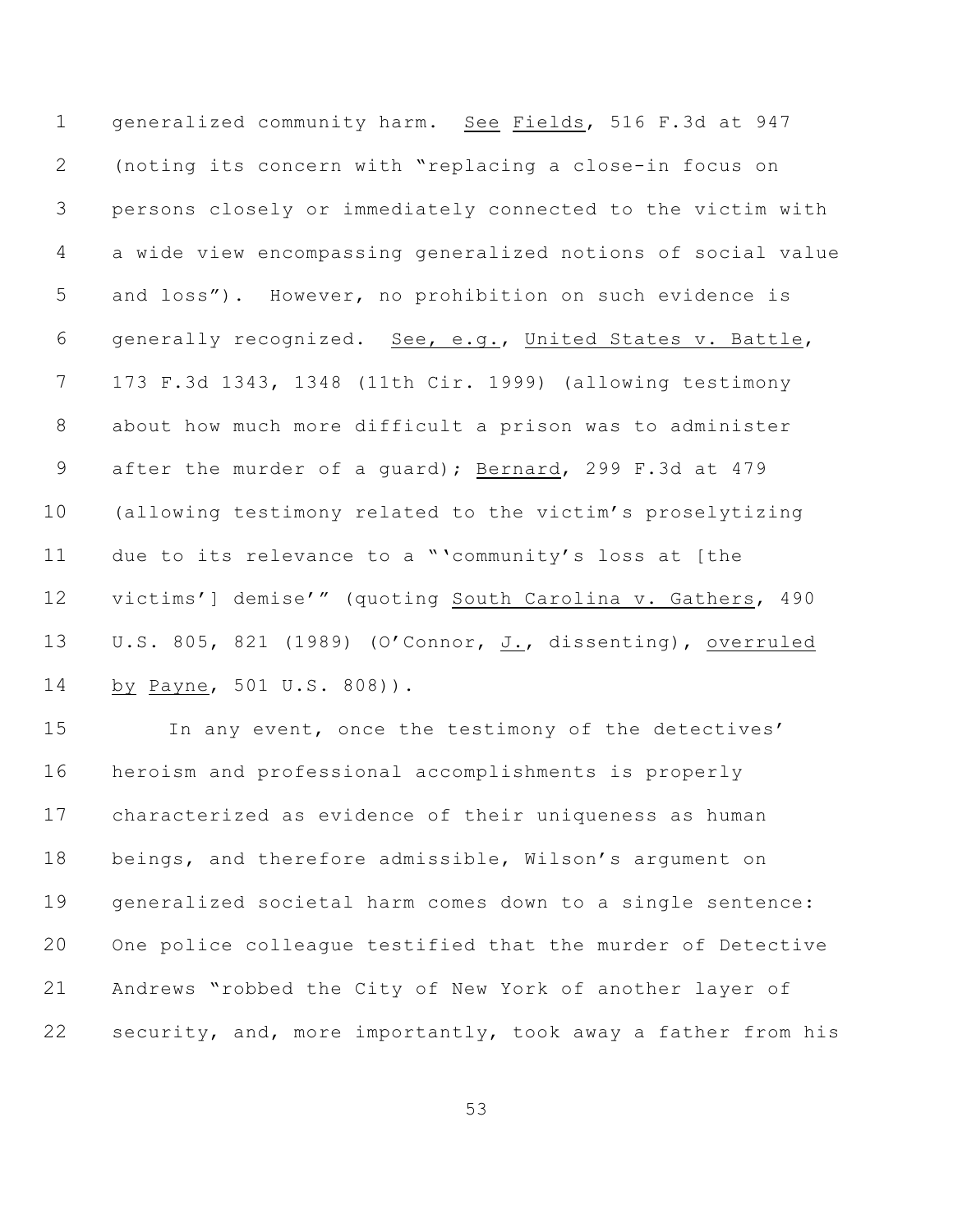children." In that sentence, harm to the City is expressly subordinated to the harm suffered by the victim's children. Moreover, the reference to societal harm does not appear to go beyond the scope of what is deemed permissible; Payne references harm to society or community, but teaches that the Constitution allows only evidence that describes the "specific harm" caused by the crime. See Payne, 501 U.S. at 822, 823, 825; see also id. at 830 (O'Connor, J., concurring). The victim impact testimony given by the victims' police colleagues was admitted without error. **B** Due process is violated when victim impact evidence is introduced that "is so unduly prejudicial that it renders the trial fundamentally unfair." Payne, 501 U.S. at 825. Similarly, the FDPA requires remand if "the sentence of death was imposed under the influence of passion, prejudice, or any other arbitrary factor." 18 U.S.C. § 3595(c)(2)(A). Wilson argues that his sentence was an arbitrary outcome resulting from unduly prejudicial victim impact testimony. Wilson concedes that he lodged no contemporaneous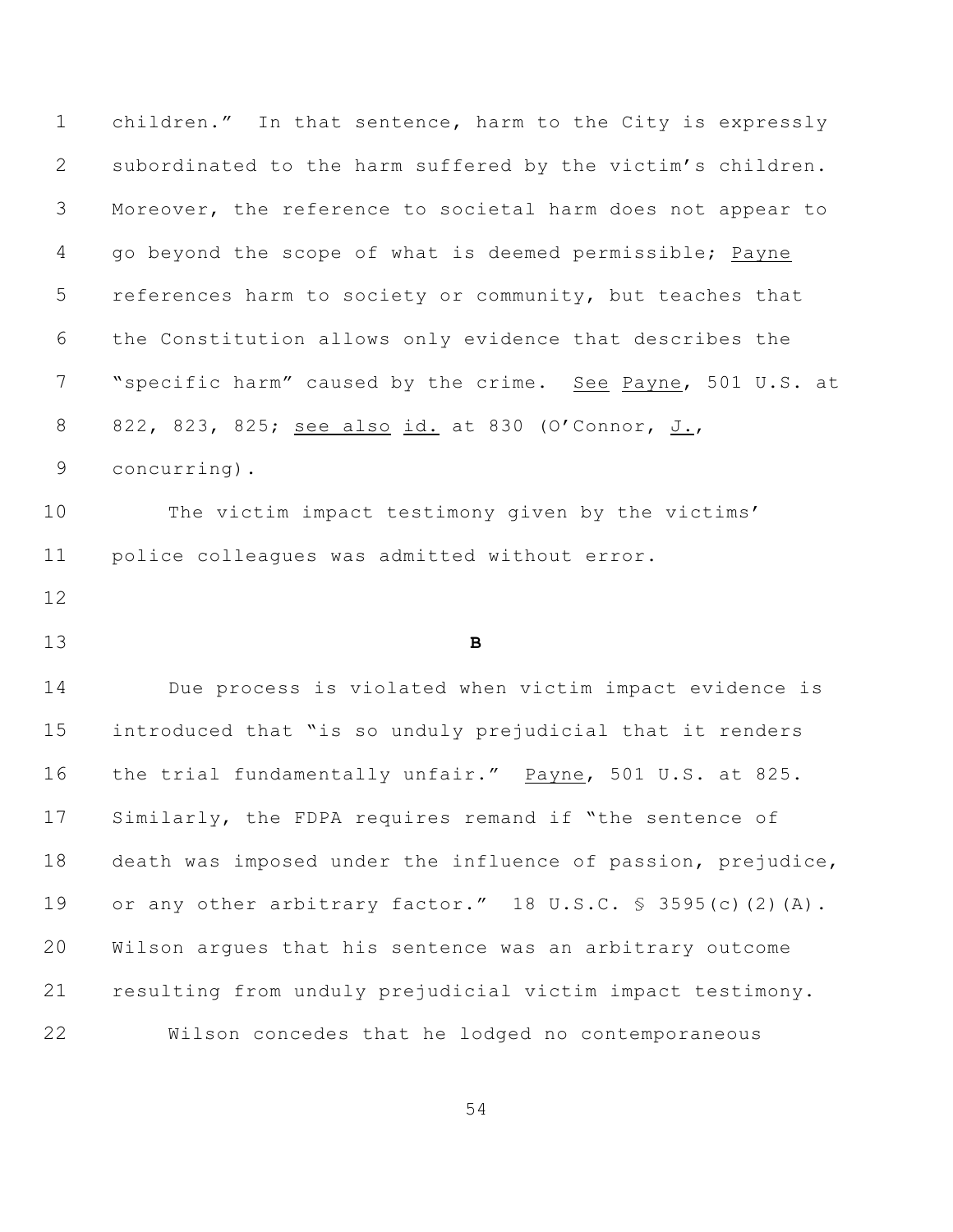objection to the testimony. We thus review for plain error. See Puckett v. United States, 129 S. Ct. 1423, 1429 (2009). We conclude there was no error in the admission of the testimony, or in the district court's refusal to grant a mistrial.

 The family members of Detectives Andrews and Nemorin delivered emotionally charged testimony. The anguished testimony of Detective Nemorin's widow described how her children visit the cemetery on Father's Day and other occasions, write letters to their father, and embrace his headstone. Even such testimony does not appear to exceed 12 (or approach) the margins of what has been allowed.<sup>13</sup> It

 $13$  The victim impact testimony deemed admissible in Payne was delivered by a witness who was mother to one victim and grandmother to a second. She testified that her grandson, a small child at the time of trial, "cries for his mom. He doesn't seem to understand why she doesn't come home. And he cries for his sister Lacie. He comes to me many times during the week and asks me, Grandmama, do you miss my Lacie. And I tell him yes. He says, I'm worried about my Lacie." Payne, 501 U.S. at 814-15 (internal quotation marks omitted); see Nelson, 347 F.3d at 713 (no undue prejudice where "[a] fair summation of [the witnesses'] collective testimony is that the witnesses provided emotional and, on occasion, tearful testimony about [the victim] and the impact of her murder on their lives"; this included testimony from the victim's sister who began testifying but broke down and was unable to continue); United States v. Chanthadara, 230 F.3d 1237, 1274 (10th Cir. 2000) (allowing young children to testify in tears about their murdered mother); McVeigh, 153 F.3d at 1219-22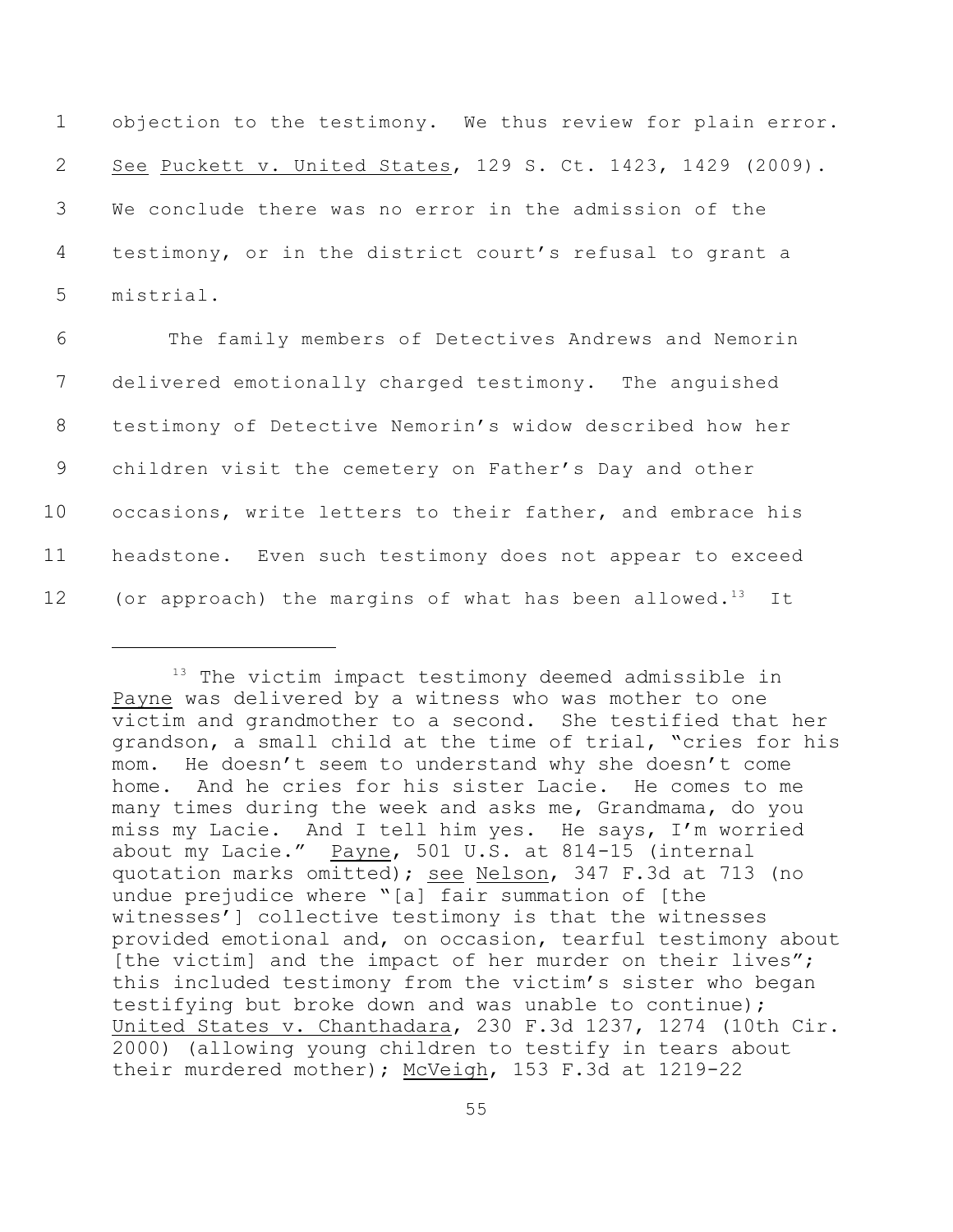cannot be expected that victim impact testimony will be cool and dispassionate. Some deaths cause more suffering than others. The only way to ensure against victim impacts caused by one's murder of a well-loved human being is to take care to murder no one at all.

 Courts are reluctant to conclude that the jury was unduly prejudiced by emotional testimony if the defendant presented mitigating factors that the jury found proven and if the trial court instructed the jury about not giving a verdict based on emotion. See McVeigh, 153 F.3d at 1222; see also Nelson, 347 F.3d at 713 (discussing how the presentation of mitigators reduces risk of jury prejudice from victim impact evidence). We presume that juries follow instructions; and a jury diligent and dispassionate enough to find mitigating factors is unlikely to have been overmastered by emotion. See Richardson v. Marsh, 481 U.S. 200, 206 (1987) (juries are presumed to follow instructions). Wilson's jury found 14 mitigating factors, one of them (peer pressure) a factor not even argued by the defense. We therefore go on to consider the instructions to

<sup>(</sup>allowing intensely emotional testimony from numerous witnesses).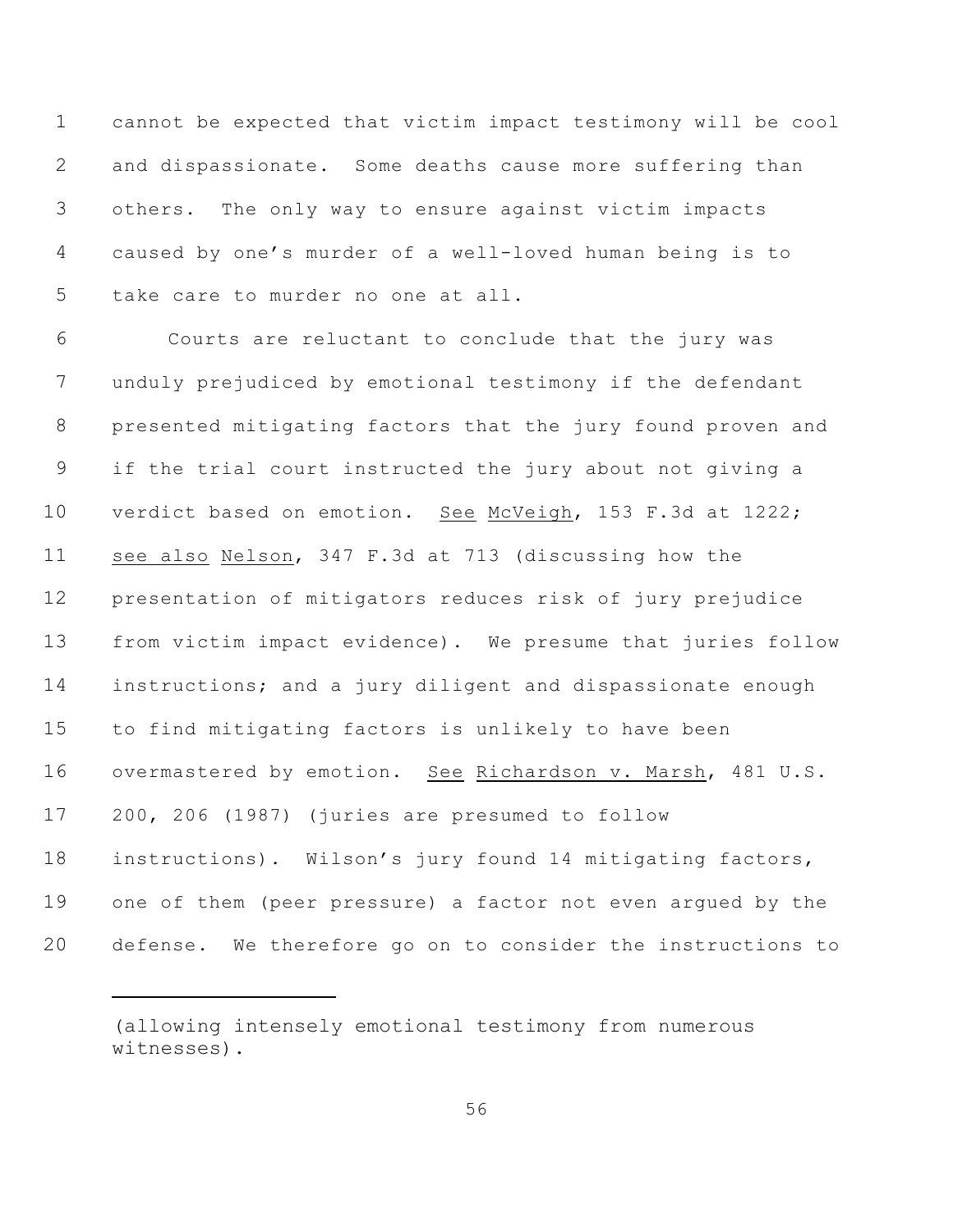the jury.

| 2                                                       | Consistent with the statutory prohibition, the jury was                                                                                                                                                                                                                                                                                                                                                                                        |
|---------------------------------------------------------|------------------------------------------------------------------------------------------------------------------------------------------------------------------------------------------------------------------------------------------------------------------------------------------------------------------------------------------------------------------------------------------------------------------------------------------------|
| 3                                                       | charged not to rule on the basis of passion, prejudice, or                                                                                                                                                                                                                                                                                                                                                                                     |
| 4                                                       | arbitrary factors. See 18 U.S.C. $\frac{1}{5}$ 3595(c)(2). Before the                                                                                                                                                                                                                                                                                                                                                                          |
| 5                                                       | final five victim impact witnesses testified, Wilson                                                                                                                                                                                                                                                                                                                                                                                           |
| 6                                                       | requested that the court instruct the jury not to be                                                                                                                                                                                                                                                                                                                                                                                           |
| 7                                                       | overpowered by emotion. The judge complied and told the                                                                                                                                                                                                                                                                                                                                                                                        |
| 8                                                       | jury that:                                                                                                                                                                                                                                                                                                                                                                                                                                     |
| 9<br>10<br>11<br>12<br>13<br>14<br>15<br>16<br>17<br>18 | You are about to hear more testimony about the<br>impact of the murders on the victims' family<br>members and colleagues. The law permits you to<br>hear this evidence. However, by its nature, it is<br>highly emotional. I instruct you not to let this<br>evidence overwhelm your ability to follow the law<br>as I will instruct you before deliberations. You<br>must decide the proper punishment without undue<br>passion or prejudice. |
| 19                                                      | Before final deliberations, the court charged:                                                                                                                                                                                                                                                                                                                                                                                                 |
| 20<br>21<br>22<br>23<br>24<br>25<br>26<br>27<br>28      | In engaging in the weighing process, you must<br>avoid any influence of passion, prejudice, or<br>undue sympathy. Your deliberations should be<br>based upon the evidence you have seen and heard<br>and the law on which I have instructed you.<br>Passion, prejudice, and arbitrary considerations<br>have no role to play in your efforts to reach a<br>just result in this case.                                                           |
| 29                                                      | See 18 U.S.C. $\frac{1}{5}$ 3595(c)(2). These instructions were                                                                                                                                                                                                                                                                                                                                                                                |
| 30                                                      | sound. <sup>14</sup>                                                                                                                                                                                                                                                                                                                                                                                                                           |

 Wilson challenges the sufficiency of these jury instructions on the ground that the first instruction should have been repeated immediately before deliberations. Since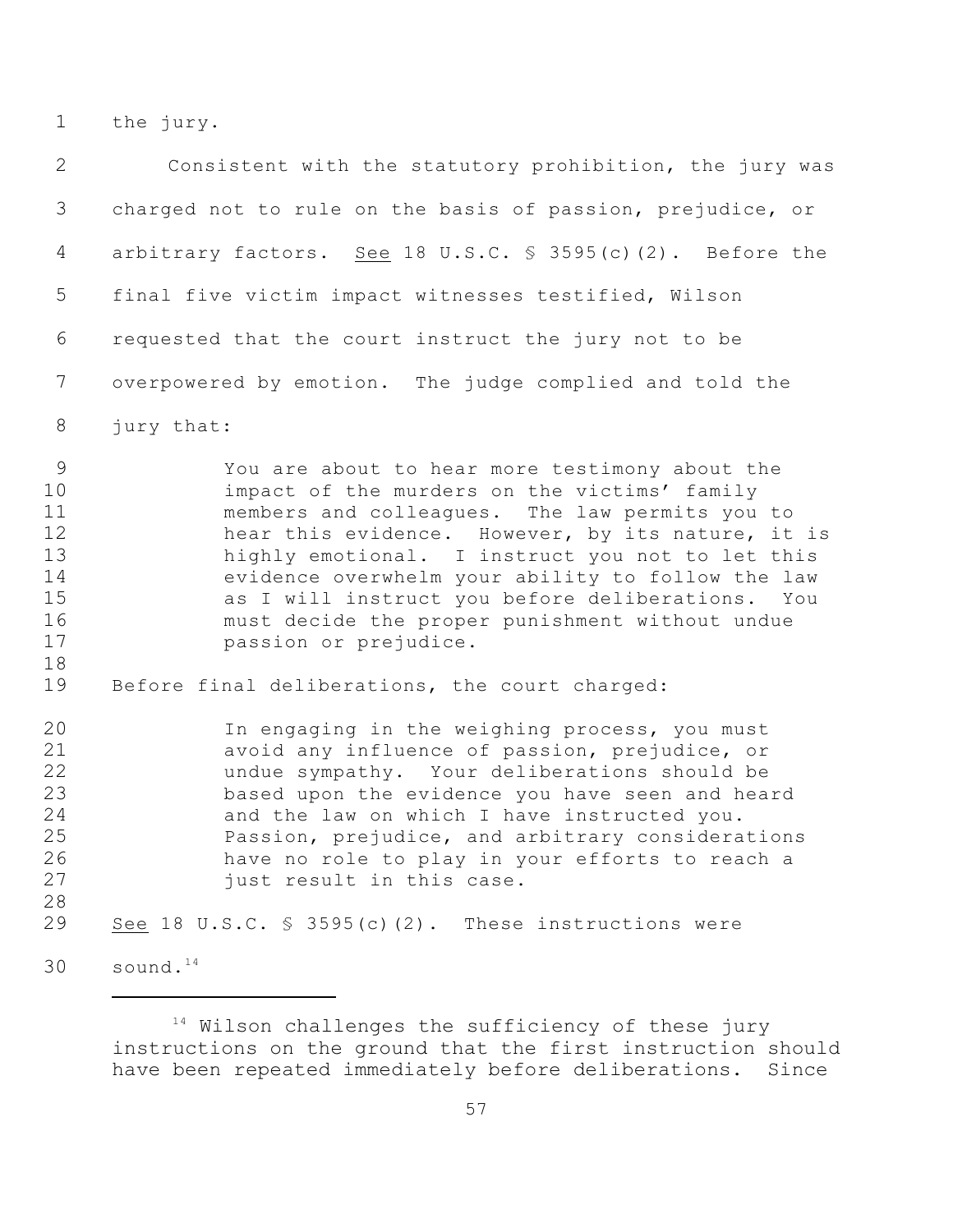| $\mathbf 1$ | We conclude that the testimony was not overly                |
|-------------|--------------------------------------------------------------|
| 2           | prejudicial and was admitted without error.                  |
| 3           |                                                              |
| 4           | $\mathsf{C}$                                                 |
| 5           | "[T]he admission of a victim's family members'               |
| 6           | characterizations and opinions about the crime, the          |
| 7           | defendant, and the appropriate sentence violates the Eighth  |
| 8           | Amendment." Payne, 501 U.S. at 830 n.2. Wilson argues that   |
| 9           | the jurors were improperly influenced because they could     |
| 10          | infer that the victim impact witnesses wanted execution.     |
| 11          | However, no evidence as to the witnesses' preferred sentence |
| 12          | was actually admitted. Because there was no evidence to      |
| 13          | exclude, this claim necessarily fails. <sup>15</sup>         |

the charge given at the end effectively expressed what the defendant wanted conveyed, the district court did not err in refusing the repetition. See generally United States v. Desinor, 525 F.3d 193, 201 (2d Cir. 2008); cf. McVeigh, 153 F.3d at 1222 & n.50 (allowing much more victim impact testimony while only giving a single instruction, similar to the second of the two instructions given here).

 $15$  Wilson's subsidiary argument--that the court erred by refusing an instruction that the jury ignore the victim impact witnesses' opinion as to sentencing--fails for the same reason; as the witnesses presented no such views, there was nothing for the jury to disregard. In any event, the court captured the essence of this instruction when it charged the jury that the question whether to sentence the defendant to death or not "is a decision that the law leaves entirely to you."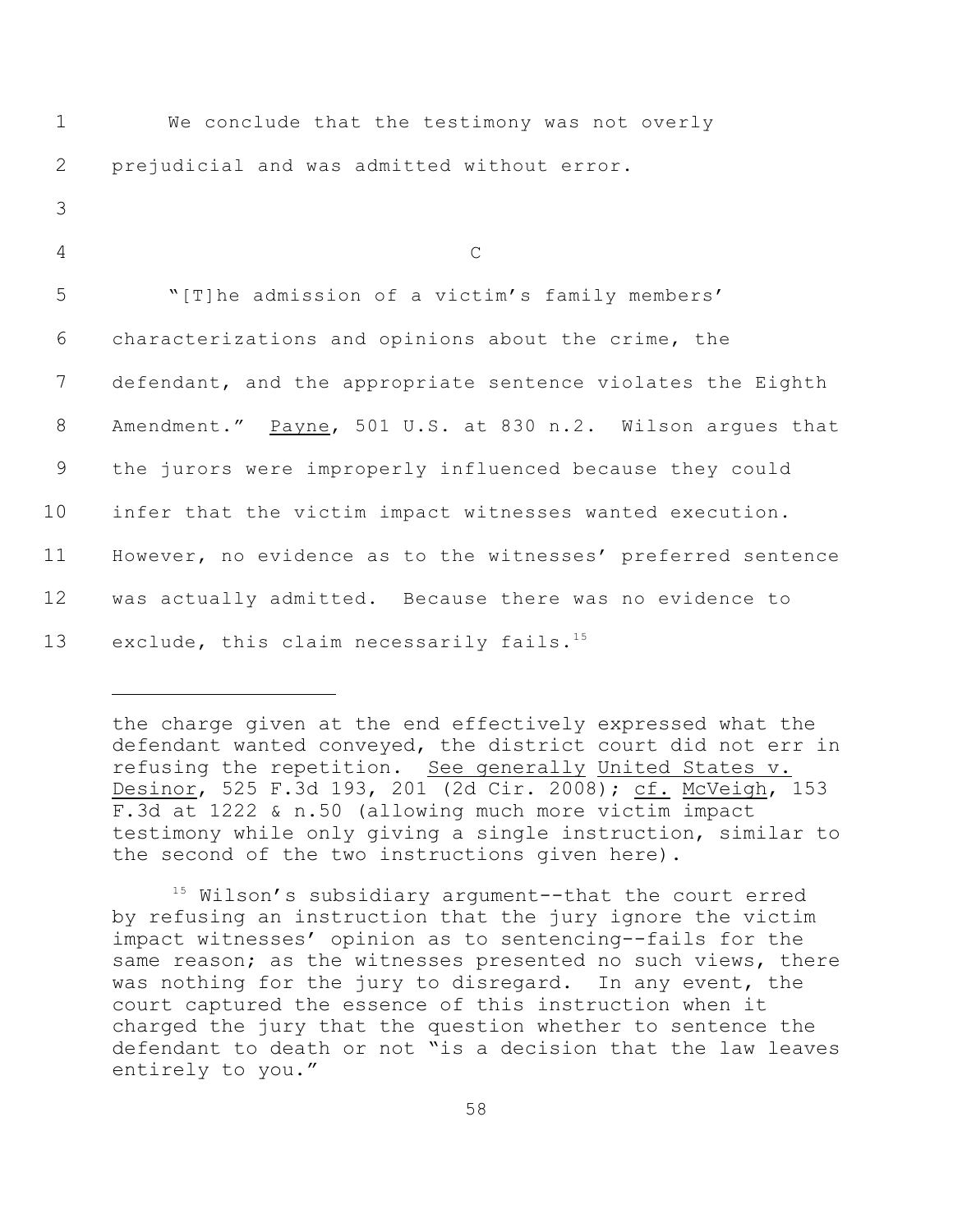The victim impact evidence presented in this case was properly admitted, was not overly prejudicial, and was considered in the light of jury instructions that were properly framed.

- 
- 

**V**

 Shabucalik Geralds, a gang associate of Wilson and a former member of the Bloods, testified for the prosecution about the Bloods (one of Wilson's affiliations) and about an admission made by Wilson when both men were confined in the same prison unit. Wilson argues that Geralds was a government agent at the time Wilson confided to him that his, Wilson's, efforts on behalf of the Bloods entitled him 14 to senior status in the gang, and hence that the testimony was inadmissible under the Supreme Court's decision in Massiah v. United States, 377 U.S. 201 (1964). (Wilson's contention that Geralds and another witness gave testimony about the Bloods that was inadmissible is rejected in the 19 margin. $16$ )

<sup>16</sup> Wilson also challenges Geralds's competence to testify about the Bloods. Geralds had been a member of the Bloods for a short time, long in the past; however, much of his testimony was explicitly based on personal observation, and the rest could be readily inferred to have been learned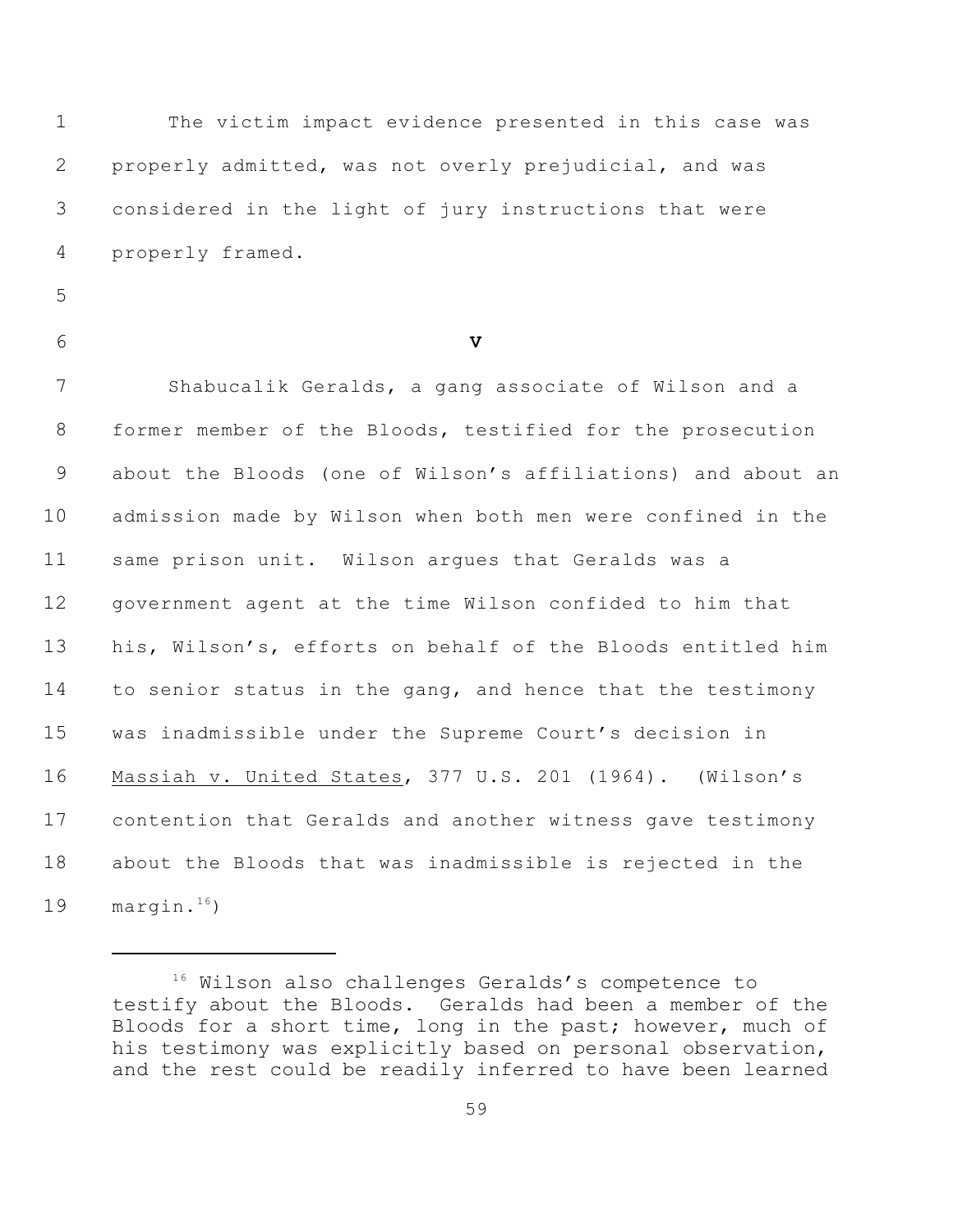| 1               | Wilson had met Geralds through fellow Bloods members         |
|-----------------|--------------------------------------------------------------|
| $\overline{2}$  | Green and Whitten. When Wilson encountered Geralds during    |
| 3 <sup>7</sup>  | Wilson's pre-trial detention, Geralds was subject to a       |
| $4\overline{ }$ | cooperation agreement in another case. In their first        |
| 5 <sup>5</sup>  | conversation in prison, Geralds testified, Geralds mentioned |
| 6               | that a high-ranking Blood known as the "Original Gangster    |
| $7\overline{ }$ | Staten Island" (or "OG SI") was in the same prison. Wilson   |
| 8               | expressed the view that this OG SI was a government          |
| 9               | informant, and added with a smile that Wilson himself should |

through personal observation during his long auxiliary affiliation with the Bloods after his membership lapsed. See United States v. Tocco, 135 F.3d 116, 128 (2d Cir. 1998) (evidence should not be excluded due to a witness's lack of personal knowledge unless a court finds that no "reasonable trier of fact could believe the witness had personal knowledge" (internal quotation marks omitted)).

Wilson also objected to some of the Bloods-related testimony elicited on cross-examination of defense expert Donald Romine, a former prison administrator. Romine testified on direct-examination that the prison system was capable of preventing Wilson from harming others. Romine was cross-examined as to whether members of the Bloods would be motivated to commit acts of violence in prison in order to raise their status. Romine was competent to testify about the nature of that threat, based on his long administrative experience at several prisons and in the Bureau of Prisons--experience that included examining prisoners' records to determine their threat level.

The district court did not abuse its discretion in allowing Geralds's and Romine's testimony regarding the Bloods. See United States v. Kaplan, 490 F.3d 110, 117 (2d Cir. 2007).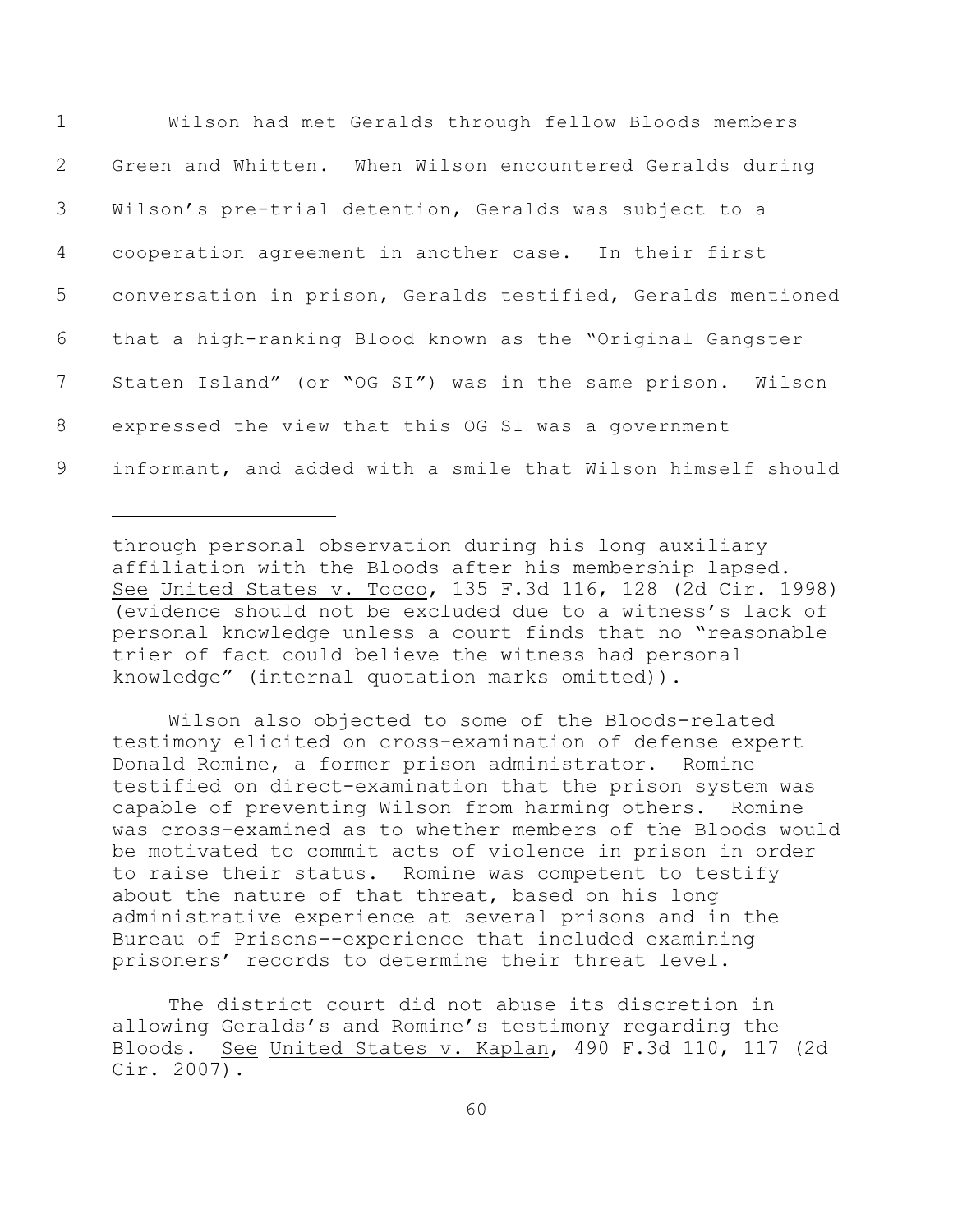be the OG SI because he had put in sufficient "work." Geralds clarified for the jury that "work" meant violence, and that killing police officers would constitute this kind of work. Geralds also testified that in later conversations, Wilson enlisted Geralds's help in finding a woman who would bear his child, and in checking out the gang status of a fellow inmate.

 Wilson objected on the ground that Geralds was acting as a government agent when he elicited these admissions, and that admission of Geralds's testimony regarding his prison conversations with Wilson therefore would violate Wilson's Sixth Amendment right to counsel. Massiah, 377 U.S. at 205- 06 (holding that surreptitious interrogations after defendant's indictment conducted outside the presence of counsel violated defendant's right to counsel). A jailhouse informant is deemed to have conducted an interrogation in violation of a defendant's Sixth Amendment Massiah rights if the informant was acting as a "government agent" who 19 "deliberately elicit[ed]" the incriminating information; information is only excluded if it is obtained as a result of the government's intentional efforts. United States v. Stevens, 83 F.3d 60, 64 (2d Cir. 1996) (internal quotation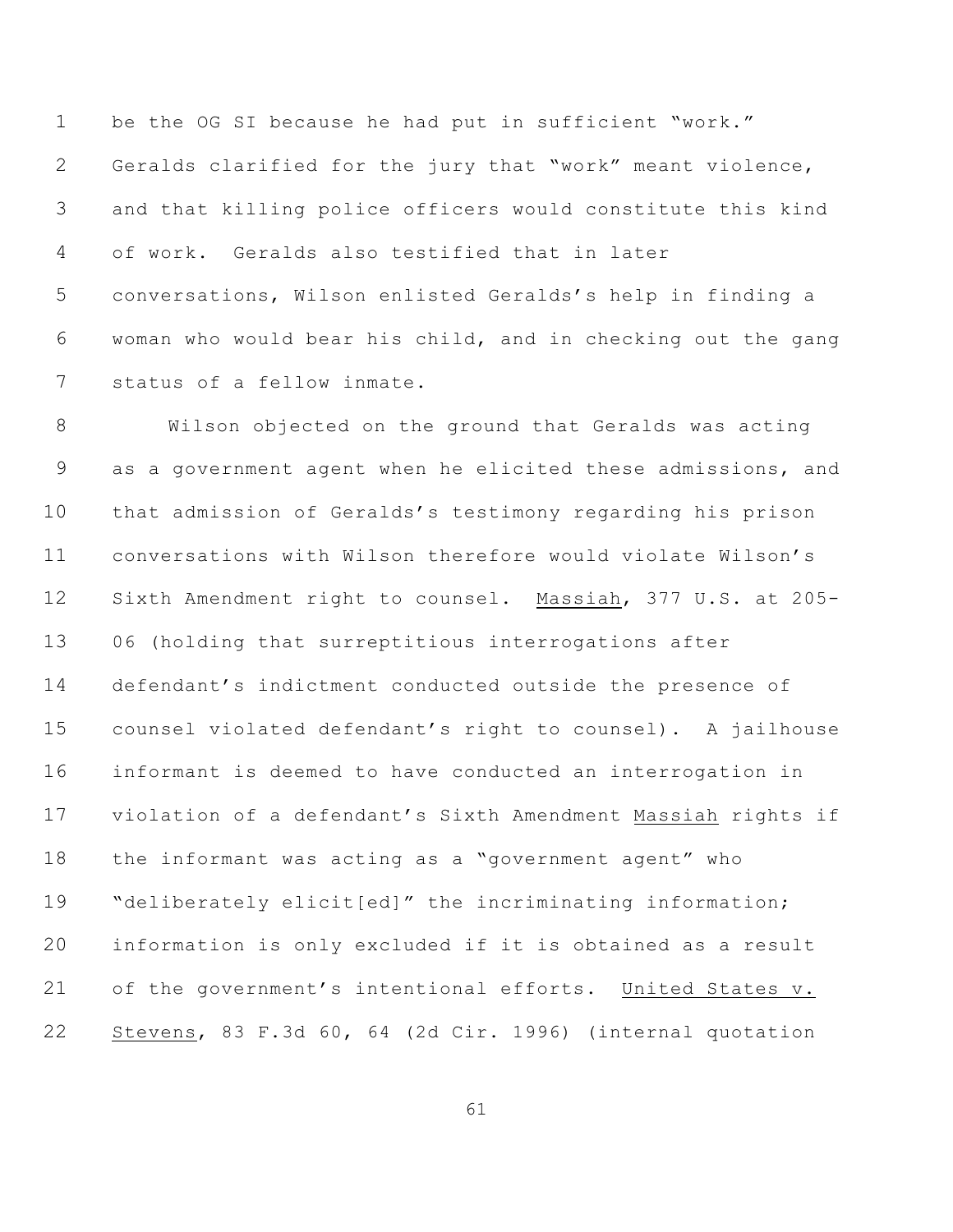marks omitted).

| $\mathbf{2}$   | The district court denied Wilson's objection after a         |
|----------------|--------------------------------------------------------------|
| 3              | hearing: "Based on Geralds' testimony at this hearing, I     |
| $\overline{4}$ | find that he did not act as a 'government agent' when he     |
| 5              | spoke with Wilson, that he did not 'deliberately elicit' any |
| 6              | statements from Wilson, and that the Government made no      |
| 7              | 'intentional effort'" to obtain statements from Wilson       |
| $8\,$          | through Geralds. United States v. Wilson, 493 F. Supp. 2d    |
| $\mathsf 9$    | 514, 515 (E.D.N.Y. 2007) (quoting Stevens, 83 F.3d at 64).   |
| 10             | "The standard of review for evaluating the district          |
| 11             | court's ruling on a suppression motion is clear error as to  |
| 12             | the district court's factual findings, viewing the evidence  |
| 13             | in the light most favorable to the government, and de novo   |
| 14             | as to questions of law." United States v. Rodriguez, 356     |
| 15             | F.3d 254, 257 (2d Cir. 2004). The sequence of events is as   |
| 16             | follows, viewing the evidence in the light most favorable to |
| 17             | the government: Geralds became a cooperator; in the course   |
| 18             | of cooperation, before Geralds or the prosecutors knew that  |
| 19             | Wilson and Geralds were in the same prison unit, Geralds     |
| 20             | identified Wilson as a gang member known to him, and was     |
| 21             | questioned by prosecutors about Wilson; Wilson learned that  |
| 22             | Geralds was housed nearby and initiated contact with him;    |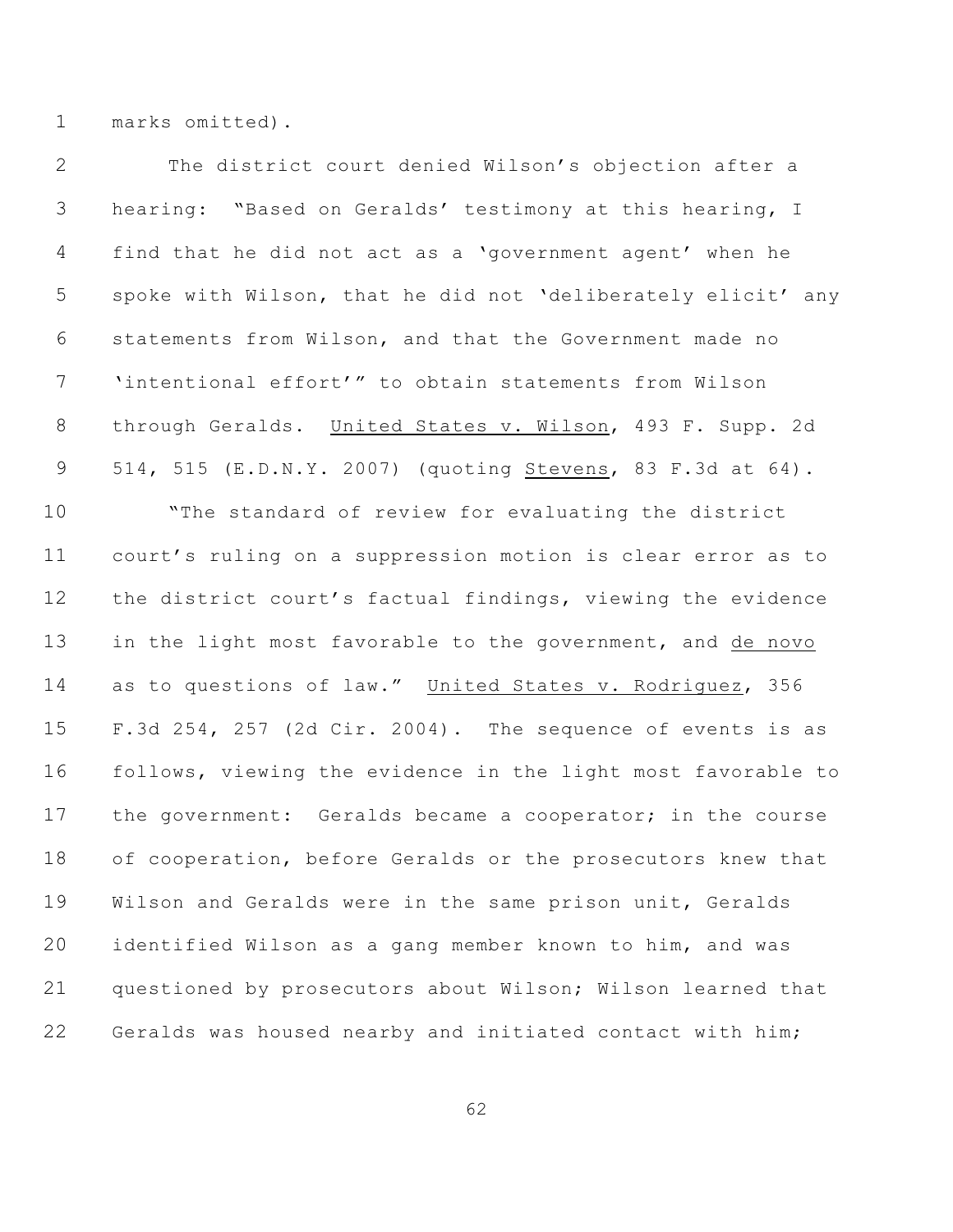Geralds and Wilson had their conversation about Wilson's pretension to be the OG SI; Geralds reported this conversation to prosecutors, who instructed Geralds to "not get any information from Mr. Wilson"; in further conversations, Geralds and Wilson discussed topics "from girls to music [to] cars," and Wilson asked for help in finding a woman and in checking on the gang status of another inmate.

 Even assuming that Geralds deliberately elicited information from Wilson in the first conversation (about OG SI), Geralds was not a government agent at that time. More than a cooperation agreement is required to make an informant a government agent with regard to a particular defendant. United States v. Birbal, 113 F.3d 342, 346 (2d Cir. 1997). An informant becomes a government agent vis-a- vis a defendant when the informant is "instructed by the 17 police to get information about the particular defendant." Id. This first prison conversation was initiated by Wilson, and Geralds was under no government influence. True, the prosecutors had showed interest in Wilson in a meeting with Geralds before this conversation--and before Wilson or the prosecutors knew that Geralds would meet Wilson in prison--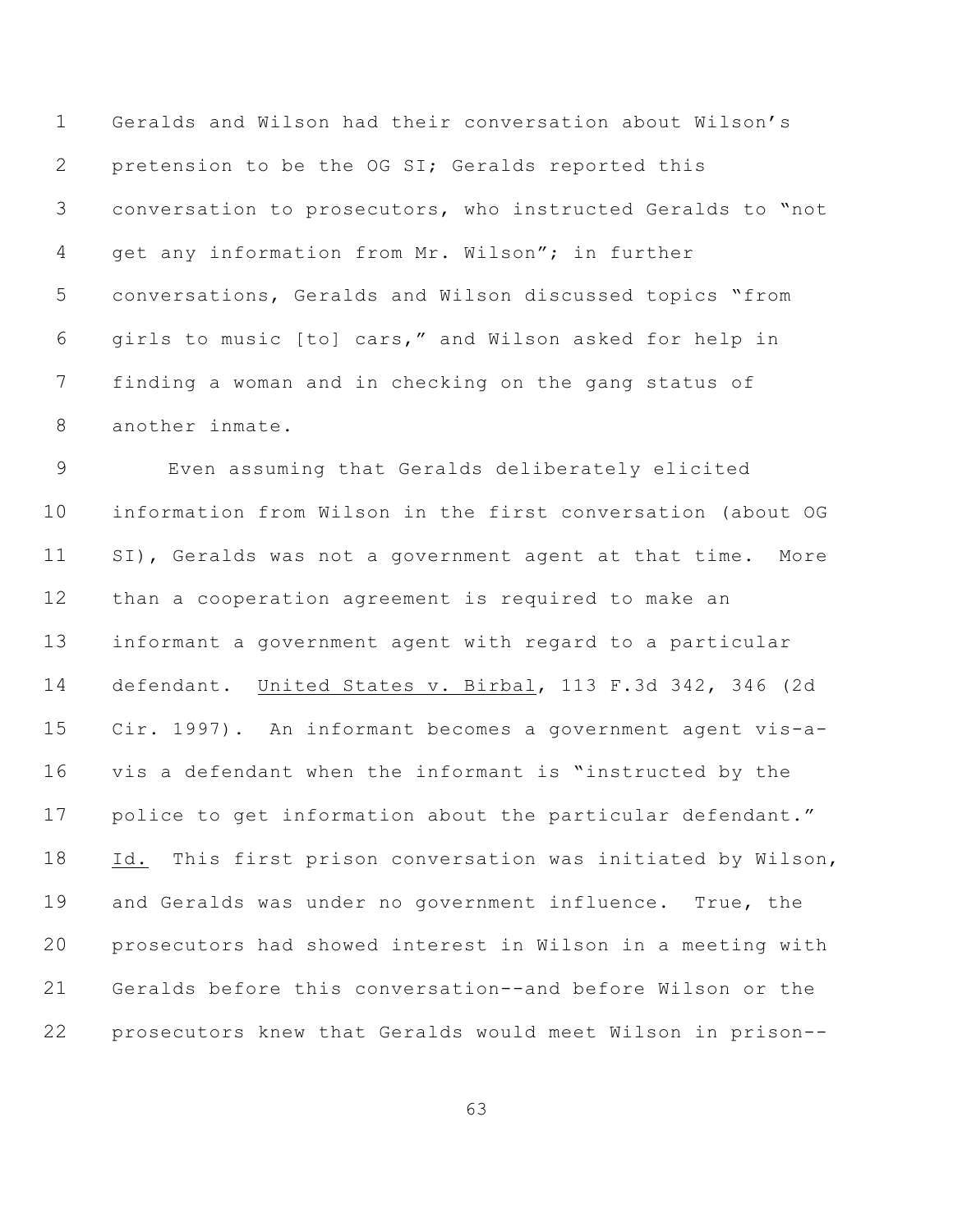but evincing interest did not amount to an instruction sufficient to make Geralds a government agent. Cf. United States v. Henry, 447 U.S. 264, 270-71 & n.8 (1980) (holding that an informant was a government agent where the investigators were aware that the informant "had access" to the defendant and they "singled out" the defendant).

 Further assuming arguendo that Geralds became a government agent after he reported the OG SI conversation-- when the prosecutors knew that Geralds had access to Wilson and had delivered information about him--Geralds's testimony still did not violate Wilson's Sixth Amendment rights. There is no evidence that Geralds did anything in the later conversations with Wilson but follow the government's instructions to "merely listen[]." See Kuhlmann v. Wilson, 477 U.S. 436, 459 (1986).

 In any event, the only damaging admission to which Geralds testified was Wilson's claim to OG SI status in the first conversation, at which point Geralds was not a government agent. Geralds's testimony did not infringe Wilson's Sixth Amendment right to counsel.

**VI**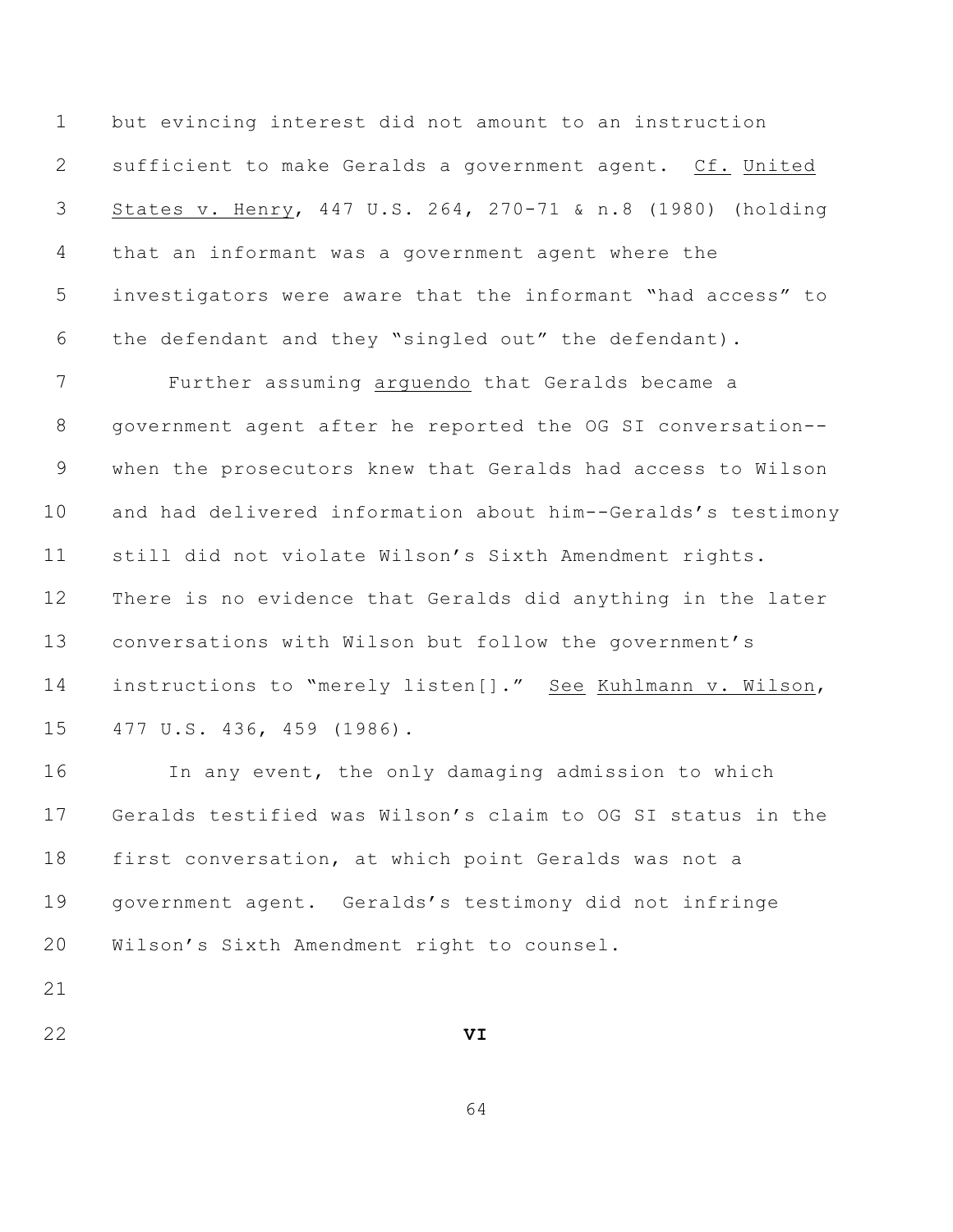During summation, the prosecution made the following argument to the jury, of which the emphasized passage is

challenged:

 Ronell Wilson up until the very moment that he addressed you last week has done everything he could to escape responsibility for his crimes. *He has an absolute right to go to trial, put the government to its burden of proof, to prove he committed these crimes, but he can't have it both ways. He can't do that, then say I accept responsibility.* [Defense objection overruled.] *And [say "]I'm sorry, only after you prove I did it.["]* That's not acceptance of responsibility. That is a manipulative criminal saying what he has 15 to, saying what he knows you want to hear when 16 it's in his interest to say it." Def. App. at 868 (emphasis added). Wilson argues that this

 comment unconstitutionally burdened his Sixth Amendment 20 right to a jury trial. We agree.<sup>17</sup>

 Under the "unconstitutional conditions doctrine," "the government may not do indirectly what it cannot do directly." United States v. Oliveras, 905 F.2d 623, 627-28 & n.7 (2d Cir. 1990) (per curiam). The doctrine keeps the prosecution from "trench[ing] on [a] defendant's

constitutional rights and privileges." United States v.

 Wilson also arques that he did in fact offer to plead guilty and that the prosecutors therefore impermissibly misled the jurors into thinking otherwise. Our constitutional holding obviates that dispute.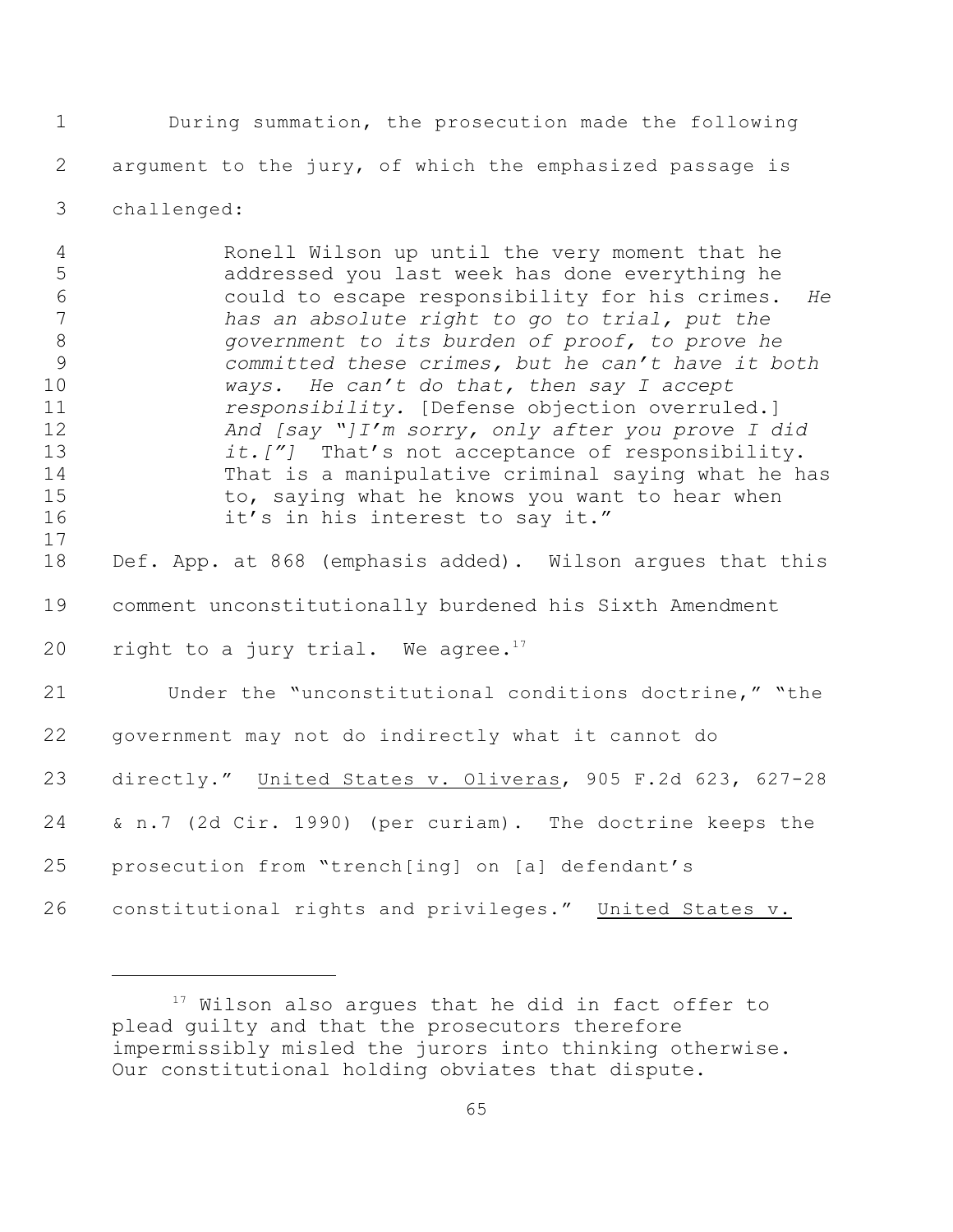Parker, 903 F.2d 91, 98 (2d Cir. 1990). "The prosecution cannot use the defendant's exercise of specific fundamental constitutional guarantees against him at trial." Burns v. Gammon, 260 F.3d 892, 896 (8th Cir. 2001). For that reason, a statute cannot disallow the death penalty for those who plead guilty but allow it for those who exercise their right to a trial. United States v. Jackson, 390 U.S. 570, 581 (1968). By the same token, a capital-sentencing scheme cannot allow the jury to draw an adverse inference from constitutionally protected conduct such as a request for trial by jury; if the government invites the jury to find the existence of an aggravating factor based on "inferences from conduct that is constitutionally protected . . . for 14 example . . . the request for trial by jury, . . . due process of law would require that the jury's decision to impose death be set aside." Zant v. Stephens, 462 U.S. 862, 885 (1983).

 We maintain "a distinction between *increasing* the severity of a sentence for a defendant's failure to cooperate and refusing to grant *leniency*." United States v. Stratton, 820 F.2d 562, 564 (2d Cir. 1987) (emphasis added). Stratton itself illustrates the one-way ratchet: It is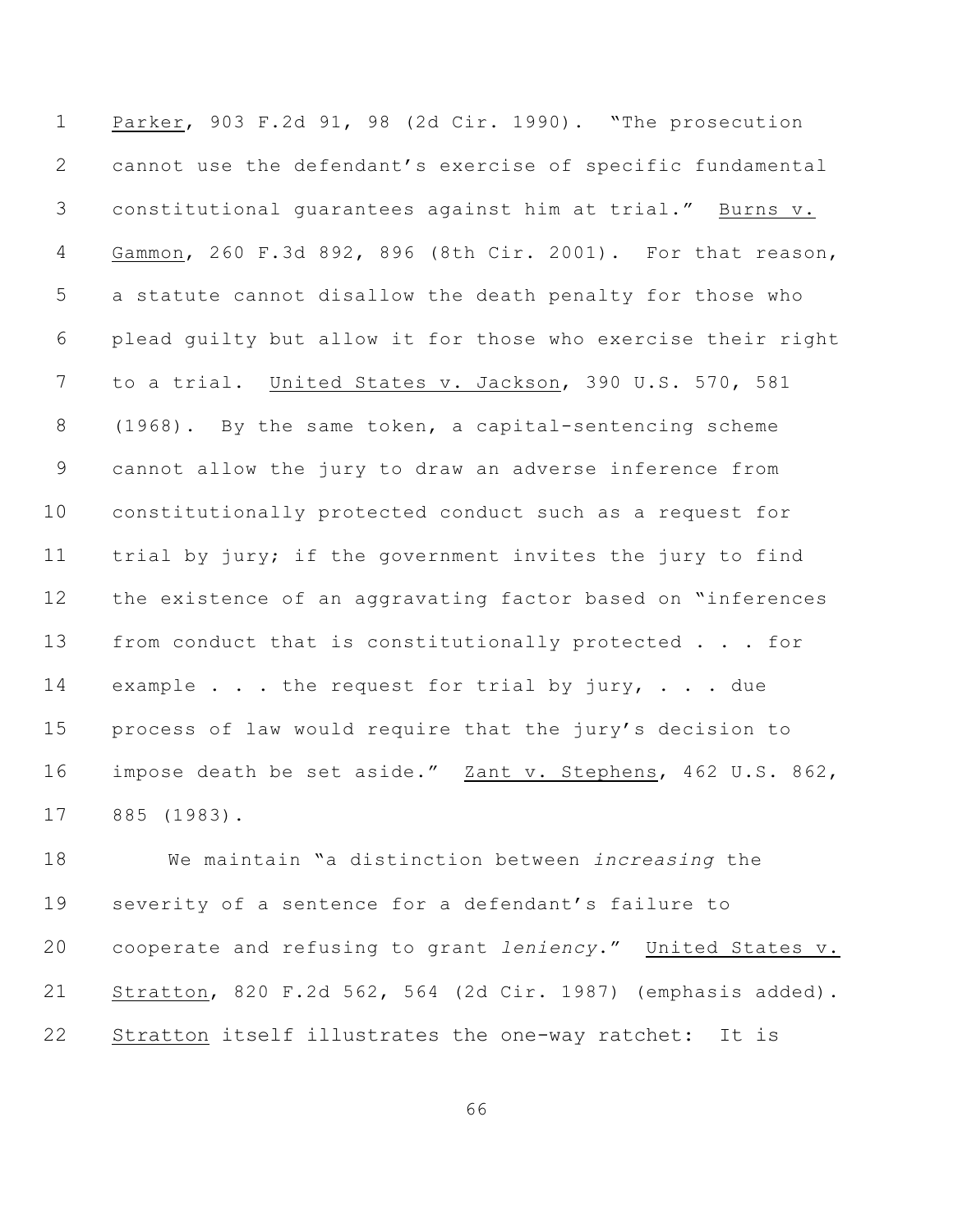permissible for a sentencing court to consider that, "if [the defendant] were willing to assist us to bring the other person to justice, I would find it very easy to be 4 reasonable and lenient," id. (quoting Mallette v. Scully, 752 F.2d 26, 31 (2d Cir. 1984)), but it is unconstitutional to impose consecutive rather than concurrent sentences 7 solely on account of the defendant's failure to cooperate, id. Similarly, the federal Sentencing Guidelines treat acceptance of responsibility (usually via a plea) as a basis 10 for leniency, see U.S. Sentencing Guidelines Manual § 3E1.1 (2007), but do *not* provide a harsher sentence for failure to plead.

 This distinction is the "only rule that recognizes the reality of the criminal justice system while protecting the 15 integrity of that system." Mallette, 752 F.2d at 30. Sometimes the rule may be "difficult to apply," or even "somewhat illusory," Stratton, 820 F.2d at 564 (internal quotation marks omitted); but not in this case. In purpose and effect, the government used Wilson's demand for trial to evidence lack of remorse and refusal to accept responsibility, characteristics offered to undermine 22 Wilson's defenses to a sentence of death. The government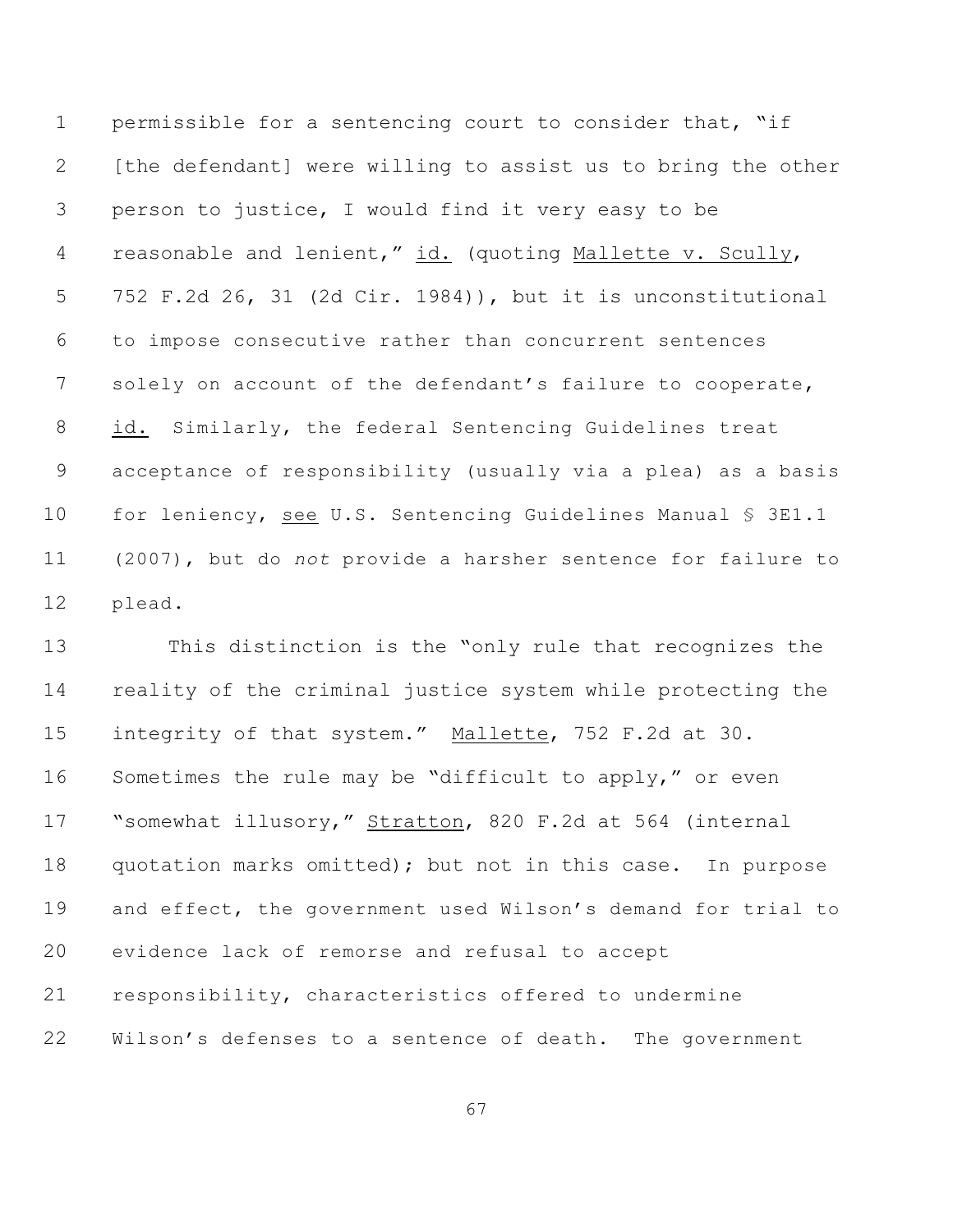| $\mathbf 1$     | also emphasized Wilson's lack of remorse as support for the  |
|-----------------|--------------------------------------------------------------|
| $\mathbf{2}$    | aggravating factor of future dangerousness. See Def. App.    |
| 3               | at 604 ("What else tells you about the incredible danger     |
| $\overline{4}$  | that this man poses? The fact that the defendant has         |
| 5               | absolutely, absolutely no remorse whatsoever for his         |
| 6               | actions."). In so doing, the prosecution contravened Zant,   |
| $7\overline{ }$ | 462 U.S. at 885, and Jackson, 390 U.S. at 581, and crossed   |
| 8               | the line drawn in Stratton, 820 F.2d at 564.18               |
| 9               | "Whether [a sentencing] differential is a reward for         |
| 10 <sub>o</sub> | cooperation or a penalty for invoking a constitutional right |
| 11              | depends on the benchmark--the 'normal' sentence that would   |
| 12              | be meted out if constitutional rights were not salient."     |
| 13              | United States v. Klotz, 943 F.2d 707, 710 (7th Cir. 1991).   |

14 There is no doubt that the baseline sentence in this case is

<sup>15</sup> life without parole, and that a verdict of death is an

 $18$  As to Wilson's Sixth Amendment right, the dissent argues that Stratton is not germane because the prosecution's remark (about Wilson exercising his trial right) is located in the discussion of Wilson's mitigating evidence, and thus did not argue for aggravation on this ground. We disagree. The nature of the penalty phase, structurally, is to determine whether the sentence of life should be raised to a sentence of death. Furthermore, Wilson's decision to go to trial was used not only to undermine his proposed mitigator (acceptance of responsibility); it also was used to show depravity, which supported an inference of future dangerousness, a proposed aggravator.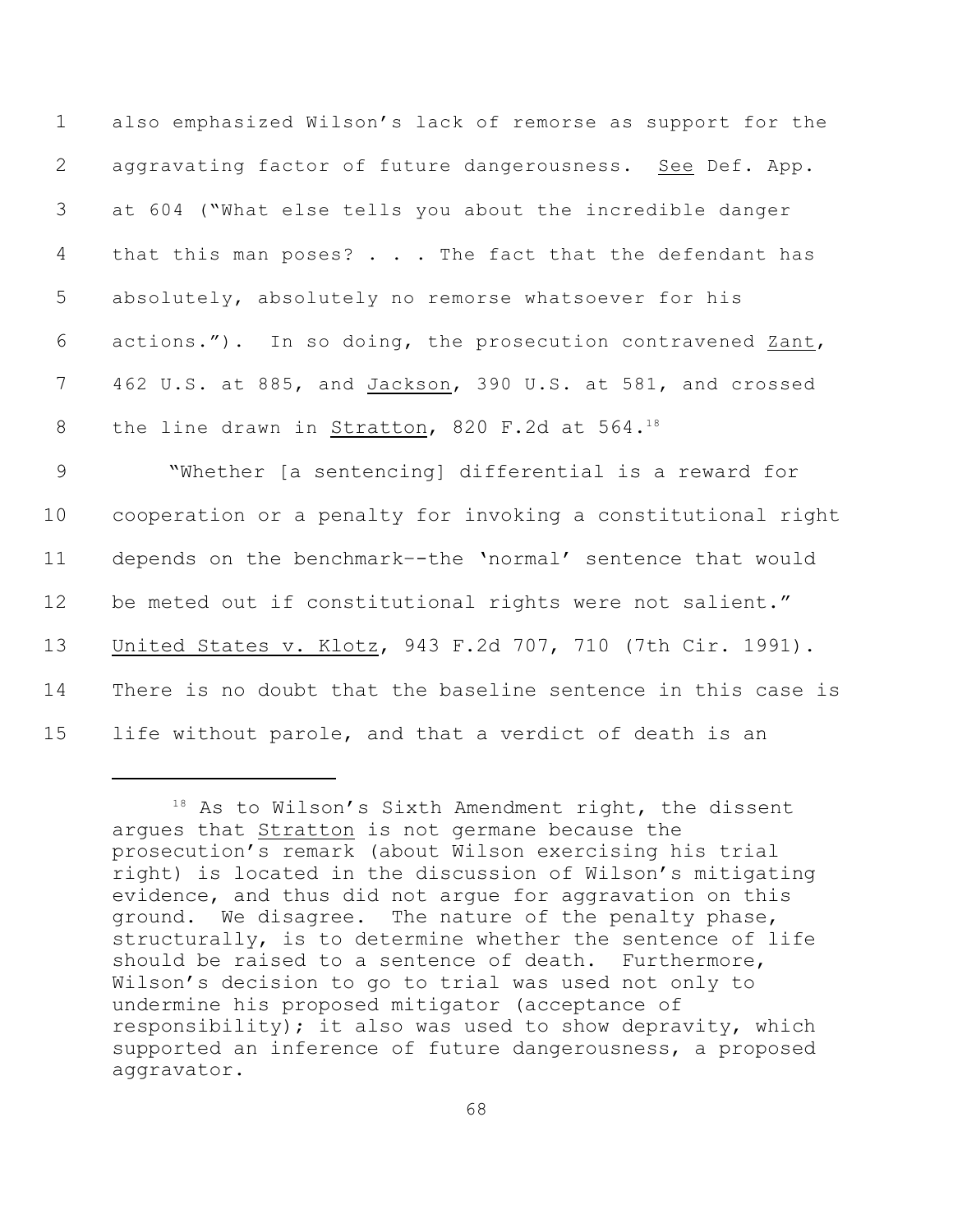increase in severity. To achieve a death penalty, the government was required to prove the aggravating factors justifying death beyond a reasonable doubt to a unanimous jury. See 18 U.S.C. §§ 3593(c), (e). Wilson's constitutionally protected decision to go to trial was cited as a reason to sentence him to death, and thus to "enhance" what would otherwise be a life sentence.

8 The government relies heavily on United States v. Mikos, 539 F.3d 706, 718 (7th Cir. 2008), which observes: 10 "If it is proper to take confessions, quilty pleas, and vows to improve one's life into account when deciding whether a murderer should be put to death--and it is unquestionably proper for the judge or jury to do so--then it must also be proper for the prosecutor to remind the jury when none of these events has occurred." (internal citation omitted). Mikos then suggests that § 3E1.1 of the Sentencing Guidelines "institutionalize[s]" this practice, and that "in 18 a capital case . . . what happens automatically as a result 19 of  $\S$  3E1.1 must be argued for. The two are equally 20 appropriate." Id. We are unpersuaded. The quoted language is arguably dicta, id. at 719 ("If error occurred in this penalty proceeding, it was harmless."); it conflicts with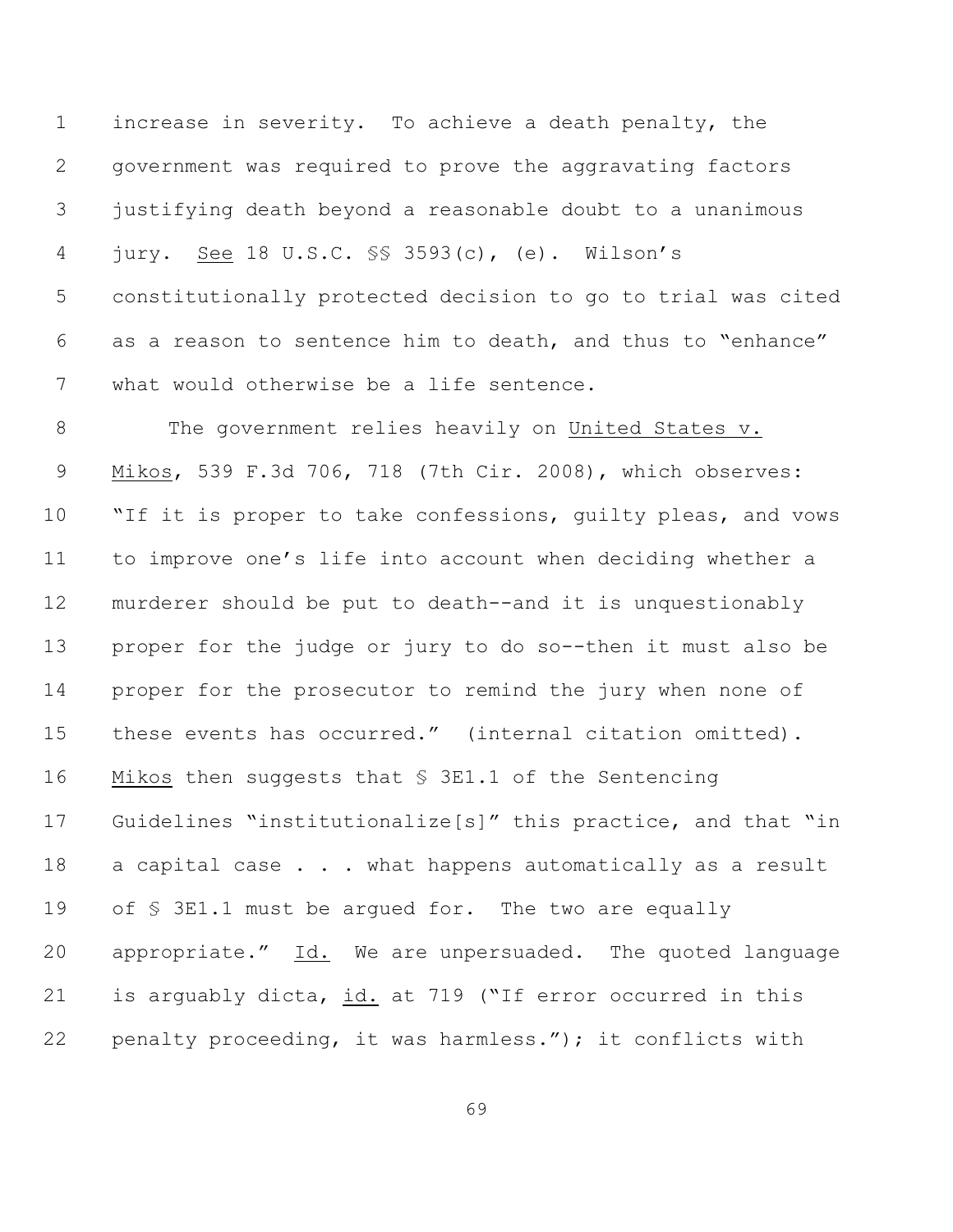| $\mathbf 1$               | earlier Seventh Circuit precedent, see United States v.              |
|---------------------------|----------------------------------------------------------------------|
| $\mathbf{2}^{\mathsf{I}}$ | Saunders, 973 F.2d 1354, 1362 (7th Cir. 1992) ("[U]nder the          |
| $\mathcal{S}$             | so-called unconstitutional conditions doctrine a                     |
| 4                         | defendant may not be subjected to more severe punishment for         |
| 5                         | exercising his or her constitutional right to stand                  |
| 6                         | trial."); and it misconstrues Section 3E1.1 of the                   |
| 7                         | Sentencing Guidelines, which does not contemplate increased          |
| 8                         | punishment for a failure to cooperate. <sup>19</sup>                 |
| 9                         | For these reasons, we conclude that the government                   |
| 10                        | unconstitutionally burdened Wilson's Sixth Amendment right           |
| 11                        | to trial. <sup>20</sup> Because Wilson's Fifth Amendment rights were |

<sup>&</sup>lt;sup>19</sup> See Mikos, 539 F.3d at 722 (Posner, J., concurring in part and dissenting in part) ("[T]here is a difference between a defendant's arguing for leniency on the basis of his admitting to having committed the crime with which he is charged and the government's asking the jury to draw an inference of heinousness from his failure to admit that."). This distinction reflects the concerns that underlie this Court's decision in Stratton.

<sup>20</sup> The dissent accurately observes that United States v. Fell, 531 F.3d 197 (2d Cir. 2008) "goes largely unaddressed by the majority" in the discussion of Sixth Amendment error. Dissent at 9. The ground of distinction that renders Fell unhelpful here is that Fell's willingness to plead was put in issue by him, so that the government's argument was responsive. United States v. Fell, 531 F.3d 197, 221 (2d Cir. 2008) ("We believe the[ government's] arguments . . . were reasonable responses to Fell's use of [his offer to plead guilty]."). Here, Wilson did not put in issue his decision to go to trial--he offered no proof (beyond his allocution) of his argument that he accepted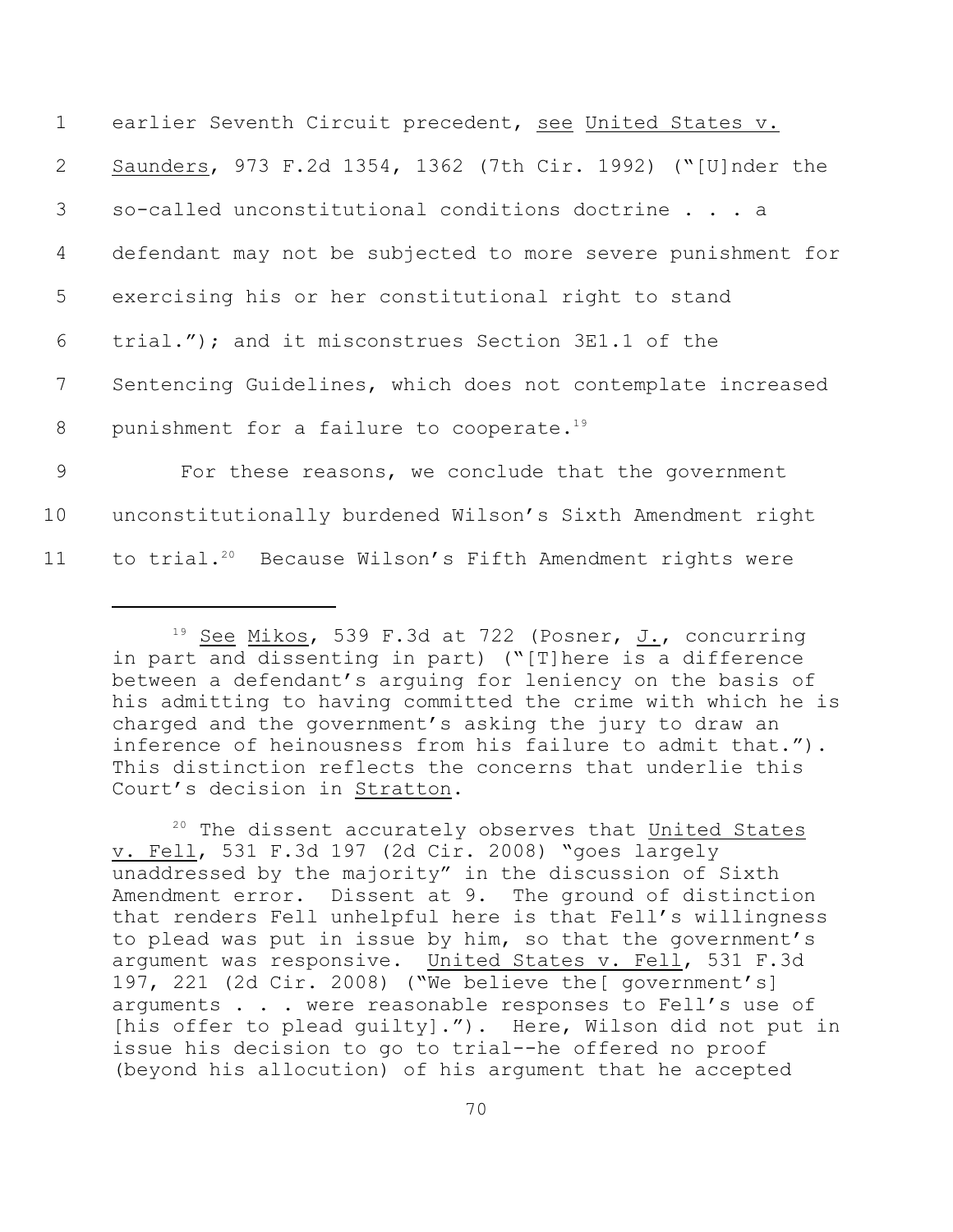| $\mathbf 1$ | also unconstitutionally burdened (see Point VII) we consider             |
|-------------|--------------------------------------------------------------------------|
| 2           | harmlessness cumulatively (see Point VIII).                              |
| 3           |                                                                          |
| 4           | <b>VII</b>                                                               |
| 5           | At the start of the sentencing phase, defense counsel                    |
| 6           | advised the court that Wilson wanted to read to the jury a               |
| 7           | statement of remorse in his own words, without taking the                |
| 8           | witness stand. On advice of counsel, the statement would                 |
| 9           | omit any "evidentiary" discussion of the crime itself.<br>The            |
| 10          | government objected on the grounds that the statement was to             |
| 11          | be unsworn and not subject to cross-examination.                         |
| 12          | Following a series of disputes concerning the                            |
| 13          | permissible scope of Wilson's allocution, <sup>21</sup> Wilson read this |
|             |                                                                          |

responsibility--and thus the government's response unconstitutionally burdened that protected decision.

 $21$  Wilson raises two arguments regarding the scope of his allocution. First, he contends that the district court abused its discretion by redacting the following: *"*It just hurted me to hear that young kid [Detective Andrews's son, Christian] & his brother Justin will never have they father there to be the father most men refused to be like my own**.**  I would never wish this for nobody because I know how painful it is." Second, he argues that the prosecution unfairly exploited that ruling by citing to the jury Wilson's failure to specify the conduct for which he was claiming remorse (i.e., murdering the two detectives).

As to the first argument: Under the FDPA, the district court has the discretion to exclude evidence if the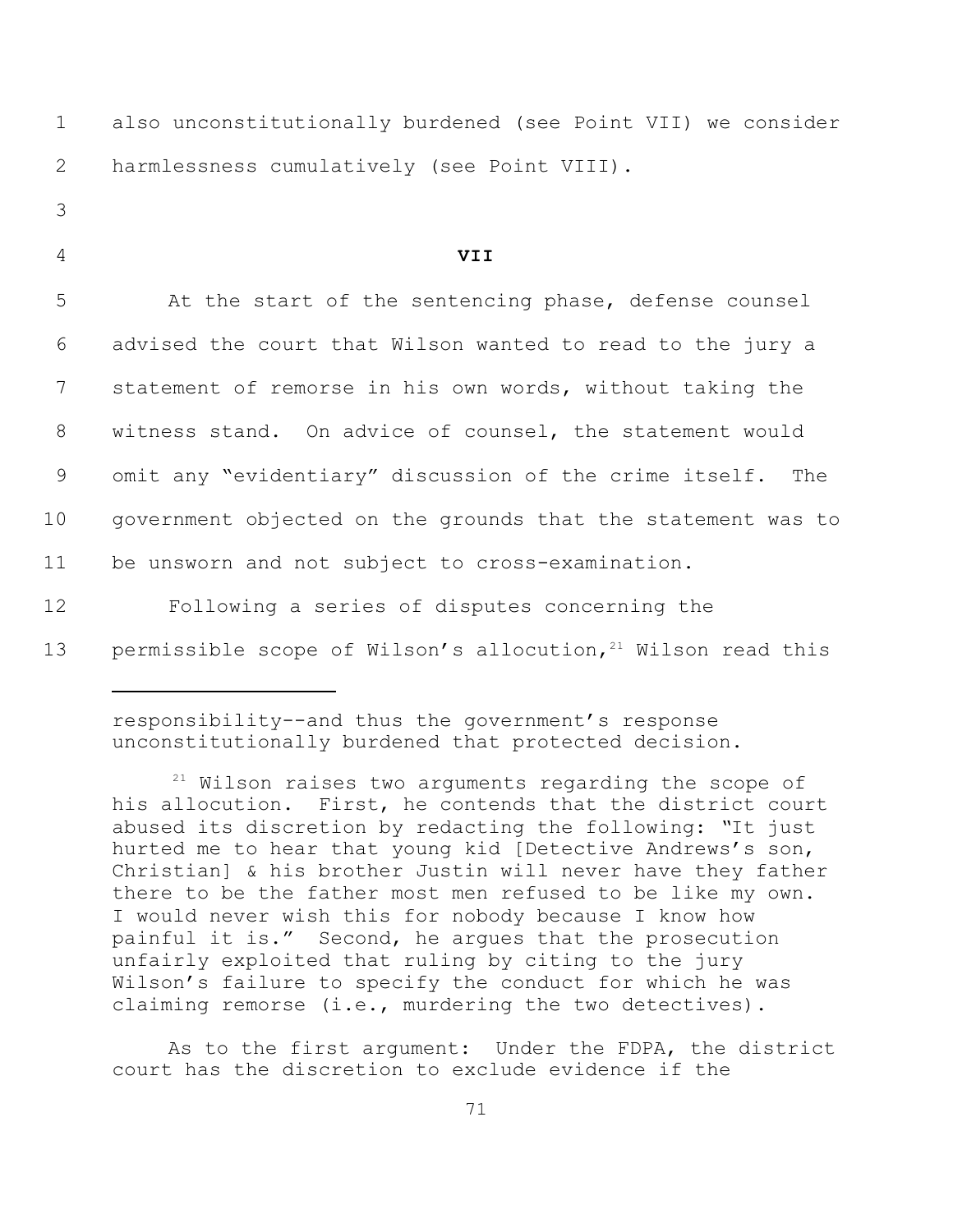## 1 statement of remorse to the jury:

10

 Good afternoon. I, Ronell Wilson, wrote a statement that I want to read to you, the jury. I want you to understand my deepest sorrow towards the victim[s'] family and friends. I have seen 6 the pain that I have caused the family and friends<br>7 of the victims and to my own family and friends. of the victims and to my own family and friends. I know that the wives and children and loved ones are also victims.

11 I would never wish this for anyone because I know 12 how painful it is. So I cannot be remorse  $[less]^{22}$ 13 and show no sympathy to these men's families and 14 friends.

"probative value is outweighed by the danger of creating unfair prejudice, confusing the issues, or misleading the jury," 18 U.S.C. § 3593(c), or if it is so unreliable that it "might render a trial fundamentally unfair," United States v. Fell, 360 F.3d 135, 145 (2d Cir. 2004) (internal quotation marks omitted). The district court therefore excluded from the allocution, inter alia, "any arguments raised by the [prosecution] (other than their argument that Wilson lacks remorse for murdering Detectives Andrews and Nemorin)" or any reference to "the testimony of any witness, including members of the victims' families (who were sworn in and subject to cross-examination)  $\cdot \cdot \cdot$  . We review the district court's decision limiting the scope of Wilson's allocution for abuse of discretion. Fell, 531 F.3d at 219- 20. Applying that standard, we find no error.

The second argument overlooks the district court's ruling *explicitly* allowing Wilson to allocute to his remorse for the specific crime of having murdered Detectives Andrews and Nemorin. Def. App. at 1315 (precluding Wilson from allocuting to "any arguments raised by the [prosecution] (*other than their argument that Wilson lacks remorse for murdering Detectives Andrews and Nemorin*.") (emphasis added). Therefore, we find no error here, either.

 $22$  The transcript shows the word as "remorseful," but this appears to have been a typographical error.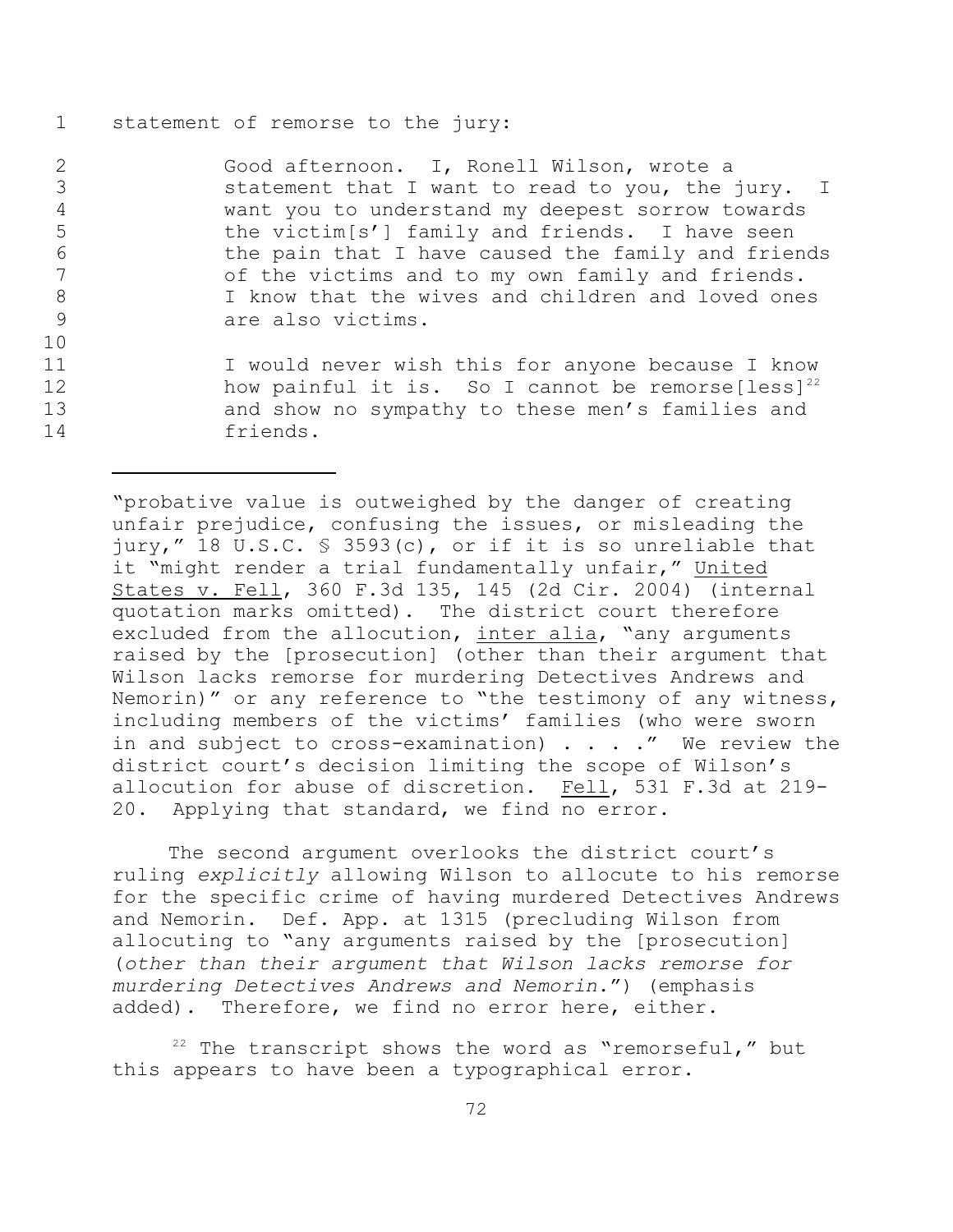I am not good with words. I wish I could explain myself more better, but I am not truly--but I am truly sorry for the pain I have caused them all. I know that I have caused a great deal of pain to them all and I say it again and again, I am so sorry. I am sorry that I caused so much pain throughout my life to others, especially my family and the families of the victims. 13 I know that the victims' families may not accept my apology but I pray that God will give them all 15 the comfort and strength that they need to move on from this tragedy. I have the same prayer for my family also. Thank you. Before summations, Wilson consented to an instruction allowing the jury to consider that his statement of remorse was neither sworn nor subject to cross-examination, and that charge was ultimately given to the jury. Wilson's request for the following no-adverse-inference instruction was denied: [Y]ou may draw no inference whatsoever from the fact that the defendant has chosen not to testify at the sentencing phase of this trial. He is entitled to make that choice and there may be many reasons for him having done so. The fact that he did not testify is, quite simply, to play no part whatsoever in your decision-making at this stage. In its summation, the prosecution properly pointed out that Wilson's allocution was unsworn and uncrossed, but then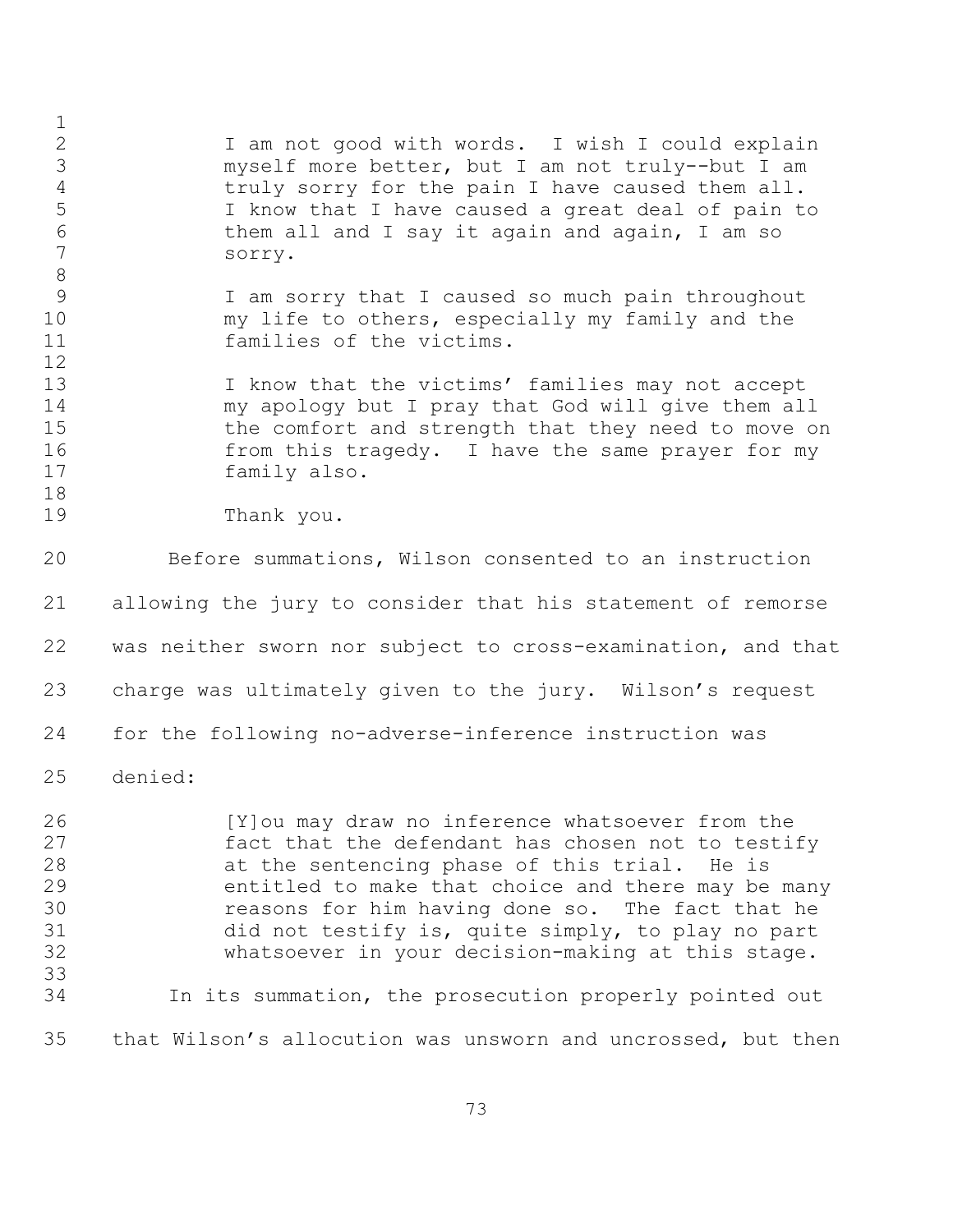went on to emphasize Wilson's decision not to testify (the

problem wording is emphasized):

 I want to talk to you a minute about the statement itself. You may have noticed that when he made 5 that statement, Ronell Wilson wasn't sitting up there on the witness stand under oath, subject to cross-examination. *He chose to do it from there (indicating). The path for that witness stand has never been blocked for Mr. Wilson, had that opportunity too. He chose, like many other things in this case, to do it that way.* 

 *You may ask yourselves well, what more would we have if he took that stand, what would be the difference?* Well, we might have been able to ask him when did you come up with this? How did you come up with it? Why did you come up with it? Why now? Why now of all times are you sorry? We might be able to test the credibility of the statement, the veracity of it. You might have information that could help you decide if you need 22 to believe it. Ronell Wilson didn't want that. He wanted to say it from there, ["]take my word 24 for it now after all this, I'm sorry["].

 

Def. App. at 868 (emphasis added).

 After summation, defense counsel argued that the prosecution had "suggest[ed that] he should have taken the 30 stand and been under oath.  $\ldots$  My concern is that the jury shouldn't come away with the misimpression that somehow the defendant has the burden of taking the stand in a capital case and be subjected to cross-examination. That's just not the defendant's burden."The defense requested a curative instruction--to be inserted in the charge that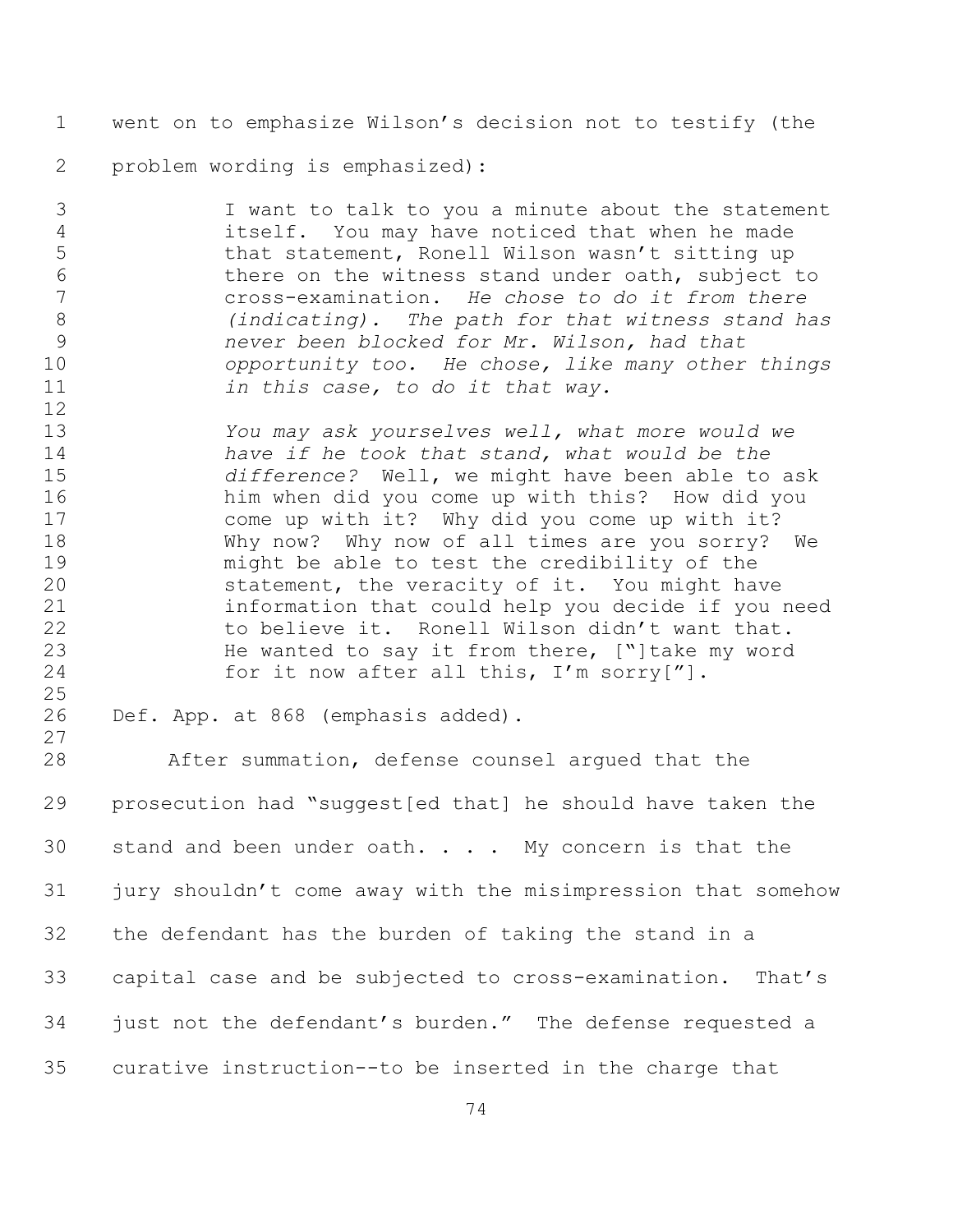explained how to evaluate the statement of remorse--that "it's not the burden of the defendant to take the stand or to be subjected to cross-examination." The government maintained that its argument was proper. The court instructed the jurors that, "[w]hen considering the defendant's statement of January 24, 2007, you may take into account that the defendant made the statement without being sworn in and without subjecting himself to cross- examination." But the court gave neither of the requested no-adverse-inference instructions.

 Wilson concedes on appeal that it was within bounds for the prosecution to comment in summation that the allocution was not made under oath and was not subject to cross- examination. Wilson argues, however, that the allocution did not effect a waiver of his Fifth Amendment right and that the prosecution therefore violated that right by telling the jury that "[t]he path to that witness stand has never been blocked for Mr. Wilson." That approach accords with the view of some courts, which have distinguished between comments that focus on the fact that an allocution was unsworn and uncrossed (deemed permissible) and comments that emphasize the defendant's failure to testify (deemed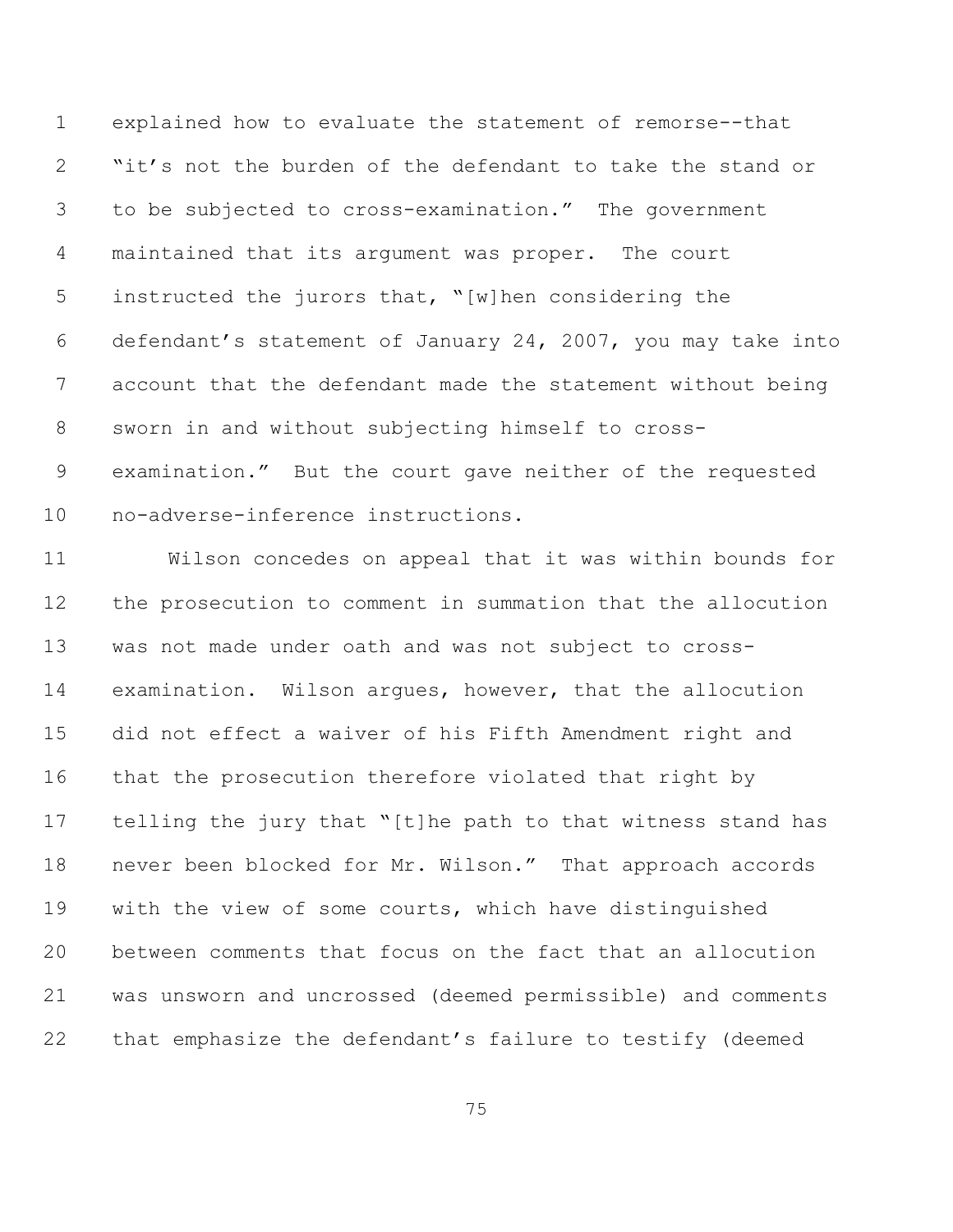impermissible). See, e.g., Depew v. Anderson, 311 F.3d 742, 750 (6th Cir. 2002); United States v. Martin Aguilar, No. 01-1367-cr (E.D.N.Y. Jan. 11, 2007); State v. Skatzes, No. 15848, 2003 WL 24196406, at \*33 (Oh. App. Jan. 31, 2003). We consider, however, that this permeable line is ineffective for preserving the right; it is altogether too likely that a jury will naturally (and sensibly) equate testimony under oath subject to cross-examination with testimony from the witness stand. We adopt a different approach, premised on waiver, a principle that inheres in the uncontroversial rule that prosecutors can emphasize that an allocution is unsworn and uncrossed. We start with first principles.

 It is settled that prosecutors may not comment adversely on a defendant's invocation of his Fifth Amendment privilege not to testify. Griffin v. California, 380 U.S. 609, 615 (1965) ("[T]he Fifth Amendment . . . forbids either comment by the prosecution on the accused's silence or instructions by the court that such silence is evidence of guilt."). This protection extends to capital sentencing proceedings. See Estelle v. Smith, 451 U.S. 454, 462-63 (1981) ("We can discern no basis to distinguish between the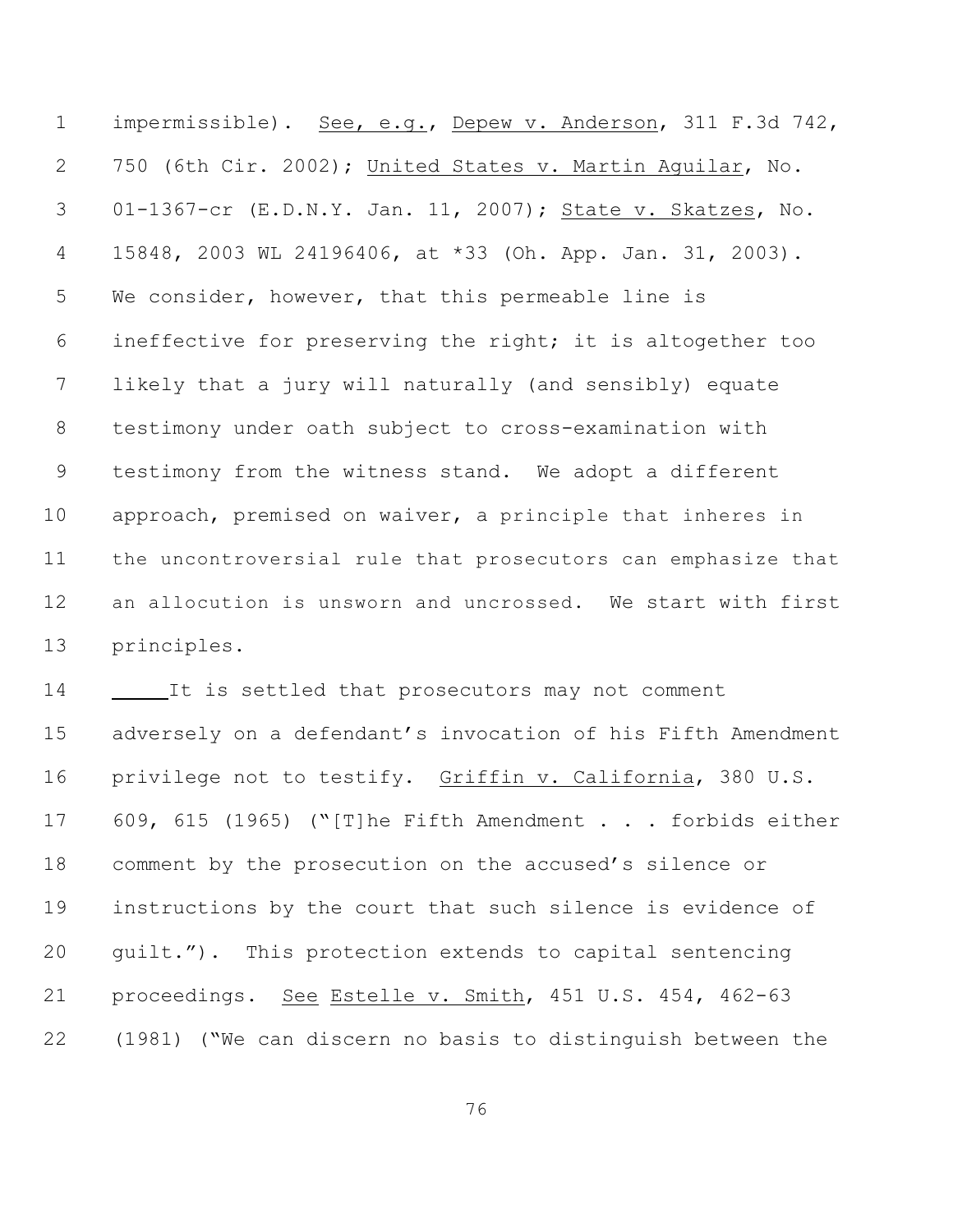guilt and penalty phases of respondent's capital murder trial so far as the protection of the Fifth Amendment privilege is concerned."). To secure these protections, "the Fifth Amendment requires that a criminal trial judge must give a 'no-adverse-inference' jury instruction when requested by a defendant to do so." Carter v. Kentucky, 450 U.S. 288, 300 (1981).

8 The test governing whether a prosecutor's statements amount to an improper comment on the accused's silence in violation of the Fifth Amendment looks at the statements in context and examines whether they naturally and necessarily would be interpreted by the jury as a comment on the defendant's failure to testify." United States v. Knoll, 16 F.3d 1313, 1323 (2d Cir. 1994) (internal quotation marks omitted). However, a defendant's conduct can result in a limited waiver of his Fifth Amendment rights against self- incrimination and against the drawing of an adverse inference from his invocation of that right. For example, a defendant who testifies on direct cannot claim Fifth Amendment immunity from cross-examination on matters that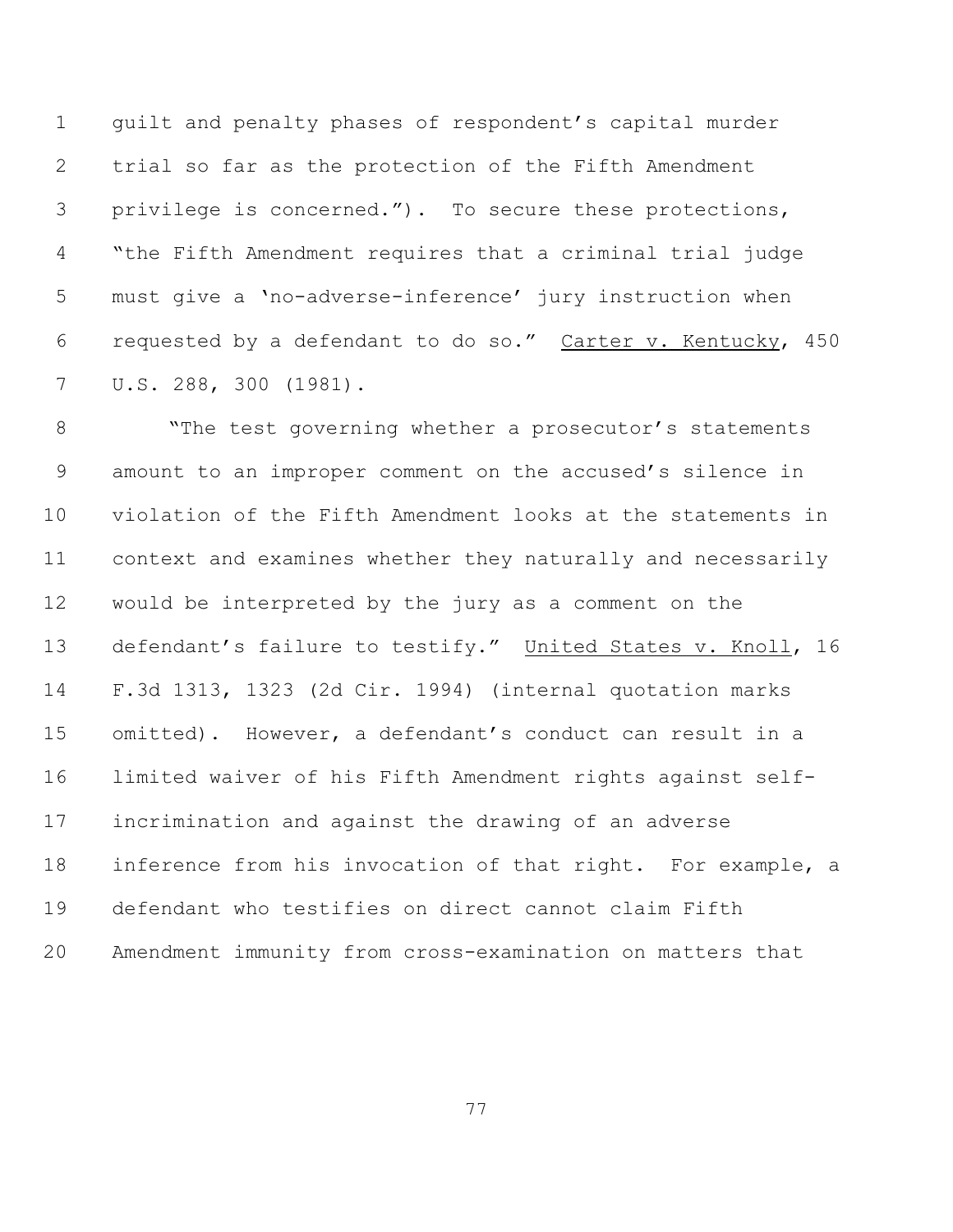1 his own direct testimony put into dispute.<sup>23</sup> Brown v. United States, 356 U.S. 148, 155-56 (1958); see also Harrison v. United States, 392 U.S. 219, 222 (1968) ("A defendant who chooses to testify waives his privilege against compulsory self-incrimination with respect to the testimony he gives. . . ."); Lesko v. Lehman, 925 F.2d 1527, 1542 (3d Cir. 1991) (explaining that an adverse inference may be drawn "when the defendant has testified as to some facts concerning the crime charged, but has refused to testify as to other facts within his knowledge"). Limited waiver accommodates the need of both sides for "the opportunity to meet fairly the evidence and arguments of one another." United States v. Robinson, 485 U.S. 25, 28, 33 14 (1988); see also id. at 28, 34 (holding that government's

 $23$  Wilson analogizes an unsworn, uncrossed allocution to a defendant's use of his prior out-of-court statement and cites cases that refuse to find waiver in such circumstances. See, e.g., Horne v. Trickey, 895 F.2d 497, 500-01 (8th Cir. 1990); Porter v. Estelle, 709 F.2d 944, 958-59 (5th Cir. 1983). The analogy is inapt, because the type of allocution at issue here, read aloud to the jury by the defendant, is a close analog to testimony and does not sound like silence. Accord Booth v. State, 507 A.2d 1098, 1114 (Md. 1986) ("[A]llocution is more like testimony than silence and for Fifth Amendment purposes is testimonial . . . ."), rev'd on other grounds, Booth v. Maryland, 482 U.S. 496 (1987), overruled by, Payne v. Tennessee, 501 U.S. 808 (1991).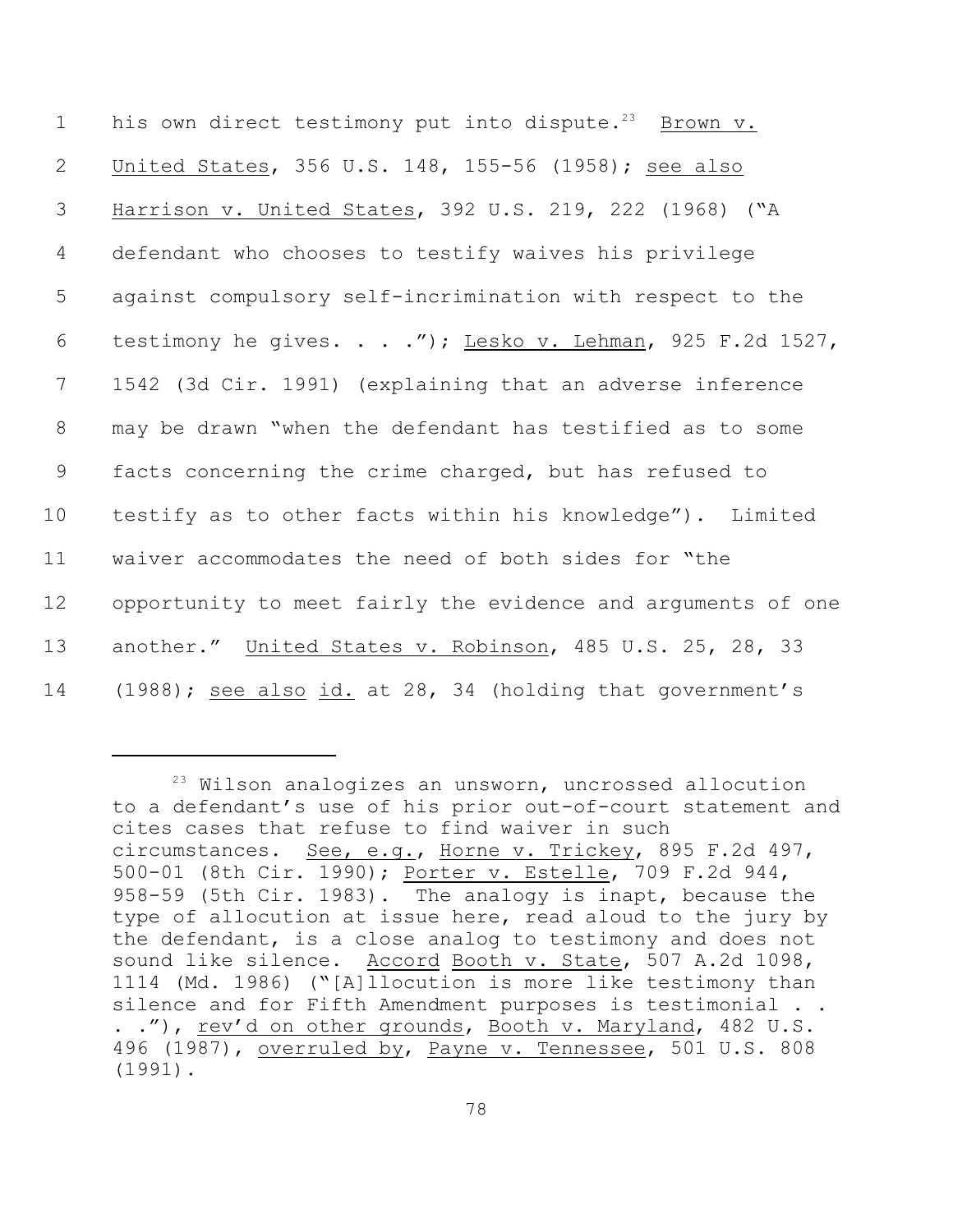argument that defendant "could have taken the stand and explained it to you, anything he wanted to," was permissible because it "fairly respond[ed] to an argument of the defendant").

 Applying the principles of limited waiver articulated in these cases, we hold that an unsworn, uncrossed allocution constitutes a limited Fifth Amendment waiver that allows the prosecution to argue for an adverse inference from a defendant's failure to *testify* as to that to which he has *allocuted*. Accord Booth v. State, 507 A.2d 1098, 1114 (Md. 1986) (explaining that the defendant's allocution constitutes, "at a minimum, a waiver of any privilege to 13 avoid comment by the prosecutor on the allocution"), rev'd on other grounds, Booth v. Maryland, 482 U.S. 496 (1987), overruled by, Payne v. Tennessee, 501 U.S. 808 (1991). Thus, Wilson's allocution constituted a limited waiver of his right under Griffin to be free from adverse comment on his failure to testify and of his right under Carter to a blanket jury instruction prohibiting the jurors from considering his silence.

 Although Wilson's allocution effected a limited waiver of the Fifth Amendment rights he enjoyed under Griffin and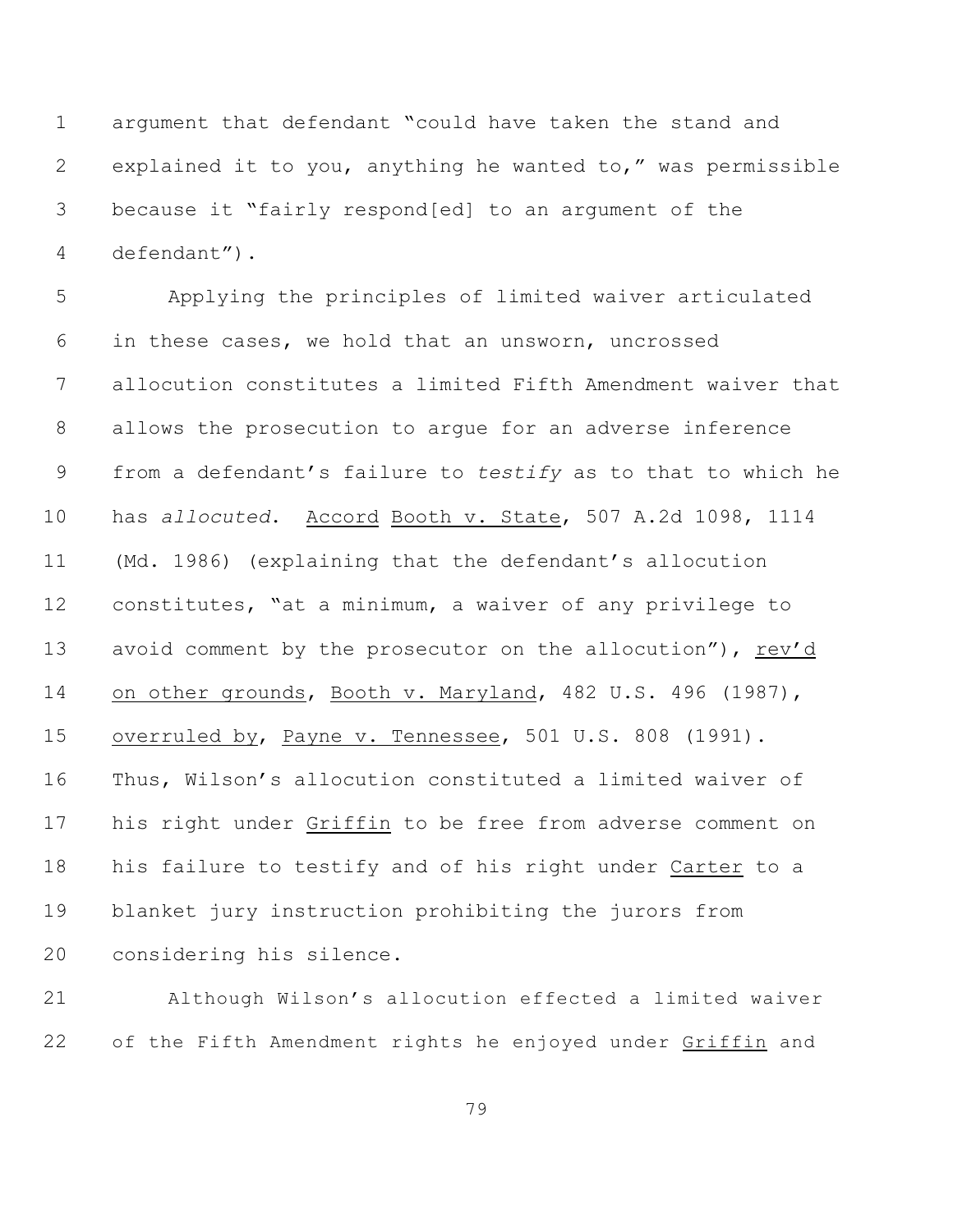Carter--the waiver was limited. The prosecution attempted conscientiously to focus solely on the subject matter of the allocution and to maintain that context. Even so, there is something expansive about saying "[t]he path to that witness stand has never been blocked for Mr. Wilson," and a juror could think that "never" is a period that extends back to the guilt phase of the trial and extends as well to the full penalty phase rather than just to the reading of the allocution. In any event, and despite his limited waiver, Wilson remained entitled to a Carter no-adverse-inference instruction upon request.

 Neither request made by Wilson was wholly free from defect. The charge that Wilson requested pre-summation was a fair statement of law at the time. True, it did not take into account the adverse inference that may be drawn from the expression of remorse by allocution rather than by testimony; but that is doctrine clarified in this opinion. The instruction that Wilson sought *post*-summation would have barred a permissible adverse inference from Wilson's failure to express remorse from the witness stand.

 Nevertheless, the denial of *any* Carter instruction risked transforming Wilson's limited waiver into a complete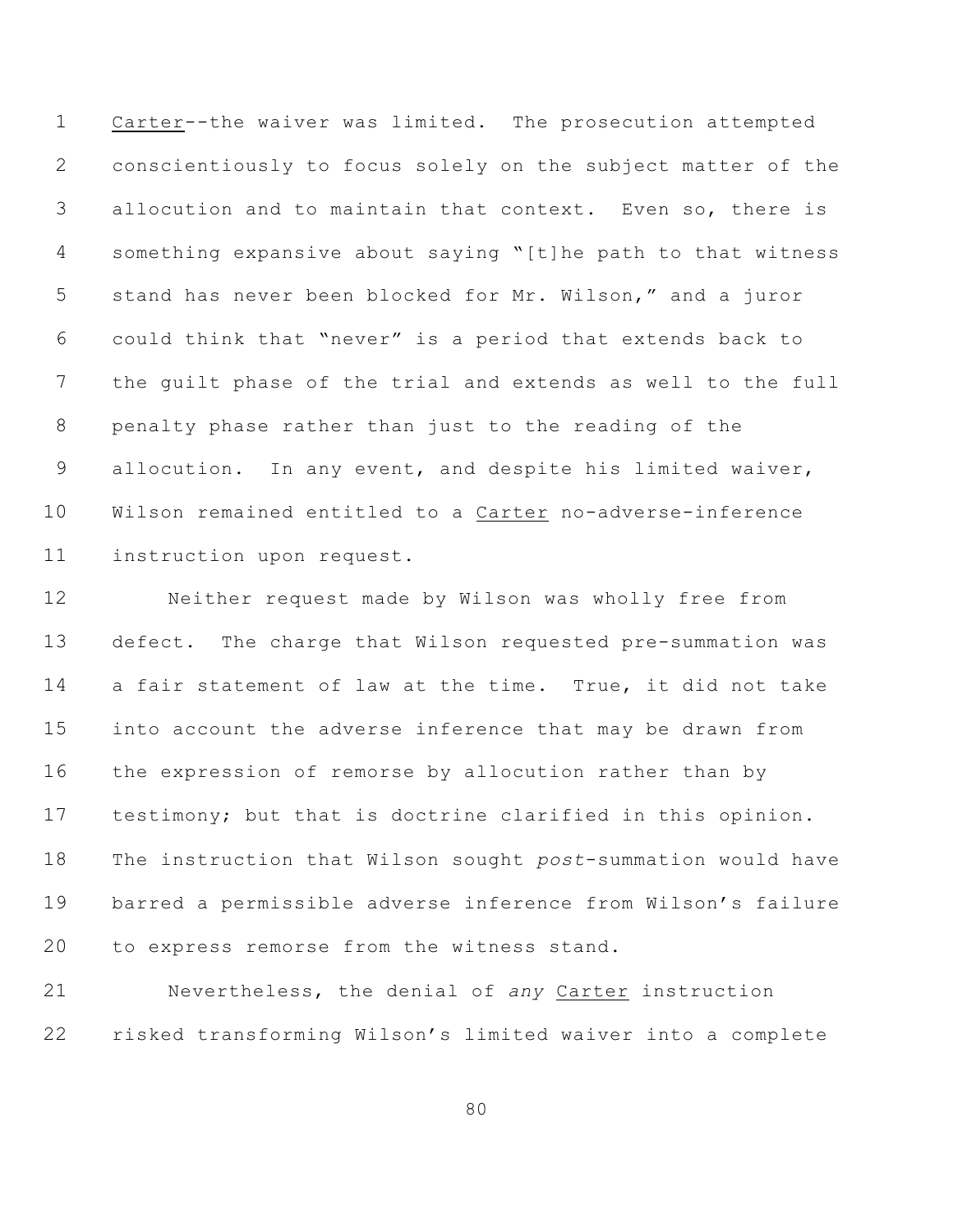| $\mathbf 1$ | one, particularly in view of some wording in the            |
|-------------|-------------------------------------------------------------|
| 2           | government's summation. The district court should have      |
| 3           | issued a variant of the Carter instruction that allowed the |
| 4           | jurors to consider Wilson's failure to testify as to the    |
| 5           | subject of his allocution, but that forbid them from        |
| 6           | considering his failure to testify for any other purpose or |
| 7           | as to any other part of the defense's case. <sup>24</sup>   |
| 8           | We next consider whether this error combined with the       |
| 9           | Sixth Amendment error (see Point VI) requires us to vacate  |
| 10          | the death sentences.                                        |
| 11          |                                                             |
| 12          | VIII                                                        |

 $24$  As to the Fifth Amendment error, the dissent contends that our whole argument of harm rests on a mere three words reflecting an unfortunate choice of tense. Dissent at 12-13. A jurisprudence based on word-count would transform this area of law for the worse. In any event, the three words ("has never been") are embedded in a pair of crucial, emphatic sentences, and drive the predicate: "The path for that witness stand has never been blocked for Mr. Wilson, had that opportunity too. He chose, like many other things in this case, to do it that way." The dissent questions whether a jury would think (as we think) that "never" is a period that extends back "to the guilt phase . . . and extends as well to the full penalty phase." Majority at 80. How far back, one wonders, *does* the dissent consider that "never" extends back? The word never is a humble Anglo-Saxon word, but it is emphatic. See Oxford English Dictionary (Draft rev. ed. June 2010) ("At no time or moment; on no occasion; not ever.").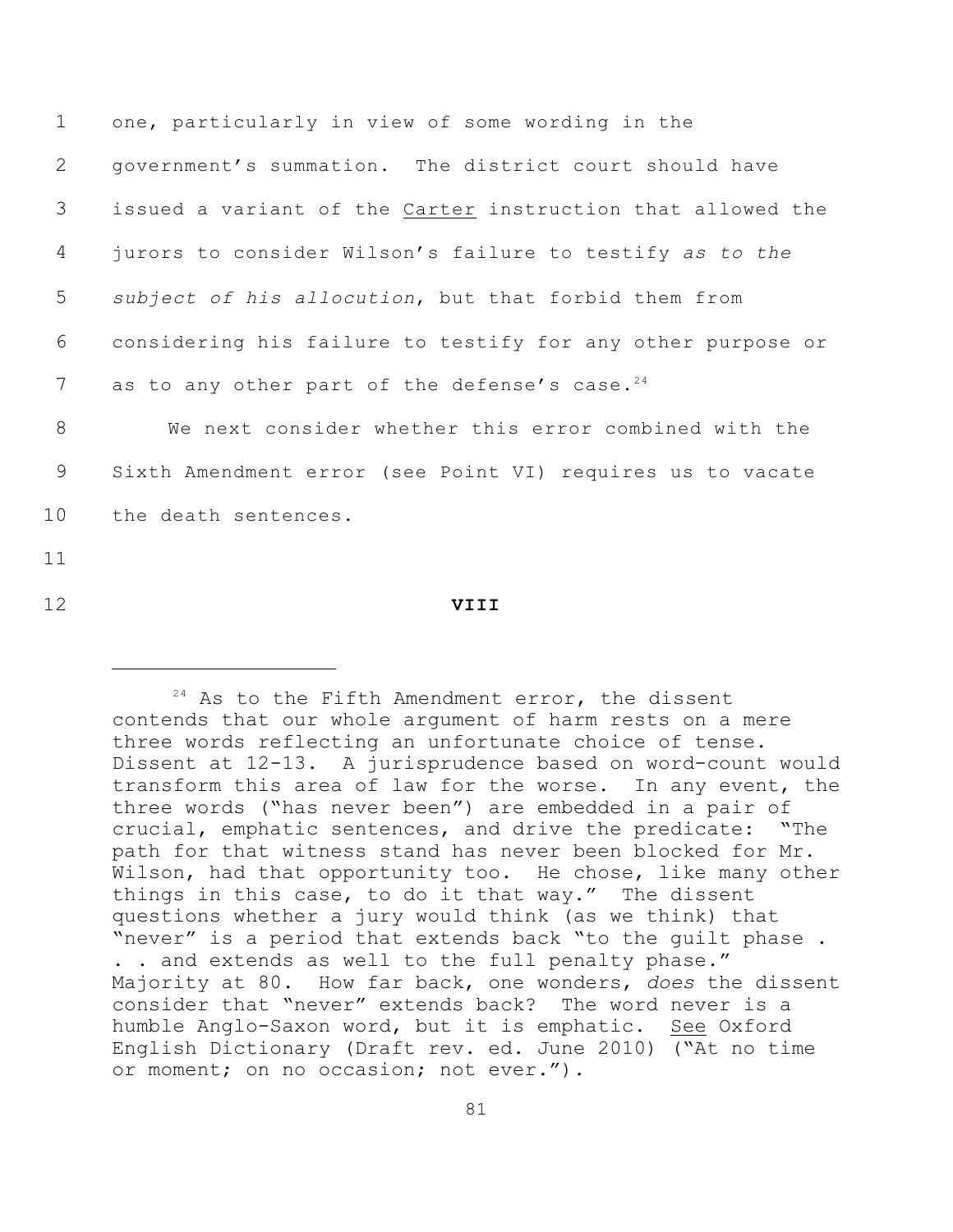Wilson has adequately preserved both his Sixth and Fifth Amendment claims; harmless error review therefore applies. See Satterwhite v. Texas, 486 U.S. 249, 256 (1988). Accordingly, we will vacate the sentences unless the "prosecution can prove beyond a reasonable doubt that a constitutional error did not contribute to the verdict." Id. Because there are two errors, we consider whether vacatur is required by these errors in the aggregate. See United States v. Rahman, 189 F.3d 88, 145 (2d Cir. 1999) (per curiam) ("[T]he effect of multiple errors in a single trial may cast such doubt on the fairness of the proceedings that a new trial is warranted, even if no single error requires reversal.").

 The prosecution cited two constitutional elections made by Wilson--to go to trial and not to testify--as reasons to reject two of Wilson's offered mitigators: acceptance of responsibility and remorse. And the government then cited the lack of remorse as evidence of an aggravating factor: Wilson's future dangerousness.See Def. App. at 604 ("What else tells you about the incredible danger that this man poses? . . . The fact that the defendant has absolutely, 22 absolutely no remorse whatsoever for his actions."); Def.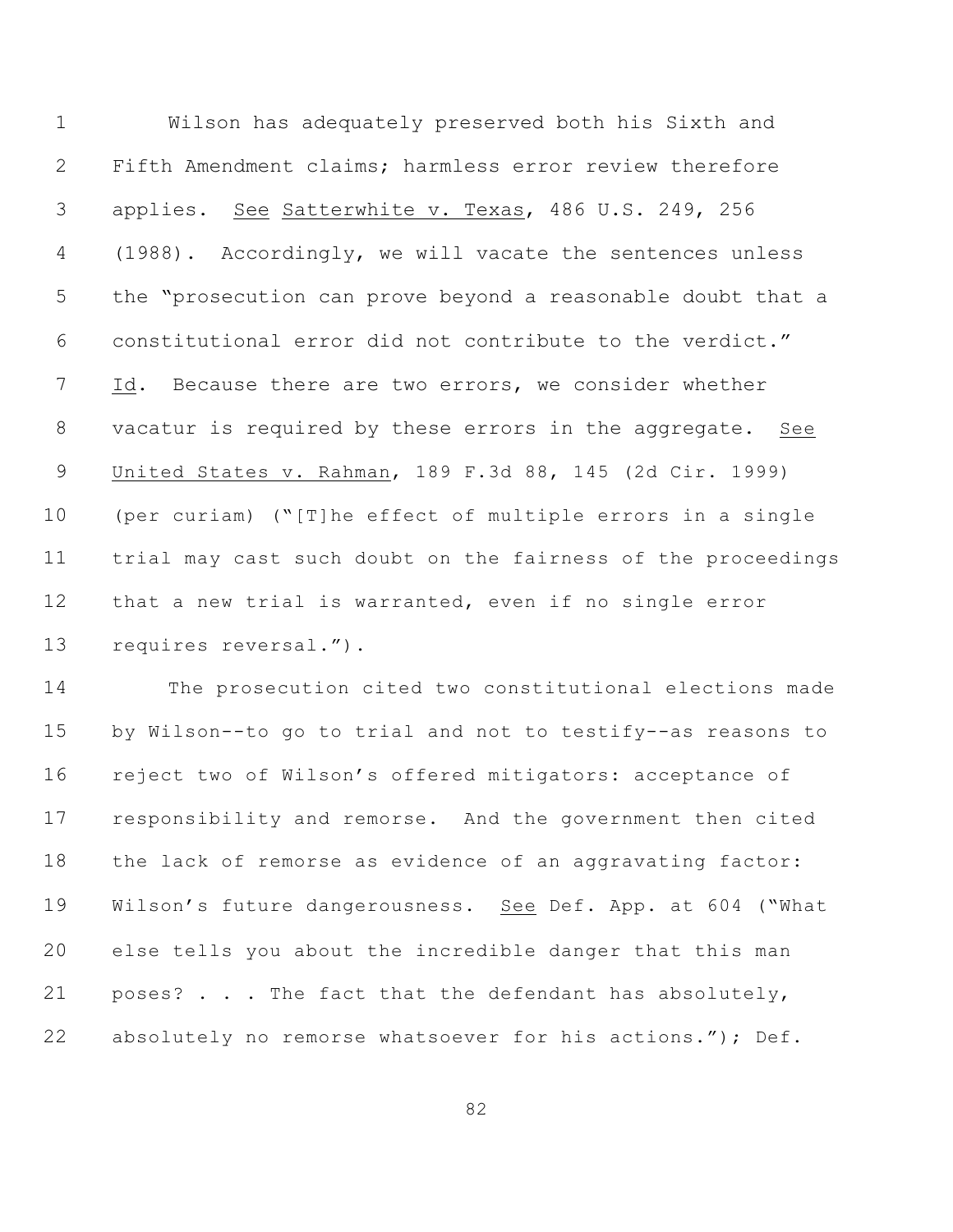App. at 885 ("Now, during jury selection, many of you talked about wanting to believe that someone who committed murder would wake up every day and feel sorry about it, feel some remorse about what he had done. Well, Ronell Wilson is not that person.").

 Moreover, the focus on Wilson's decision to elect a trial had an uncontrollable resonance for the jury. After acknowledging Wilson's "absolute right to go to trial," the government suggested that if Wilson had accepted responsibility, he would not have "put the government to its burden of proof, to prove he committed these crimes." Not incidentally, however, the burden thus placed on the prosecution to mount its case placed a counterpart burden on the jurors to sit through it.

 These arguments were potent--*no juror* found that Wilson accepted responsibility or showed remorse, and *every juror* found that Wilson presented a risk of future dangerousness.

 On these facts, it is hard to see how the government can prove that these errors were harmless. Indeed, the government's emphasis on these arguments during summation suggests they were not harmless beyond a reasonable doubt. See Clemons v. Mississippi, 494 U.S. 738, 753 (1990) (the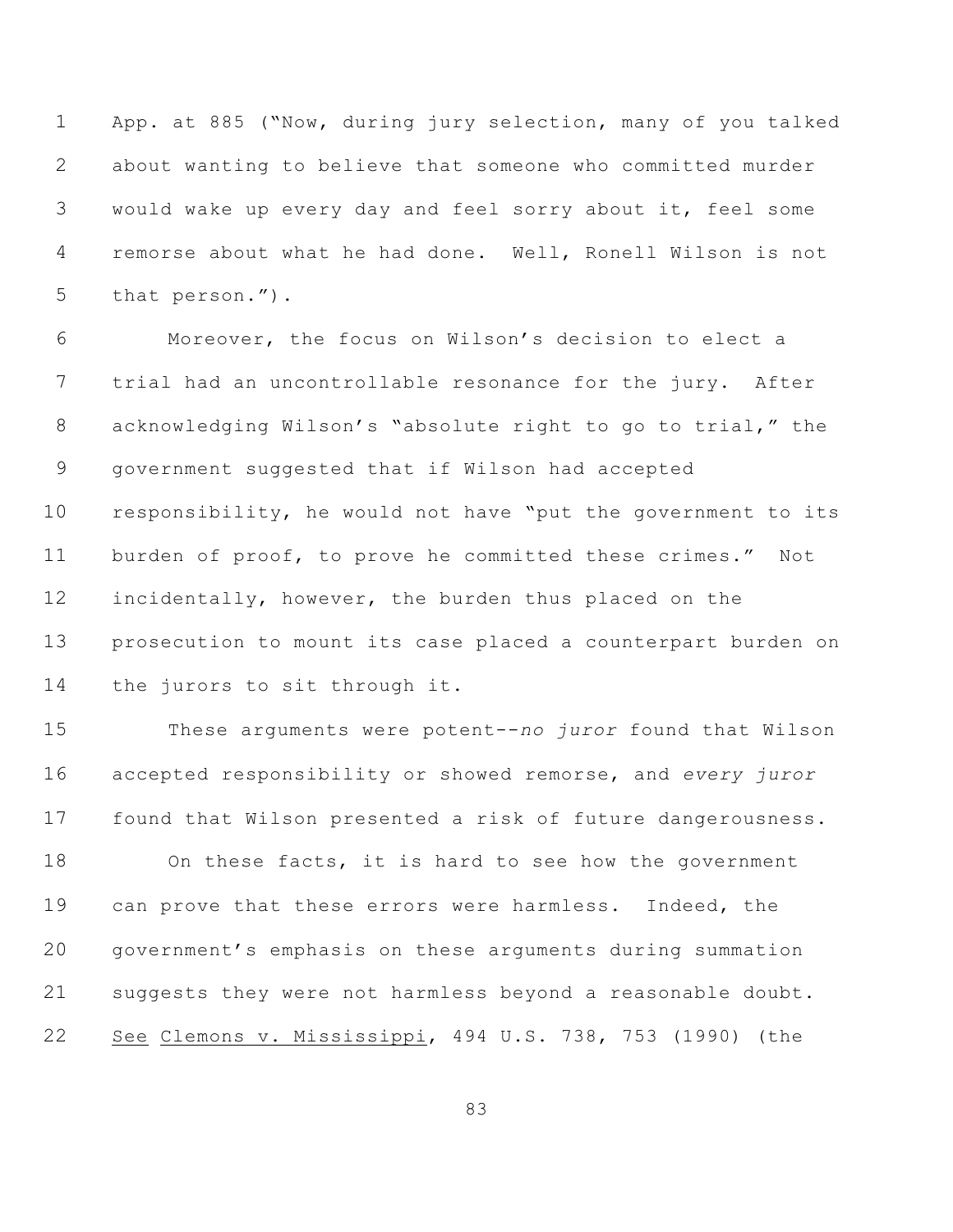prosecution's reliance on a particular issue bears on whether error regarding that issue is harmless). And the district court acknowledged that lack of remorse and future dangerousness (as evidenced, in part if not in whole, by a lack of acceptance of responsibility) were among the most influential factors that moved the jury to return a verdict of death. That insight accords with experience, intuition, 8 and research.<sup>25</sup> The prosecution recognized as much in this 9 case. See Def. App. at 885 ("[D]uring jury selection . . . [m]ost of you talked about acceptance of responsibility and

 $25$  See, e.g., Riggins v. Nevada, 504 U.S. 127, 143 (1992) (Kennedy, J., concurring) ("In a capital sentencing proceeding, assessments of character and remorse may carry great weight and, perhaps, be determinative. . . . "); United States v. Mikos, 539 F.3d 706, 724 (7th Cir. 2008) (Posner, J., concurring in part and dissenting in part) (citing studies and articles supporting this proposition); Michael A. Simons, Born Again on Death Row: Retribution, Remorse, and Religion, 43 Cath. Law 311, 322 (2004) ("The importance of a defendant's remorse in capital sentencing is well documented. Empirical studies of capital juries have demonstrated that a defendant's remorse (or lack of remorse) is one of the single most important factors in the jury's sentencing decision." (footnote omitted)); Theodore Eisenberg, Stephen P. Garvey, & Martin T. Wells, But was he sorry? The Role of Remorse in Capital Sentencing, 83 Cornell L. Rev. 1599, 1633 (1998) ("In short, if [South Carolina] jurors believed that the defendant was sorry for what he had done, they tended to sentence him to life imprisonment, not death."); William S. Geimer & Jonathan Amsterdam, Why Jurors Vote Life or Death: Operative Factors in Ten Florida Death Penalty Cases, 15 Am. J. Crim. L. 1, 51-53 (1987-88).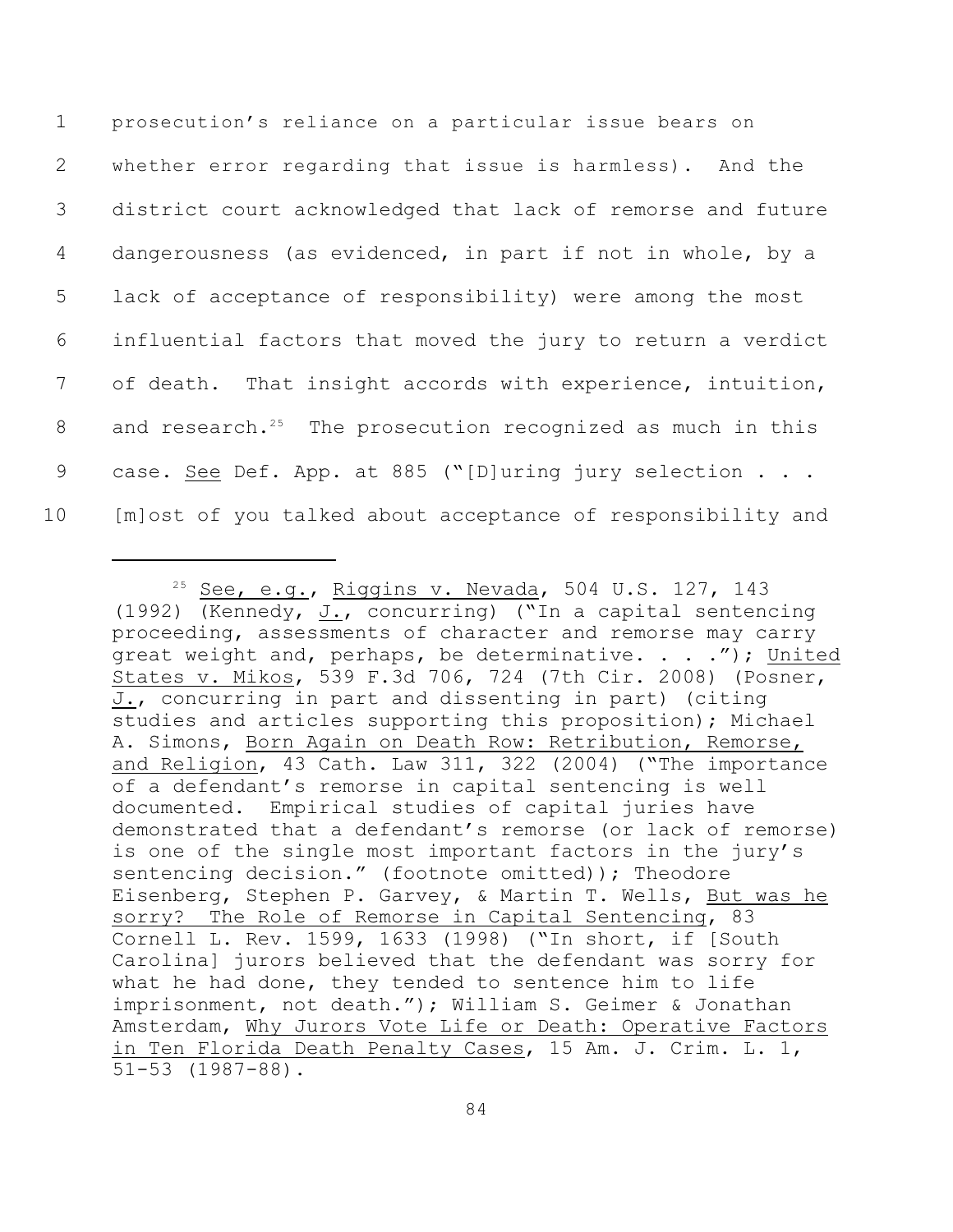remorse and how important those things would be to you when you decide what punishment would be appropriate."). The harm might have been mitigated if the jury could have relied on a Carter instruction given in the guilt phase. However, the district court's instructions in the sentencing phase implied that the no-adverse-inference principle articulated during the guilt phase affirmatively *did not apply* to the sentencing phase: [I]t is my responsibility to instruct you as to 10 the law that governs this phase. . . . [I]t would be a violation of your oaths as jurors to base your sentencing decisions upon any view of the law other than that given to you in these instructions. Some of the legal principles that you must apply in this phase duplicate those you followed in reaching your verdict as to the guilt of this Defendant. Others are different. The instructions I am giving you now are a complete set of instructions about the law applicable to 22 the penalty phase. That "complete set of instructions about the law applicable to the penalty phase" omitted any no-adverse-inference principle. In light of these considerations, we cannot say beyond a reasonable doubt that the effects of the two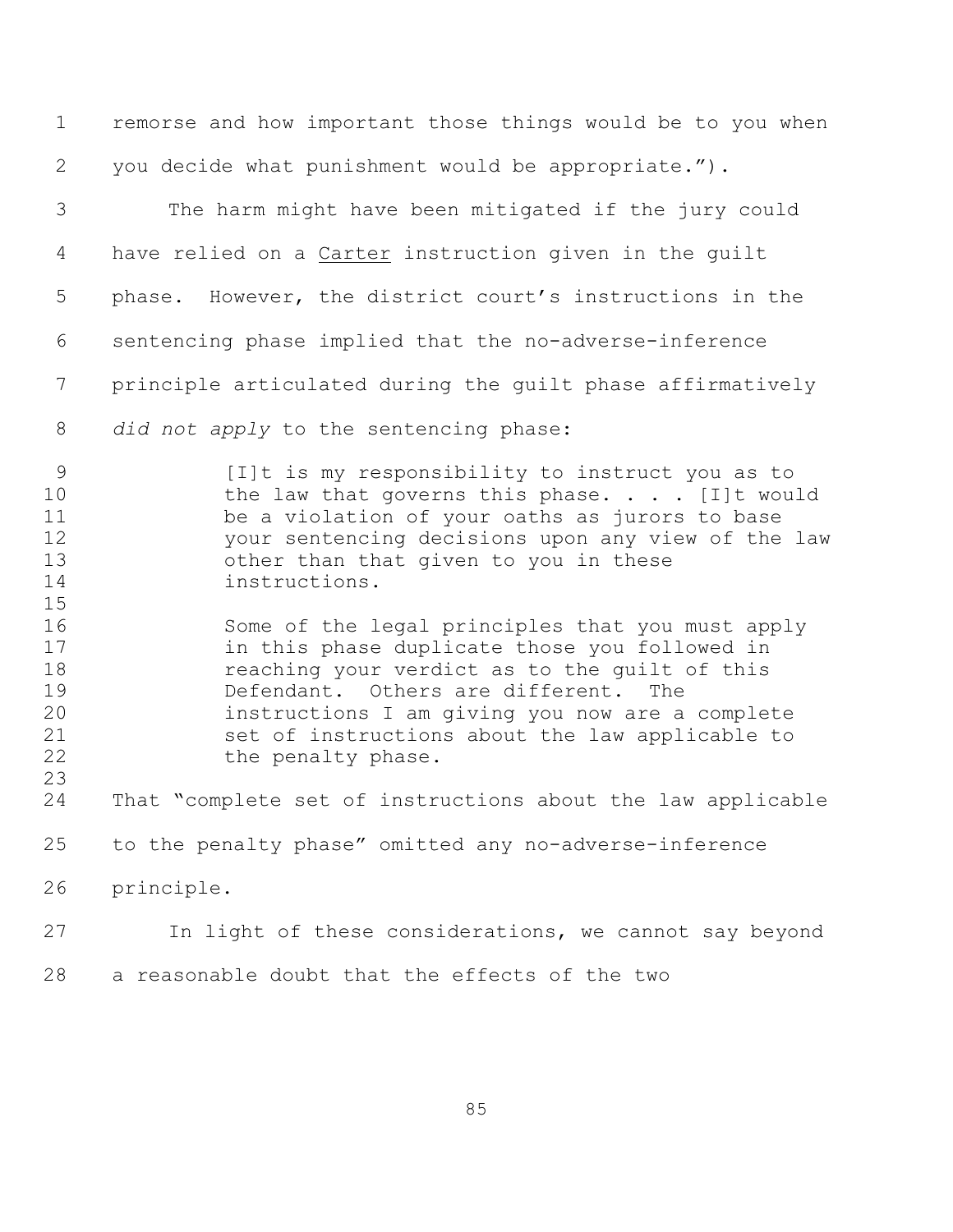| $\mathbf 1$    | constitutional errors were harmless. <sup>26</sup> Accordingly, we |
|----------------|--------------------------------------------------------------------|
| 2              | vacate the death sentences (only) and remand to the district       |
| 3              | court for a new sentencing phase.                                  |
| $\overline{4}$ |                                                                    |
| 5              | IX                                                                 |
| 6              | Applying well-established rules of law, we find that               |
| $7\phantom{.}$ | Wilson's arguments addressed in this Point are meritless.          |
| 8              | However, in a death penalty case we are statutorily obliged        |
| 9              | to address all arguments in writing, and we do so here.<br>18      |
| 10             | $U.S.C. S 3595(c)$ .                                               |
| 11             |                                                                    |
| 12             | $\mathbf{A}$                                                       |
| 13             | Wilson asserts that in the penalty phase summations,               |
| 14             | the prosecution castigated defense counsel for [i]                 |
| 15             | presenting the mitigating evidence, and [ii] shifting the          |
| 16             | blame for the murders to the victims and others. We will           |
| 17             | reverse on the ground of prosecutorial misconduct only if          |

<sup>&</sup>lt;sup>26</sup> The dissent finds no Sixth Amendment violation, and punts as to whether there was a violation of the Fifth Amendment. We, therefore, do not join issue with the dissent on whether a Fifth Amendment error alone would be harmless. Our analysis concludes only that the two errors- each reinforcing and amplifying the other on the critical issues of remorse, acceptance of responsibility, and future dangerousness--cannot be found harmless beyond a reasonable doubt.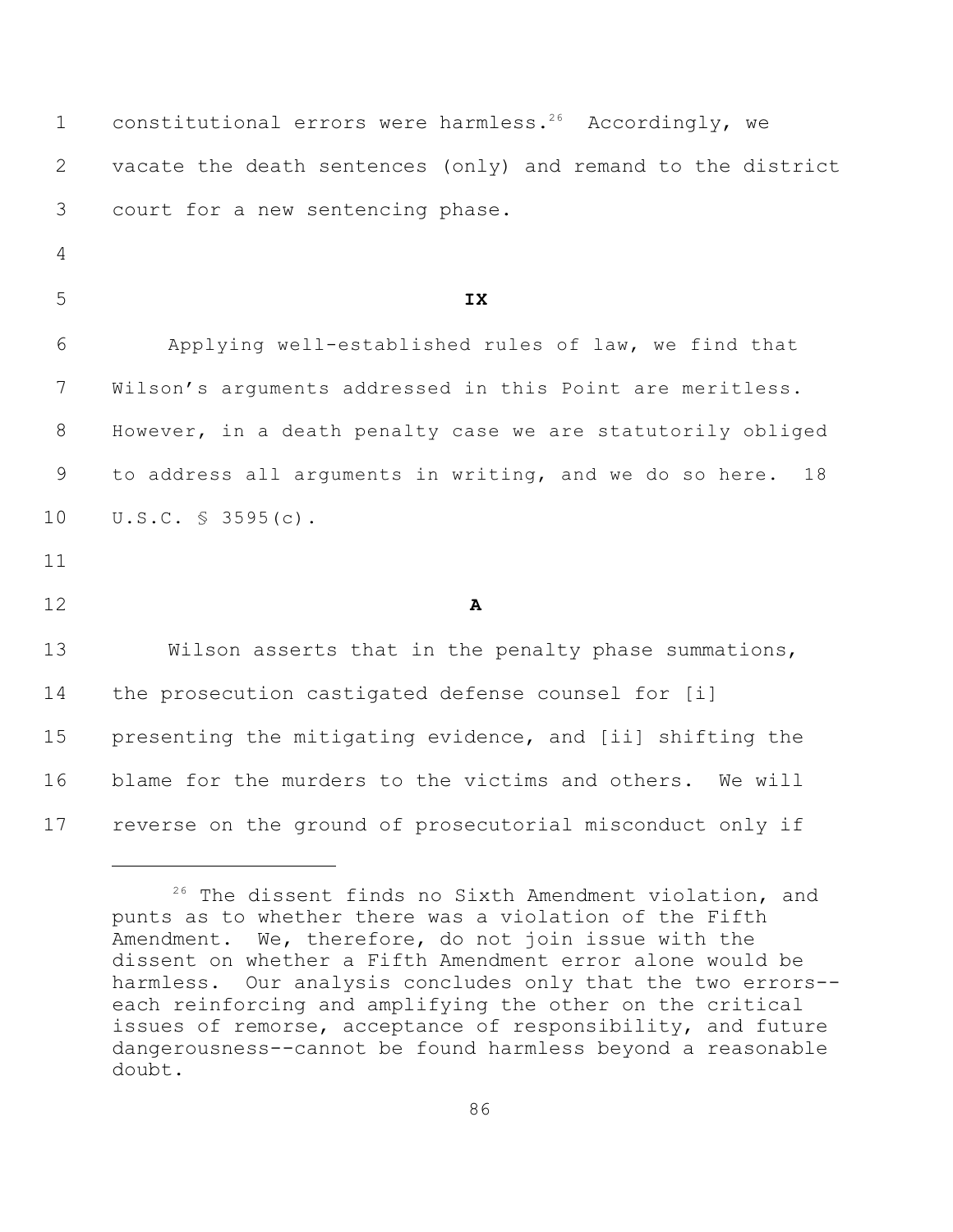that misconduct caused "substantial prejudice by so infecting the trial with unfairness as to make the resulting conviction a denial of due process." United States v. Elias, 285 F.3d 183, 190 (2d Cir. 2002) (internal quotation marks omitted). "In assessing whether prosecutorial misconduct caused 'substantial prejudice,' this Court has 7 adopted a three-part test: the severity of the misconduct, the measures adopted to cure the misconduct, and the certainty of conviction absent the misconduct." Id. Here, misconduct (if any) could not be deemed severe. See United States v. Newton, 369 F.3d 659, 681 (2d Cir. 2004) (cautioning against "disproportionate emphasis [on] isolated incidents of alleged error"); Elias, 285 F.3d at 191 ("[T]he severity of the misconduct is mitigated if the misconduct is an aberration in an otherwise fair proceeding."). Moreover, Wilson cannot show substantial prejudice: The jury charge directed broad consideration of mitigation factors, and the challenged comments did not bolster the government's aggravating factors or undermine Wilson's mitigating factors.

**B**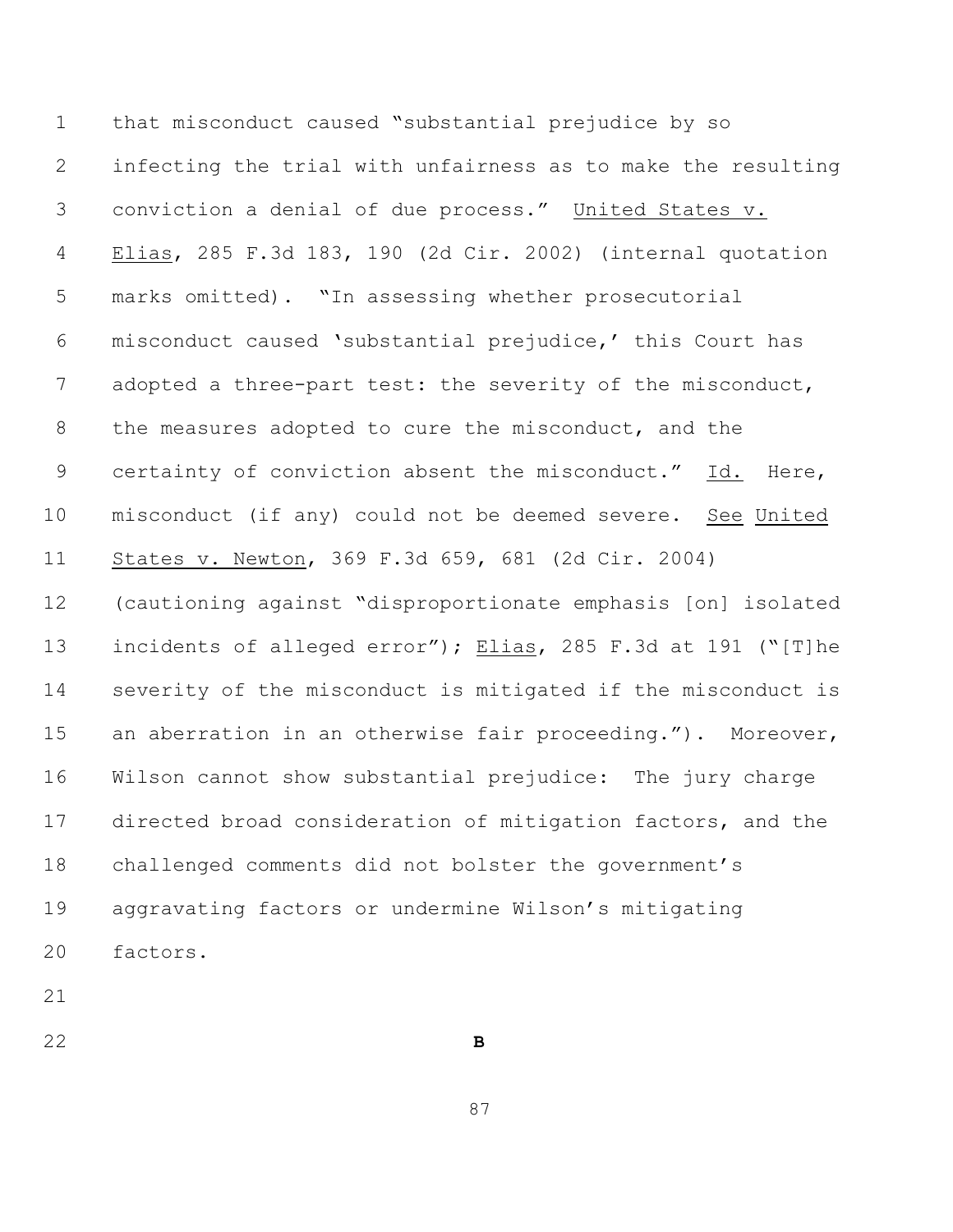| $\mathbf 1$     | The district court instructed the jury that in order to      |
|-----------------|--------------------------------------------------------------|
| 2               | decide that Wilson constituted a future danger (a non-       |
| 3               | statutory aggravating factor), it needed to find that "the   |
| 4               | defendant is likely to commit criminal acts of violence in   |
| 5               | the future that would constitute a continuing and serious    |
| 6               | threat to the lives and safety of others." (emphasis added). |
| 7               | Wilson argues that the district court erred in rejecting his |
| 8               | proposed jury instruction, which used both "likely" and      |
| 9               | "probable" to describe future dangerousness.                 |
| 10 <sub>o</sub> | Since the two words are synonymous, the court's              |
| 11              | instruction viewed as a whole, see United States v.          |
| 12              | Wilkerson, 361 F.3d 717, 732 (2d Cir. 2004), did not mislead |
| 13              | the jury as to the correct standard, see People v. Randall,  |
| 14              | 711 P.2d 689, 692 (Colo. 1985) (defining "likely" as         |
| 15              | synonymous with "probable"); see also Fadiga v. Attorney     |
| 16              | Gen. of the U.S., 488 F.3d 142, 154 (3d Cir. 2007) ("[T]he   |
| 17              | proper inquiry is whether there is a 'reasonable likelihood' |
| 18              | (or, synonymously, a 'reasonable probability'). ").          |
| 19              | Wilson's own proposed instruction used "likely" and          |
| 20              | "probable" interchangeably. Wilson's related argument that   |
| 21              | the prosecutor's summation filled a supposed "void" as to    |
| 22              | the probability standard also fails, because any possible    |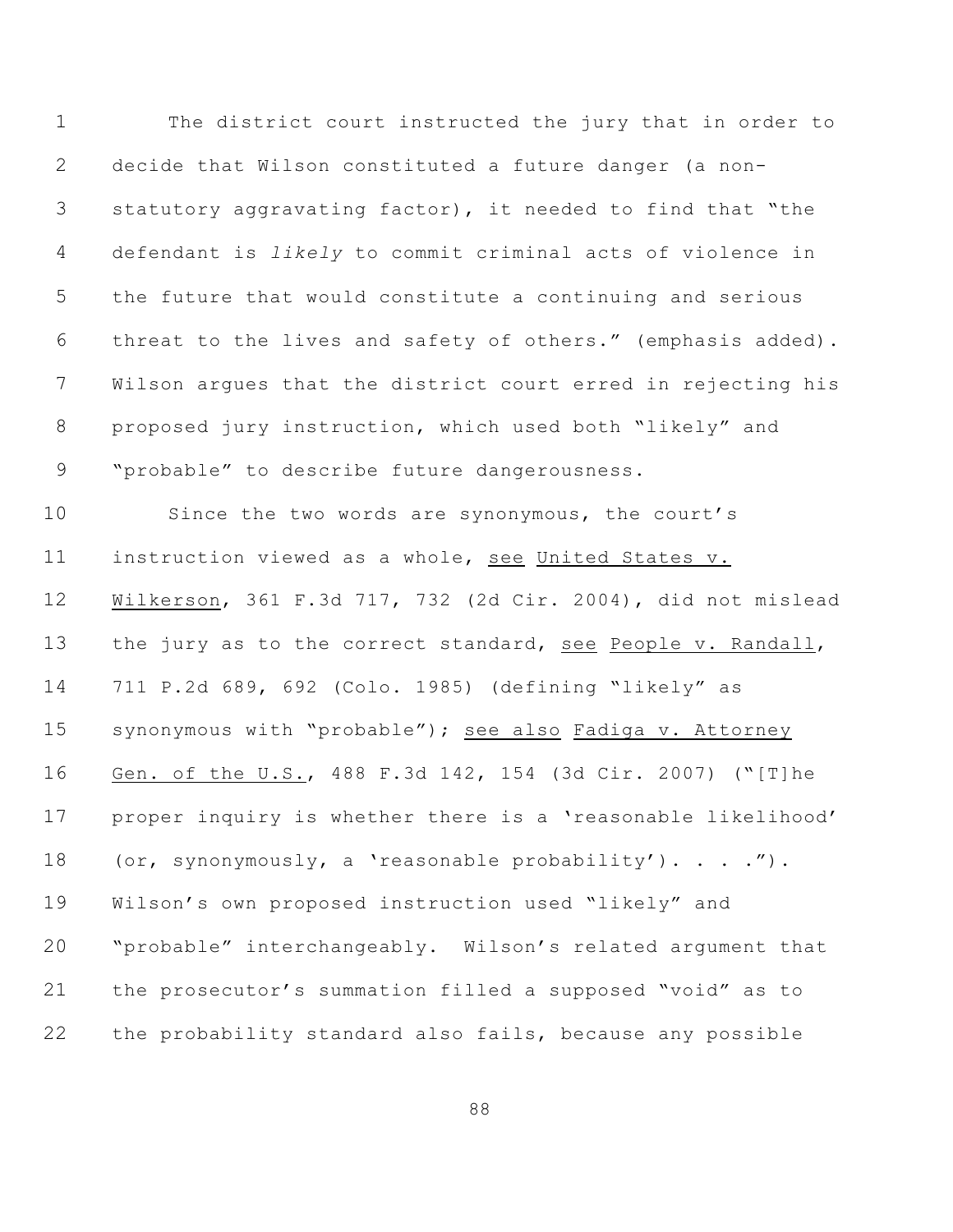prejudice from the prosecutor's summation was cured by the district court's proper instruction. See United States v. Salameh, 152 F.3d 88, 117 (2d Cir. 1998) (per curiam).

- 
- **C**

 Wilson contends that the jury was left to think that failure to deliver a unanimous verdict would allow the court to impose some other, lesser sentence. In support, Wilson cites the district court's refusal to charge that if the jury deadlocked, Wilson would be sentenced to life without the possibility of parole, coupled with two features of the special voting form, which [i] solicited a unanimous vote as to either death or life without the possibility of parole and [ii] for three of the capital counts, directed a jury that had not reached a unanimous vote on either sentencing option to vote on whether "some other sentence authorized by law shall be imposed." Wilson posits that a juror who would vote against the death penalty if a life sentence without the possibility of parole was the certain alternative might vote for death to avoid creating a deadlock that would allow Wilson's future release.



A capital defendant is not entitled to a jury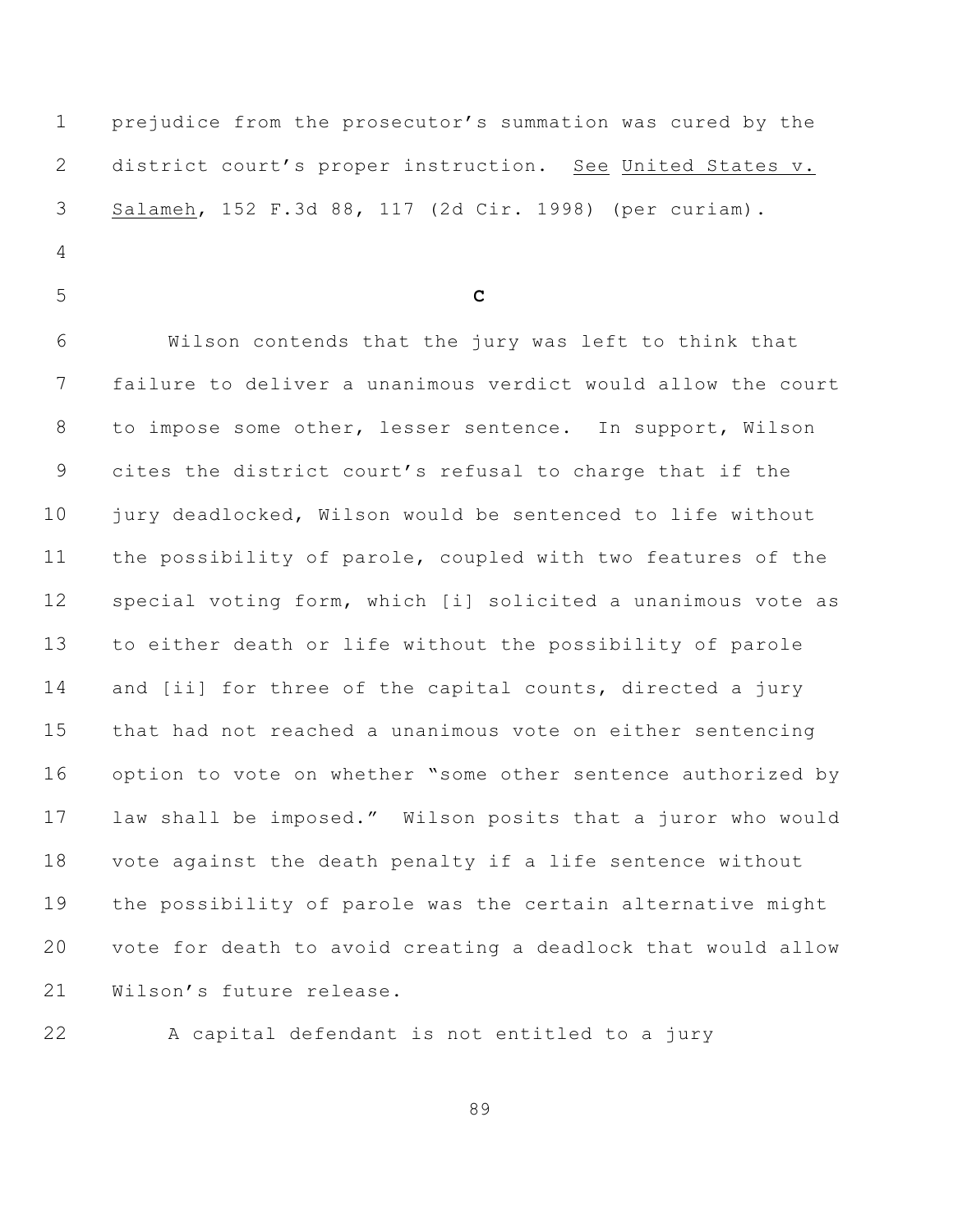instruction on the effect of deadlock. Jones v. United States, 527 U.S. 373, 382 (1999) ("[T]he proposed instruction has no bearing on the jury's role in the sentencing process. Rather, it speaks to what happens in the event that the jury is unable to fulfill its role--when deliberations break down and the jury is unable to produce a 7 unanimous sentence recommendation. . . . We have never suggested, for example, that the Eighth Amendment requires a jury be instructed as to the consequences of a breakdown in 10 the deliberative process.").

 To show that "the instructions and decision forms" 12 confused the jury, a defendant must demonstrate that "there is a reasonable likelihood that the jury has applied the challenged instruction in a way that violates the Constitution." Id. at 389-90 (internal quotation marks omitted). The adverse effect that Wilson posits was foreclosed by repeated instructions that Wilson would be sentenced either to death or to life in prison without the possibility of parole. There is no "reasonable likelihood" that the jury misunderstood the charge: The jury unanimously found proven the mitigating factor that Wilson would stay in prison for the rest of his life if he were not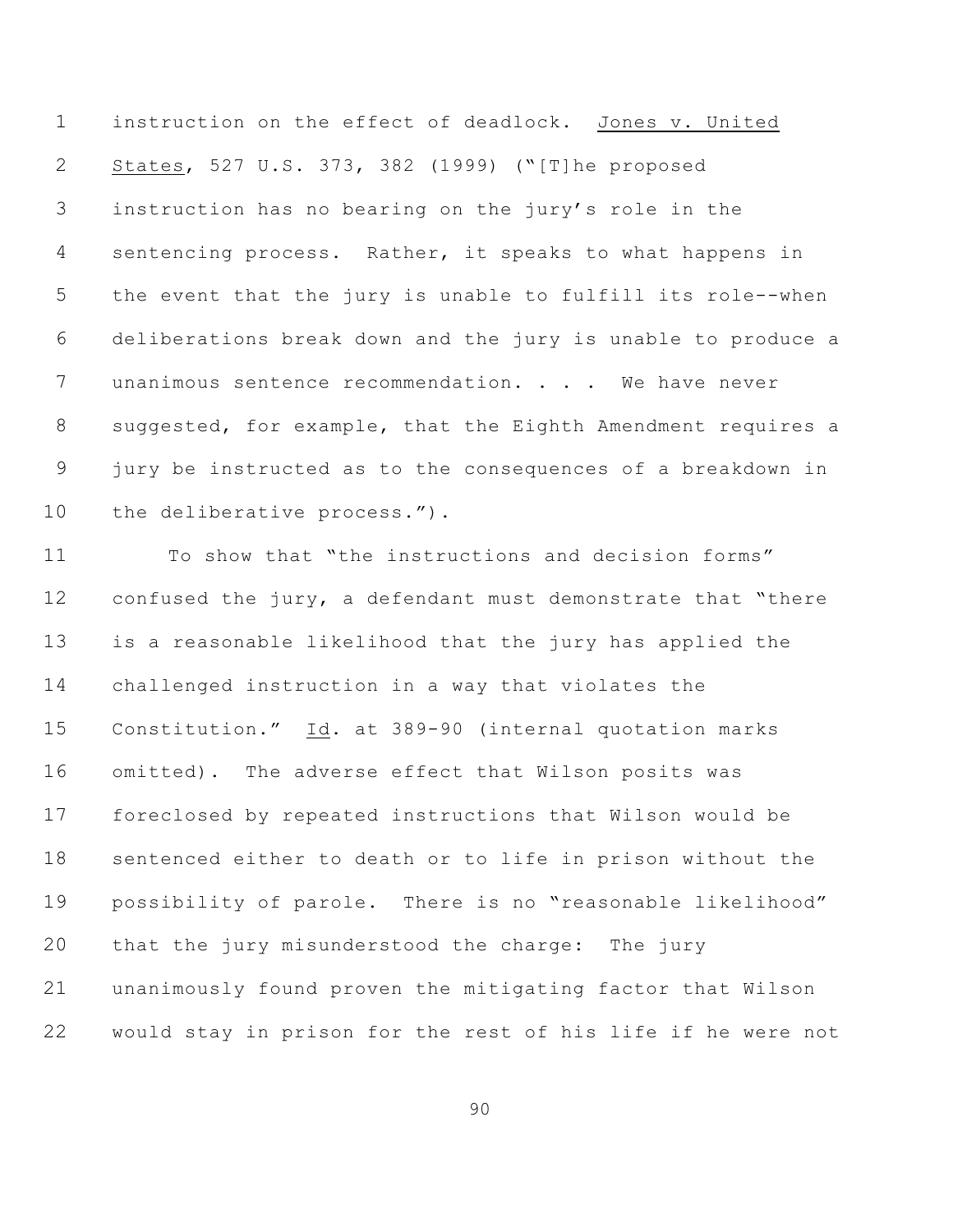sentenced to death. See Boyde v. California, 494 U.S. 370, 380 (1990).

- 
- 

## **D**

 In a capital case, a defendant may present to the jury as a mitigating factor the fact that "[a]nother defendant or defendants, equally culpable in the crime, will not be punished by death." 18 U.S.C. § 3592(a)(4). The district court allowed Wilson to stipulate that other members of the Stapleton Crew who participated in the crime (Whitten, Green, and Bullock) had not been sentenced to death. Wilson wanted the jury to learn that they had been sentenced to a term of years, not life in prison. When that request was denied, Wilson withdrew this mitigating factor.

 In the sentencing phase of a capital trial, this Court 16 gives deference to the district court's decision on the admissibility of evidence and will not overrule it so long as it does not abuse its discretion by acting arbitrarily or irrationally. United States v. Pepin, 514 F.3d 193, 202 (2d Cir. 2008).

 The district court ruled that the stipulation provided 22 all the relevant information required by the statute, and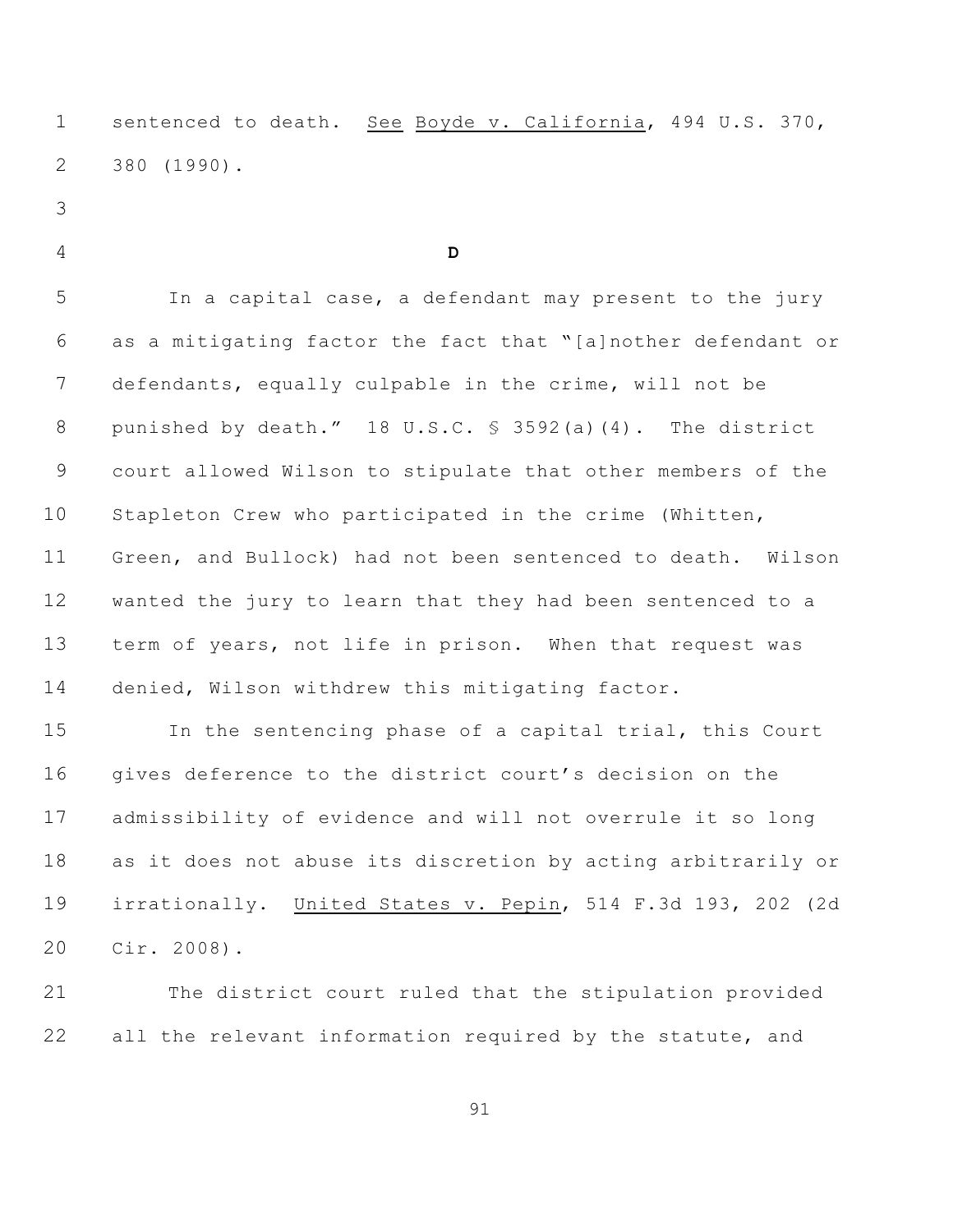that further evidence as to specific prison sentences would have low probative value, would confuse the jury, and would provoke or require trials within the trial concerning the other defendants, their cooperation, and their roles in the murders. That decision was no abuse of discretion; the reasons adduced by the court are either explicitly permitted by the statute or have been accepted by this Court. See 18 U.S.C. § 3953(c) ("[I]nformation may be excluded if its probative value is outweighed by the danger of creating unfair prejudice, confusing the issues, or misleading the jury."); Pepin, 514 F.3d at 206 (ruling that the district court's decision to exclude evidence of the defendant's prior crimes for fear that they would confuse the issues at hand by requiring a "diversionary trial within a trial" was not an abuse of discretion).

 Even assuming that the jury would find the other defendants "equally culpable in the crime"--though it was Wilson who pulled the trigger--the probative value of additional specific sentences was small. The jury had already learned, when two of Wilson's fellow gang members testified, that both Jacobus (who was with Wilson during the murders) and Diaz (who provided the murder weapon) were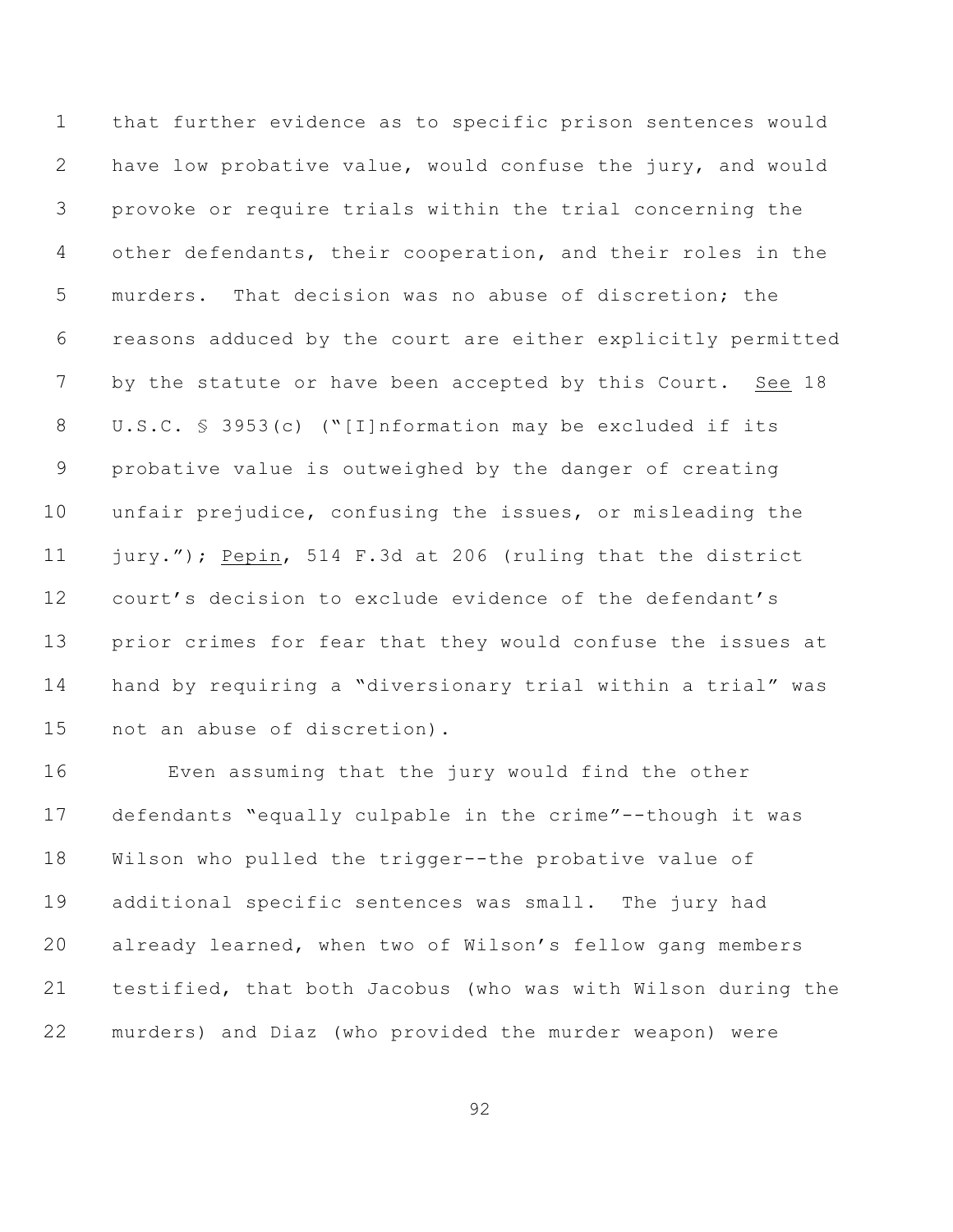| $\mathbf 1$                                                                      | sentenced to a minimum of 15-25 years imprisonment. The                                                                                                                                                                                                                                                                                                                                                                                                                                                                                                                                                |
|----------------------------------------------------------------------------------|--------------------------------------------------------------------------------------------------------------------------------------------------------------------------------------------------------------------------------------------------------------------------------------------------------------------------------------------------------------------------------------------------------------------------------------------------------------------------------------------------------------------------------------------------------------------------------------------------------|
| $\mathbf{2}$                                                                     | defense attorney in summation pointed out that Jacobus could                                                                                                                                                                                                                                                                                                                                                                                                                                                                                                                                           |
| 3                                                                                | therefore be out of prison in twelve years.                                                                                                                                                                                                                                                                                                                                                                                                                                                                                                                                                            |
| 4                                                                                |                                                                                                                                                                                                                                                                                                                                                                                                                                                                                                                                                                                                        |
| 5                                                                                | $\mathbf E$                                                                                                                                                                                                                                                                                                                                                                                                                                                                                                                                                                                            |
| 6                                                                                | Wilson argues that United States v. Whitley, 529 F.3d                                                                                                                                                                                                                                                                                                                                                                                                                                                                                                                                                  |
| 7                                                                                | 150 (2d Cir. 2008), requires vacatur of his life sentence                                                                                                                                                                                                                                                                                                                                                                                                                                                                                                                                              |
| 8                                                                                | for Count Six (use of a firearm during a crime of violence,                                                                                                                                                                                                                                                                                                                                                                                                                                                                                                                                            |
| 9                                                                                | 18 U.S.C. § 924(c)(1)(A)(iii)), as well as his life                                                                                                                                                                                                                                                                                                                                                                                                                                                                                                                                                    |
| 10                                                                               | sentences for Counts Seven and Eight (causing death through                                                                                                                                                                                                                                                                                                                                                                                                                                                                                                                                            |
| 11                                                                               | the use of a firearm, 18 U.S.C. $\frac{1}{2}$ 924(j)). We hold that any                                                                                                                                                                                                                                                                                                                                                                                                                                                                                                                                |
| 12                                                                               | error here is harmless and so we affirm as to this issue.                                                                                                                                                                                                                                                                                                                                                                                                                                                                                                                                              |
| 13                                                                               | Section 924(c)(1)(A) provides, in relevant part:                                                                                                                                                                                                                                                                                                                                                                                                                                                                                                                                                       |
| 14<br>15<br>16<br>17<br>18<br>19<br>20<br>21<br>22<br>23<br>24<br>25<br>26<br>27 | Except to the extent that a greater minimum<br>sentence is otherwise provided by this subsection<br>or by any other provision of law, any person who,<br>during and in relation to any crime of violence or<br>drug trafficking crime for which the person<br>may be prosecuted uses or carries a firearm,<br>or who, in furtherance of any such crime, possesses<br>a firearm, shall, in addition to the punishment<br>provided for such crime of violence or drug<br>trafficking crime--<br>(iii) if the firearm is discharged, be sentenced to<br>a term of imprisonment of not less than 10 years. |
| 28                                                                               | 18 U.S.C. § 924(c)(1)(A)(iii) (emphasis added).<br>The                                                                                                                                                                                                                                                                                                                                                                                                                                                                                                                                                 |
| 29                                                                               | underlying predicate offense need not be a firearms offense:                                                                                                                                                                                                                                                                                                                                                                                                                                                                                                                                           |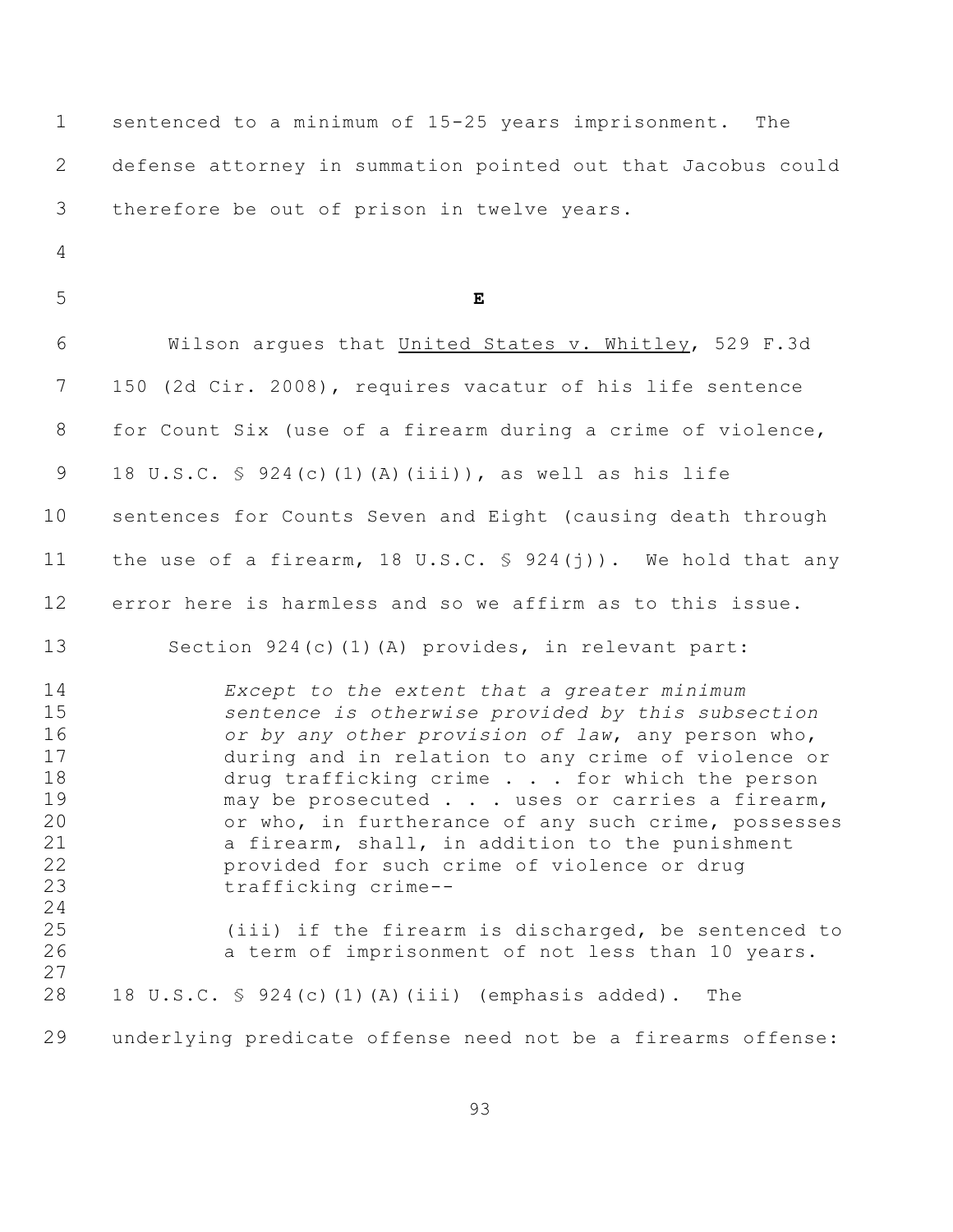"[t]he 'except' clause includes minimum sentences for predicate statutory offenses arising from the same criminal transaction or operative set of facts." United States v. Williams, 558 F.3d 166, 171 (2d Cir. 2009). Section 924(j) provides in turn that "[a] person who, *in the course of a violation of subsection (c)*, causes the death of a person 7 through the use of a firearm, shall . . . if the killing is a murder . . . be punished by death or by imprisonment for 9 any term of years or for life." 18 U.S.C. § 924(j) (emphasis added).

 Capital sentences imposed under § 924(j) (Counts Seven and Eight) withstand Whitley. Section 924(j) is triggered by a "violation" of § 924(c). See 18 U.S.C. § 924(j). But § 924(c) has both a substantive component (describing criminal conduct) and a punishment component (setting out the range of permissible sentences for criminals who engage 17 in that criminal conduct). A plain reading of  $\S$  924(j), 18 therefore, indicates that a  $$ 924(i)$  sentence is proper if the defendant violates the substantive component of § 924(c); whether that defendant can be properly *sentenced* 21 under § 924(c) is of no moment. Since Wilson's § 924(c) 22 conviction stands, so do his sentences under  $\S$  924(j). Any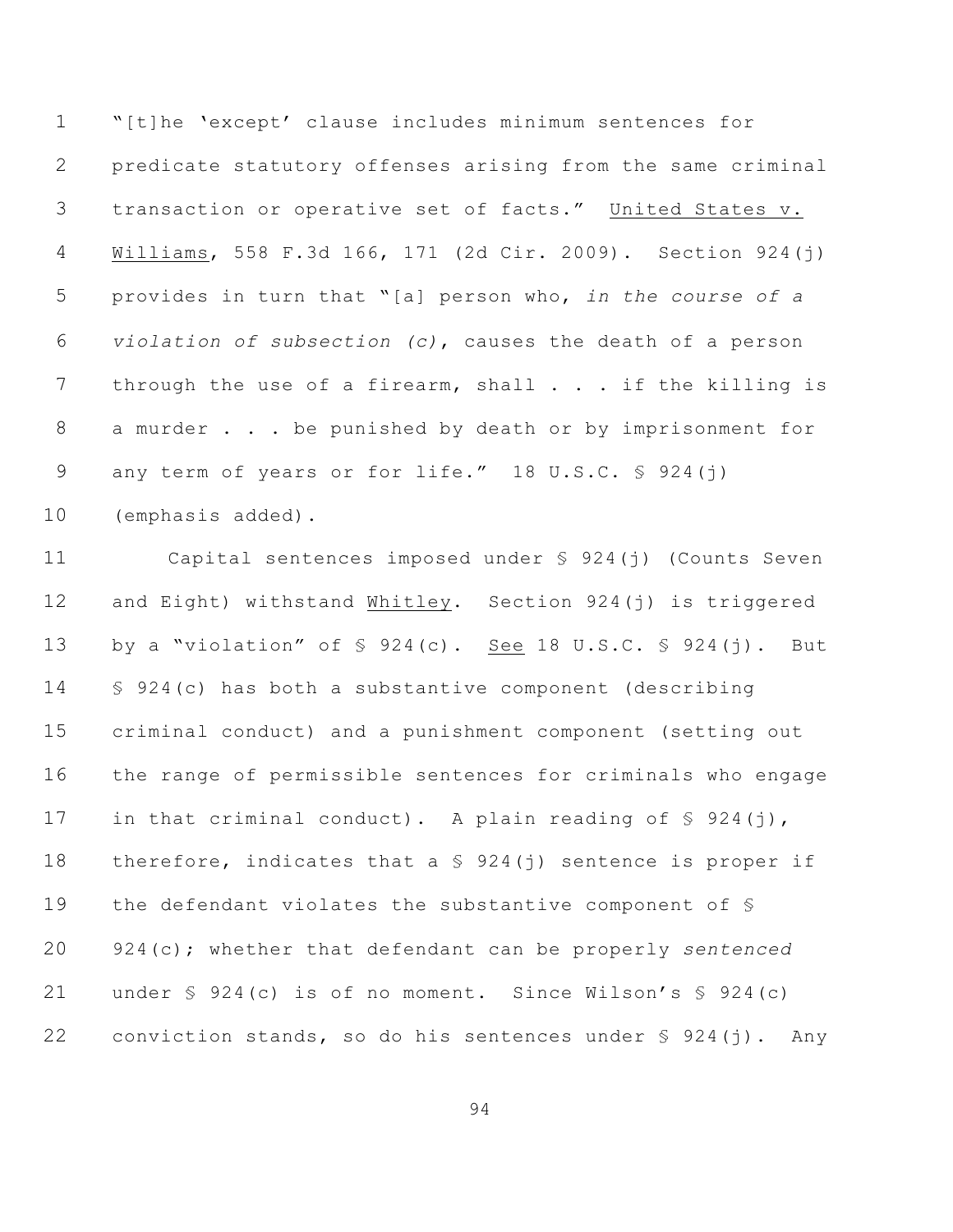| $\mathbf{1}$ | error specific to Count Six would be harmless, due to the   |
|--------------|-------------------------------------------------------------|
| 2            | mandatory minimum sentences of life without the possibility |
| 3            | of parole already in place. See United States v. Rivera,    |
| 4            | 282 F.3d 74, 78 (2d Cir. 2002). Therefore, we affirm as to  |
| 5            | this issue.                                                 |
| 6            |                                                             |
| 7            | <b>CONCLUSION</b>                                           |
| 8            | For the foregoing reasons, we affirm the convictions,       |
| 9            | vacate the death sentences (only), and remand for a new     |
| 10           | sentencing phase consistent with this opinion.              |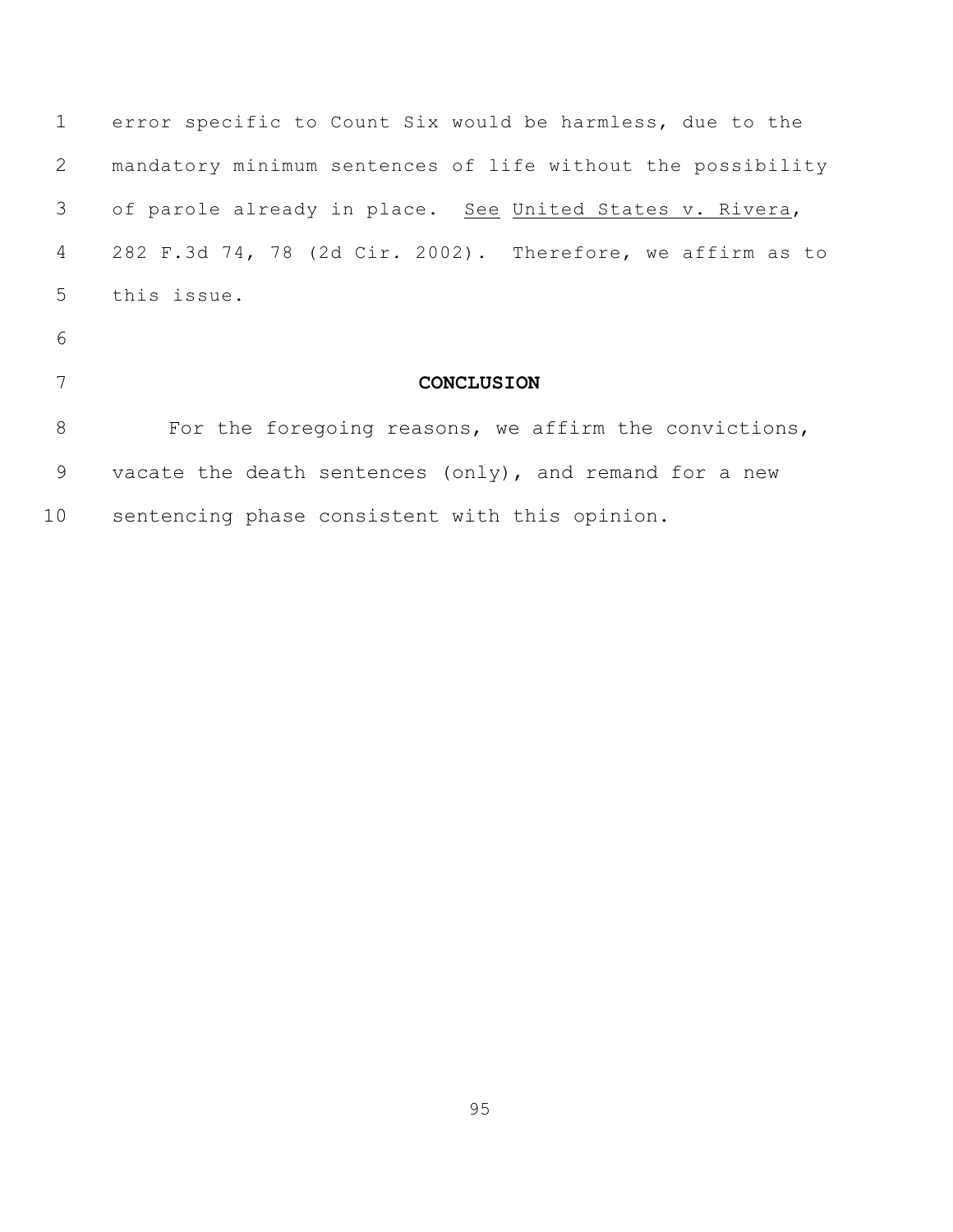DEBRA ANN LIVINGSTON, *Circuit Judge*, concurring in part and dissenting in part:

 The majority concludes that the jury's five capital sentencing determinations must be set aside on two separate grounds, each involving the government's response to Ronell Wilson's claims, in mitigation, that he felt remorse for the murders of Detectives Andrews and Nemorin and that he accepted responsibility for his actions. First, the majority determines that about fifty allegedly errant words in the government's summation during the penalty phase unconstitutionally burdened Wilson's Sixth Amendment right to a jury trial. Second, it concludes that Wilson's Fifth Amendment rights were violated by three additional words in the summation, coupled with the trial court's failure to give a "no adverse inference" instruction pursuant to *Carter v. Kentucky*, 450 U.S. 288 (1981), albeit one modified for the special circumstances of this case. Because I conclude that there was no Sixth Amendment violation, and that any Fifth Amendment error that took place was indisputably harmless, I respectfully dissent from Parts VI, VII, and VIII of the majority's opinion, and from the judgment vacating the death sentences. I join in the remainder of the majority's opinion.

#### **I. The Penalty Phase of Wilson's Trial**

 Proper assessment of the purported errors on which the majority relies requires a fuller presentation of the background facts regarding Wilson's sentencing hearing. The penalty phase of Ronell Wilson's trial, conducted before the same jury that convicted him of five capital crimes, lasted for nine days, involved some forty witnesses, and encompassed nearly 1800 pages of trial transcript. The Federal Death Penalty Act required the government to prove at least one threshold culpability factor and one statutory aggravating factor beyond a reasonable doubt before Wilson was eligible for the death penalty. 18 U.S.C. § 3593(c), (e). The government relied on trial evidence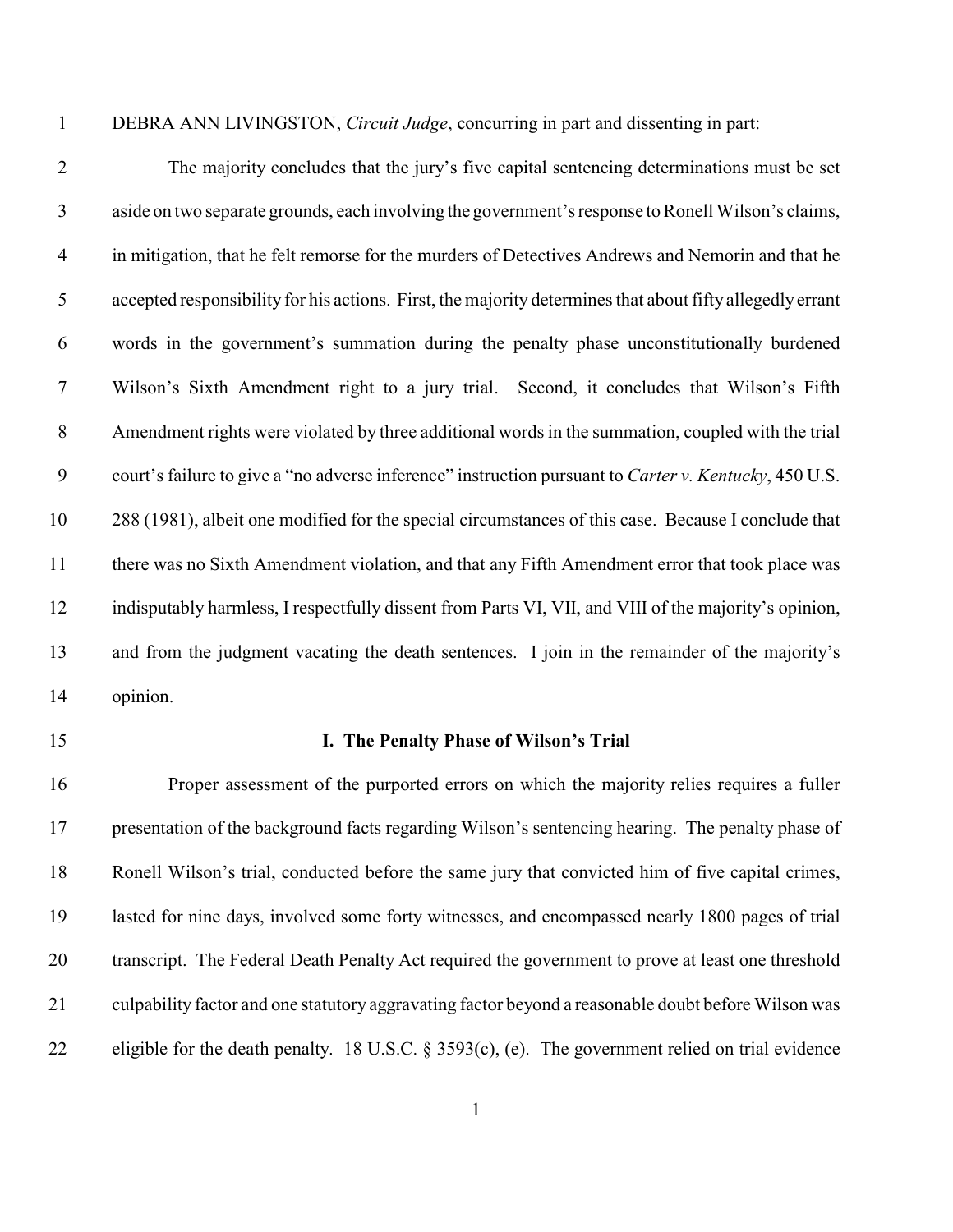1 alone to prove four threshold culpability factors,<sup>1</sup> two statutory aggravating factors, and two 2 additional non-statutory aggravating factors.<sup>2</sup> The government's penalty phase evidence thus focused 3 on its remaining non-statutory aggravating factors: that Wilson had caused loss, injury, and harm to 4 the victims and their families; and that he represented a continuing danger to the lives and safety of 5 other persons.

 The government called ten victim impact witnesses, among them Maryanne Andrews, Detective Andrews's ex-wife; sixteen year old Christian Andrews, one of Detective Andrews's two sons; Rose Nemorin, Detective Nemorin's widow and the mother of his three children; and Detective Nemorin's sister, Marie-Jean Nemorin. The government introduced an additional seventeen witnesses and many exhibits attesting to Wilson's violent past, which began early in childhood, as well as his ongoing membership and leadership role in the Bloods and his continuing violent behavior in custody after being arrested for the murders of Detectives Andrews and Nemorin.

13 The Federal Death PenaltyAct provides that the defense may, if it wishes, ask the jury during

<sup>&</sup>lt;sup>1</sup> These four factors were: (1) that Wilson "intentionally killed [his] victim[s]"; (2) that he "intentionally inflicted serious bodily injury that resulted in the death of [his] victim[s]"; (3) that he "intentionally participated in an act, contemplating that the life of a person would be taken or intending that lethal force would be used in connection with a person, other than one of the participants in the offense, and the victim[s] died as a direct result of the act"; and (4) that he "intentionally and specifically engaged in an act of violence, knowing that the act created a grave risk of death to a person . . . such that participation in the act constituted a reckless disregard for human life and the victim[s] died as a direct result of the act." 18 U.S.C. §§ 3951(a)(2)(A)-(D).

 $2^{\circ}$  The two statutory aggravating factors relied on by the government were that Wilson committed the offenses for "pecuniary gain," 18 U.S.C. § 3592(c)(8), and that he "intentionally killed ... more than one person in a single criminal episode", *id.* § 3592(c)(16). The two non-statutory aggravating factors for which the government relied on trial evidence were: (1) that Wilson murdered two law enforcement officers during the course of their official duties, and that this factor tended to support imposition of the death penalty; and (2) that he faced contemporaneous convictions for other serious acts of violence charged in the counts in the indictment on which he had been convicted.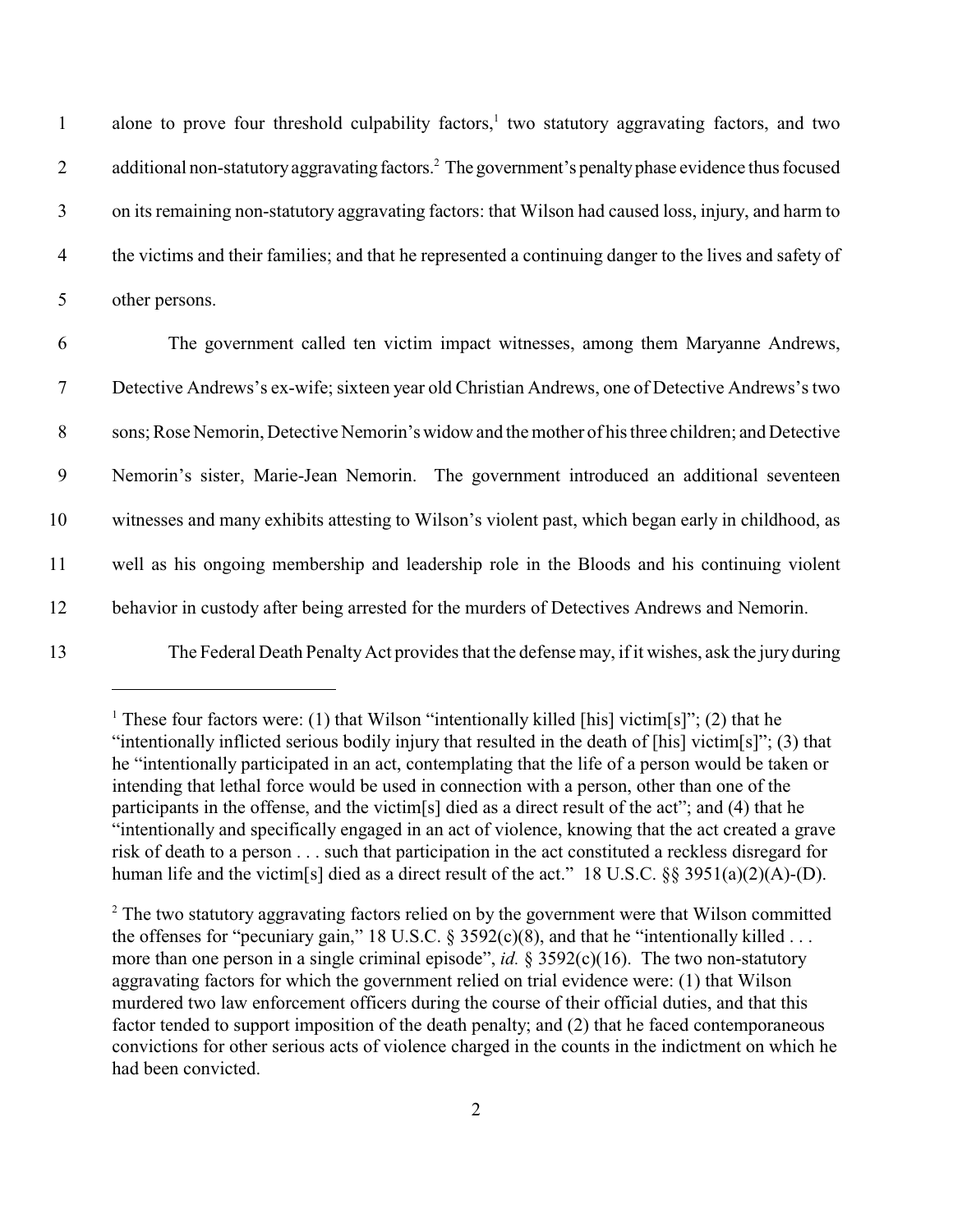| $\mathbf{1}$   | the penalty phase to find specific mitigating factors, which must be shown by a preponderance of the         |
|----------------|--------------------------------------------------------------------------------------------------------------|
| $\overline{2}$ | evidence. <i>Id.</i> § 3593 $(c)$ . Wilson identified eighteen such factors for the jury to consider. Wilson |
| 3              | presented thirteen witnesses during his defense case, including his mother, Cheryl Wilson; his father,       |
| $\overline{4}$ | Robert Earl Barnes; and his sister, Depetra Wilson. The defense also introduced numerous exhibits,           |
| 5              | including dozens of photographs of Wilson as a child and many documents depicting aspects of his             |
| 6              | troubled upbringing, which was the principal focus of the defense's mitigation case. Other defense           |
| $\tau$         | evidence purported to show that Wilson had adjusted to federal prison and would not be a danger              |
| 8              | in the future if spared the death penalty. Without taking the stand, Wilson himself read a prepared,         |
| 9              | unsworn statement to the jury that expressed remorse for his crimes. <sup>3</sup>                            |
| 10             | At the close of the evidence, the jurors were instructed that they were called upon "to make"                |
| 11             | a unique, individualized judgment about the appropriateness of imposing the death penalty." Tr.              |

<sup>3</sup> The full text of the statement reads as follows:

I would never wish this for anyone because I know how painful it is. So I cannot be remorseful and show no sympathy to these men's family and friends.

I am not good with words. I wish I could explain myself more better [sic], but I am not truly – but I am truly sorry for the pain I have caused them all. I know that I have caused a great deal of pain to them all and I say it again and again, I am so sorry.

I am sorry that I caused so much pain throughout my life to others, especially my family and the families of the victims.

I know that the victims' families may not accept my apology but I pray that God will give them all the comfort and strength that they need to move on from this tragedy. I have the same prayer for my family also. Thank you.

Tr. 1501.

Good afternoon. I, Ronell Wilson, wrote a statement that I want to read to you, the jury. I want you to understand my deepest sorrow towards the victim's family and friends. I have seen the pain that I have caused the family and friends of the victims and to my own family and friends. I know that the wives and children and loved ones are also victims.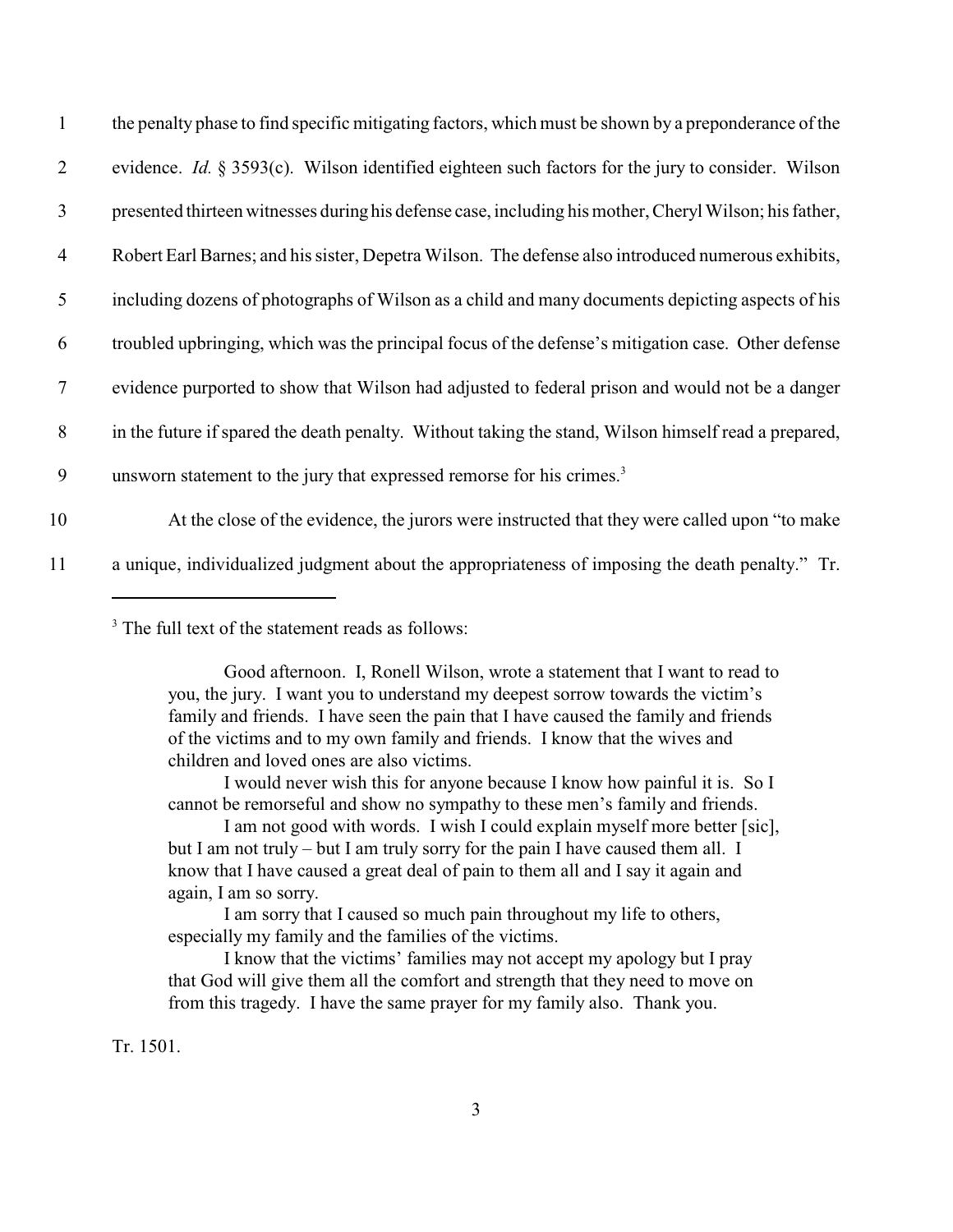| $\mathbf{1}$   | 1743. Each juror was instructed to weigh the aggravating factors that all jurors had agreed on            |
|----------------|-----------------------------------------------------------------------------------------------------------|
| 2              | unanimously against any mitigating factors that the individual juror believed to be present. The          |
| $\mathfrak{Z}$ | jurors were then instructed to determine whether they unanimously concluded that the aggravating          |
| $\overline{4}$ | factors sufficiently outweighed any mitigating factors or, in the absence of mitigating circumstances,    |
| 5              | whether the aggravating factors by themselves justified a sentence of death. <i>Id.</i> at 1741. Wilson's |
| 6              | jury was specifically instructed that "no jury is ever required to impose the death penalty" and that     |
| $\tau$         | the jury may decline to do so "without giving a reason for that decision." Id. Urged by the court to      |
| $8\phantom{.}$ | give "careful and thorough consideration to all the evidence," id. at 1724, the jurors deliberated for    |
| 9              | over a day and half.                                                                                      |
| 10             | The jury agreed unanimously that the government had established each of its four threshold                |
| 11             | culpability factors and the six aggravating factors upon which it relied beyond a reasonable doubt.       |

12 The jurors also agreed unanimously that Wilson had established thirteen mitigating factors by a

13 preponderance of the evidence, and that one additional factor was present which the jury itself

14 identified.<sup>4</sup> No juror concluded that Wilson had established, as he attempted, that he felt remorse

 $4$  The jury unanimously found in mitigation that (1) Wilson was twenty years old on the date of the crimes, (2) if not sentenced to death, Wilson would be incarcerated "for the rest of his life in prison without possibility of release or parole," (3) Wilson's parents were substance abusers "which resulted in poor parenting, an unstable and chaotic living environment, and separation of his family," (4) at age twenty-one months, Wilson was hospitalized for over two weeks after contracting bacterial meningitis, (5) Wilson was exposed to drugs and violence as a child and adolescent, (6) Wilson grew up in "poverty and deprivation," (7) during his childhood, Wilson "was admitted to hospitals on at least four occasions for psychiatric care," (8) throughout his childhood, Wilson was "prescribed medication by mental health professionals," (9) Wilson had a history of depression, (10) Wilson performed "well below grade level in school," (11) Wilson was placed in Special Education classes, (12) Wilson's poor performance in school was "affected by negative influences in his home life," and (13) Wilson had a "loving relationship with his family members, who [would] suffer grief and loss if he [were] executed." Verdict Form at 13- 14, App'x at 1392-93. The jury also unanimously identified as an additional mitigating factor that Wilson "was possibly subject to peer pressure." *Id.* at 15. An additional eleven jurors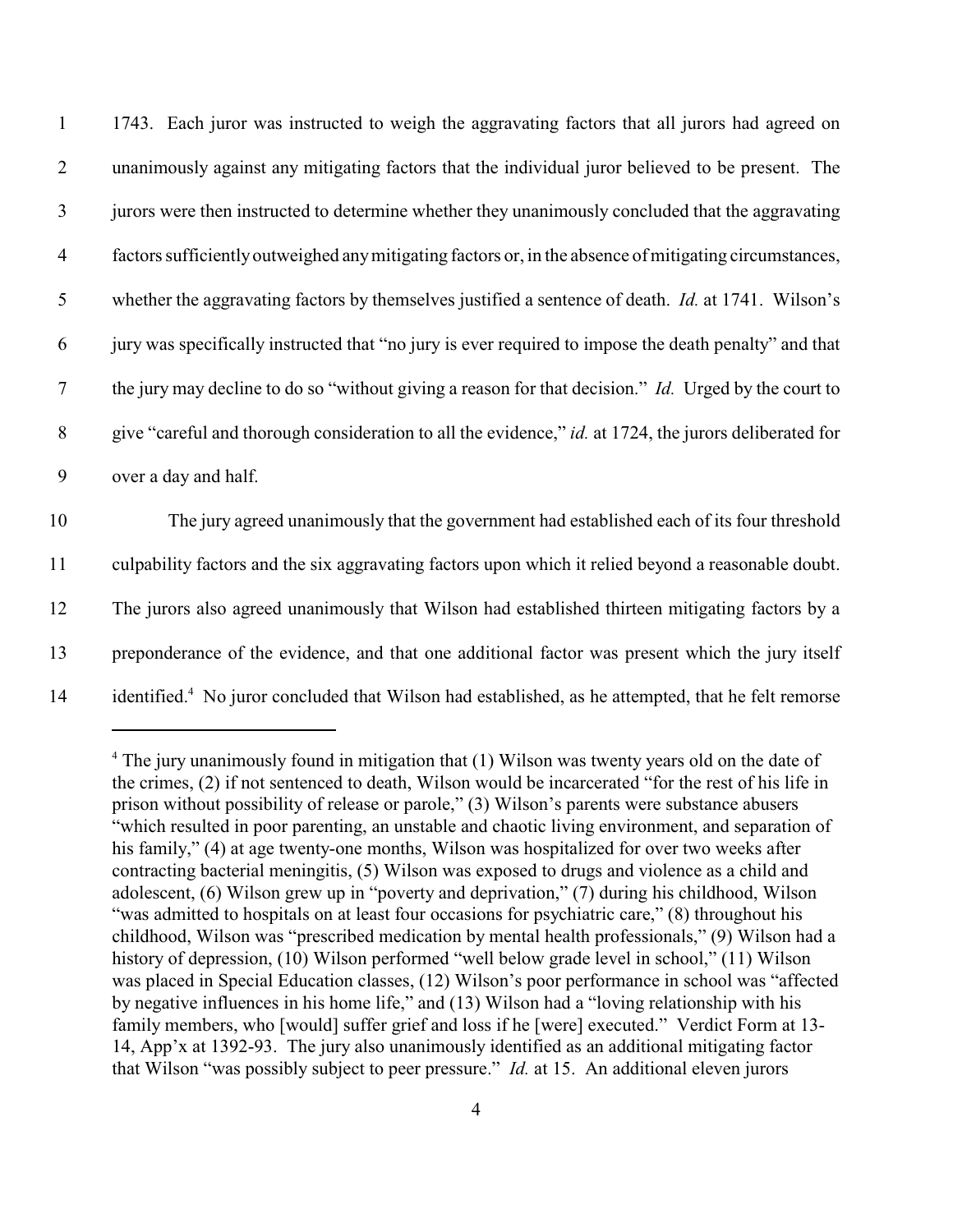for his crimes, that he had accepted responsibility for them, or that he had adjusted well to federal

prison. The jury unanimously voted to sentence Wilson to death on each of the five capital counts.

#### **II. Wilson's Sixth Amendment Claim**

 Wilson presented as mitigating factors during the penalty phase that he "had take[n] responsibility for his actions" and that he "ha[d] remorse for the murder[s] of Detectives Andrews and Nemorin." Verdict Form at 15, App'x at 1394. The principal evidence – indeed, the only evidence – that Wilson offered in support of these mitigating factors was the prepared, unsworn statement that he read to the jury without taking the stand. In it, Wilson claimed to be "truly sorry" for the pain he had caused, and he expressed his "deepest sorrow towards the victim's [sic] family and friends." Tr. 1501. The majority concludes that the government unconstitutionally burdened Wilson's Sixth Amendment right to a jury trial in challenging the credibility of this allocution during its summation. Respectfully, I disagree. The government's allegedly improper words came not in the principal part of its summation, which addressed the evidence supporting each of the aggravating factors on which the government relied, but in that portion of the summation discussing the mitigating factors that Wilson urged to be present. The majority focuses solely on the language in italics, which readsin its broader context

as follows:

 Ronell Wilson takes responsibility for his actions. Ronell Wilson has remorse for the murders of Detective Andrews and Nemorin. Did Ronnell Wilson show remorse after he killed Detective Andrews and when he turned the gun on Detective Nemorin, killed him as he begged for his life? . . . From the moment of

concluded that "[d]uring his early childhood, Ronell Wilson was exposed to an unsafe and unsanitary home environment," and three jurors found that Wilson's "scores on standardized intelligence tests are below average." *Id.* at 13-14.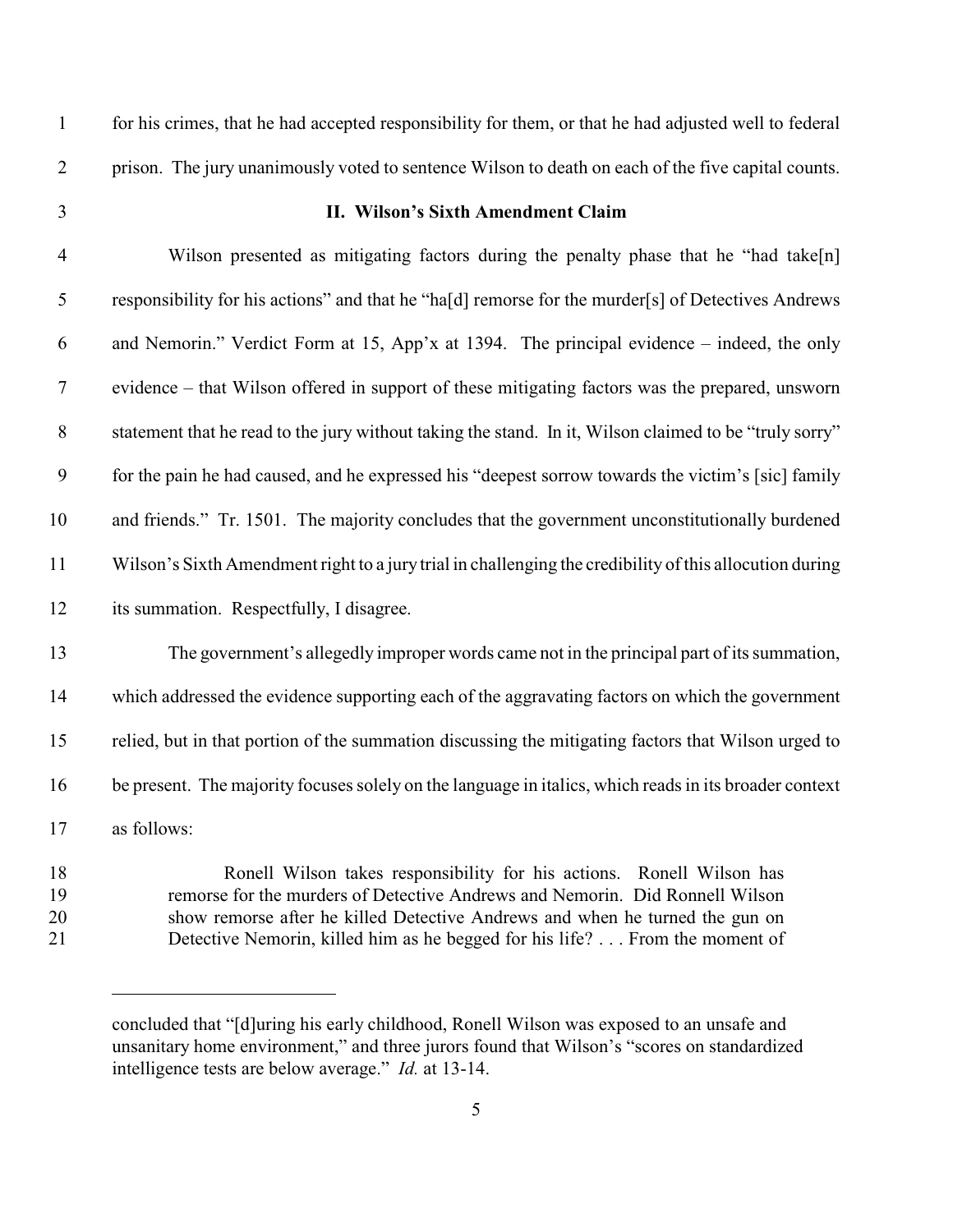| $\mathbf{1}$                 | those murders up to the start of this trial, did you hear any evidence, is there any                                                                           |
|------------------------------|----------------------------------------------------------------------------------------------------------------------------------------------------------------|
| $\sqrt{2}$<br>$\mathfrak{Z}$ | evidence in the record of remorse or acceptance of responsibility? There's none.<br>Ronell Wilson up until the very moment that he addressed you last week has |
| $\overline{4}$               | done everything he could to escape responsibility for his crimes.                                                                                              |
| 5                            | He has an absolute right to go to trial, put the government to its burden of                                                                                   |
| 6                            | proof, to prove he committed these crimes, but he can't have it both ways. He can't                                                                            |
| $\boldsymbol{7}$             | do that, then say I accept responsibility. And [say "]I'm sorry, only after you                                                                                |
| $\,8\,$                      | prove I did it.["] That's not acceptance of responsibility. That is a manipulative                                                                             |
| 9                            | criminal saying what he has to, saying what he knows you want to hear when it's in                                                                             |
| 10                           | his interest to say it.                                                                                                                                        |
| 11                           | The timing of his statement alone should tell you it's nothing more than a                                                                                     |
| 12                           | self-interested selfish man trying to save his own skin.                                                                                                       |
| 13                           |                                                                                                                                                                |
| 14                           | Tr. 1637-38.                                                                                                                                                   |
| 15                           | The majority contends that this language – which explicitly states that Wilson had an                                                                          |
| 16                           | "absolute right to go to trial" – nevertheless unlawfully burdened his Sixth Amendment right to jury                                                           |
| 17                           | trial by using "Wilson's constitutionally protected decision to go to trial as a reason to sentence                                                            |
| 18                           | (Maj. Op. at 69.) This contention, however, simply mischaracterizes the<br>him to death."                                                                      |
| 19                           | government's summation. The government did not, as the majority contends, "cite[] as a reason to                                                               |
| 20                           | sentence him to death" that Wilson had elected to go to trial. (Id.) Instead, the government                                                                   |
| 21                           | appropriately responded to Wilson's mitigation evidence.                                                                                                       |
| 22                           | The challenged comments occurred in response to Wilson's endeavor to persuade the jury                                                                         |
| 23                           | that he had accepted responsibility for his actions, and that in light of this <i>mitigating</i> factor – a factor                                             |
| 24                           | he placed before the jury $-$ a sentence of death was not justified. The government did not, as the                                                            |
| 25                           | majority contends, seek to "characterize the request for trial by jury as an aggravating                                                                       |
| 26                           | circumstance," Zant v. Stephens, 462 U.S. 862, 885 (1983) (citation omitted) – a reason "to sentence                                                           |
| 27                           | [Wilson] to death." (Maj. Op. at 69.) Instead, it sought only to draw into question the credibility                                                            |
| 28                           | of Wilson's late-in-coming expression of remorse, which Wilson proffered as a basis for concluding                                                             |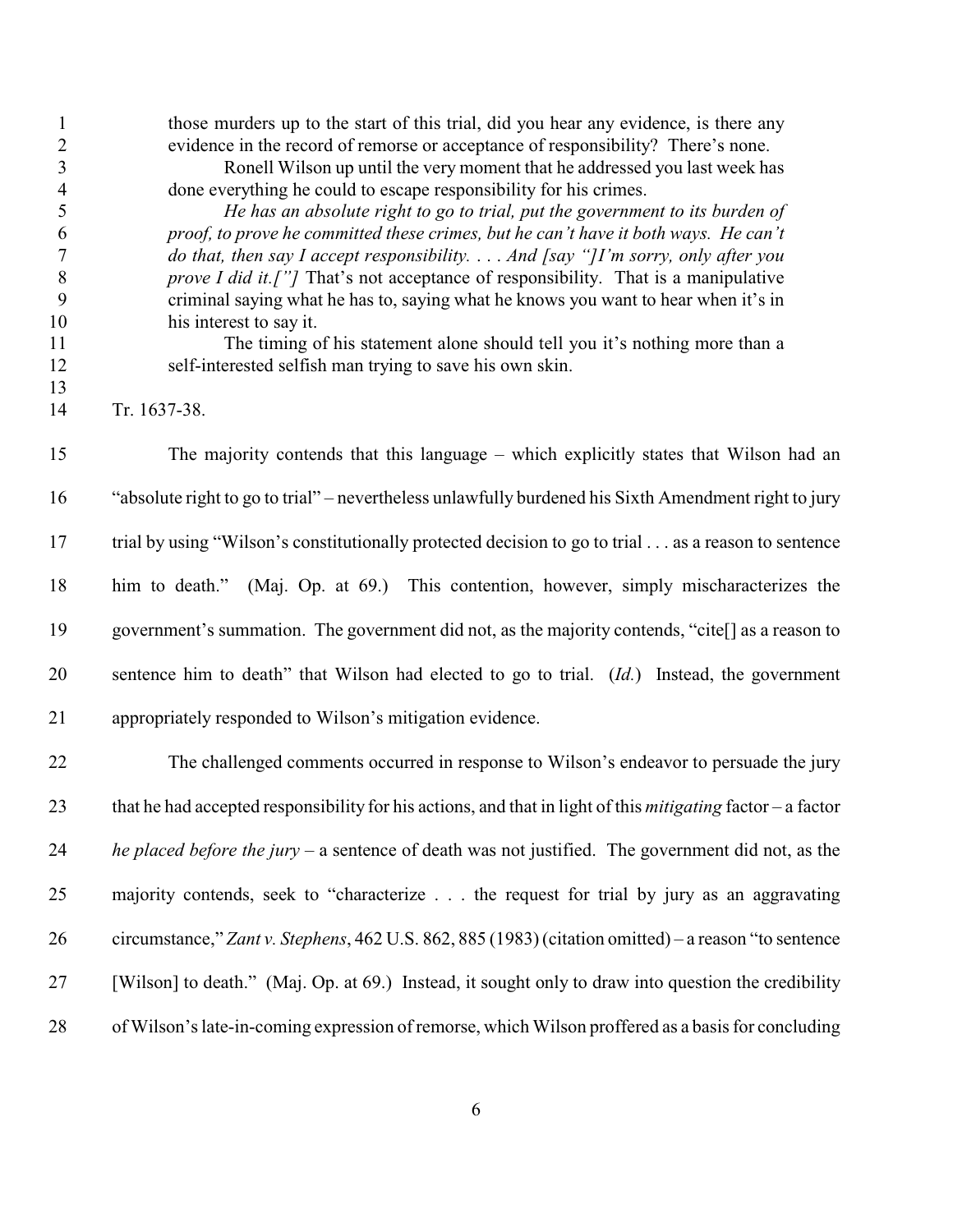1 that the government's evidence in aggravation did not justify the multiple death sentences for which 2 he was eligible.<sup>5</sup>

| $\overline{3}$ | United States v. Stratton, 820 F.2d 562 (2d Cir. 1987), on which the majority relies, is                            |
|----------------|---------------------------------------------------------------------------------------------------------------------|
| $\overline{4}$ | therefore inapplicable. <i>Stratton</i> recognized a distinction between "increasing the severity of a              |
| 5              | sentence for a defendant's failure to cooperate," which is prohibited, and "refusing to grant                       |
| 6              | leniency," which is not. <i>Stratton</i> , 820 F.2d at 564. But <i>Stratton</i> would only be relevant here, to the |
| $\tau$         | extent relevant at all, if the government had urged the jury to consider Wilson's exercise of his jury              |
| 8              | trial right as a reason to sentence him to death. Again, this is not what the government did. The                   |
| 9              | prosecutor's remarks came not in his discussion of aggravating factors, but in his examination of the               |
| 10             | mitigating evidence put forward by Wilson, and in the context of explaining why this evidence                       |
| 11             | should not be credited.                                                                                             |

 $<sup>5</sup>$  The majority also appears to contend that the jury's consideration of the future dangerousness</sup> aggravator was somehow tainted because Wilson's lack of remorse was cited to show his future dangerousness. (Maj. Op. at 68 & n.18, 82.) This argument is made despite the fact that Wilson's decision to go to trial was never cited as a reason to find this aggravating factor. The jury instructions permitted the jury to consider lack of remorse as evidence of future dangerousness; the defense did not object to this language below, the majority does not state that allowing this consideration was error in and of itself, and it would be perfectly logical for the jury to conclude that one who lacks remorse for multiple murders could be more likely to be a danger in the future. Moreover, even accepting (as I do not) the majority's argument regarding "taint," the majority concludes that this supposed Sixth Amendment error was not harmless only in light of the Fifth Amendment error it also cites: "Our analysis concludes only that the two errors – each reinforcing and amplifying the other on the critical issues of remorse, acceptance of responsibility, and future dangerousness – cannot be found harmless beyond a reasonable doubt." (Maj. Op. at 87 n.26.) The prosecutor, however, cited *neither* Wilson's decision to go to trial nor his decision not to testify as evidence of dangerousness. Furthermore, as explained *infra*, in light of Wilson's waiver of his Fifth Amendment right as to the subject of his remorse (*a waiver that the majority agrees took place*) the jury was entitled to draw an adverse inference as to this subject from Wilson's decision not to take the stand. Thus, even apart from the overwhelming evidence of future dangerousness that would render any supposed "taint" as to dangerousness indisputably harmless, the Fifth Amendment error on which the majority relies to conclude that its supposed Sixth Amendment error was not harmless in no way "reinforc[ed]" or "amplif[ied]" this supposed error.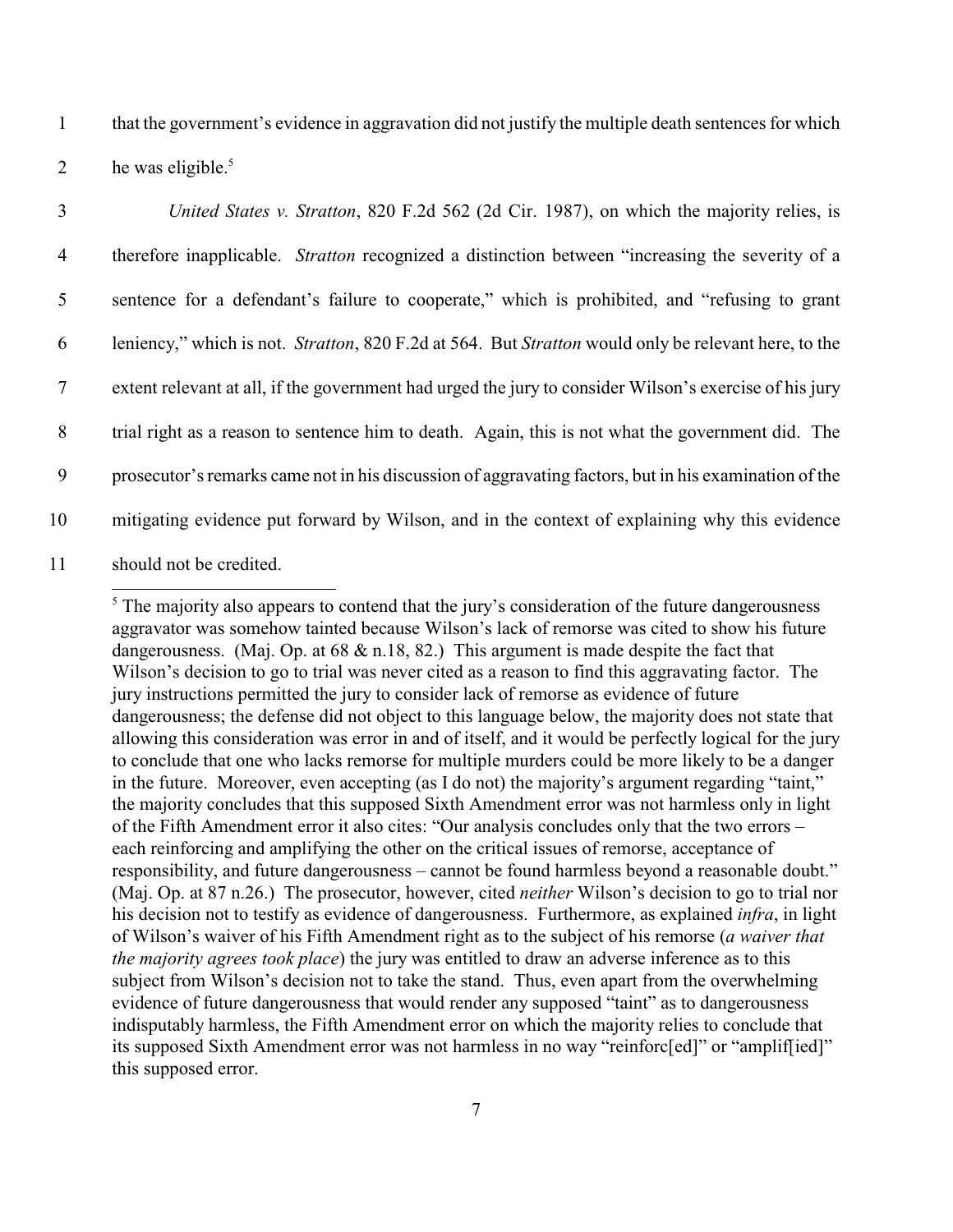| $\mathbf{1}$   | The prosecutor's comment, to the effect that the allocution lacked credibility as a statement             |
|----------------|-----------------------------------------------------------------------------------------------------------|
| $\overline{2}$ | of remorse because it came only when Wilson faced punishment for his crimes, was entirely proper.         |
| $\mathfrak{Z}$ | It is both natural and irresistible for a jury, in evaluating the sincerity of a statement of contrition, |
| $\overline{4}$ | to note when it comes only at the point a defendant is seeking to avoid the maximum penalty and           |
| $\mathfrak{S}$ | when it is utterly devoid of corroboration. In an analogous situation, the Supreme Court has              |
| 6              | indicated that prosecutorial comment pointing these facts out to the jury impairs no constitutional       |
| $\overline{7}$ | rights. See Portuondo v. Agard, 529 U.S. 61, 67-68 (2000). In Portuondo, the Supreme Court                |
| $8\phantom{.}$ | determined that it did not unlawfully burden a defendant's Sixth Amendment rights to be present and       |
| 9              | to confront the witnesses against him for a prosecutor to comment, in summation, on the opportunity       |
| 10             | that the exercise of these rights provided the defendant to tailor his testimony in light of the          |
| 11             | government's case. The Court noted that "it is natural and irresistible for a jury, in evaluating the     |
| 12             | relative credibility of a defendant who testifies last, to have in mind and weigh in the balance the fact |
| 13             | that he heard the testimony of all those who preceded him." Id. Prohibiting the prosecutor from           |
| 14             | making this point, as the majority would do in this case, is unjustifiable: to do so "either prohibits"   |
| 15             | inviting the jury to do what the jury is perfectly entitled to do; or it requires the jury to do what is  |
| 16             | practically impossible." <i>Id.</i> at 68.                                                                |
| 17             | This case is thus substantially less difficult than United States v. Mikos, 539 F.3d 706 (7th             |
|                |                                                                                                           |

 Cir. 2008), in which the Seventh Circuit determined that the government was entitled to rely on the defendant's supposedly remorse-free demeanor in court – in essence, on his decision to go to trial and remain silent there – to prove an *aggravating* factor: that the defendant had no remorse for his crimes. The majority criticizes *Mikos*, but the Seventh Circuit's analysis is wholly apt to explain why the remarks at issue here were proper: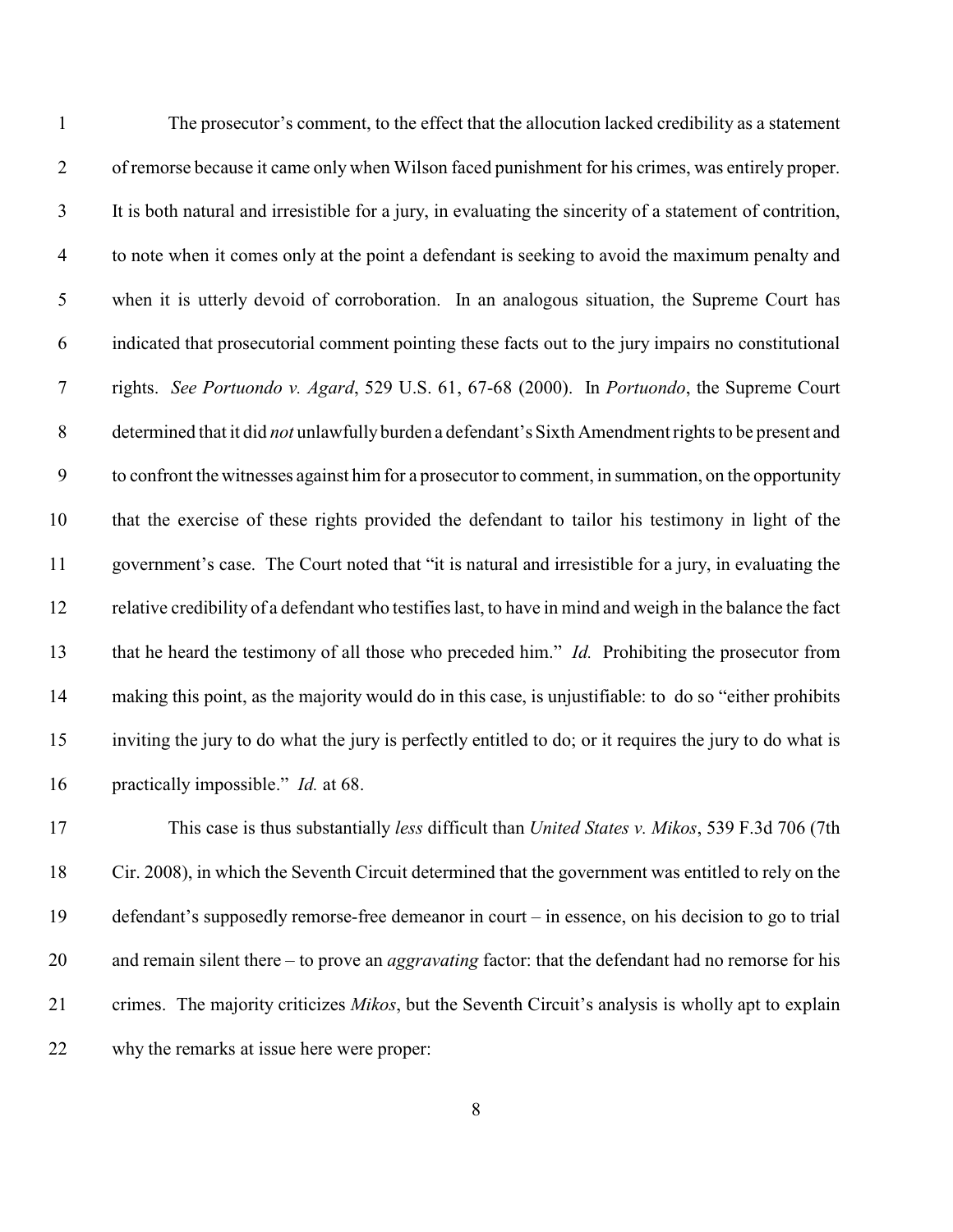| $\mathbf{1}$<br>$\overline{c}$<br>$\mathfrak{Z}$<br>$\overline{\mathcal{A}}$<br>5<br>6<br>$\boldsymbol{7}$<br>$\,8\,$ | [The defendant] fought every charge every step of the way. That was his right, but<br>in the process he showed no remorse, compared with a person who conceded some<br>culpability If it is proper to take confessions, guilty pleas, and vows to improve<br>one's life into account when deciding whether a murderer should be put to death –<br>and it is unquestionably proper for a judge or jury to do so, see Williams v. Taylor,<br>529 U.S. 362, 120 S.Ct. 1495, 146 L.Ed.2d 389 (2000) – then it must also be proper<br>for the prosecutor to remind the jury when none of these events has occurred. |
|-----------------------------------------------------------------------------------------------------------------------|----------------------------------------------------------------------------------------------------------------------------------------------------------------------------------------------------------------------------------------------------------------------------------------------------------------------------------------------------------------------------------------------------------------------------------------------------------------------------------------------------------------------------------------------------------------------------------------------------------------|
| 9                                                                                                                     | Mikos, 539 F.3d at 718.                                                                                                                                                                                                                                                                                                                                                                                                                                                                                                                                                                                        |
| 10                                                                                                                    | In truth, this case is quite akin to <i>United States v. Fell</i> , 531 F.3d 197 (2d Cir. 2008), which                                                                                                                                                                                                                                                                                                                                                                                                                                                                                                         |
| 11                                                                                                                    | goes largely unaddressed by the majority. The defendant in Fell introduced evidence during the                                                                                                                                                                                                                                                                                                                                                                                                                                                                                                                 |
| 12                                                                                                                    | penalty phase of his capital trial that he had offered to plead guilty in exchange for a sentence of life                                                                                                                                                                                                                                                                                                                                                                                                                                                                                                      |
| 13                                                                                                                    | imprisonment without parole – evidence he said was relevant to establishing that he had accepted                                                                                                                                                                                                                                                                                                                                                                                                                                                                                                               |
| 14                                                                                                                    | responsibility for his actions. Sentenced to death, Fell challenged the government's summation                                                                                                                                                                                                                                                                                                                                                                                                                                                                                                                 |
| 15                                                                                                                    | comments to the effect that "if [Fell] wanted to plead guilty, he could have pled guilty":                                                                                                                                                                                                                                                                                                                                                                                                                                                                                                                     |
| 16<br>17<br>18<br>19                                                                                                  | Let's move on to the next [mitigating] factor: Donald Fell offered to plead<br>guilty to kidnapping and murder <sup>[]</sup> knowing that the law requires a sentence of life<br>imprisonment without the possibility of release and he has maintained that offer to<br>this day.                                                                                                                                                                                                                                                                                                                              |
| 20                                                                                                                    | Ladies and gentlemen, the judge instructed you. You know the law. Life                                                                                                                                                                                                                                                                                                                                                                                                                                                                                                                                         |
| 21                                                                                                                    | imprisonment without the possibility of release is the minimum sentence that Donald<br>Fell faces for kidnapping with death resulting. It's the minimum sentence. When he                                                                                                                                                                                                                                                                                                                                                                                                                                      |
| 22<br>23                                                                                                              | offered to make that plea, he knew the evidence against him was overwhelming                                                                                                                                                                                                                                                                                                                                                                                                                                                                                                                                   |
| 24                                                                                                                    |                                                                                                                                                                                                                                                                                                                                                                                                                                                                                                                                                                                                                |
| 25                                                                                                                    | Ladies and gentlemen, we had to try to convict him. If he wanted to plead                                                                                                                                                                                                                                                                                                                                                                                                                                                                                                                                      |
| 26                                                                                                                    | guilty, he could have pled guilty. We had a guilt phase in this case, ladies and                                                                                                                                                                                                                                                                                                                                                                                                                                                                                                                               |
| 27                                                                                                                    | gentlemen. We put on our case. We met our burden. We proved it. And now we                                                                                                                                                                                                                                                                                                                                                                                                                                                                                                                                     |
| 28                                                                                                                    | are here to decide what is the just sentence. The minimum sentence? Or the death                                                                                                                                                                                                                                                                                                                                                                                                                                                                                                                               |
| 29                                                                                                                    | Sentence?                                                                                                                                                                                                                                                                                                                                                                                                                                                                                                                                                                                                      |
| 30                                                                                                                    |                                                                                                                                                                                                                                                                                                                                                                                                                                                                                                                                                                                                                |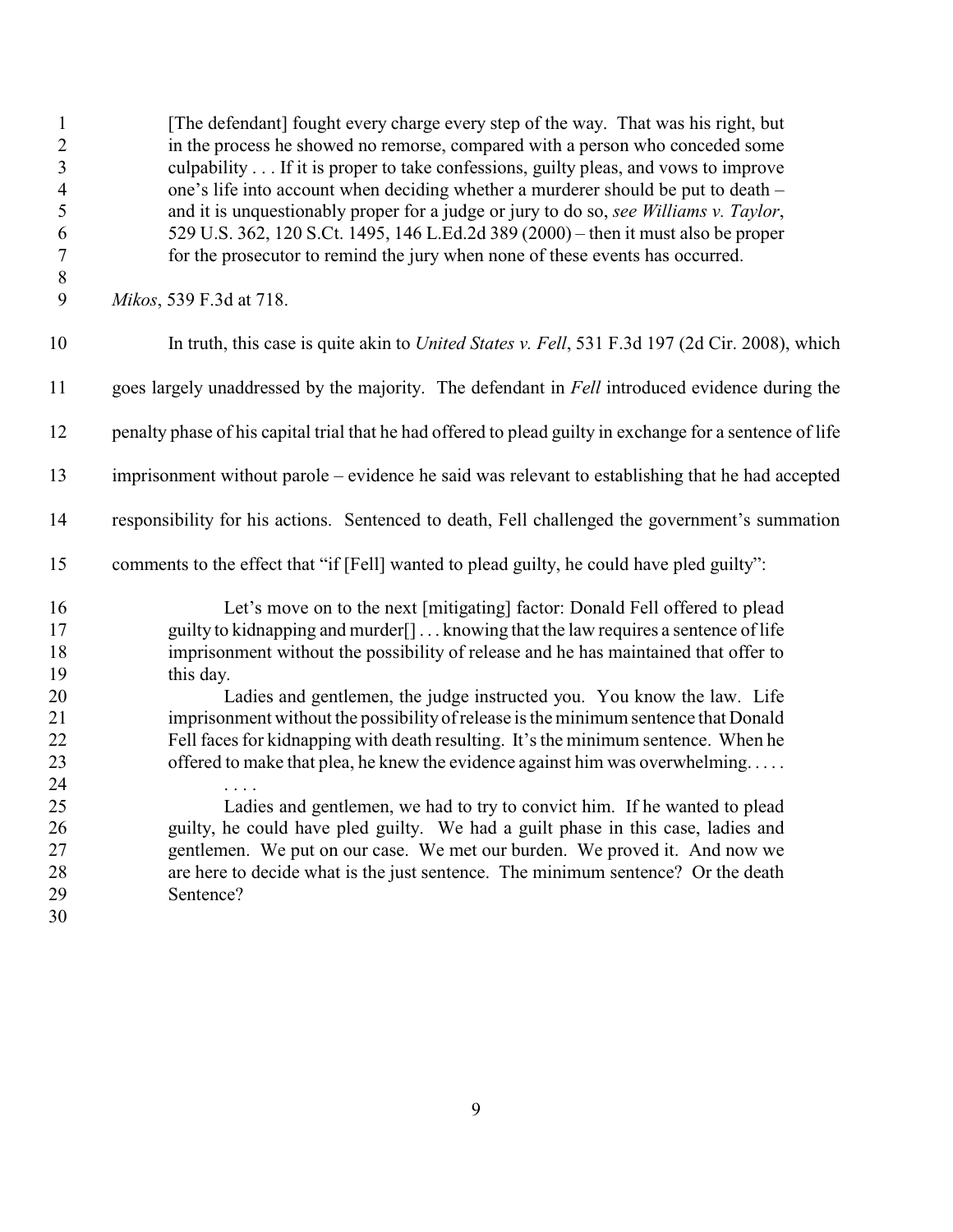| Trial Tr. at 50, United States v. Fell, No. 01-12 (D. Vt. July 13, 2005). This Court determined that |
|------------------------------------------------------------------------------------------------------|
| the government's remarks constituted a reasonable response to Fell's evidence in mitigation and that |
| "[n]o error occurred." <i>Id.</i> at 221.                                                            |

 Both Fell and Wilson exercised their constitutional right to go to trial. Both thereafter sought to persuade the jury that they had accepted responsibility, and that this was a factor in mitigation that the jury should take into account. Fell attempted to do so by showing that he was willing to accept punishment short of death, Wilson with his statement of contrition. The jury in each case could have considered this evidence and found it persuasive. At the same time, however, the government was entitled to point to reasons that jurors should not take this course. *Cf. Portuondo*, 529 U.S. at 68; *United States v. Robinson*, 485 U.S. 25, 32 (1988) (noting that "where . . . [a] prosecutor's reference to the defendant's opportunity to testify is a fair response to a claim made by defendant or his counsel," the Fifth Amendment is not violated). It is thus wholly irrelevant that *Fell* is distinct from this case, as Wilson and the majority contend, because Wilson, unlike Fell, introduced no evidence 14 that he had offered to plead. (Maj. Op. at 70 n.20.)

# <sup>6</sup> The prosecutor had also argued at the guilt phase in *Fell* that:

. . . .

*Fell*, 531 F.3d at 220 n.13.

<sup>[</sup>D]efense counsel . . . told you in his opening statement that Donald Fell accepted responsibility for what he did. But that's not entirely true because as the judge told you on the first day of trial Donald Fell has pleaded not guilty. And because he pleaded not guilty a jury must find whether or not the Government can introduce evidence beyond a reasonable doubt to overcome the presumption of innocence that the law provides to Donald Fell.

<sup>[</sup>D]efense counsel also said that Fell accepts responsibility for what he did. But he pleaded not guilty. And that's why we're here. . . .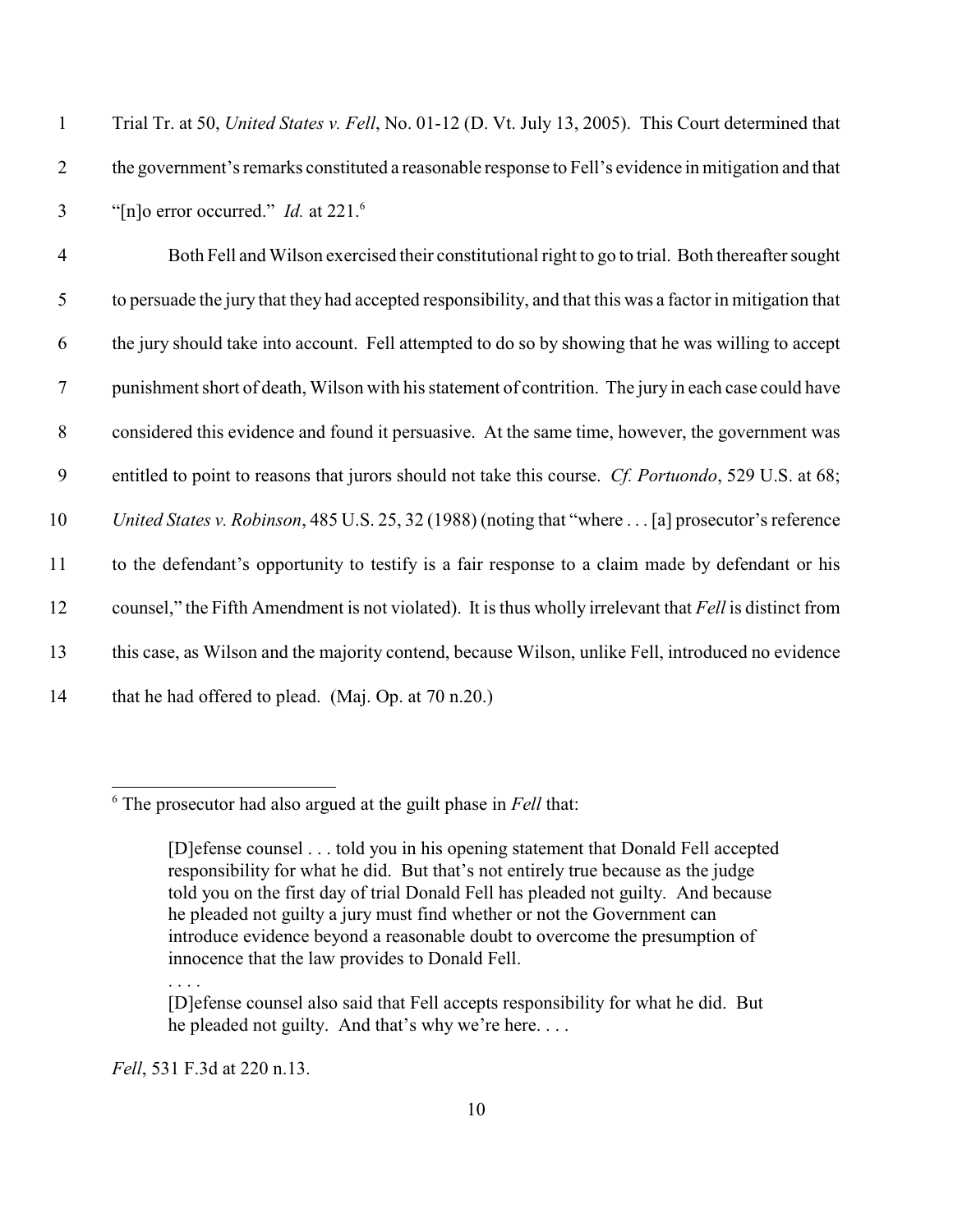| $\mathbf{1}$   | In Fell's case, the prosecutor legitimately argued that an offer to plead guilty in exchange for        |
|----------------|---------------------------------------------------------------------------------------------------------|
| $\overline{2}$ | the minimum penalty authorized for one's conduct does not demonstrate acceptance of                     |
| $\mathfrak{Z}$ | responsibility. Fell, 531 F.3d at 221; see also Br. of Appellant at 79, Fell, 531 F.3d 197 (noting that |
| $\overline{4}$ | the plea offer was introduced in an attempt to demonstrate acceptance of responsibility as a            |
| 5              | mitigating factor). It was in that context that the prosecutor stated, "we had to try to convict him.   |
| 6              | If he wanted to plead guilty, he could have pled guilty. We had a guilt phase in this case, ladies and  |
| $\tau$         | gentlemen. We put on our case. We met our burden." In Wilson's case, the government argued that         |
| $8\,$          | a statement of contrition that came at the last minute and was uncorroborated by any other evidence     |
| 9              | was not worthy of belief. It was in that context that the prosecutor said, "[Wilson] has an absolute    |
| 10             | right to go to trial, put the government to its burden of proof, to prove he committed these crimes,    |
| 11             | but he can't have it both ways." In neither case did the prosecution urge the jury to sentence the      |
| 12             | defendant to death because he went to trial and in neither case were the defendant's Sixth              |
| 13             | Amendment rights violated. There was no error here, much less error requiring vacatur.                  |
|                |                                                                                                         |

### **III. Wilson's Fifth Amendment Claim**

 Although Wilson's Fifth Amendment argument is marginallymore substantial, it is doubtful any error occurred and certain that if there was error, it was harmless. The issue here concerns the Fifth Amendment consequences of Wilson's election to offer his statement of remorse but not to open himself up for cross examination with regard to it. The majority first concludes that the introduction of such a statement effects at least "a limited Fifth Amendment waiver that allows the prosecution to argue for an adverse inference from a defendant's failure to testify as to that to which he has allocuted." (Maj. Op. at 79 (emphasis omitted).) The majority next determines that *Carter v. Kentucky*, 450 U.S. 288 (1981), nevertheless entitles the defendant in such a situation to a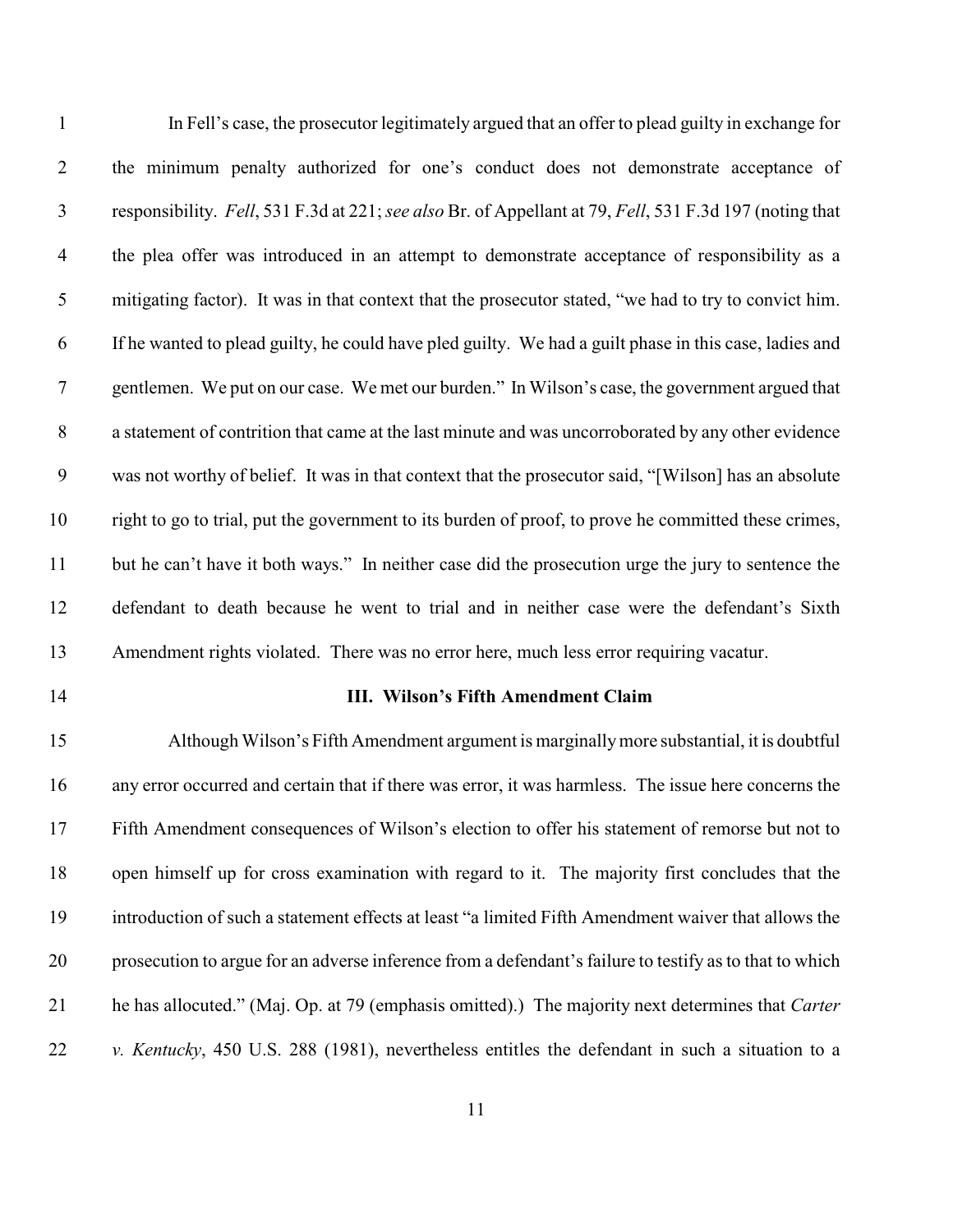modified adverse inference instruction directed at matters other than those to which the defendant allocuted, and that the failure to give such an instruction, coupled in this case with the prosecutor's use of three errant words (essentially a wrong choice of verb tense) in referring to the defendant's decision not to take the stand, requires vacatur. With regard to the second determination, I respectfully disagree.

 I, like the majority, "start with first principles." (Maj. Op. at 76.) Wilson was entitled to the protections of the Fifth Amendment during the penalty phase of his trial, meaning that he had a right not to testify and that the government could not use his silence against him, at least "with regard to factual determinations respecting the circumstances and details of the crime." *Mitchell v. United States*, 526 U.S. 330, 328 (1999). The Supreme Court has not yet determined whether silence in this setting properly "bears upon the determination of a lack of remorse." *Id*. at 330. Because Wilson did not remain silent at his sentencing proceeding, this open question need not be answered here.

 I agree with the majority that Wilson's decision to speak to the jury constituted a waiver of his Fifth Amendment rights with regard to the subject matter of his allocution, and thus that the prosecution was permitted, as the majority states, "to argue for an adverse inference from [the] defendant's failure to *testify* as to that to which he . . . *allocuted*." (Maj. Op. at 79.) Given this determination, the majority rightly finds wholly legitimate the government's argument in summation that if Wilson had taken the stand, the sincerity of his allocution could have been better assessed. Indeed, because it accepts that Wilson waived his Fifth Amendment rights with regard to the allocution, the majority finds Fifth Amendment fault today with but *three words* in the government's summation: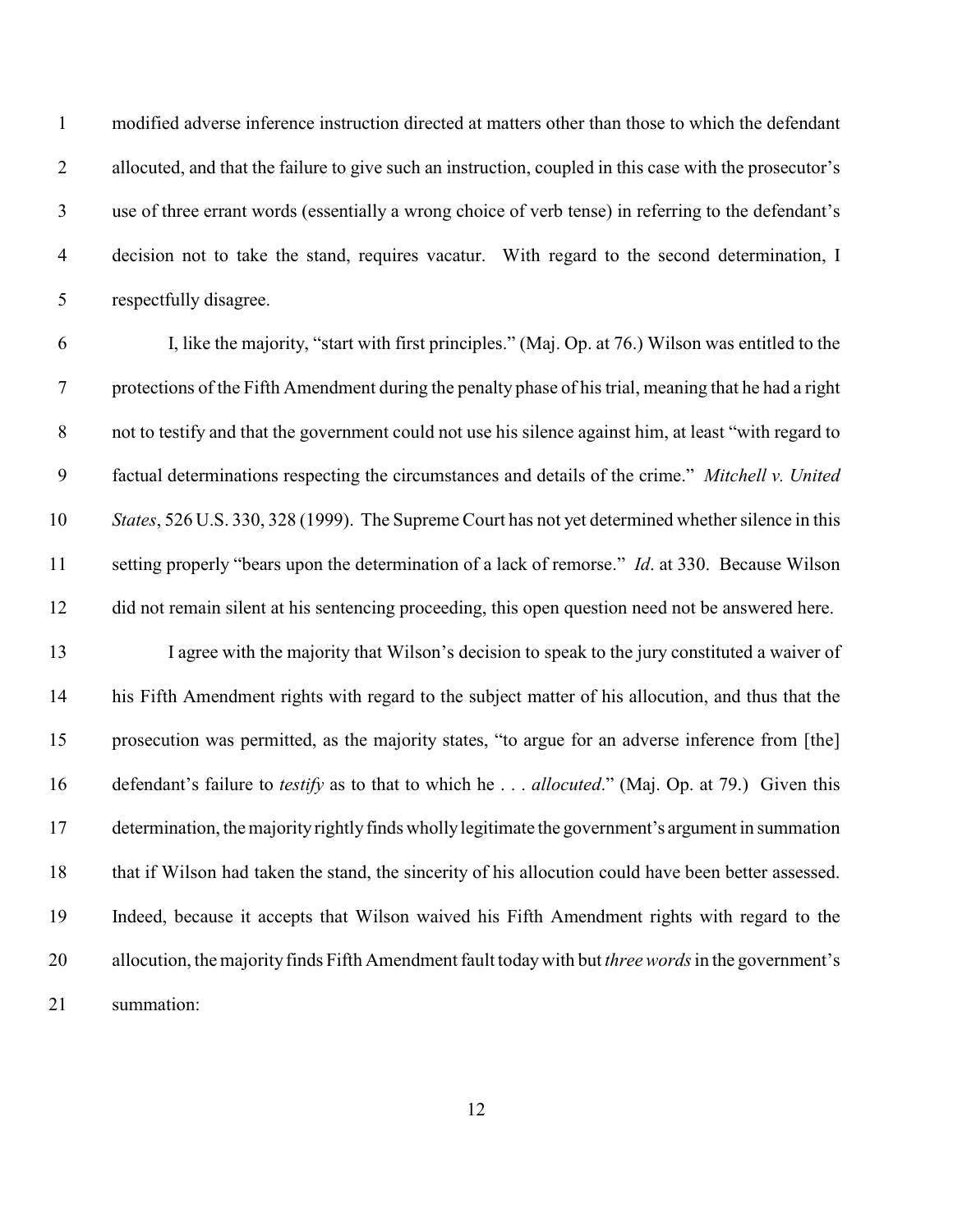1 I want to talk to you a minute about the statement itself. You may have noticed that when he made that statement, Ronell Wilson wasn't sitting up there on the witness stand under oath, subject to cross-examination. He chose to do it from there (indicating). The path for that witness stand *has never been* blocked for Mr. Wilson, had that opportunity, too. He chose, like many other things in this case, to do it that way.

 You may ask yourselves well, what more would we have if he took that stand, what would be the difference? Well, we might have been able to ask him when did you come up with this? How did you come up with it? Why did you come up with it? Why now? Why now of all times are you sorry? We might be able to test the credibility of the statement, the veracity of it. You might have information that could help you decide if you need to believe it. Ronell Wilson didn't want that. He wanted to say it from there, take my word for it now after all this, now I'm sorry.

Tr. 1638.

 The subtlety of this error cannot go unremarked. Forit is indeed the difference between "was not" and "has never been" on which the majority relies. By the majority's own holding today, the government was fully entitled to argue that "[t]he path [to] that witness stand *was not* blocked," and that Wilson's decision not to take the stand to testify to his remorse was a reason to doubt its credibility. The majority contends, somewhat tepidly, that tense makes a difference, and that a juror hearing "has never been" might think "that 'never' is a period that extends back to the guilt phase . . . and extends as well to the full penalty phase." (Maj. Op. at 80.) But the government *made no argument* that the defendant's decision not to take the stand was relevant to anything other than the credibility of his allocution. So the only possible error must boil down to three errant words.

 This is a slim reed indeed on which to hang a constitutional infirmity meriting the vacatur of five capital sentences rendered by jurors who, between the trial and the penalty phase, devoted over three weeks to hearing testimony in this case. The majority knows as much. Indeed, it concedes that the prosecution "attempted conscientiously to focus solely on the subject matter of the allocution." (Maj. Op. at 80.) It states only – and again tepidly – that "[e]ven so, there is something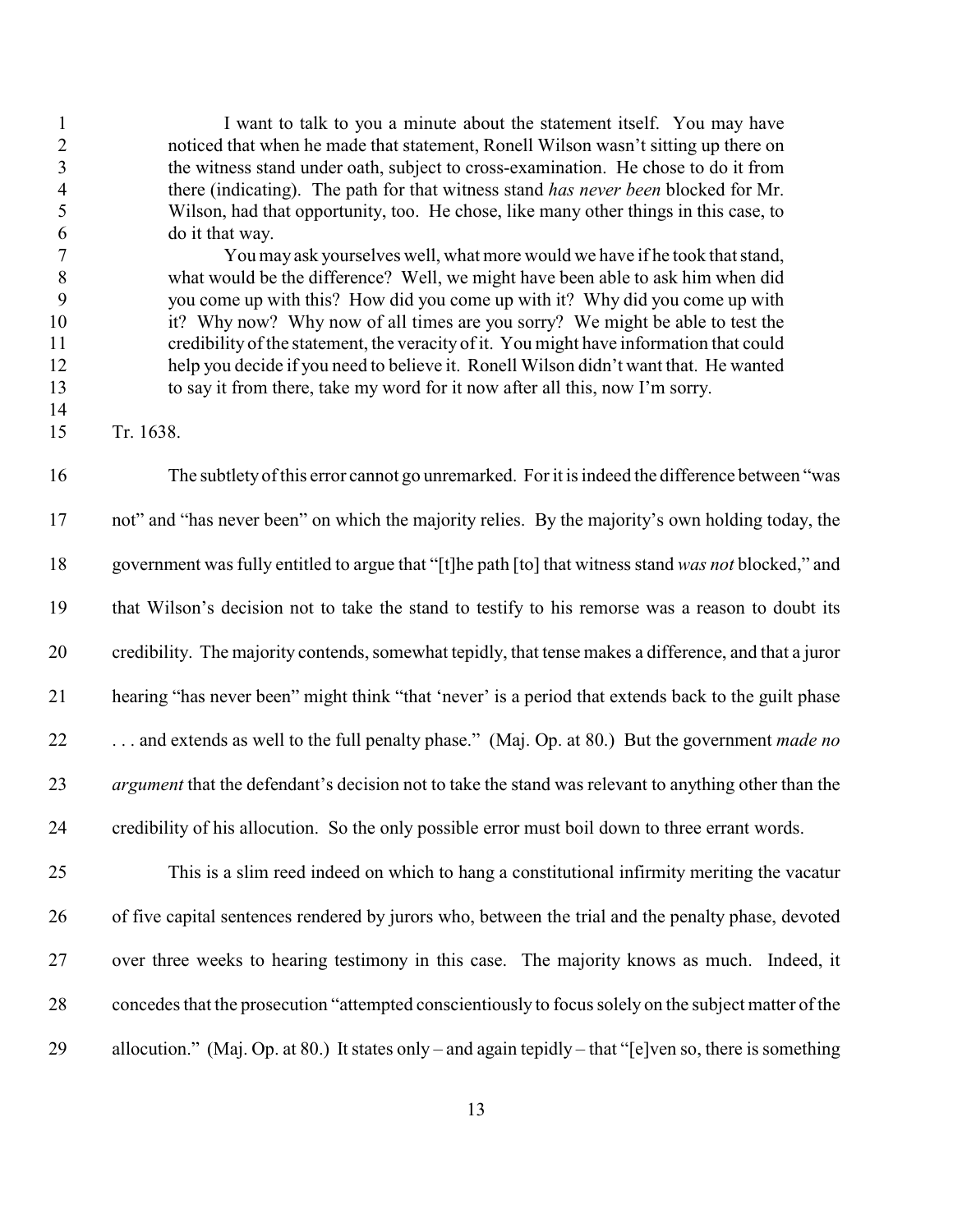expansive" about saying "has never been." (*Id.*) It then hurriedly drops the subject, moving on to discuss the district court's failure to give a modified *Carter* instruction – the real heart of the problem.

 *Carter v. Kentucky* held that a trial court has a constitutional obligation, upon request, to instruct a trial jury that no adverse inferences are to be drawn from a defendant's election not to take the stand – in essence, that it may not treat the defendant's silence as substantive evidence of his guilt. *Carter*, 450 U.S. at 305; *see also Robinson*, 485 U.S. at 32 (noting that the Fifth Amendment prohibits the judge and prosecutor from suggesting to the jury that silence may be treated as evidence of guilt). The Supreme Court has never expressly held that this obligation extends to the sentencing phase of a criminal proceeding, much less that it applies in a situation in which the defendant has waived his Fifth Amendment rights, at least with regard to the subject matter of an allocution he has introduced. I will assume for now, with the majority, that Wilson was entitled to an instruction that the jury should not draw any adverse inference from his decision to remain silent with regard to matters other than his alleged feelings of remorse. And I will pass over, as the majority also does, that Wilson never asked for such a "modified adverse inference" instruction – the only instruction that could have been appropriate in the context of this case – and that it is not our normal practice in such circumstances to afford relief. *See United States v. Desinor*, 525 F.3d 193, 198 (2d Cir. 2007) (noting that judgment will not be reversed based upon the denial of a requested instruction where the instruction requested was not legally correct or was not supported by an adequate basis in the record).

 The majority concludes and I agree that harmless error analysis is appropriate in the context of *Carter* error. *See, e.g., United States v. Soto*, 519 F.3d 927, 930-31 (9th Cir. 2008) (holding that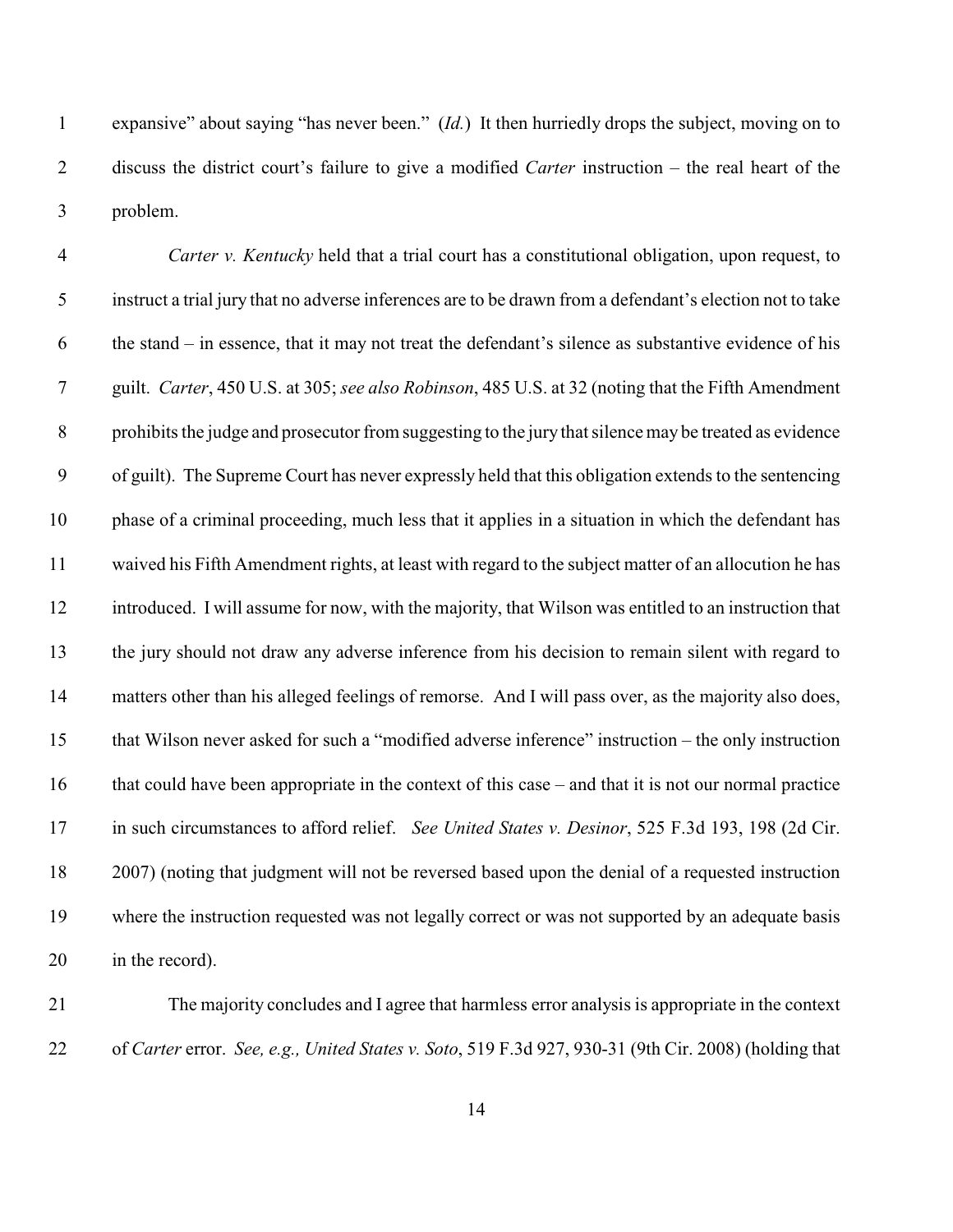failure to give *Carter* instruction is subject to harmless error analysis); *United States v. Brand*, 80 F.3d 560, 568 (1st Cir. 1996) (same); *Hunter v. Clark*, 934 F.2d 856, 860 (7th Cir. 1991) (en banc) (same); *United States v. Ramirez*, 810 F.2d 1338, 1344 (5th Cir. 1987) (same). It is here, however, that we again part ways. Any error that resulted from the government's errant three words ("has never been"*)* and the district court's failure to give a modified *Carter*instruction (one that was never requested) was harmless beyond a reasonable doubt. *See United States v. Hasting,* 461 U.S. 499, 508-09 (1983) ("[I]t is the duty of a reviewing court to consider the trial record as a whole and to ignore errors that are harmless");*see also Satterwhite v. Texas*, 486 U.S. 249, 256 (1988). This case thus falls well short of presenting any circumstances that warrant vacatur of the jury's work, even assuming that error occurred.

 First, as already noted, the government never argued that Wilson's decision not to take the stand should be used by the jury to make factual determinations favorable to the government with regard to anything except for Wilson's allocution – the matter that the majority concludes was properly the subject of an adverse inference. This is significant because*Carter* itself recognized that the instruction it requires is prophylactic. *Carter*, 450 U.S. at 305. In fact, it is a prophylactic instruction "to protect the prophylactic rule that the prosecutor cannot ask a jury to draw an adverse inference from the defendant's failure to testify which in turn protects the defendant's actual constitutional right to refuse to testify." *Hunter*, 934 F.2d at 864. It is thus "at least two steps removed from the constitutional privilege," and "[n]either giving nor withholding the instruction has 20 a certain, powerful, effect on the jury's work." *Id.* at 865-66 (Easterbrook, *J.*, concurring).<sup>7</sup> The

 $\frac{1}{1}$  Indeed, as Judge Easterbrook noted, "[i]nforming the jurors about [the defendant's decision to remain silent] may remind them of an inference they otherwise would not have drawn, so a defendant might oppose the giving of such an instruction." *Hunter*, 934 F.2d at 865.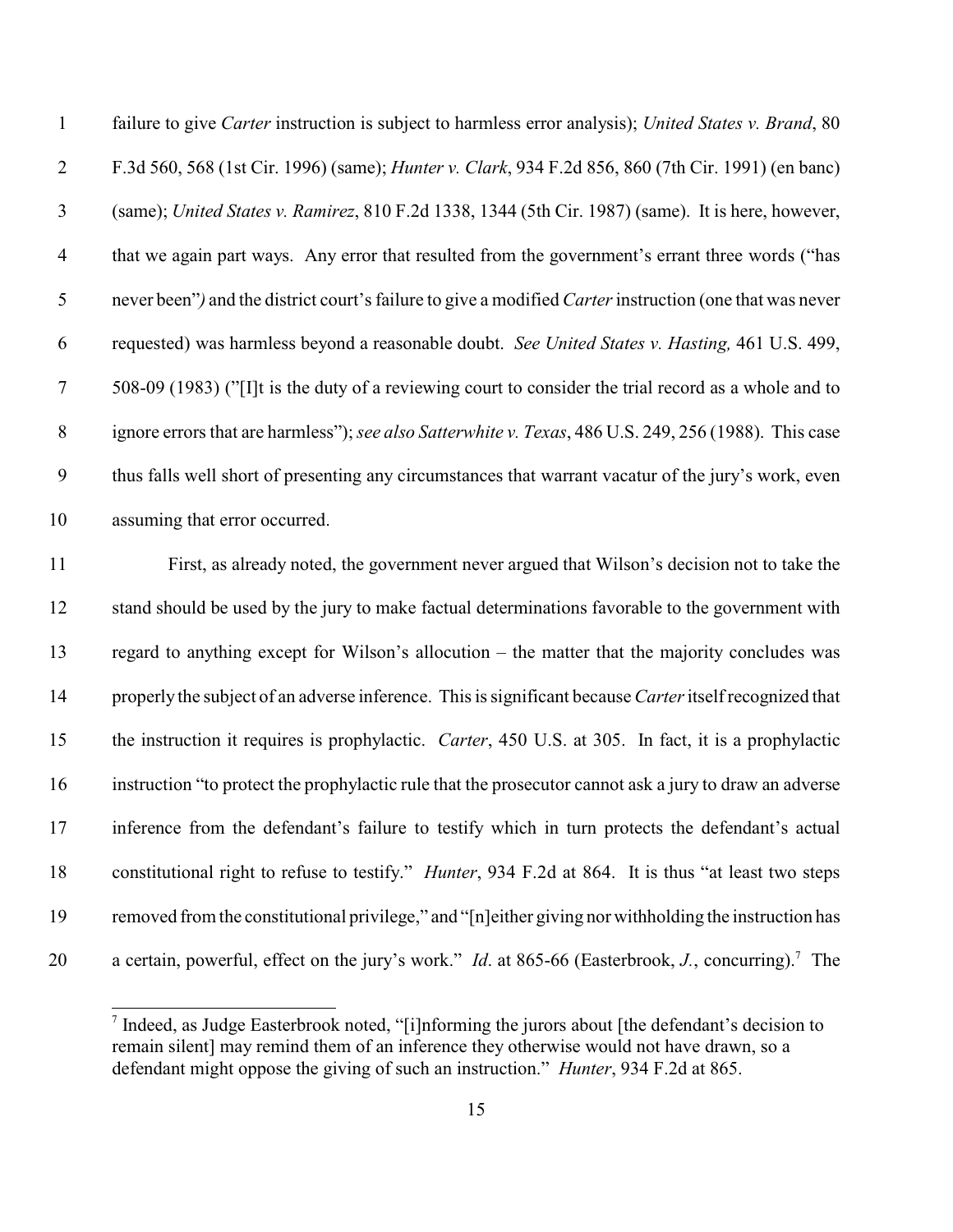Supreme Court in *Carter* determined that requiring such an instruction, upon request, guards against the danger that an unguided jury might use a defendant's silence as evidence of his guilt. *Carter*, 450 U.S. at 301. The failure to give such an instruction, however, does not mean that this injury has occurred. Even assuming, then, that a modified *Carter* instruction was appropriate here, the absence of any direct argument from the government that Wilson's silence be used in an unlawful manner weighs strongly against the conclusion that the failure to give such an instruction was harmful.

 The jury's own determinations, moreover, strongly suggest that it did not draw any inference adverse to Wilson with regard to matters other than his statement of remorse. As previously noted, the jury unanimously found that Wilson had established *thirteen* of the eighteen mitigating factors he put forward and, indeed, it identified an additional mitigating factor not even cited by the defense. The jury thus broadly accepted Wilson's evidence of a troubled childhood and difficult time in school – that he had grown up in poverty and deprivation, for instance, that his parents were substance abusers, that he was exposed to drugs and violence as a child, that he performed well below grade level in school and had a history of depression. Eleven jurors found, in addition, that Wilson had been exposed to an unsafe and unsanitary home environment, and three found that his scores on standardized tests were below average. Indeed, the jury unanimously rejected only his claims that he accepted responsibility and felt remorse (the two mitigators *about which he allocuted and that were properly the subject of an adverse inference*) and that he had adjusted well to federal prison – a final claim in mitigation that was simply not credible, in light of the government's evidence of future dangerousness.

 The evidence establishing the government's aggravating factors, moreover, was overwhelming. The district court itself said, in sentencing Wilson, that "Ronell Wilson's guilt has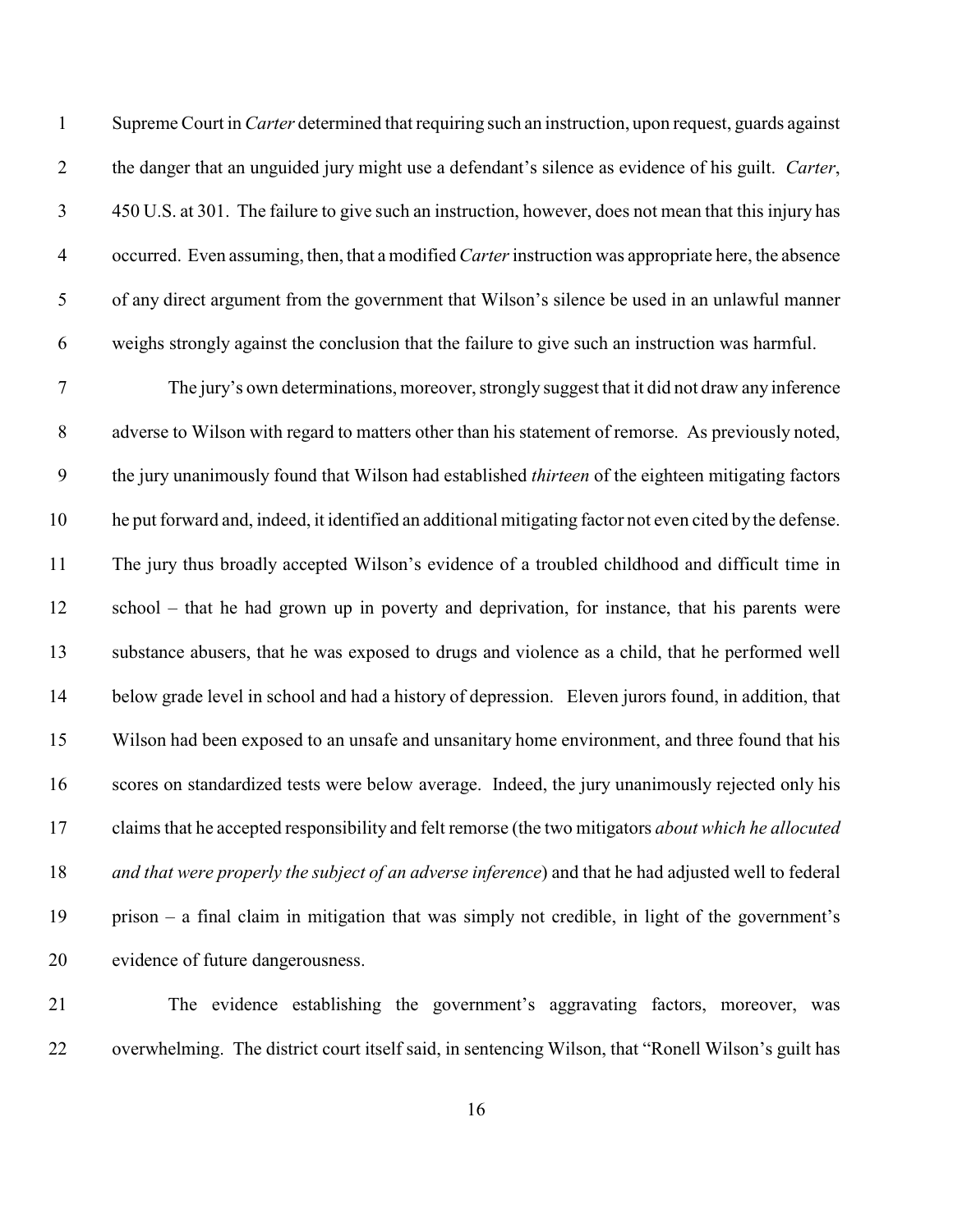been proved not merely beyond a reasonable doubt, but beyond all doubt." Transcript of Sentencing Imposition, Mar. 29, 2007 ("Mar. 29 2007 Tr."), at 29. Indeed, the evidence presented at trial proved 3 four of the six aggravating factors before the penalty phase even began.<sup>8</sup> The picture this evidence painted, moreover, was itself devastating to Wilson's position that a death sentence could not be justified.

 Thus, the trial evidence showed that before these murders took place, Wilson discussed the possibility with his confederates that the man he intended to rob, Detective Nemorin, might be a police officer, and that Wilson might have to shoot him. On the day of the crimes, as he set his plan in motion, Wilson expressed concern that he was being followed, and that there were undercover police vehicles in the vicinity. Minutes later, Wilson climbed into the back seat of the undercover officers' car, pulled out the .44 caliber revolver he was carrying, and shot without warning Detective Andrews, who had accompanied Nemorin to meet with Wilson that day, in the back of the head. Wilson then shot Nemorin, again in the head, as the detective pleaded for his life. At Wilson's direction, Wilson and his confederate, Jessie Jacobus, searched the bodies, looking for money, before dumping them in the street and driving off in the undercover officers' car. When Jacobus asked Wilson why he had killed the men, Wilson said simply, "I don't give a fuck about nobody." Tr. 378. The jury finally heard evidence that at the time of his arrest, two days after the executions of Detectives Andrews and Nemorin, Wilson, whose nickname is "Rated R," was carrying rap lyrics he had written that celebrated violence and that could have been interpreted to refer to the crimes: Come teast Rated U better have dat vest and Dat Golock/leave a 45 slogs in da back

<sup>&</sup>lt;sup>8</sup>The government relied on its evidence at trial to demonstrate that Wilson committed the murders for pecuniary gain, that he murdered more than one person in a single criminal episode, that he faced contemporaneous convictions for other serious acts of violence, and that he murdered law enforcement officers during the course of their official duties.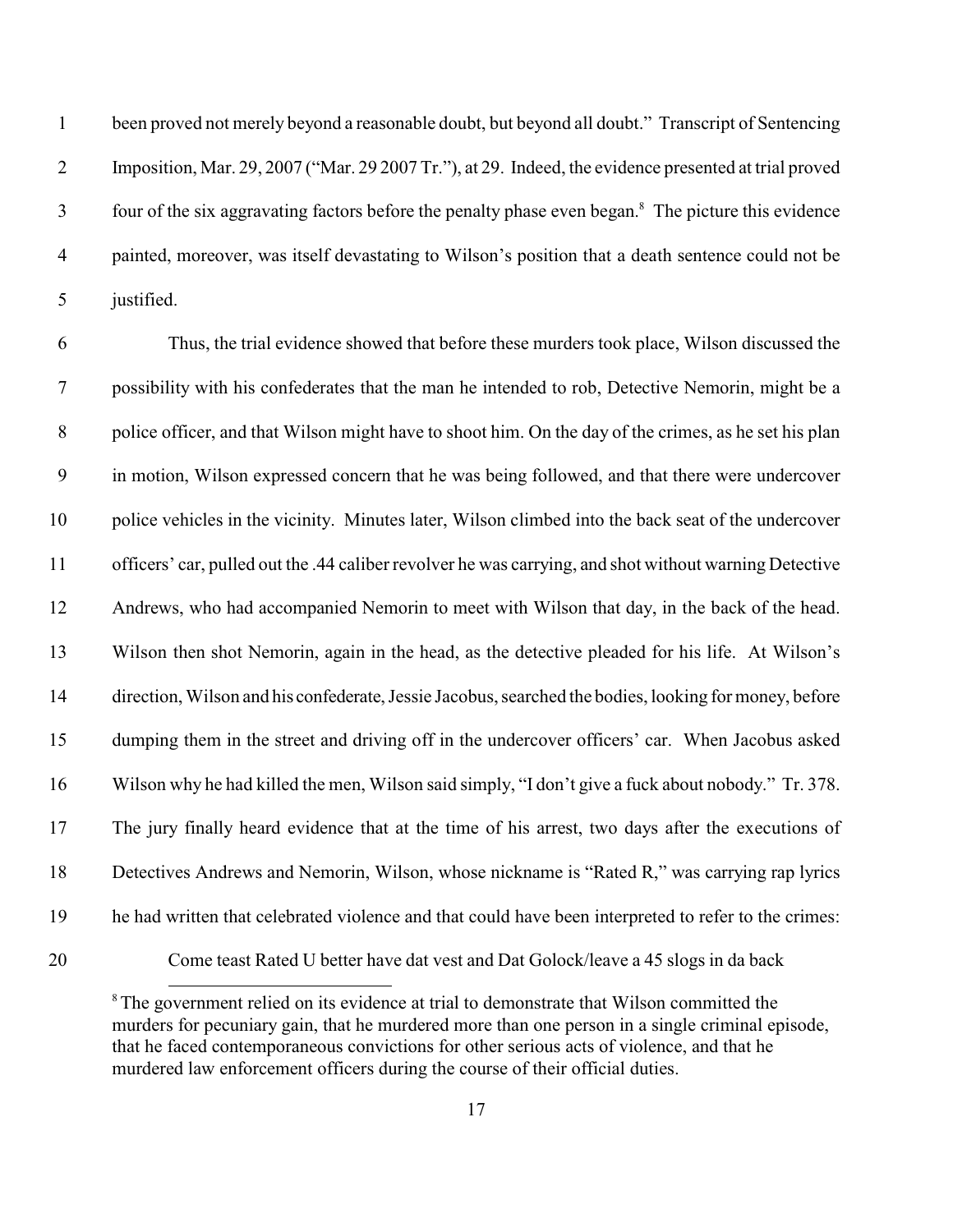of ya head cause u cause I'm getin dat Bread I ain't goin stop to Im dead/When I 2 getin dat money/ and when y say Rated don't forget da "R."

Gov't Ex. 15.01.

 The district court stated in pronouncing sentence that "Wilson's allocution was not convincing." Mar. 29, 2007 Tr. at 33. It must have seemed weak, in light of the cold-blooded character of Wilson's crimes, his behavior thereafter, as well as his many additional acts of violence, both before and after the murders of the detectives. During the penalty phase, the jury learned from three of his victims that Wilson, as a young teenager, had repeatedly assaulted other children – in one case, attacking a 13-year old on a city bus and breaking his jaw in the course of robbing him. There was evidence of a fight in Times Square with a man Wilson had attempted to extort when both were prison inmates – a fight in which Wilson slashed the man in the face in front of a crowd, leaving a wound that required 300 stitches to close. Additional evidence went to violence in custody – to assaults on corrections officers, to fist fights with other inmates. There was evidence that Wilson believed he deserved "OG status" within the Bloods – the highest status, reserved for those who have committed the most acts of violence on behalf of the gang. There was evidence that Wilson used his position in the Bloods to incite other inmates to commit violence. The jury found beyond a reasonable doubt that Wilson represented a continuing danger to others, and that he was likely to commit acts of violence again. The court at sentencing stated its conclusion that Wilson "is capable of committing extreme acts of violence without warning or provocation," Mar. 29, 2007 Tr. at 35, and it characterized the proof in support of the jury's future dangerousness finding as "overwhelming," *id.* at 34.

So, too, was the evidence that Wilson's crimes resulted in loss to the victims, their families,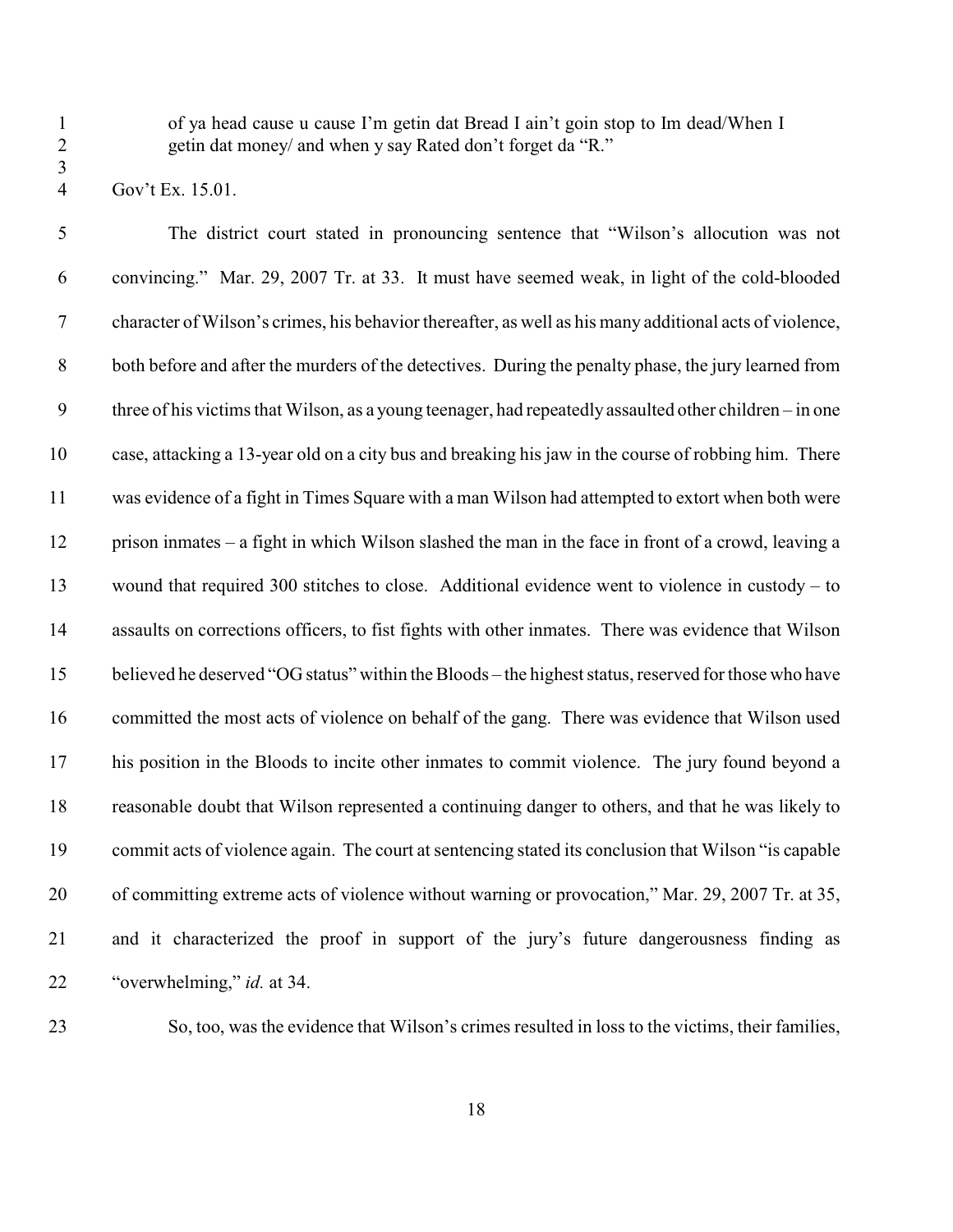| $\sqrt{2}$<br>$\overline{3}$<br>$\overline{4}$<br>5<br>6<br>$\boldsymbol{7}$<br>$\,8\,$<br>9<br>10<br>11 | Those of us when we heard the Detectives' family members testify will never forget<br>Christian Andrews, Detective Andrews' older son, recounting his daily chess games<br>with his father, or their annual family trips to Universal Studios in Florida. Nor will<br>we ever forget Marie-Jean Nemorin, Detective Nemorin's sister, explaining how she<br>gave her baby brother the nickname Tichou, which means little sweetheart[,] or Rose<br>Nemorin, Detective Nemorin's widow, describing how their three children now<br>celebrate Father's Day in a cemetery where they hug a cold wall instead of their<br>father.<br>May 29, 2007 Tr. at 31-32. The judge further observed that "[w]hen Wilson murdered Detectives |
|----------------------------------------------------------------------------------------------------------|-------------------------------------------------------------------------------------------------------------------------------------------------------------------------------------------------------------------------------------------------------------------------------------------------------------------------------------------------------------------------------------------------------------------------------------------------------------------------------------------------------------------------------------------------------------------------------------------------------------------------------------------------------------------------------------------------------------------------------|
| 12                                                                                                       | Andrews and Nemorin, he took two police officers from this city, two fathers from their children,                                                                                                                                                                                                                                                                                                                                                                                                                                                                                                                                                                                                                             |
| 13                                                                                                       | two husbands from their wives, two brothers from their siblings, and two sons from their parents."                                                                                                                                                                                                                                                                                                                                                                                                                                                                                                                                                                                                                            |
| 14                                                                                                       | <i>Id.</i> at 32. The jury found beyond a reasonable doubt that Wilson's crimes had caused loss, injury,                                                                                                                                                                                                                                                                                                                                                                                                                                                                                                                                                                                                                      |
| 15                                                                                                       | and harm.                                                                                                                                                                                                                                                                                                                                                                                                                                                                                                                                                                                                                                                                                                                     |
| 16                                                                                                       | I have my doubts whether <i>Carter v. Kentucky's</i> prophylactic rule properly applies in a                                                                                                                                                                                                                                                                                                                                                                                                                                                                                                                                                                                                                                  |
| 17                                                                                                       | sentencing proceeding in which the defendant has chosen not to remain silent, but instead to speak.                                                                                                                                                                                                                                                                                                                                                                                                                                                                                                                                                                                                                           |
| 18                                                                                                       | Because the obligation to give a Carter instruction arises only "upon request," I have further doubts                                                                                                                                                                                                                                                                                                                                                                                                                                                                                                                                                                                                                         |
| 19                                                                                                       | that it ever arose in this case, given that the instruction actually requested by the defendant would                                                                                                                                                                                                                                                                                                                                                                                                                                                                                                                                                                                                                         |
| 20                                                                                                       | have covered matters about which the defendant had waived his Fifth Amendment rights. That said,                                                                                                                                                                                                                                                                                                                                                                                                                                                                                                                                                                                                                              |
| 21                                                                                                       | I have no doubt about the harmlessness of the alleged Fifth Amendment error on which the majority                                                                                                                                                                                                                                                                                                                                                                                                                                                                                                                                                                                                                             |
| 22                                                                                                       | relies. I conclude without hesitation that neither the prosecutor's three errant words ("has never                                                                                                                                                                                                                                                                                                                                                                                                                                                                                                                                                                                                                            |
| 23                                                                                                       | been") nor the district court's failure to give the modified <i>Carter</i> instruction that was never                                                                                                                                                                                                                                                                                                                                                                                                                                                                                                                                                                                                                         |
| 24                                                                                                       | requested, influenced this jury's decision to any degree.                                                                                                                                                                                                                                                                                                                                                                                                                                                                                                                                                                                                                                                                     |
| 25                                                                                                       | The Supreme Court has said that the severity of a death sentence "mandates careful scrutiny                                                                                                                                                                                                                                                                                                                                                                                                                                                                                                                                                                                                                                   |
| 26                                                                                                       | in the review of any colorable claim of error." Zant v. Stephens, 462 U.S. at 885. Chapman,                                                                                                                                                                                                                                                                                                                                                                                                                                                                                                                                                                                                                                   |

and to others. The district court observed in pronouncing sentence: